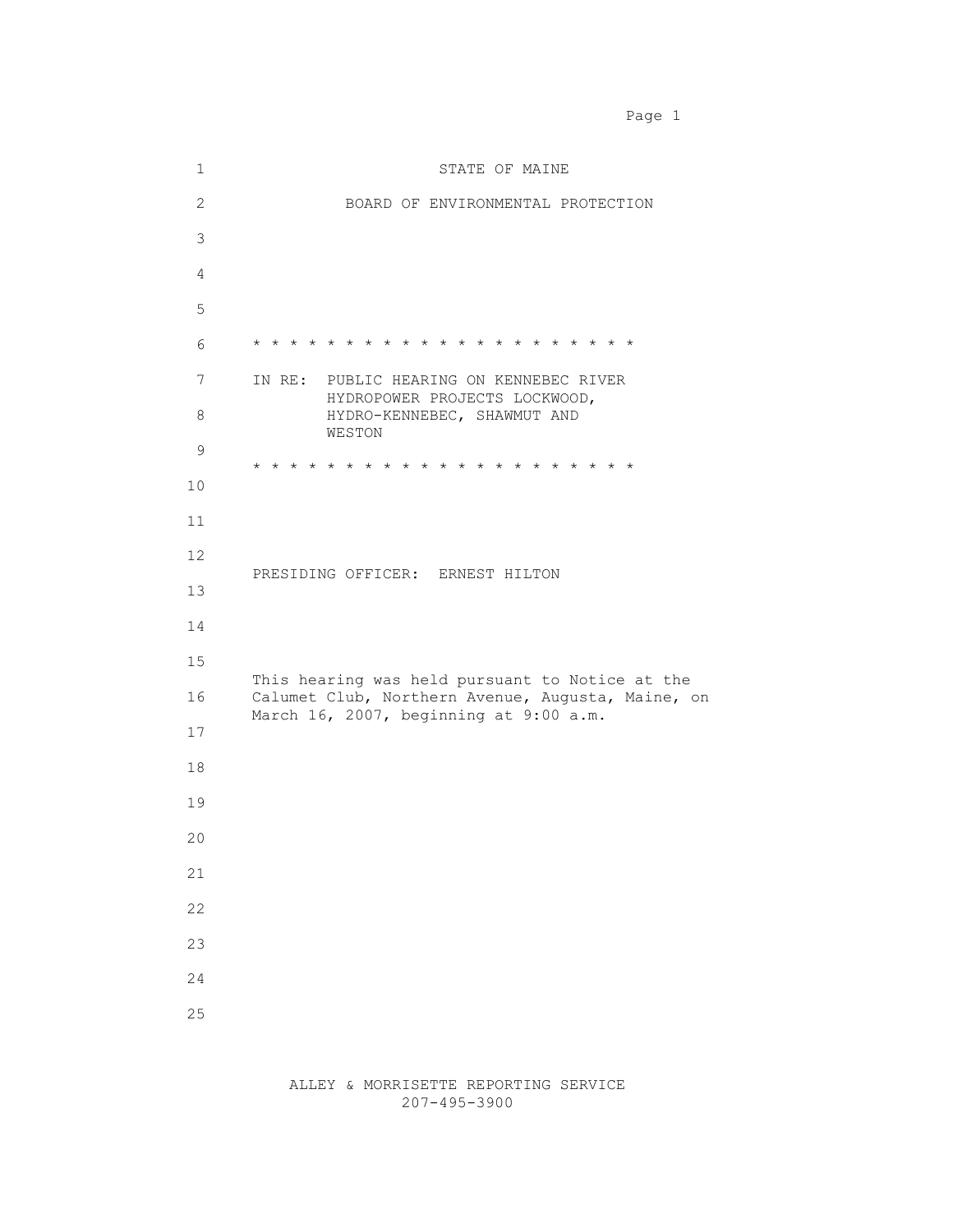| 1                     | (This hearing was held before the Board               |
|-----------------------|-------------------------------------------------------|
| $\mathbf{2}^{\prime}$ | of Environmental Protection, at the Calumet Club,     |
| 3                     | Northern Avenue, Augusta Center Drive, Augusta,       |
| 4                     | Maine, on March 16, 2007, beginning at 9:00 a.m.)     |
| 5                     | * * * * *                                             |
| 6                     | HEARING OFFICER HILTON: Good morning.<br>$\mathbb{I}$ |
| 7                     | now call to order this session of the public          |
| 8                     | hearing on the Maine Hydropower Permits and Water     |
| 9                     | Quality Certifications for the following four dams    |
| 10 <sub>o</sub>       | located on the Kennebec River: The Lockwood,          |
| 11                    | number L-20218-33-C-N; and the Hydro-Kennebec         |
| 12                    | Projects number L-11244-35-A-N, both located in       |
| 13                    | Waterville and Winslow; the Shawmut Project number    |
| 14                    | L-19751-33-A-M, located in Fairfield, Benton and      |
| 15                    | Clinton; and the Weston Project number                |
| 16                    | L-17472-33-C-M, located in Skowhegan,                 |
| 17                    | Norridgewock, Starks and Madison.                     |
| 18                    | My name is Ernie Hilton. I'm a member of              |
| 19                    | the Board of Environmental Protection and I am        |
| 20                    | presiding officer for today's hearing. Members of     |
| 21                    | the Board here today are starting at my right         |
| 22                    | Elizabeth Ehrenfeld, microbiologist and instructor    |
| 23                    | at Southern Maine Community College. She's from       |
| 24                    | Starting at my left is Nancy Anderson<br>Falmouth.    |
| 25                    | from Cumberland Foreside, an attorney from            |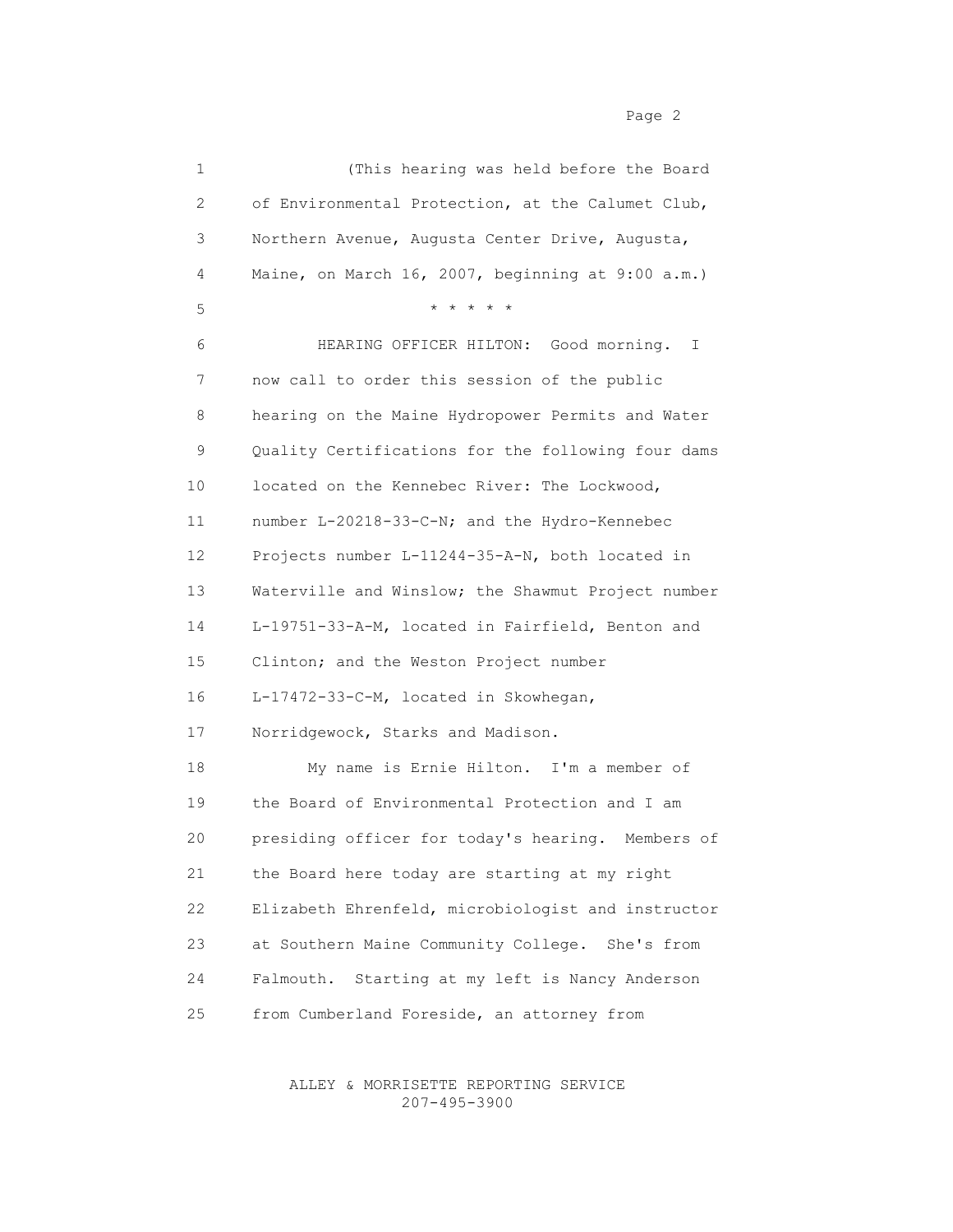1 Cumberland Foreside. We have Dick Gould, code 2 enforcement officer, former legislator from 3 Greenville; Don Guimond, a town manager from Fort 4 Kent and a fellow farmer; and Nancy Ziegler, an 5 attorney from South Portland. I hail from the 6 small town of Starks. Other folks seated at the 7 table are Cindy Bertocci, the executive analyst 8 for the Board; Carol Blasi is immediately to my 9 right, the assistant attorney general with us 10 today; Terry Hanson, the administrative assistant 11 for the Board; and Dana Murch, the DEP's hydro 12 coordinator. Our court reporter is Joanne Alley 13 of Alley and Morrisette.

 14 This is day two of the hearing today. We 15 will have testimony from the three agencies, state 16 agencies, and the Atlantic Salmon Commission. We 17 plan to conclude this hearing by noon if at all 18 possible. At this time I'd ask that all persons 19 testifying who have not already been sworn in to 20 stand and raise their right hand. Do you affirm 21 that the testimony you're about to give is the 22 whole truth and nothing but the truth? 23 (Whereupon, witnesses respond in the affirmative.) 24 HEARING OFFICER HILTON: Are there any 25 questions, any housekeeping that needs to be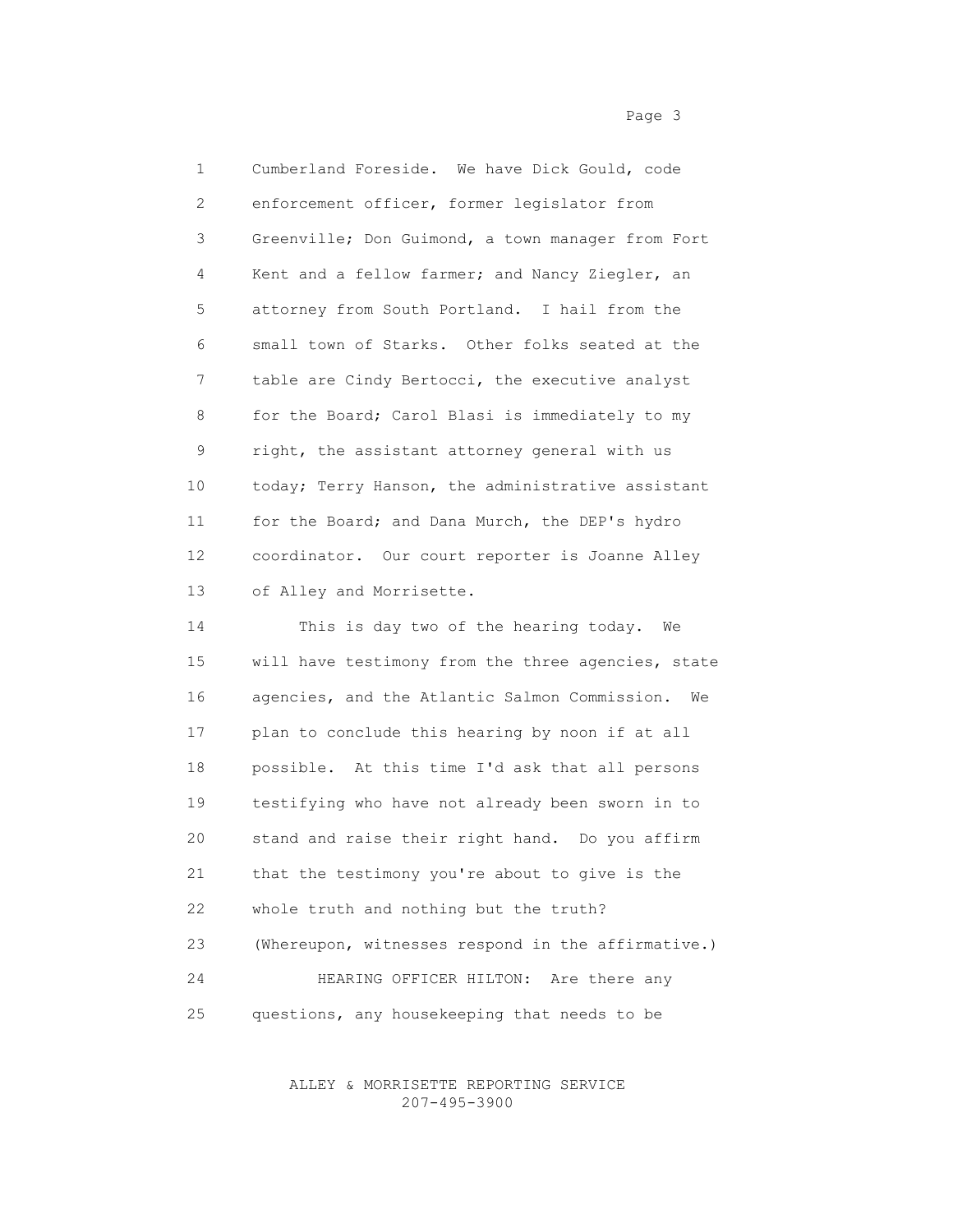1 attended to before we begin? Seeing none, 2 Gentleman, we've got -- I think the morning is 3 devoted entirely to you. You have very important 4 testimony for us. There is an allocation of time, 5 I think 15 minutes or thereabouts, in the schedule 6 that Cindy made up but I would certainly welcome 7 you taking however much time you feel is 8 necessary, that much or more, and you can begin. 9 MR. LAPOINTE: Thank you, Mr. Chairman. My 10 name is George Lapointe. I'm the Commissioner of 11 Marine Resources. I have one housekeeping thing. 12 I have my cell phone on buzz because I have a sick 13 kid at home. So if it buzzes, I just have to see 14 if it's him just so people are aware. 15 HEARING OFFICER HILTON: I'm glad you said 16 that because I hadn't turned mine off yet. 17 MR. LAPOINTE: Normally I do turn it off 18 but not this morning. We submitted a letter to 19 the Board dated -- I don't have the date on here 20 -- during the appropriate time period, and so 21 that's got most of our testimony and I just want 22 to add a couple of things and then I will let Pat 23 and Steve add as well. I sit on the Atlantic 24 States Marine Fisheries Commission. I'm currently 25 the chair of that commission and people have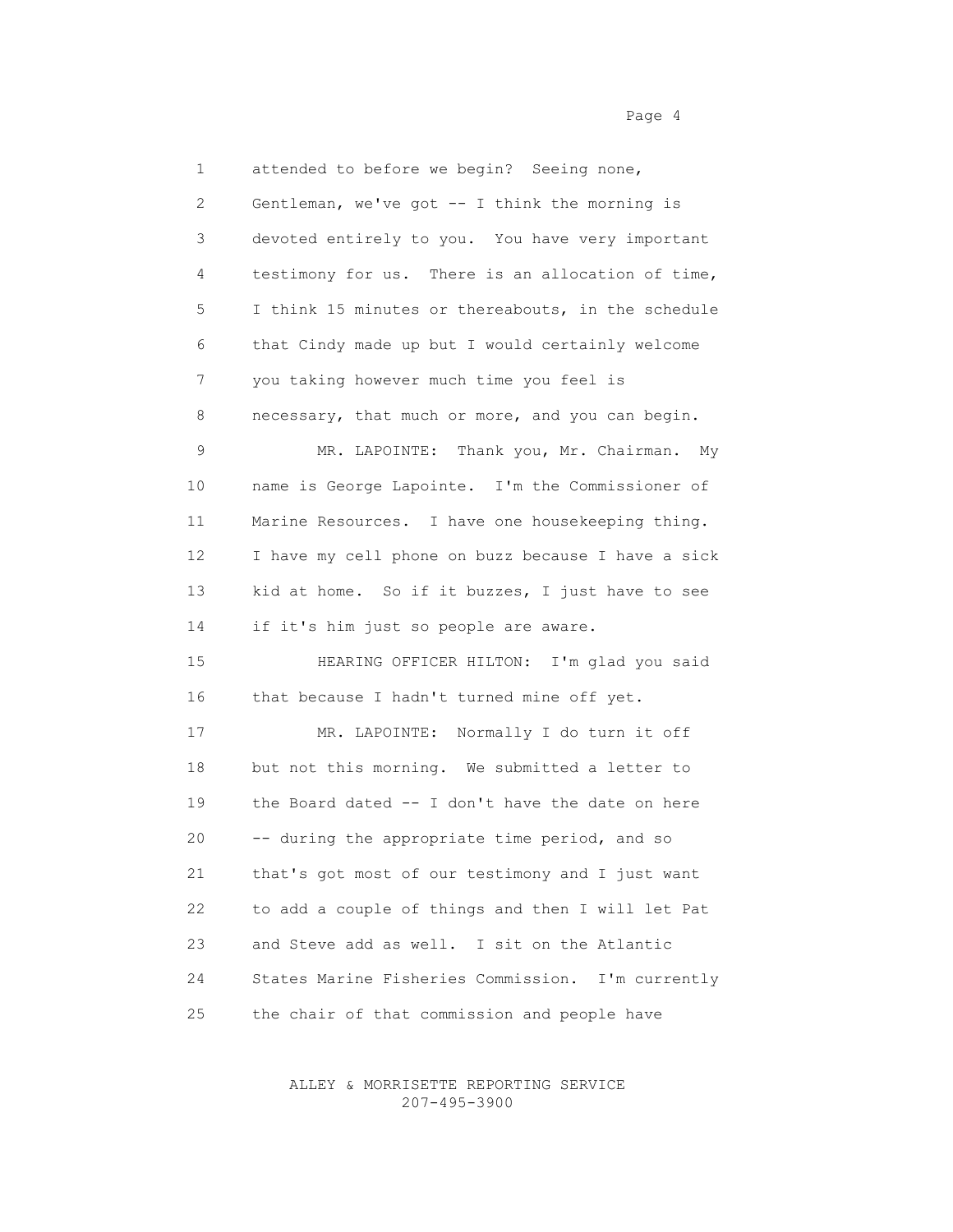1 talked about the planning process, the 2000 2 Fishery Management Plan for American eel, which is 3 now being amended. The other thing that's worth 4 mentioning I think that demonstrates the continued 5 work on American eel on the part of the state is 6 that we are going to begin some bilateral 7 discussions with the Canadians on management 8 measures we can take to protect eels on both sides 9 of the border because, you know, you've heard that 10 this is a panmictic population and I think it 11 demonstrates that the Department and the state 12 have worked -- are working on eel in specific 13 places like the Kennebec River, throughout the 14 state, at an intrastate level and with the 15 Canadians as well, and that's a process we've been 16 taking part in since the commission started its 17 planning process. 18 The other thing I just want to mention is 19 yesterday there was a question about DMR policy,

 20 and our policy in regard to anadromous fish is to 21 restore them to their historic range. I think 22 this was a question from Chairman Hilton to Lou 23 Flagg, and I think that's an important -- just so 24 folks are aware, that's what the Department's 25 policy is in regard to fish restoration, and those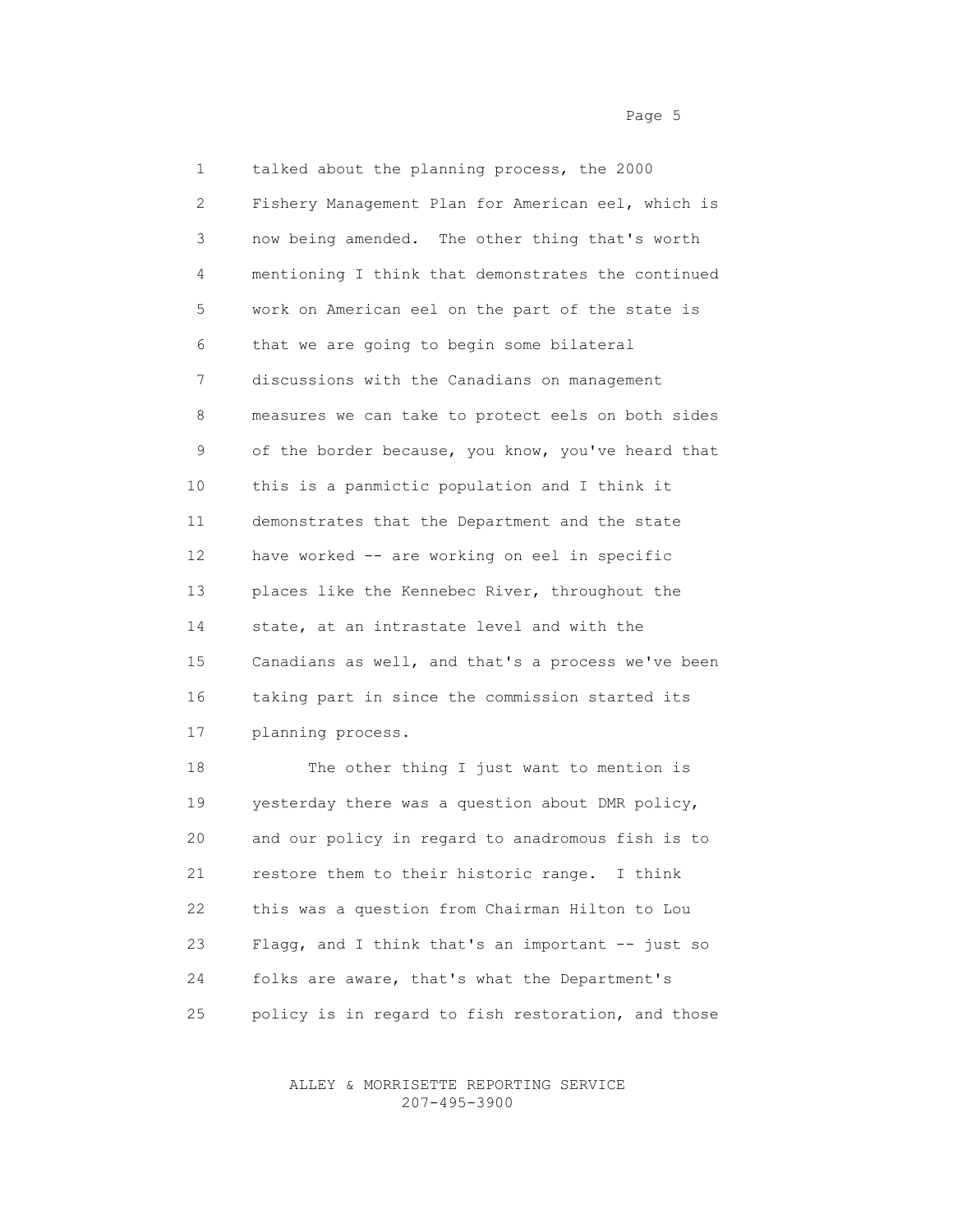1 are just the two points I'll add. Obviously I 2 think the questions and answers will get into a 3 lot of other things about what the Department is 4 doing but that's all I wanted to say right now. 5 HEARING OFFICER HILTON: Thank you, 6 George. 7 MR. KELIHER: Mr. Chairman, Members of the 8 Board, my name is Pat Keliher. Actually, I don't 9 have anything to add beyond the testimony. I 10 think George did just allude to the fact that as 11 far as the mission of the Department of Marine 12 Resources, just to add to that, the mission of the 13 Maine Atlantic Salmon Commission is to restore 14 Atlantic salmon -- wild Atlantic salmon to their 15 historic range as well, and with that, I'll just 16 pass it back over to Mr. Timpano. 17 MS. EDWARDS: You're from the Atlantic 18 Salmon Commission? 19 MR. KELIHER: That's correct. 20 MR. TIMPANO: Good morning. I'm Steve 21 Timpano, environmental coordinator with the Maine 22 Department of Inland Fisheries and Wildlife, and I 23 have no additional direct statement this morning 24 but I'm here to answer any questions that may come 25 up on inland fisheries management or wildlife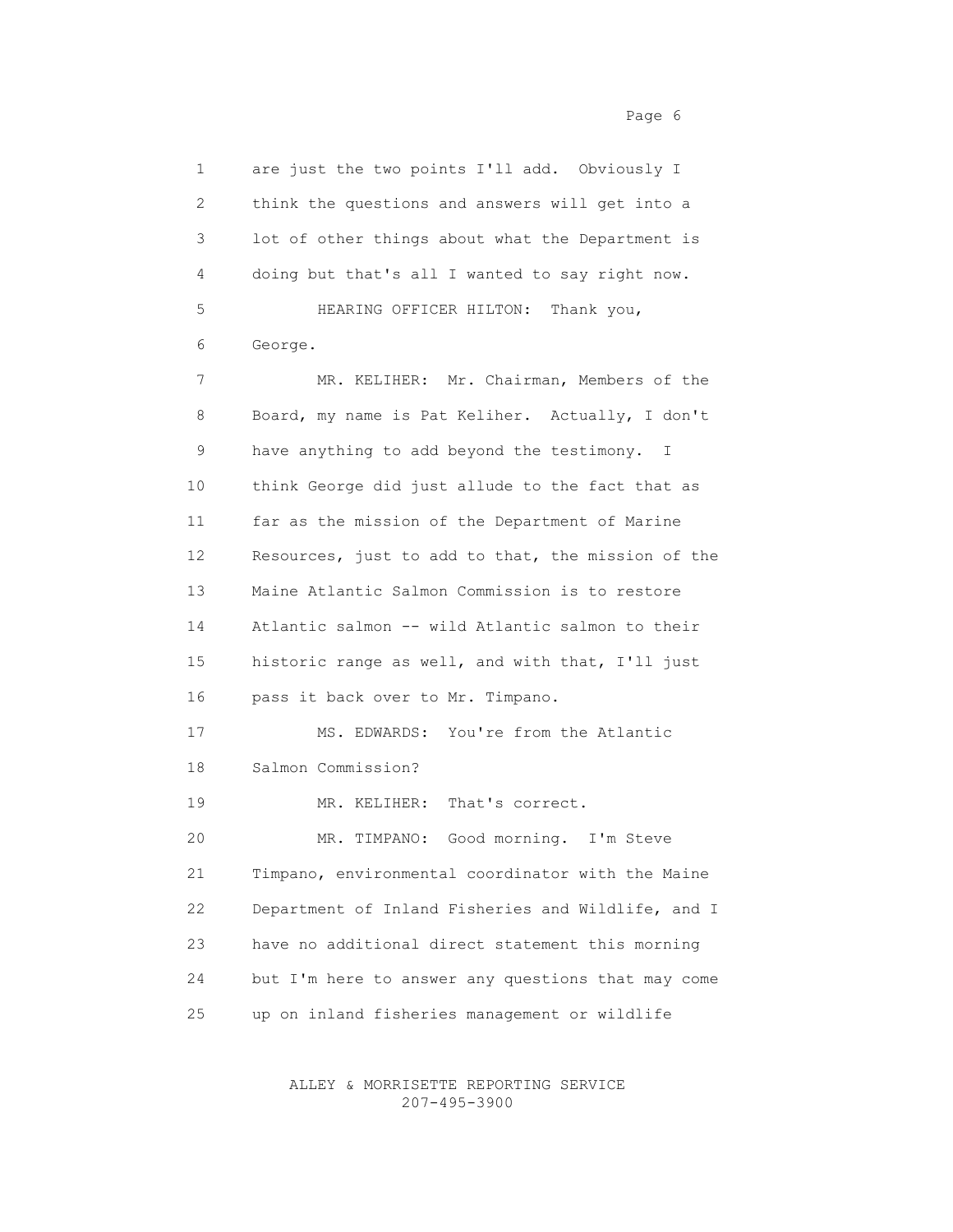1 management.

 2 HEARING OFFICER HILTON: Mr. Watts or 3 Friends, I think it's your chance to do some 4 cross-examining of these gents. I might also note 5 that they have placed at our disposal a couple of 6 their technical staff and if you think you'll be 7 asking questions of them, I can also swear them in 8 if there's no objection from either FPL or 9 Hydro-Kennebec. 10 MS. VERVILLE: No objection. 11 MR. THALER: No objection. 12 MR. NICHOLAS: Commissioner Lapointe, my 13 name is Dave Nicholas. You wrote a letter to 14 Florida Power & Light just ten months ago telling 15 them that you were concerned about significant 16 injury or mortality at their dams, is that 17 correct? 18 MR. LAPOINTE: I believe that's correct. 19 MR. NICHOLAS: And this has been -- this 20 letter has been previously marked as Exhibit 19 21 and it's attached to Ed Friedman's testimony, and 22 I'm going to show a copy to Commissioner Lapointe 23 and what I'd like him to do is just read into the 24 record the bracketed part. 25 MR. LAPOINTE: I was encouraged to be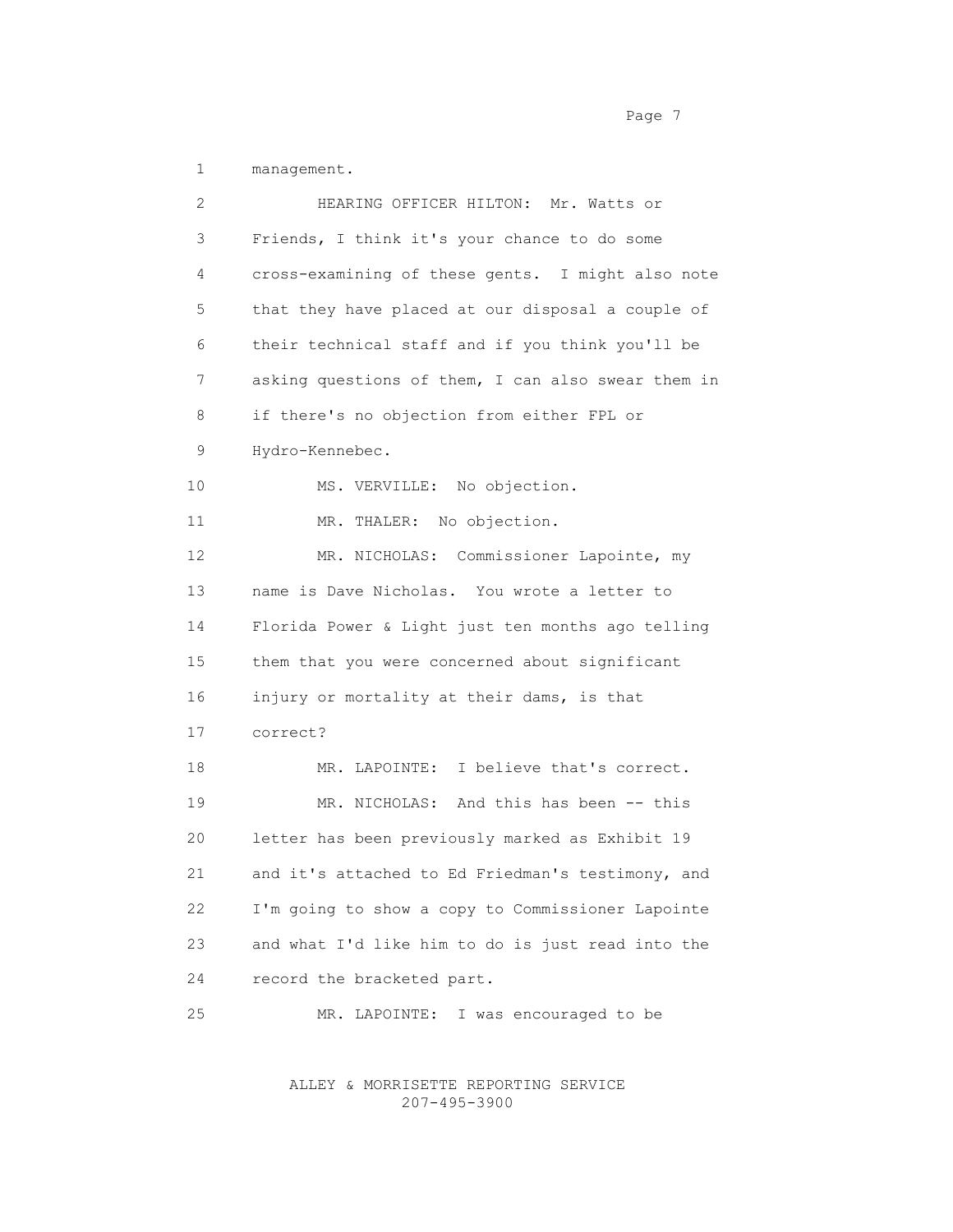1 slow. Let me read it to myself first. The words 2 in brackets read as follows, MDMR, that's Maine 3 Department of Marine Resources, is concerned that 4 controlled spill via bypass gates will not be an 5 effective measure for downstream eel passage and 6 that significant injury or mortality to eels will 7 occur unless additional measures are taken. In 8 September and October, river flow exceeds 9 hydraulic capacity only 5 to 15 percent of the 10 time at the Weston and Shawmut Projects and 40 to 11 50 percent of the time at the Lockwood Project, 12 and it says and in parens, so I don't know what 13 that's there for. If migrating eels are randomly 14 distributed in the river, then eels will pass 15 through the turbines at Weston and Shawmut 85 to 16 95 percent of the time and through the turbines at 17 Lockwood 50 to 60 percent of the time. We note 18 that both FPL Energy and MDMR have observed eel 19 mortalities below the Shawmut Project. That is 20 the bracketed language. 21 MR. NICHOLAS: Thank you. 22 MR. LAPOINTE: And if there are questions 23 about that, I'll refer to my technical staff.

 24 MR. NICHOLAS: Now, you are familiar with 25 the water -- you are familiar with the water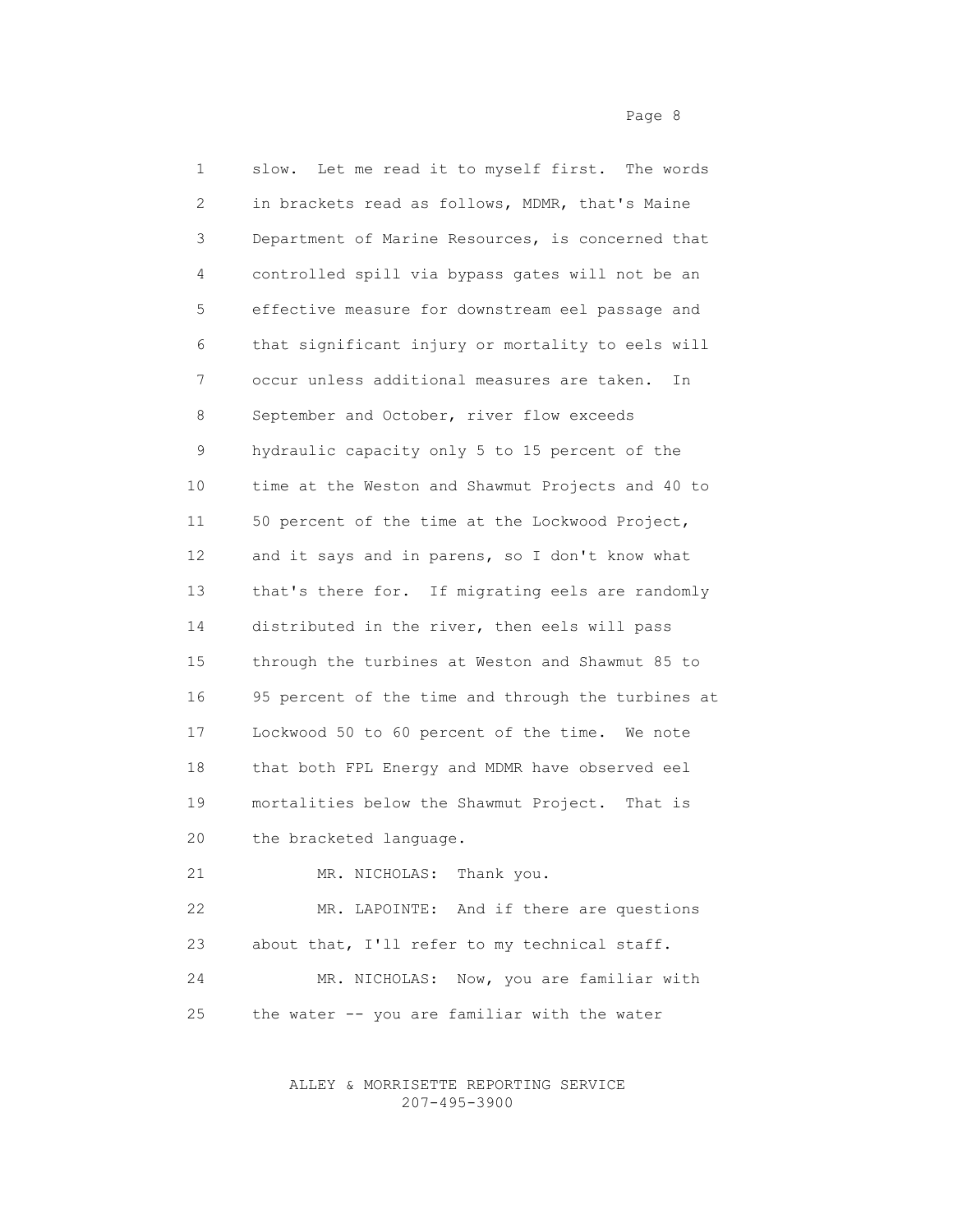1 quality certifications that are at issue in this 2 proceeding, correct?

 3 MR. LAPOINTE: I'm familiar with them to 4 the extent that I read the information that's 5 associated with this -- with this hearing, yes. 6 MR. NICHOLAS: And with respect to the eel 7 passage provisions of the water quality 8 certifications, is there any provision in the 9 certifications that requires anything other than 10 that the dam owners do studies and talk to 11 agencies?

 12 MR. LAPOINTE: I'm not aware of that detail 13 in the certifications specifically. When we deal 14 with fish passage issues cooperatively at the 15 state, we work cooperatively with the DEP I think 16 on water quality certification issues and so it 17 strikes me that the specifics about water quality 18 certifications are best addressed to the subject 19 matter agency rather than us. My technical folks 20 as well may have some information on it.

 21 MR. NICHOLAS: Well, I just want to clarify 22 something. You have actually read the provisions 23 on eel passage in the water quality 24 certifications, right?

25 MR. LAPOINTE: I have.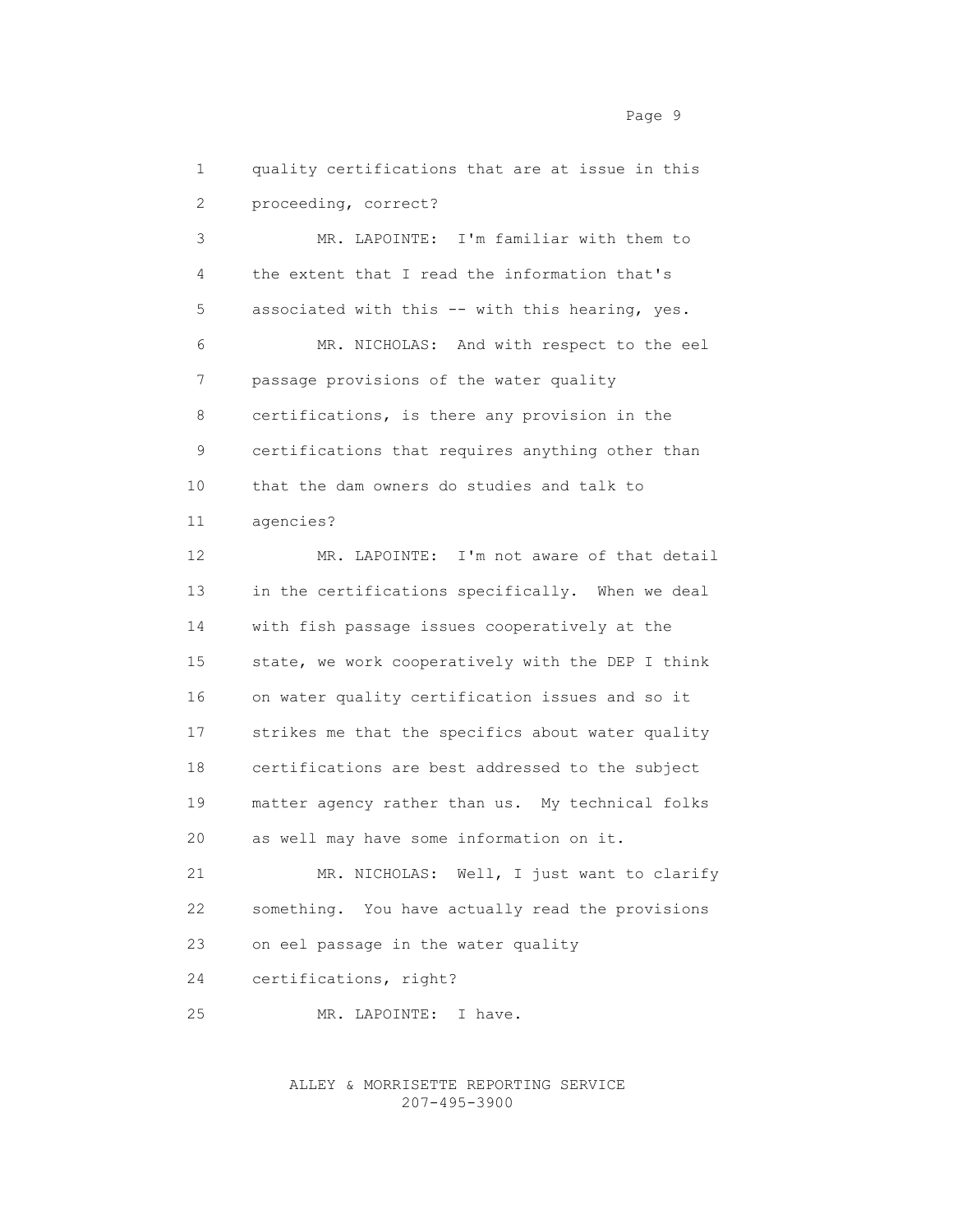| $\mathbf 1$     | MR. NICHOLAS: Okay. I have a copy of it.           |
|-----------------|----------------------------------------------------|
| 2               | I'll just take as an example Lockwood water        |
| 3               | quality certification, and that's been marked as   |
| 4               | Exhibit 22. It was attached to Ed's -- Ed's        |
| 5               | testimony and this might just refresh your         |
| 6               | recollection if you have it in front of you.       |
| 7               | MR. THALER: Is there a certain page?               |
| 8               | MR. NICHOLAS: Yes, it would be --                  |
| 9               | MR. FRIEDMAN: What's the page number on            |
| 10              | the bottom?                                        |
| 11              | MR. LAPOINTE: The page number on the               |
| 12 <sup>°</sup> | bottom is nothing. The page number on the top in   |
| 13              | the water quality certification is page 13 and     |
| 14              | it's a document that says W, maybe slash or I,     |
| 15              | $FOMB-22$ .                                        |
| 16              | MR. NICHOLAS: It's Exhibit 22. It's got            |
| 17              | 177 on the top.                                    |
| 18              | MR. LAPOINTE: On the top right-hand page,          |
| 19              | yes.                                               |
| 20              | MR. NICHOLAS: And so really -- you can             |
| 21              | just take a quick look at that but really all my   |
| 22              | question is, again, there is nothing in the        |
| 23              | certifications that are at issue here today that   |
| 24              | required the dam owners to do anything but perform |
| 25              | studies and talk to the agencies, correct?         |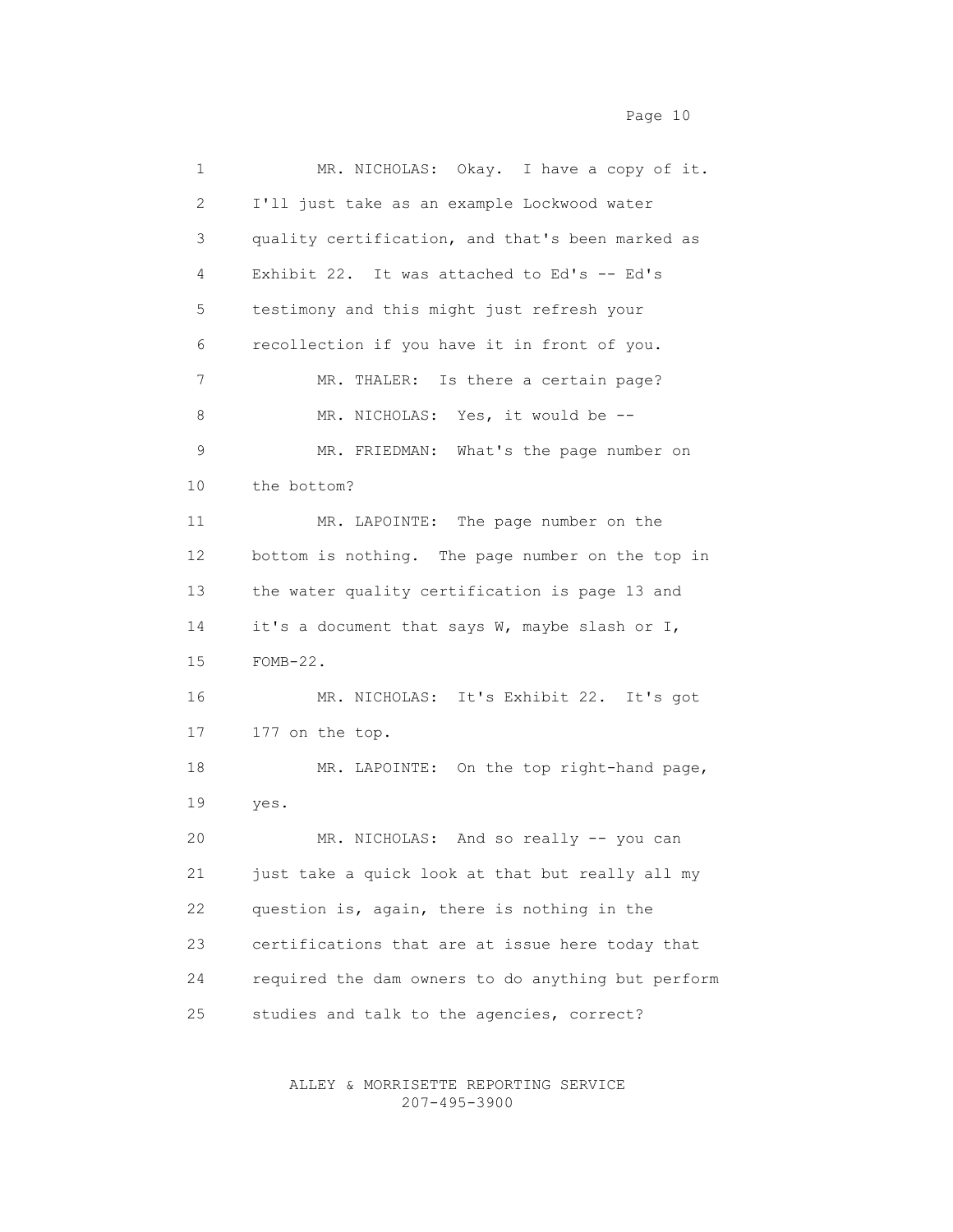1 MR. LAPOINTE: That's what it says here, 2 yes. 3 MR. NICHOLAS: So there's -- 4 MR. LAPOINTE: Well, it also has 5 information saying if agreement is reached on 6 upstream and downstream passage that the 7 applicants shall change the facilities. 8 MR. NICHOLAS: Right, and I'll get to that 9 in a second. So there's nothing -- there's 10 nothing about a particular fix and there's nothing 11 in the water quality certification that sets any 12 limit on the number of eels that can be killed by 13 the dams, is that right? 14 MR. LAPOINTE: That's correct, and if I 15 might, I believe that's because we didn't know 16 what the fix was at the time the agreement was 17 signed. 18 MR. NICHOLAS: And the eel passage studies 19 were to be completed -- there were eel passage 20 studies required and they were to be completed by 21 December 31st -- December 31st of 2001, correct? 22 MR. LAPOINTE: That's correct. 23 MR. NICHOLAS: But they -- these studies

24 were, in fact, not completed by December 31st,

25 2001, correct?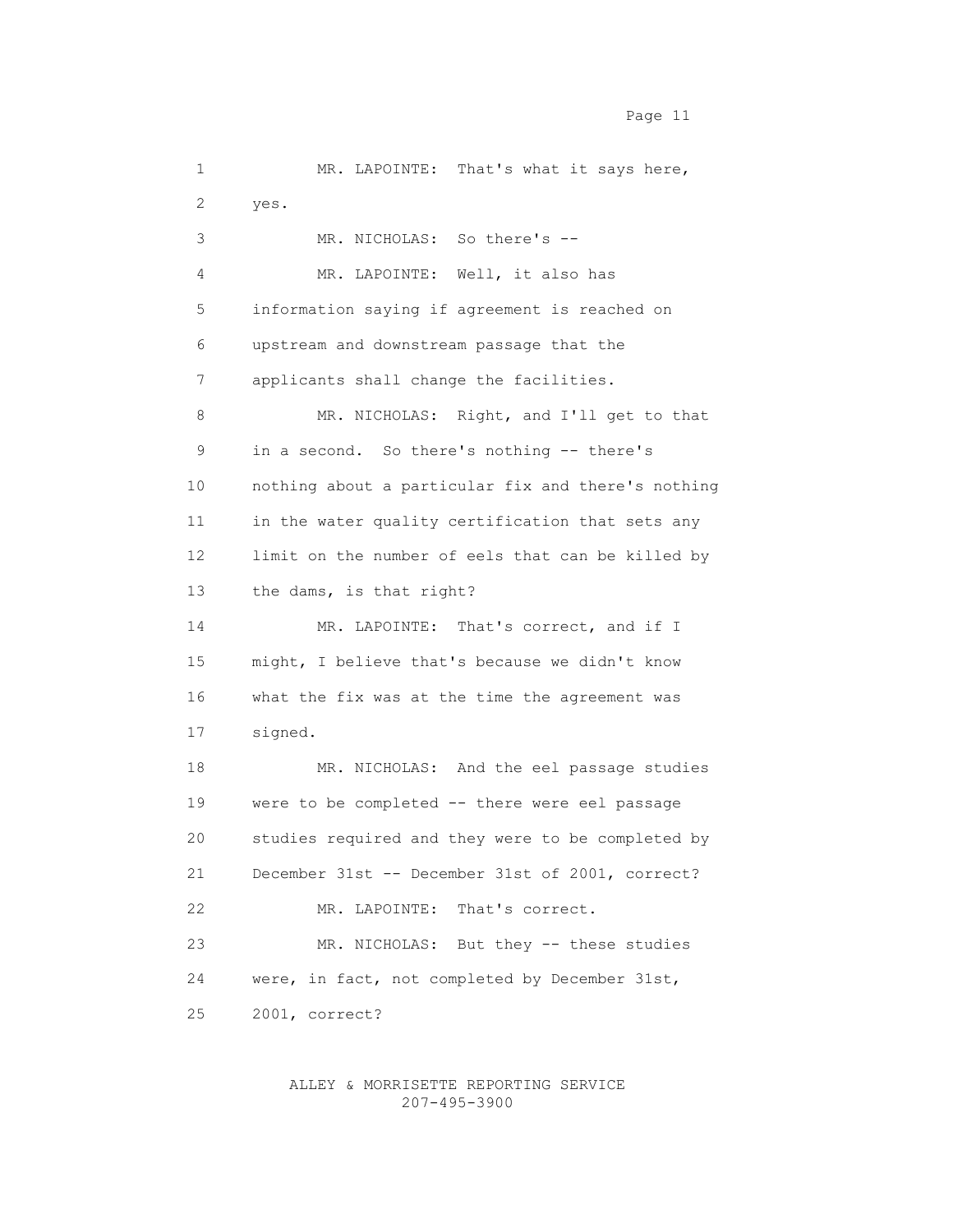| $\mathbf 1$ | MR. LAPOINTE: There actually was three             |
|-------------|----------------------------------------------------|
| 2           | years of study when this was set up and, again, if |
| 3           | we need specifics, we should ask Dr. Wippelhauser  |
| 4           | because she was here and I was not when this was   |
| 5           | written, and I believe that the agreement was for  |
| 6           | three years of study and that that was done and    |
| 7           | there were issues with how much could be done with |
| 8           | the staffing we had and the resources available as |
| 9           | well as some weather issues also.                  |
| 10          | MR. NICHOLAS: There was supposed to be             |
| 11          | three years of study, weren't there?               |
| 12          | MR. LAPOINTE: And I believe there was.             |
| 13          | MR. NICHOLAS: So you're saying that, in            |
| 14          | fact, all the studies were completed that were --  |
| 15          | MR. LAPOINTE: Well, I think that there was         |
| 16          | three years of studies done. I think that it's     |
| 17          | safe to say that like any new endeavor trying to   |
| 18          | figure out what studies were feasible or finding   |
| 19          | out which ones were feasible and then weather      |
| 20          | related issues as well made the scope of those     |
| 21          | studies much less than people originally thought,  |
| 22          | but to say that we didn't do three years of        |
| 23          | studies I think is incorrect.                      |
| 24          | MR. NICHOLAS: Three years of studies were          |
| 25          | not completed, can we agree on that?               |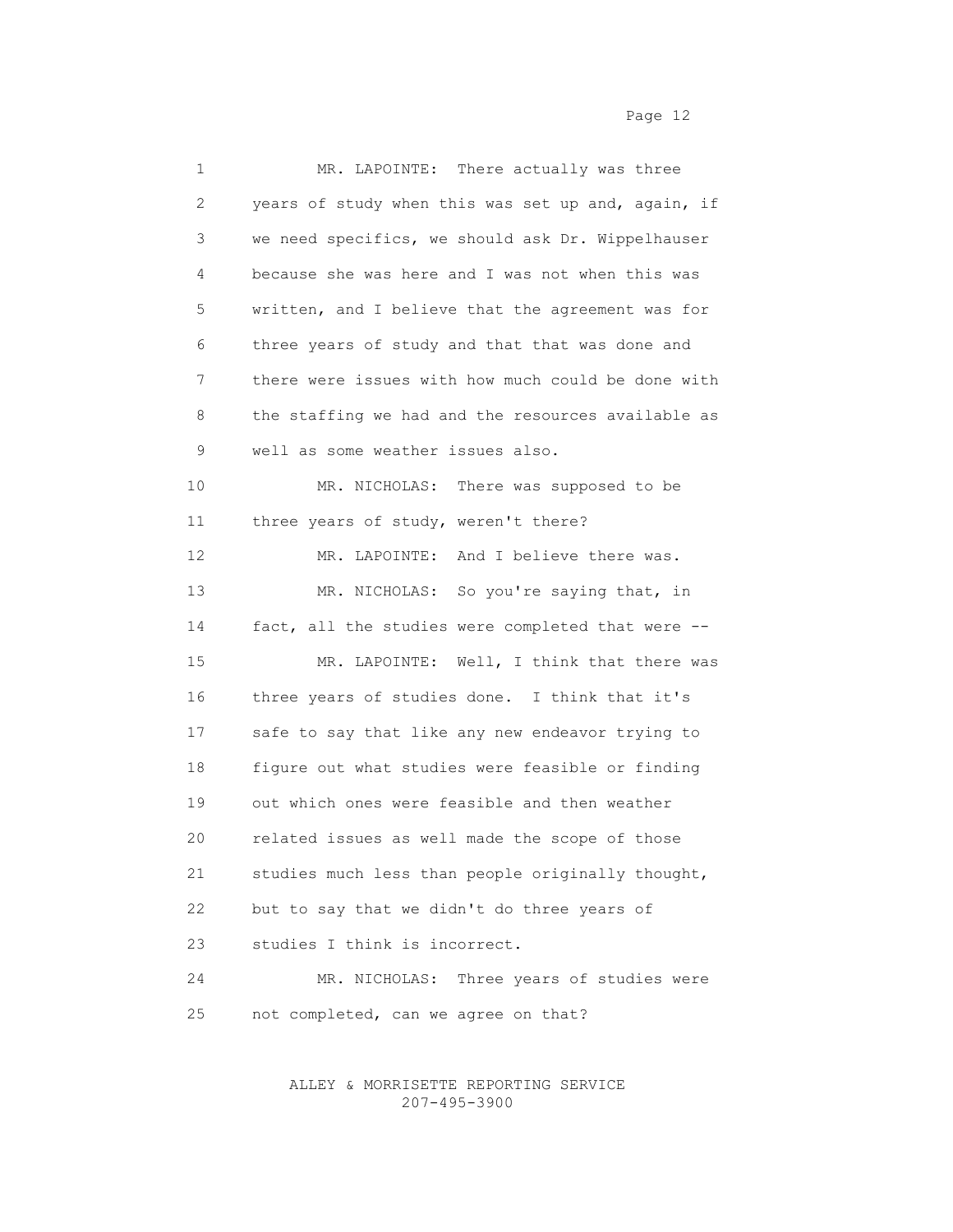| 1              | MR. LAPOINTE: I don't agree with that.             |
|----------------|----------------------------------------------------|
| $\overline{2}$ | MR. NICHOLAS: There are continuing --              |
| 3              | there are more studies that need to be done on eel |
| 4              | passage, correct?                                  |
| 5              | MR. LAPOINTE: Absolutely.                          |
| 6              | MR. NICHOLAS: Now, the water quality               |
| 7              | certification states that if agreement is reached  |
| 8              | by all consulting parties on appropriate           |
| 9              | downstream eel passage measures, the applicant     |
| 10             | shall join the other parties in requesting that    |
| 11             | FERC approve the measures, and if no consensus is  |
| 12             | reached by June 30, 2002, the applicant or any of  |
| 13             | the consulting parties shall be free to petition   |
| 14             | DEP or FERC to approve appropriate conditions      |
| 15             | relating to eel passage of the project, correct?   |
| 16             | MR. LAPOINTE: That's correct.                      |
| 17             | MR. NICHOLAS: Now, DEP -- excuse me, no            |
| 18             | consensus has been reached, correct?               |
| 19             | MR. LAPOINTE: People have not gone to              |
| 20             | FERC, that's correct.                              |
| 21             | MR. NICHOLAS: Well, that was going to be           |
| 22             | my question. No one has petitioned -- there has    |
| 23             | been no consensus though, correct? That was my     |
| 24             | original question.                                 |
| 25             | MR. LAPOINTE:<br>I think -- I mean, there          |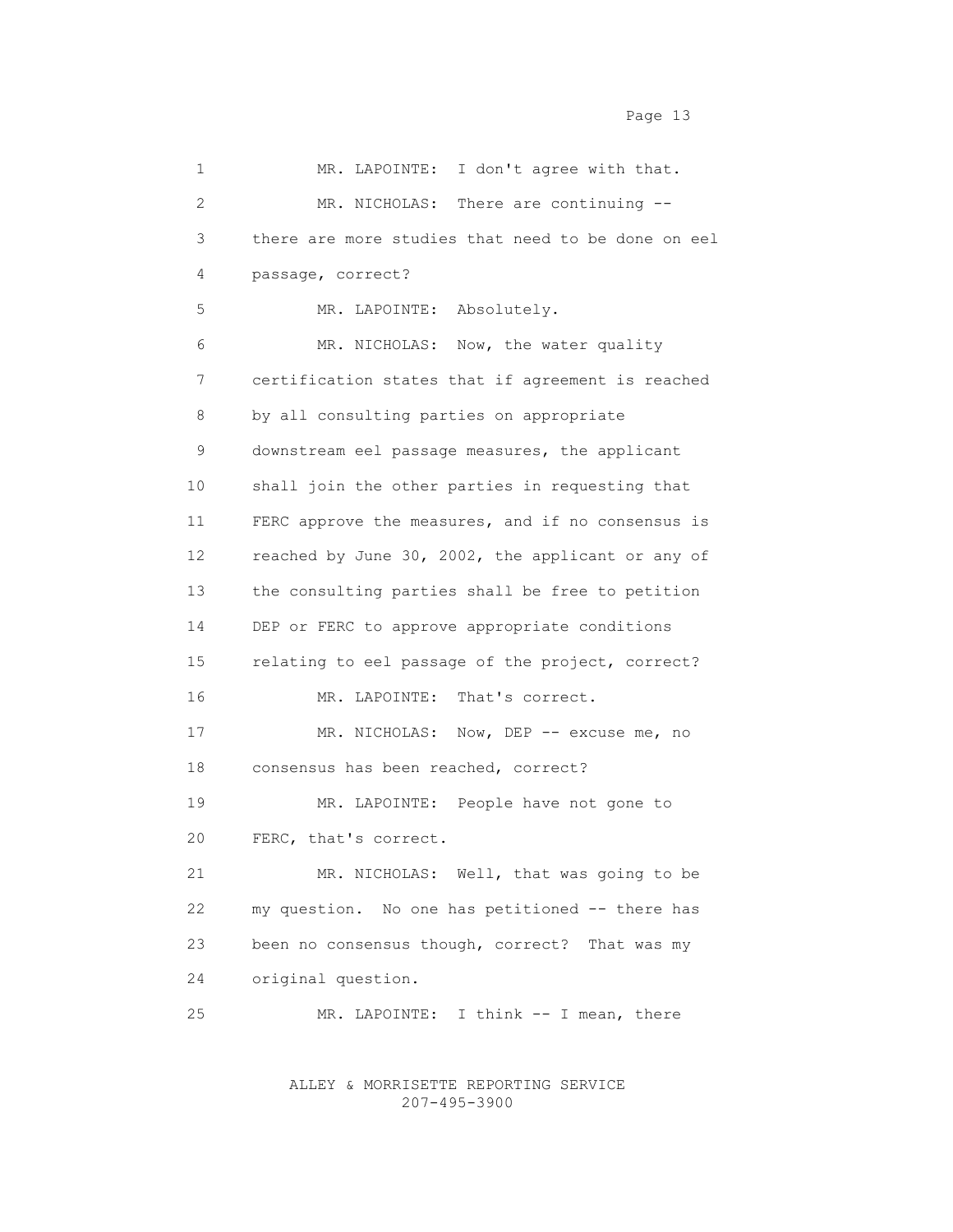| 1               | hasn't been consensus because people have been     |
|-----------------|----------------------------------------------------|
| 2               | working iteratively to try to figure out what to   |
| 3               | do with those projects. So I don't think -- in     |
| 4               | saying that consensus hasn't been reached, it's    |
| 5               | because folks aren't sure what to do at those      |
| 6               | projects rather than somebody have a burning idea  |
| 7               | and having a big disagreement about it. I think    |
| 8               | that's an important distinction.                   |
| 9               | MR. NICHOLAS: Right, but my question was           |
| 10              | really only whether consensus has been reached     |
| 11              | because my follow-up question is DMR and, in fact, |
| 12 <sup>°</sup> | none of the resource agencies, the agencies that   |
| 13              | are sitting with you today, have petitioned DEP or |
| 14              | FERC on eel passage, am I correct about that?      |
| 15              | That's correct.<br>MR. LAPOINTE:                   |
| 16              | MR. NICHOLAS:<br>Am I correct?                     |
| 17              | MR. LAPOINTE:<br>(Witness nods.)                   |
| 18              | MR. NICHOLAS: Commissioner Lapointe, are           |
| 19              | you familiar with the condition compliance orders  |
| 20              | that DEP issued to the dams?                       |
| 21              | MR. LAPOINTE: I am not.                            |
| 22              | MR. NICHOLAS: You are not. So you were             |
| 23              | not consulted on this at all before it was         |
| 24              | issued?                                            |
| 25              | MR. LAPOINTE: Let me check with Dr.                |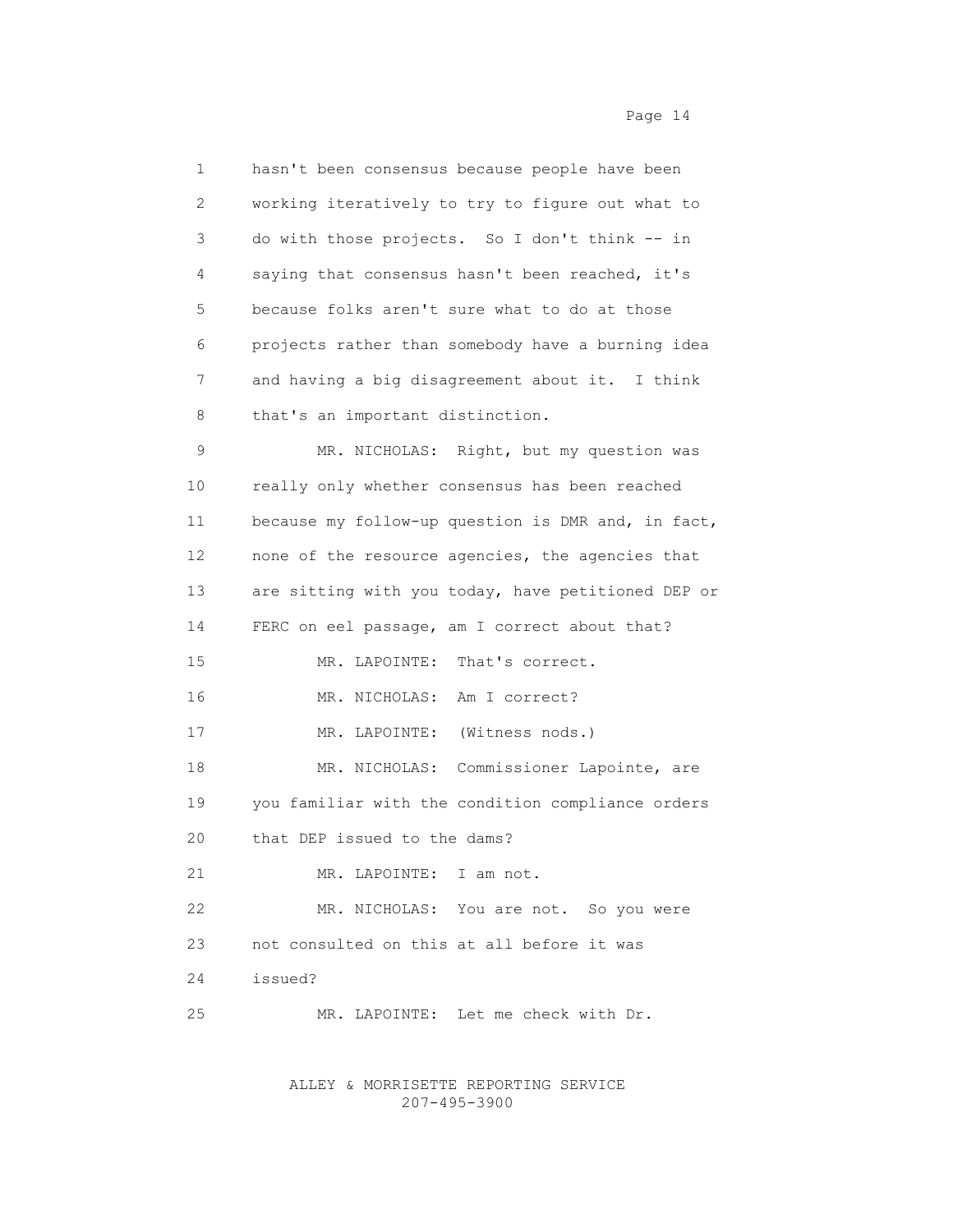1 Wippelhauser because I suspect she was consulted 2 but I don't know that. She was. 3 MR. NICHOLAS: What's that? 4 MR. LAPOINTE: Dr. Wippelhauser was 5 consulted on those, yes. 6 MR. NICHOLAS: Well, maybe this ought to be 7 best addressed to Dr. Wippelhauser, but let me 8 show you in the compliance order that's in the DEP 9 file issued to Lockwood and I'm going to look at 10 page 5 of the order. There's been some discussion 11 on this before. 12 MR. THALER: Was that an exhibit? 13 HEARING OFFICER HILTON: That's DEP Exhibit 14 5, the first one. 15 MR. NICHOLAS: And what I'm going to do is 16 have you read -- DEP included in this compliance 17 order a characterization of DMR's concerns about 18 -- about eel mortality at Lockwood. Would you 19 read this into the record? 20 MR. LAPOINTE: The language that's 21 highlighted says, finally DMR and U.S. Fish and 22 Wildlife Service have expressed concerns that the 23 controlled spills via bypass gates may not be an 24 effective measure for downstream eel passage and 25 that significant injury or mortality to downstream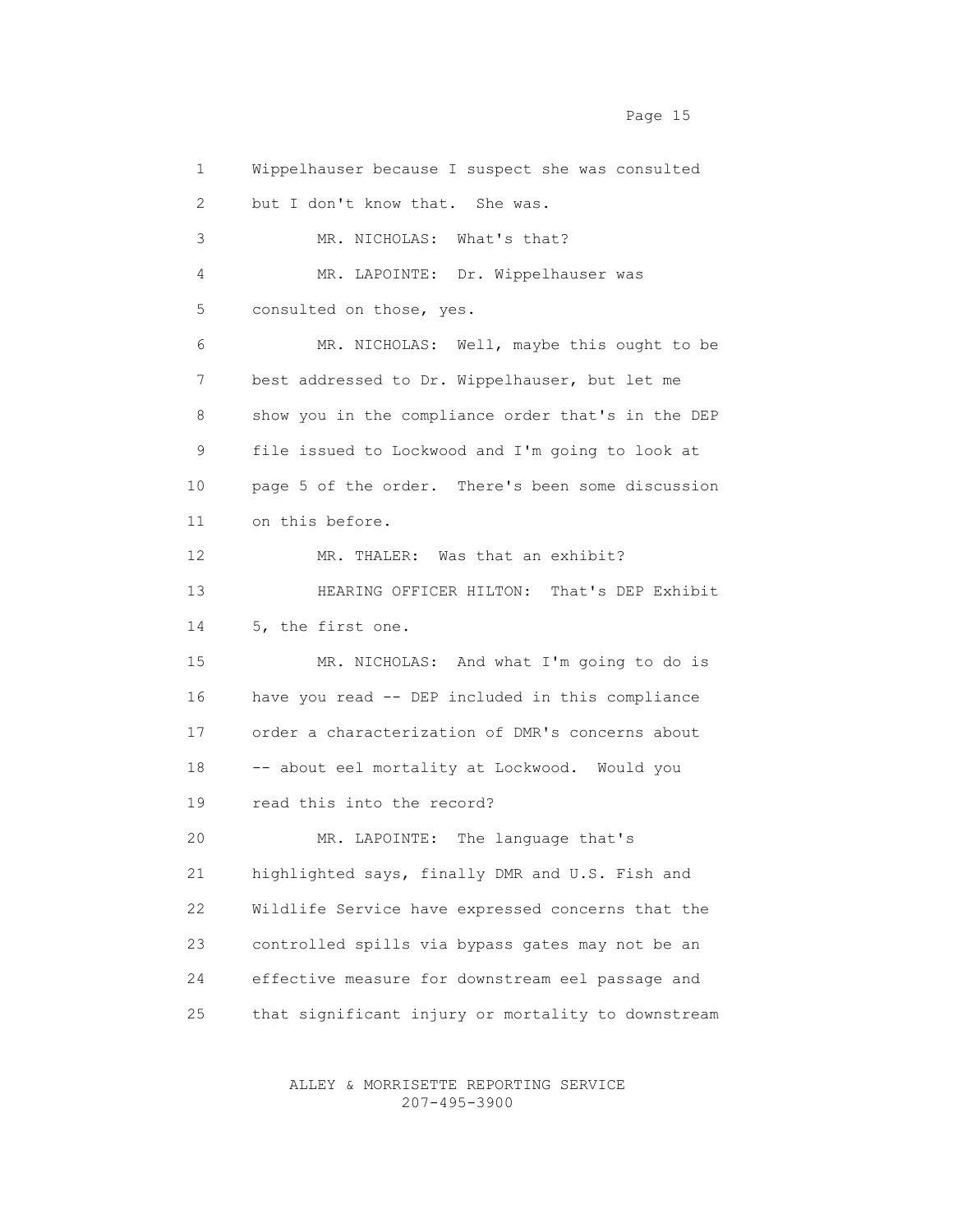1 migrating eels may occur unless additional 2 measures are taken. 3 MR. NICHOLAS: Now, can you tell me what 4 the basis -- or perhaps one of your staff can -- 5 can you tell me the basis for DMR's concern as 6 expressed to DEP? 7 MR. LAPOINTE: Mr. Chairman, can I have Dr. 8 Wippelhauser come up? 9 HEARING OFFICER HILTON: Yes. Why don't we 10 bring her into the witness pool along with 11 somebody named Norm Dube. 12 MR. LAPOINTE: Right. 13 HEARING OFFICER HILTON: Why don't we bring 14 them both up with their chairs, if they wish. Any 15 objection from any of the parties to this? 16 MR. THALER: No. 17 MS. VERVILLE: No. 18 HEARING OFFICER HILTON: Norm, do you 19 affirm that everything you will say before us will 20 be the truth? 21 (Whereupon, the witnesses respond in the 22 affirmative.) 23 MR. LAPOINTE: Can I borrow that document 24 so that Dr. Wippelhauser can read that passage? 25 MR. NICHOLAS: Sure.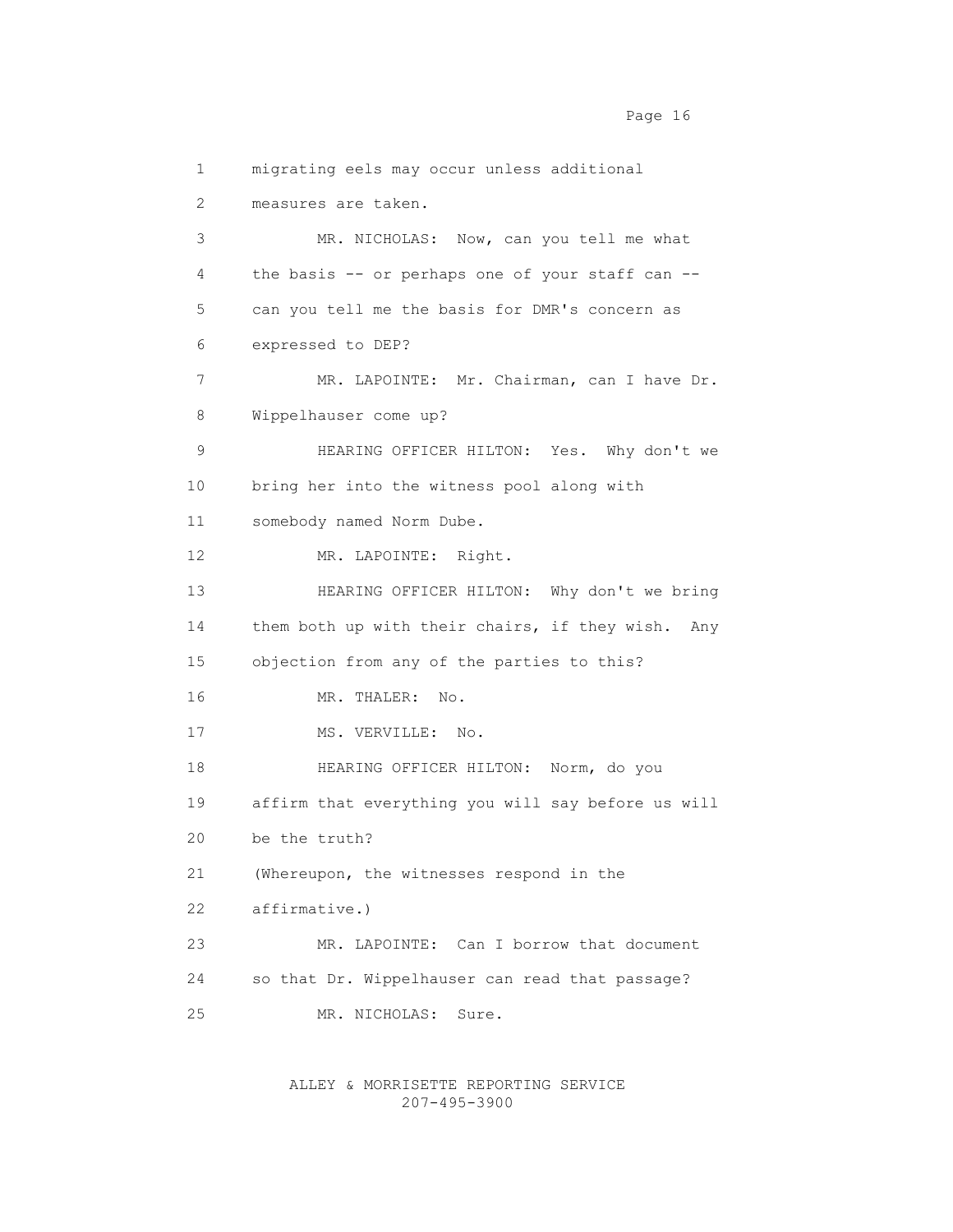1 HEARING OFFICER HILTON: And, Dr. 2 Wippelhauser, you're going to have to make sure 3 you use the mike. I don't know that we -- we 4 don't have another mike that we can spare I 5 guess. 6 MR. NICHOLAS: Dr. Wippelhauser, can you 7 just please tell the Board what was the basis of 8 DMR's concern about use of controlled spills via 9 bypass gate and that significant injury or 10 mortality to downstream migrating eels may occur 11 unless additional measures are taken, what was the 12 basis for that? 13 MS. WIPPELHAUSER: I based that on the 14 limited telemetry study that we had done there for 15 two years where we used five eels and I think we 16 saw two of them go through turbines. That was a 17 very limited study so a difference of one eel 18 going in one direct or another would have made a 19 huge change in the results of that study. 20 MR. NICHOLAS: And with respect to that 21 study, there were two eels that were -- the fate 22 of the eels were unknown -- excuse me, the passage 23 method was unknown. Did you ever find out what 24 the fate of those eels were? 25 MS. WIPPELHAUSER: No, we didn't. We were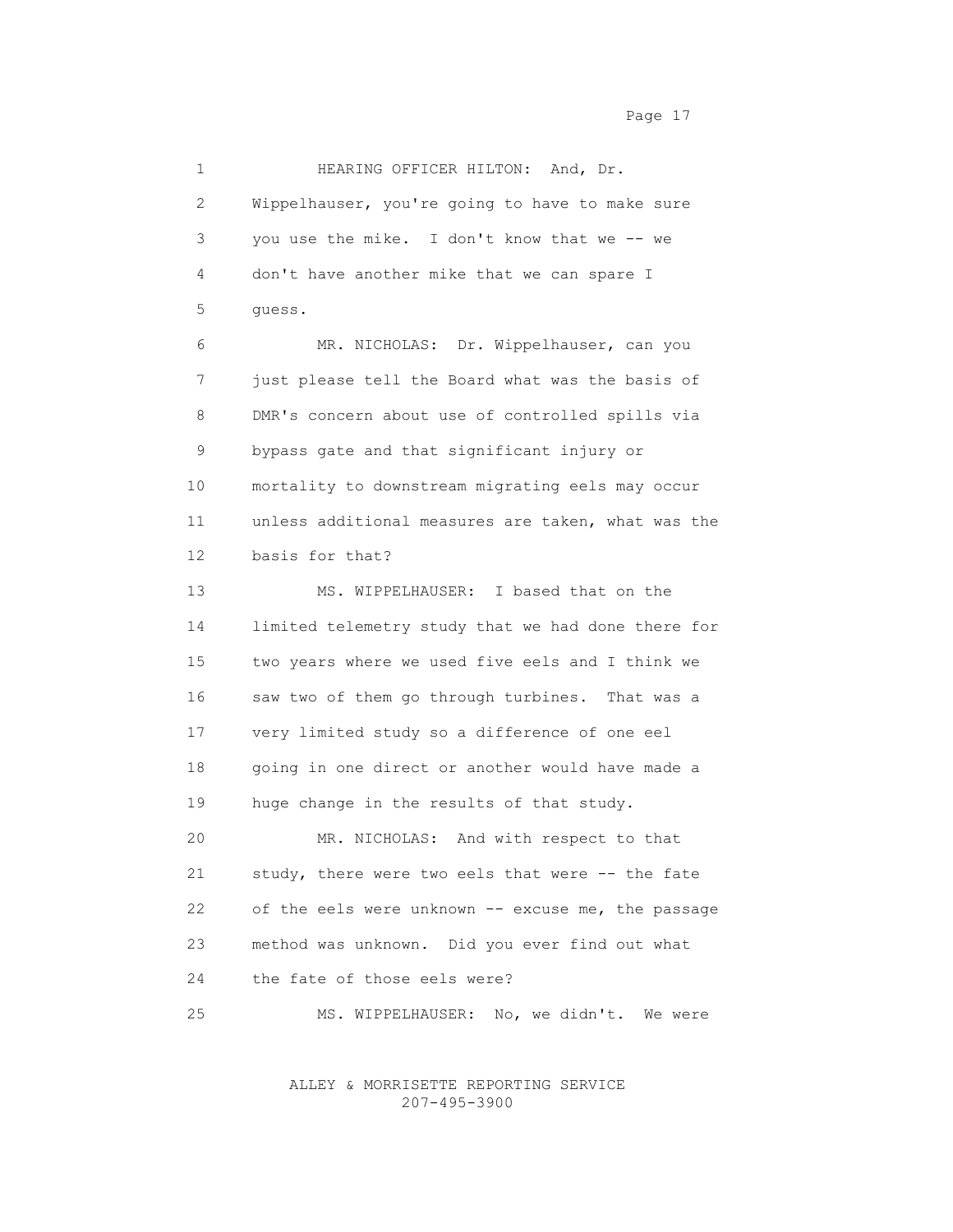1 limited to fixed stations at the hydropower 2 facility. We did some limited boat tracking down 3 below but we didn't go very far down below the 4 project. 5 MR. NICHOLAS: Commissioner Lapoint -- 6 well, actually -- 7 MR. WATTS: Gail, this came up yesterday, 8 to what extent do we know whether those eels were 9 -- lived or died, those two that we don't know 10 the passage route? 11 MS. WIPPELHAUSER: We don't know their 12 fate. As I said, the -- 13 MR. WATTS: This came up yesterday. Those 14 two eels, it is at least possible that those eels 15 were injured and did not continue their 16 migration? 17 MS. WIPPELHAUSER: That's true, we don't 18 know what their fate was. 19 MR. WATTS: And so it's at least possible 20 that out of the five eels, there potentially were 21 four that were injured enough so as to not 22 migrate? 23 MS. WIPPELHAUSER: That's true. That's why 24 we think -- beg your pardon -- that's why we think 25 additional studies are needed with larger sample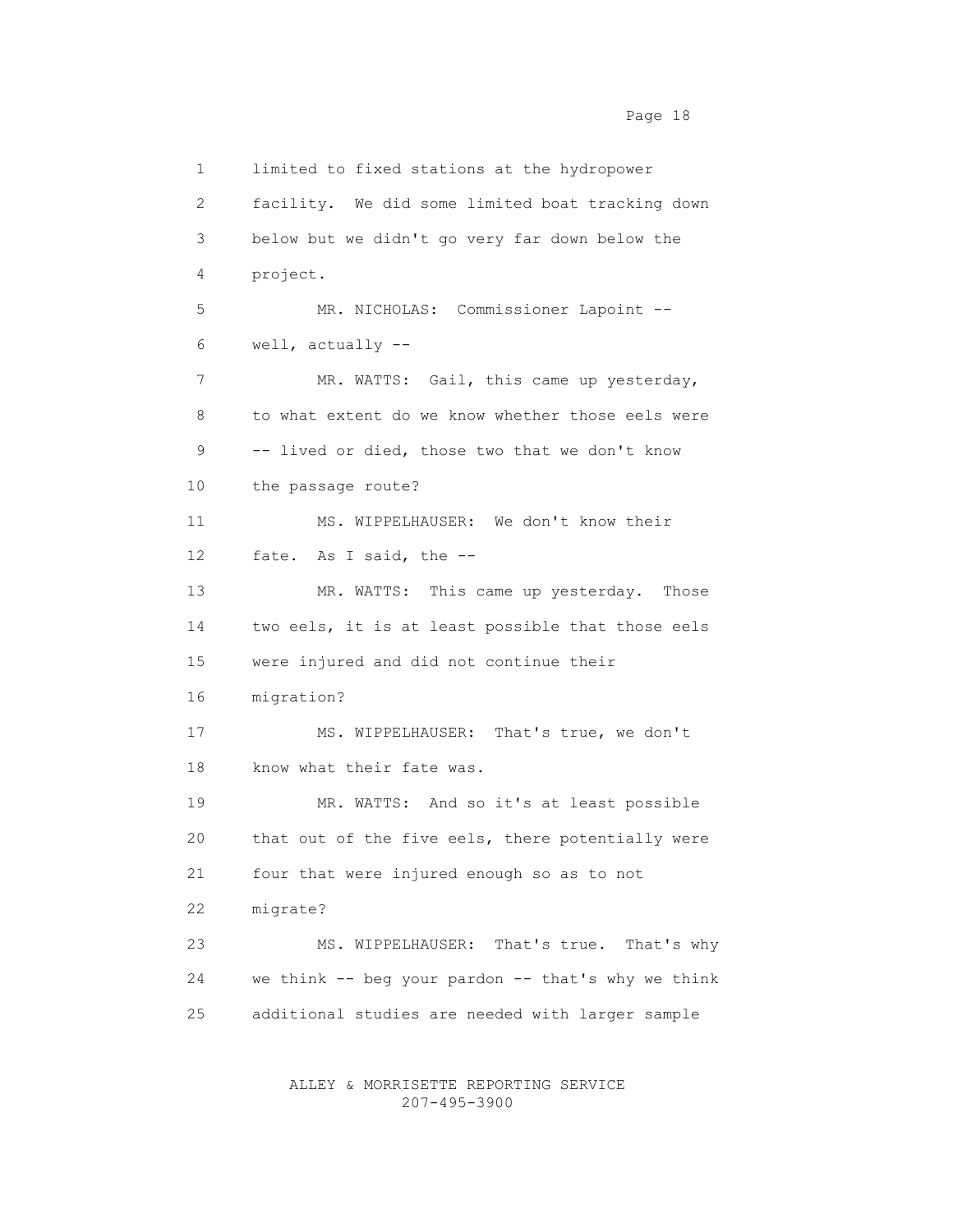1 sizes. 2 MR. WATTS: Those two are essentially just 3 question marks? 4 MS. WIPPELHAUSER: That's right. 5 MR. WATTS: Thank you. 6 HEARING OFFICER HILTON: Mr. Watts, it 7 would be best if we had our cross-examination take 8 place by way of the Friends doing theirs and then 9 you doing yours as opposed to just interjecting. 10 I think it might provide a little more orderly 11 course through the day. 12 MR. NICHOLAS: Dr. Wippelhauser, are you 13 familiar with the compliance order that was issued 14 to the dams? 15 MS. WIPPELHAUSER: I've read it in the past 16 not recently. 17 MR. NICHOLAS: Do you have an understanding 18 as to whether it was a finding that, in fact, the 19 dams had violated the law or their permit or 20 something else? 21 MS. WIPPELHAUSER: I'm not aware of that. 22 MR. NICHOLAS: And would Dana Murch 23 possibly know the answer to that? 24 MS. WIPPELHAUSER: I believe so. 25 MR. NICHOLAS: Commissioner Lapointe, in

> ALLEY & MORRISETTE REPORTING SERVICE 207-495-3900

Page 19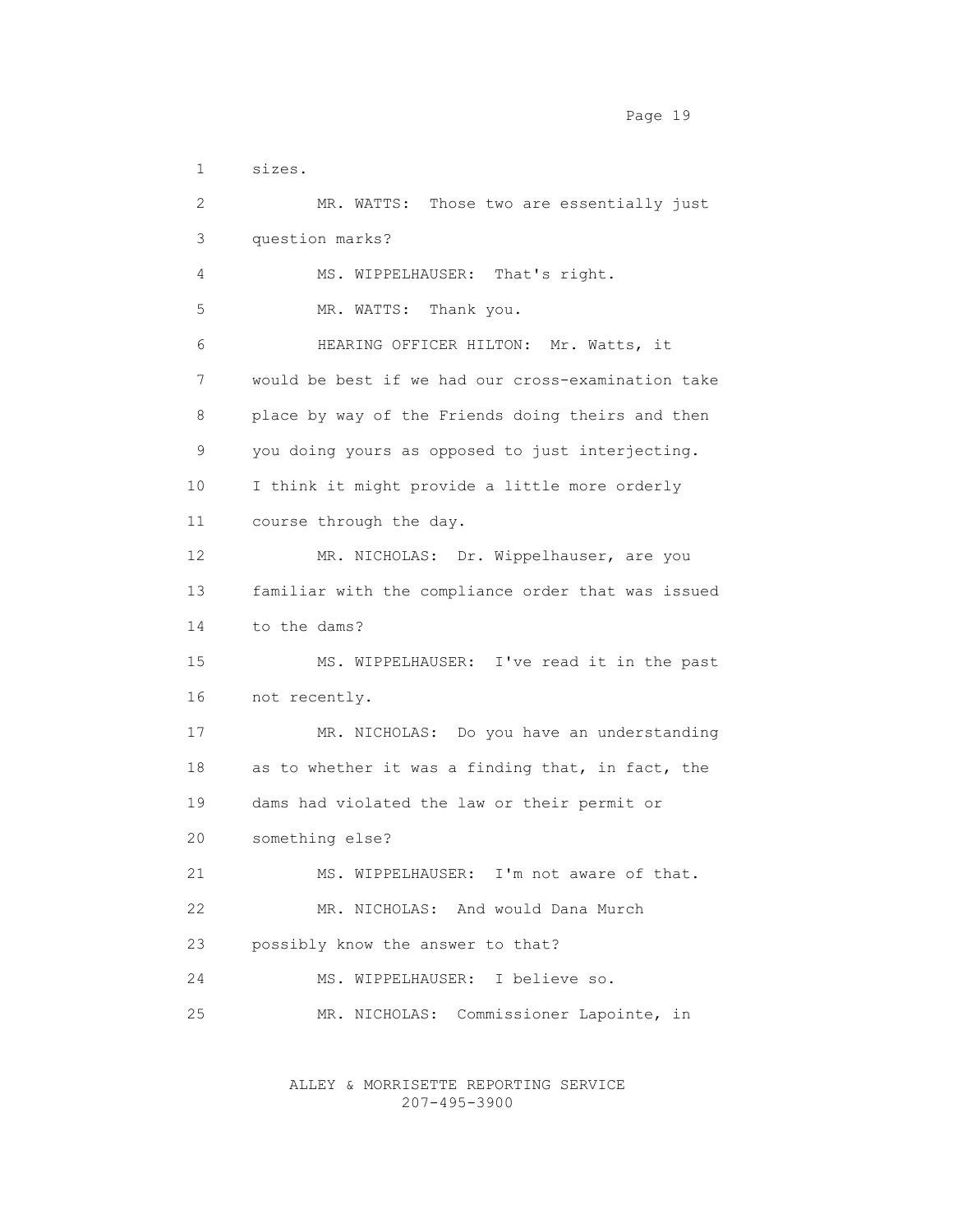1 1987 your agency and other agencies and the KHDG 2 dam owners, which include the predecessors to the 3 owners of these dams, entered into agreement into 4 which the dam owners agreed to put in permanent 5 upstream and downstream passage at certain dams by 6 1999, am I correct about that? 7 MR. LAPOINTE: You're reading it. I wasn't 8 here in 1987, and I have no reason to doubt what 9 you're reading. 10 MR. NICHOLAS: So are you not familiar with 11 the 1987 KHDG Agreement? 12 MR. LAPOINTE: That's correct. I became 13 Commissioner about six months after the 1998 14 agreement was signed, a short number of months. 15 MR. NICHOLAS: All right. I don't have any 16 further questions. Is Doug here? I think you 17 scared him off. 18 HEARING OFFICER HILTON: We can move on to 19 Save Our Sebasticook then. 20 MR. MERRILL: I had some questions for Mr. 21 Keliher. 22 HEARING OFFICER HILTON: Oh, I'm sorry. 23 MR. NICHOLAS: I thought we were going to 24 do it by witness. 25 MR. THALER: Excuse me, I thought Mr.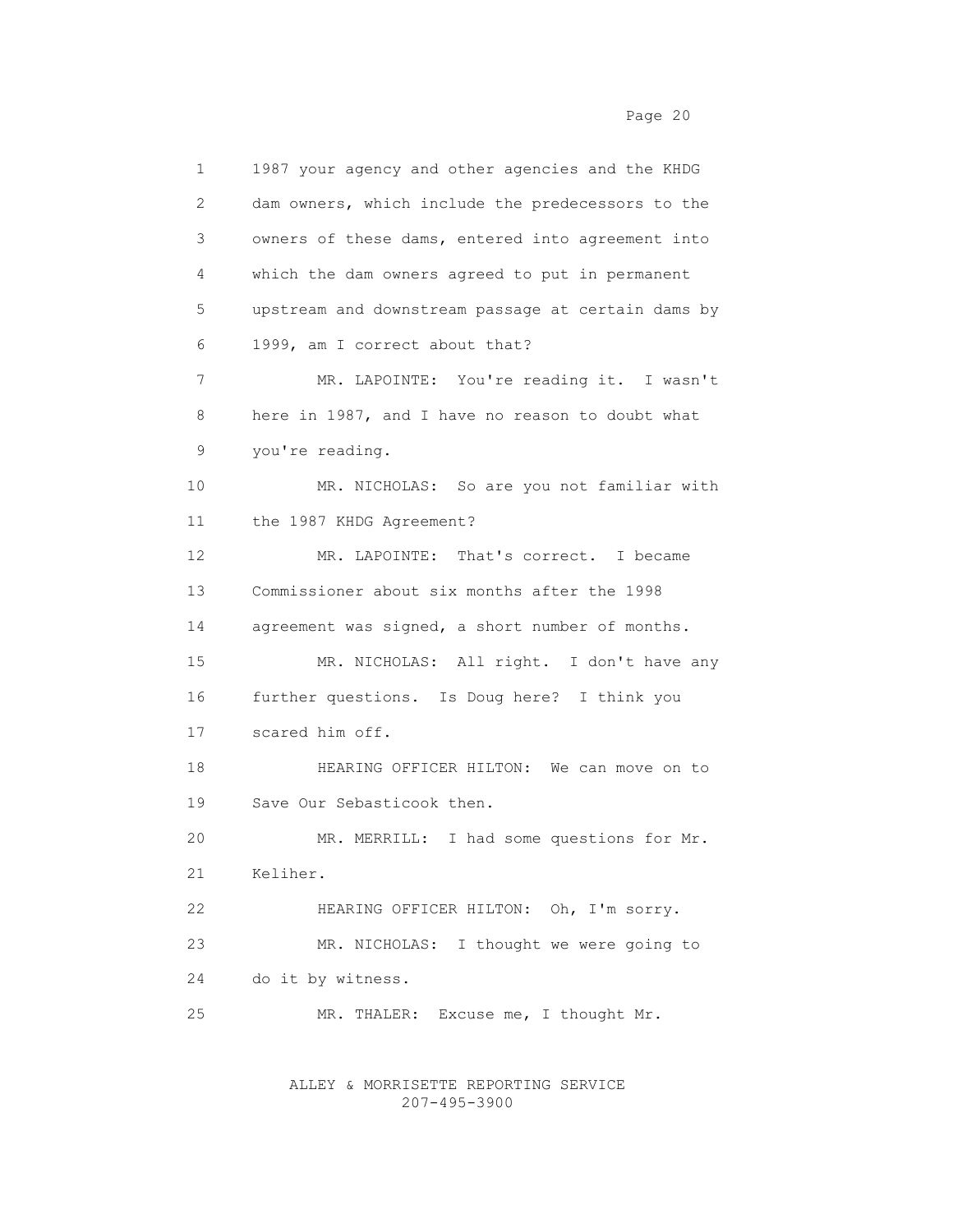1 Nicholas was asking questions for Friends and Mr. 2 Merrill is just co-counsel. 3 MR. NICHOLAS: No, Mr. Merrill is going to 4 ask questions to Mr. Keliher. 5 MR. MERRILL: We're just doing it by 6 witness. 7 MR. THALER: I'm sorry. 8 HEARING OFFICER HILTON: So you've 9 allocated the various agency witnesses among 10 yourselves? 11 MR. NICHOLAS: Yes, just brief 12 questioning. 13 MR. MERRILL: Mr. Keliher, good morning. 14 My name is Bruce Merrill. I want to show you what 15 is an exhibit -- 16 MS. ANDERSON: Microphone, sorry. 17 HEARING OFFICER HILTON: Yeah, Bruce you 18 have to speak up. 19 MR. MERRILL: Is this one on? I'm going to 20 show you Friends of Merrymeeting Bay Exhibit 28 21 and see if you can identify that for us. 22 MR. KELIHER: Yes, Exhibit 28 is the most 23 recent status review for Atlantic salmon in the 24 United States. 25 MR. MERRILL: And that was prepared when?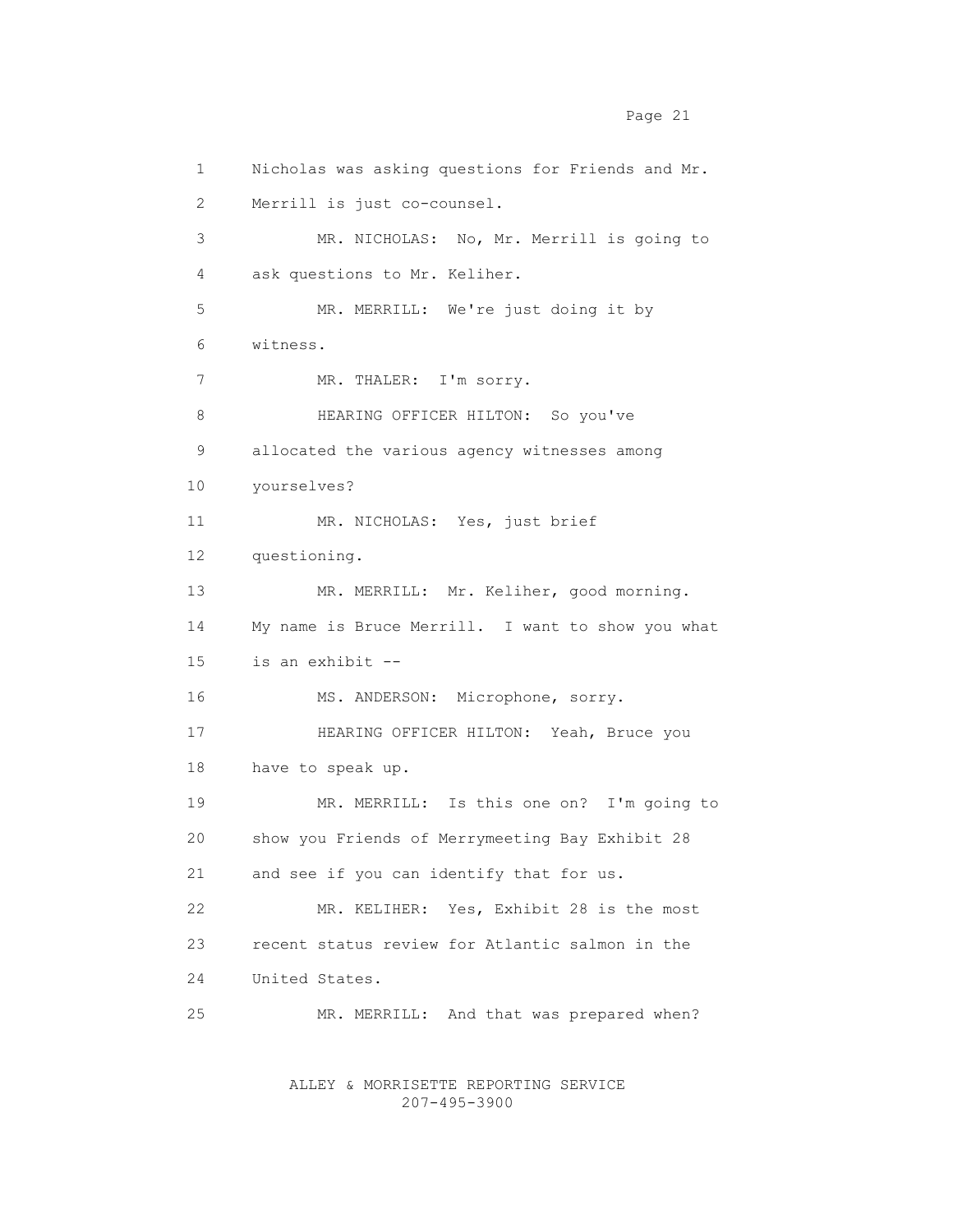2 '06. 3 MR. MERRILL: And that is the most recent 4 one that we have? 5 MR. KELIHER: That is correct. 6 MR. MERRILL: Now, in the joint testimony 7 that was submitted by your agency and DMR and 8 Inland Fisheries and Wildlife, on page 4, the 9 third full paragraph down, it states that -- do 10 you have that document? 11 MR. KELIHER: I do. 12 MR. MERRILL: It states that a program to 13 reintroduce Atlantic salmon in the Kennebec is 14 currently in the early stages with very limited 15 resources. The terms of the project's existing 16 water quality certifications have allowed ASC 17 staff to begin several studies looking at less 18 costly ways of reintroducing salmon compared to 19 the traditional use of hatcheries. The ASC is 20 confident that the interim upstream passage 21 facility at Lockwood is sufficient for capture and 22 subsequent transport of Atlantic salmon over the 23 next few years; however, more work needs to be 24 done to ensure that Atlantic salmon smolts can 25 pass downstream with minimal injury or mortality.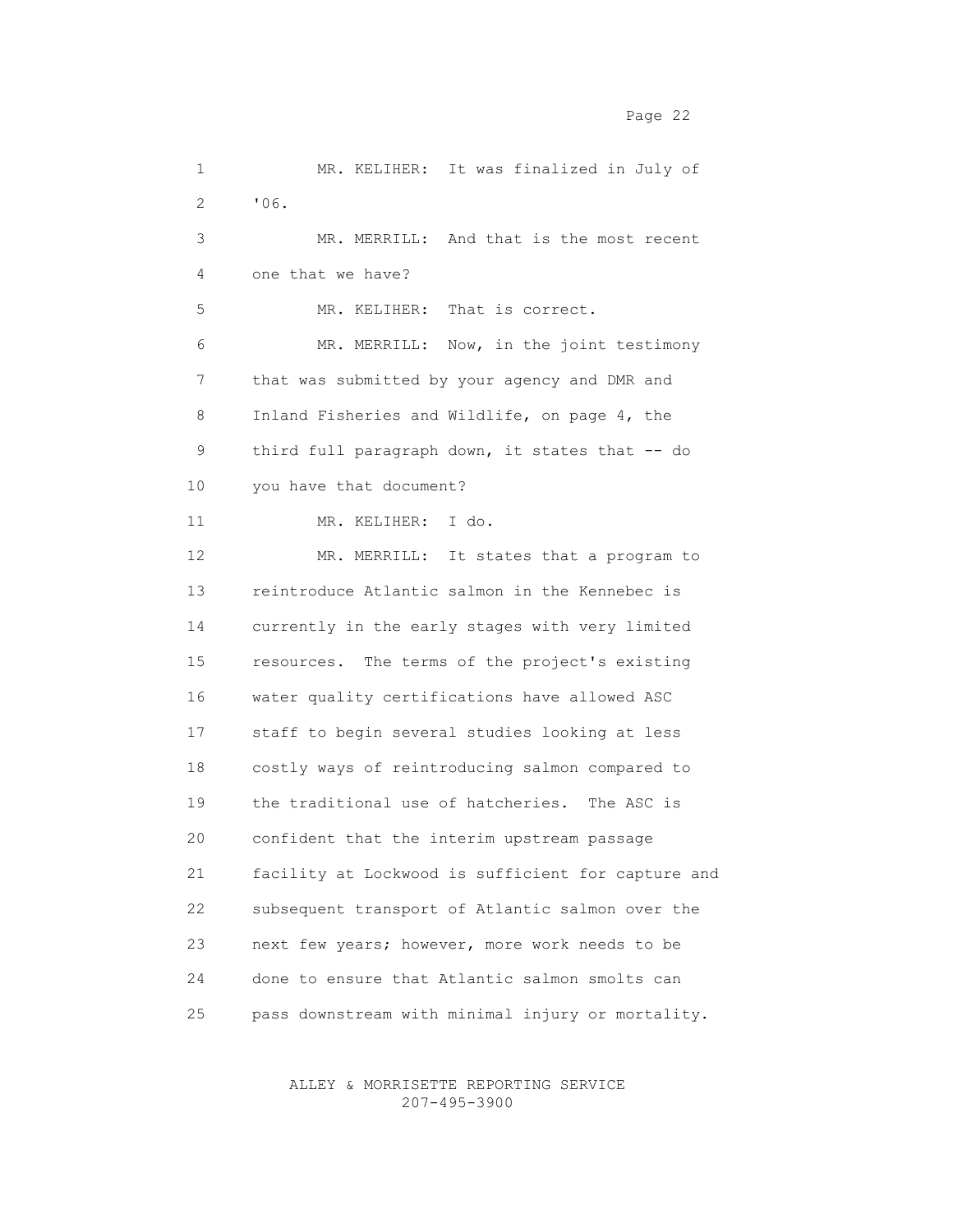1 Studies utilizing Atlantic salmon smolts as test 2 animals are set to begin in 2007. Did I read that 3 accurately? 4 MR. KELIHER: You did. 5 MR. MERRILL: So the tests aren't to begin 6 until sometime this year and I'm assuming they 7 haven't started yet, correct? 8 MR. KELIHER: That's correct. 9 MR. MERRILL: Now, if you can go back to 10 Exhibit 28 -- 11 MS. ANDERSON: Bruce, I'm sorry, before you 12 go on, can you tell us -- the pages we have are 13 17, 18, 19, so page 4 doesn't show up. Do you 14 have the same pagination? 15 MR. MERRILL: Which document? I'm talking 16 about their submitted testimony. 17 MS. ANDERSON: Oh, okay. I thought you 18 were talking about the status review. 19 MR. MERRILL: No, no, I wanted to go back 20 to the submitted testimony first. That was at 21 page 4. Now, going to Exhibit 28 which is the 22 status review, if you could turn to page 97, which 23 on the exhibit is 019 in the upper right-hand 24 corner. 25 MR. KELIHER: I have that page.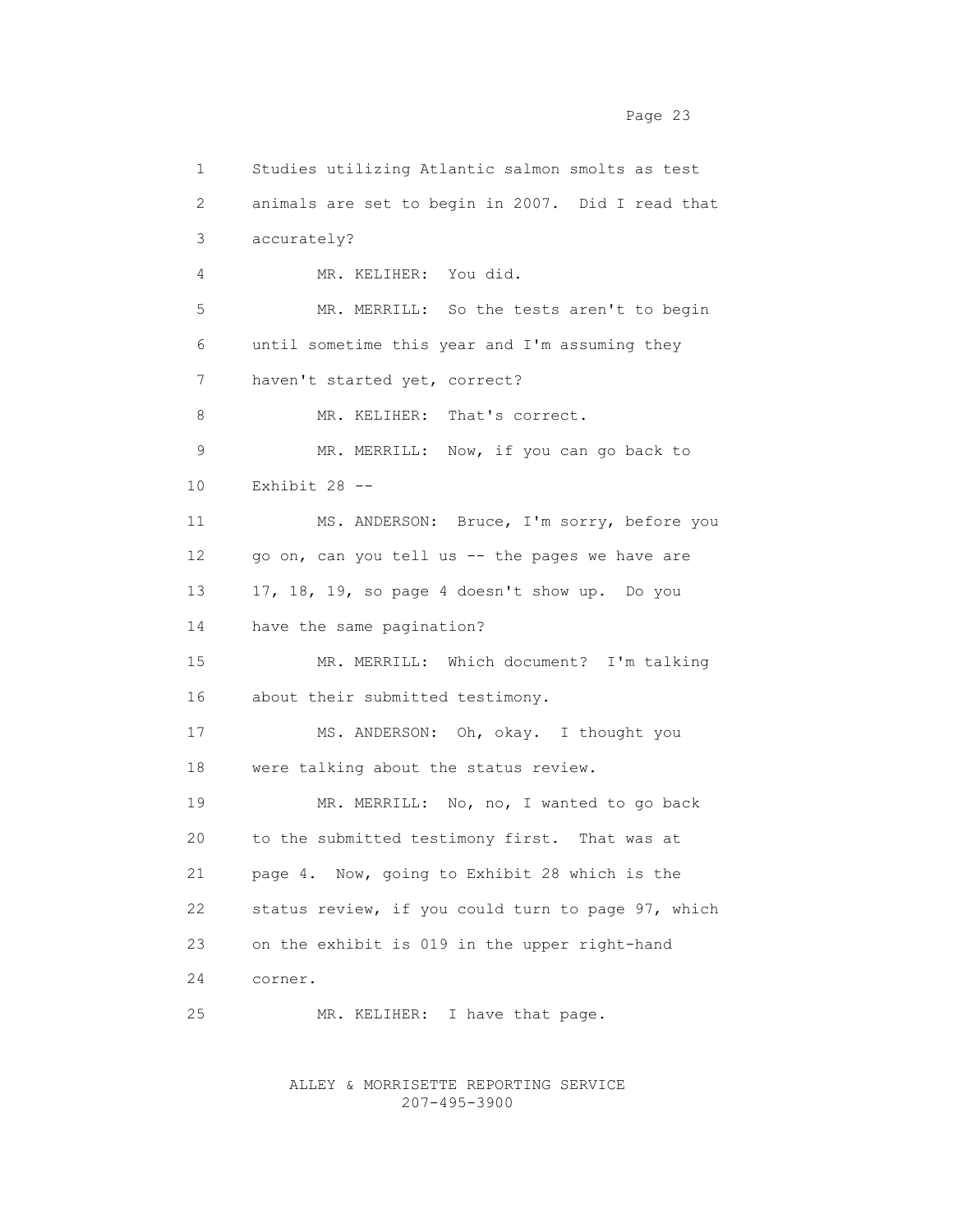Page 24

 1 MR. MERRILL: Do you see the section on 2 entrainment and impingement? 3 MR. KELIHER: I do. 4 MR. MERRILL: Could you read that, please? 5 MR. KELIHER: You could have given me a 6 shorter one to start with. 7 MR. MERRILL: The section I have marked in 8 pink brackets. 9 MR. KELIHER: Yes, entrainment and 10 impingement, dams equipped with hydroelectric 11 generating facilities entrain and impinge 12 downstream migrating Atlantic salmon. Entrainment 13 occurs when downstream migrants pass through 14 turbines and die or are injured by direct contact 15 with turbine runners, sheer force, cavitation, 16 turbulence or pressure changes. Impingement 17 occurs when a fish comes -- excuse me -- 18 impingement occurs when a fish comes in contact 19 with a screen, a trash rack or debris at the 20 intake. This causes bruising, descaling and other 21 injuries. Impingement, if prolonged, repeated or 22 occurring at high velocities, also causes 23 mortality. Entrainment mortality for salmonoids 24 ranges near 10 to 30 percent at hydroelectric dams 25 depending upon fish passage -- excuse me --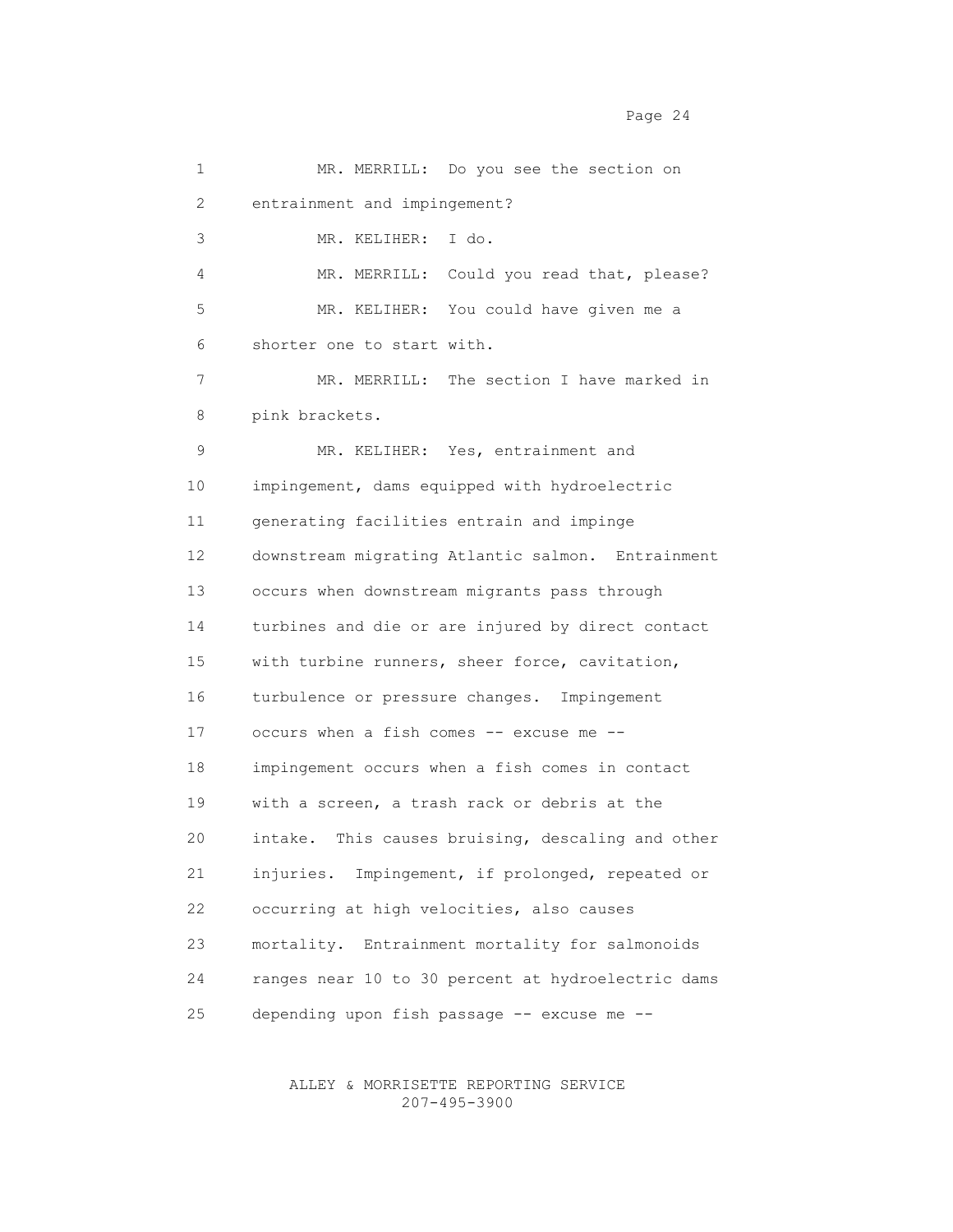1 depending upon fish length. This is juvenile -- 2 in parenthesis, juvenile versus adult. Turbine 3 type runner speed and head, again in parentheses, 4 EPIRI, excuse me. 5 MR. MERRILL: And that stands for the 6 Electric Power Research Institute, correct? 7 MR. KELIHER: Yes, that's correct. Passage 8 through Francis turbines results in the greatest 9 mortality, again in parentheses, average of 20 10 percent, followed by Kaplan, parentheses 12 11 percent, and bulb turbines, parentheses 9 percent, 12 and again in parentheses, O'Day 1999. Passage 13 through turbines can also lead to indirect 14 mortality from increased predation and disease, 15 O'Day 99. Where multiple dams exist such as on 16 the Penobscot River, the losses of downstream 17 migrating smolts from turbine entrainment are 18 often cumulative and biologically significant 19 because of their large size, the turbine mortality 20 of kelts is expected to be significantly greater 21 than 10 to 30 percent. This is parentheses FERC 22 1997. 23 MR. MERRILL: So that information came from 24 FERC, correct? 25 MR. KELIHER: That is correct.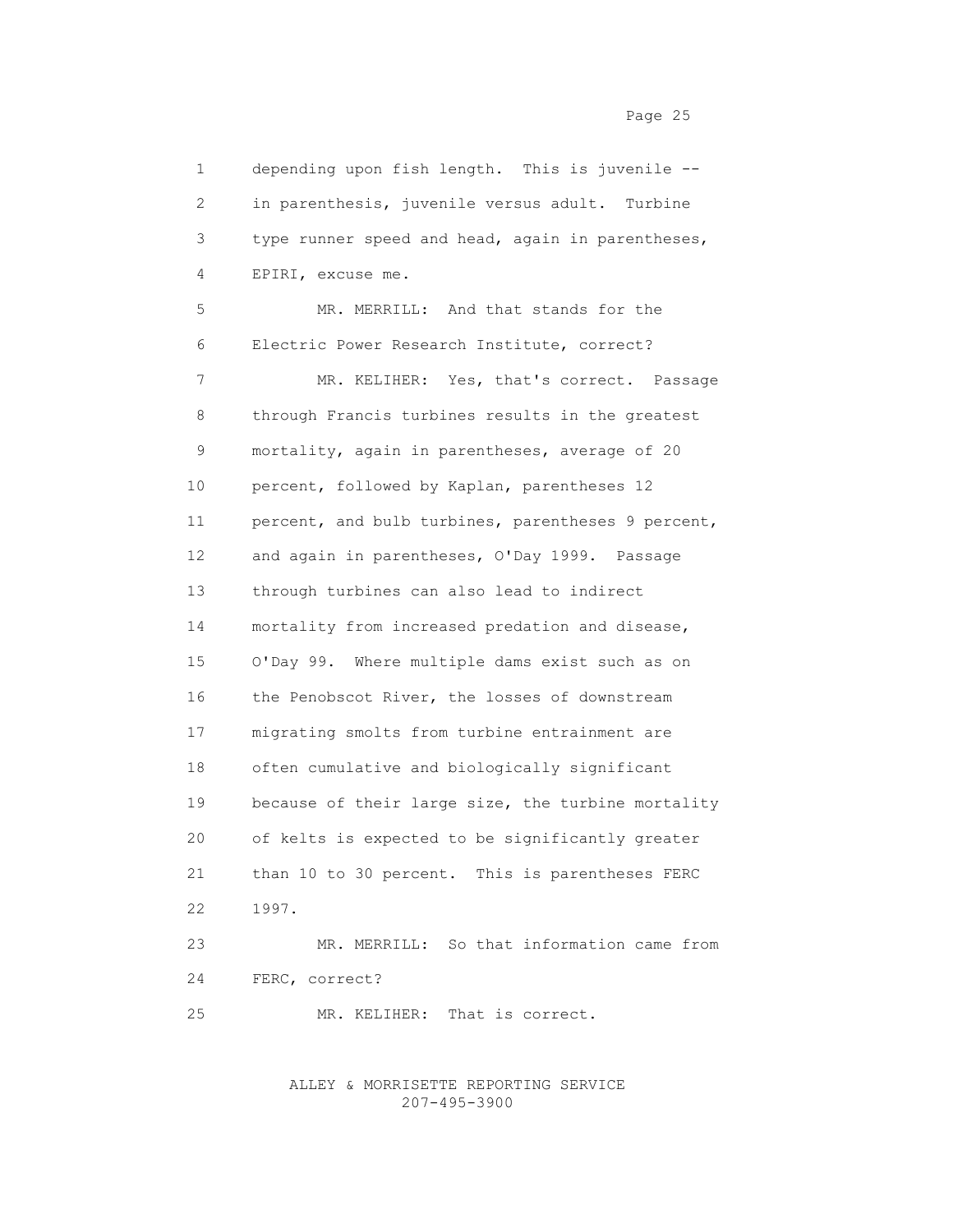| 1  | MR. MERRILL: So at the time of this latest         |
|----|----------------------------------------------------|
| 2  | report in July of 2006, the Atlantic salmon -- I'm |
| 3  | sorry -- the status review for anadromous Atlantic |
| 4  | salmon in the United States already knew that      |
| 5  | mortality occurred or serious injuries if the fish |
| 6  | were going to go over the turbines, correct?       |
| 7  | That is correct.<br>MR. KELIHER:                   |
| 8  | MR. MERRILL: And you don't have to read it         |
| 9  | but if you look at the next paragraph, would you   |
| 10 | agree that they also indicate that delayed         |
| 11 | mortality of turbine passed smolts was             |
| 12 | considerably higher ranging from 42 in 1993 to 77  |
| 13 | in 1992 percent?                                   |
| 14 | MR. KELIHER: I will agree that's what it           |
| 15 | says. Let me read the full paragraph, though.      |
| 16 | Yes, I mean, as you have highlighted on the        |
| 17 | exhibit which is numbered 020, within the status   |
| 18 | review delayed mortality of turbine passed smolts  |
| 19 | was considerably higher ranging from 42 percent in |
| 20 | '93 to 77 percent in 1992, and then it goes on to  |
| 21 | say that the higher observed delayed mortality in  |
| 22 | a control group led by Sheppard in '93 was to      |
| 23 | conclude that comparison of delayed mortality      |
| 24 | between a controlled and treatment would be        |
| 25 | unreliable.                                        |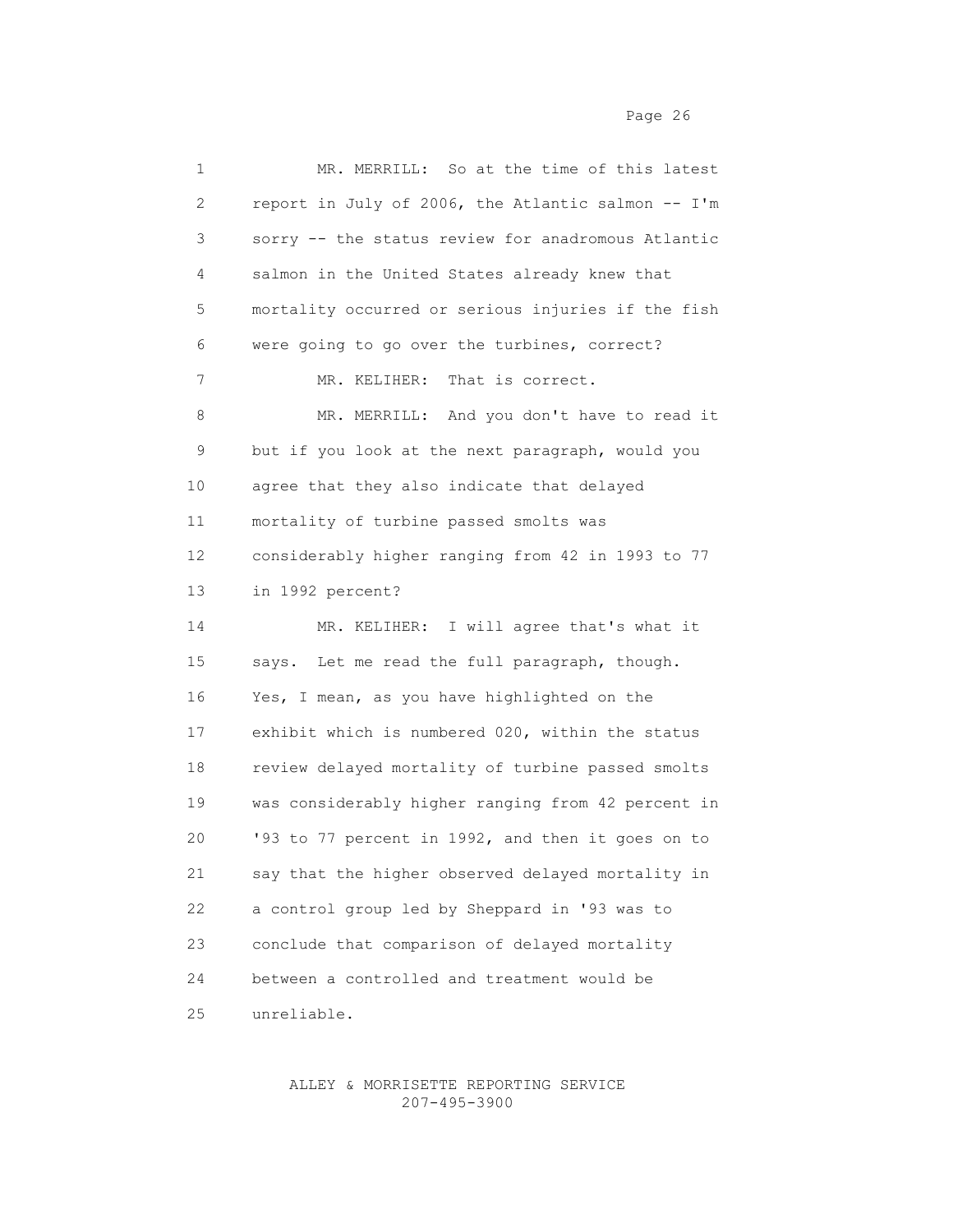1 MR. MERRILL: As between those two, 2 correct? 3 MR. KELIHER: That's correct. 4 MR. MERRILL: So the status review realized 5 that there was injury and mortality from the 6 salmons going over the turbines at the time the 7 report came out in July of 2006, correct? 8 MR. KELIHER: Yes, it recognizes that 9 fact. 10 MR. MERRILL: And would you just look at 11 the first page of the status review and tell us 12 the agencies that participated in that, please? 13 MR. KELIHER: The Penobscot Indian Nation's 14 Department of Natural Resources participated as 15 well as the U.S. Fish and Wildlife Service, the 16 National Marine Fisheries Service and the Maine 17 Atlantic Salmon Commission. 18 MR. MERRILL: And the Maine Atlantic Salmon 19 Commission is you, correct. 20 MR. KELIHER: That is correct. 21 MR. MERRILL: So the information was known 22 that there was this problem at least in July of 23 2006 but in your report to this Board, tests 24 aren't even going to begin until sometime this 25 year, correct?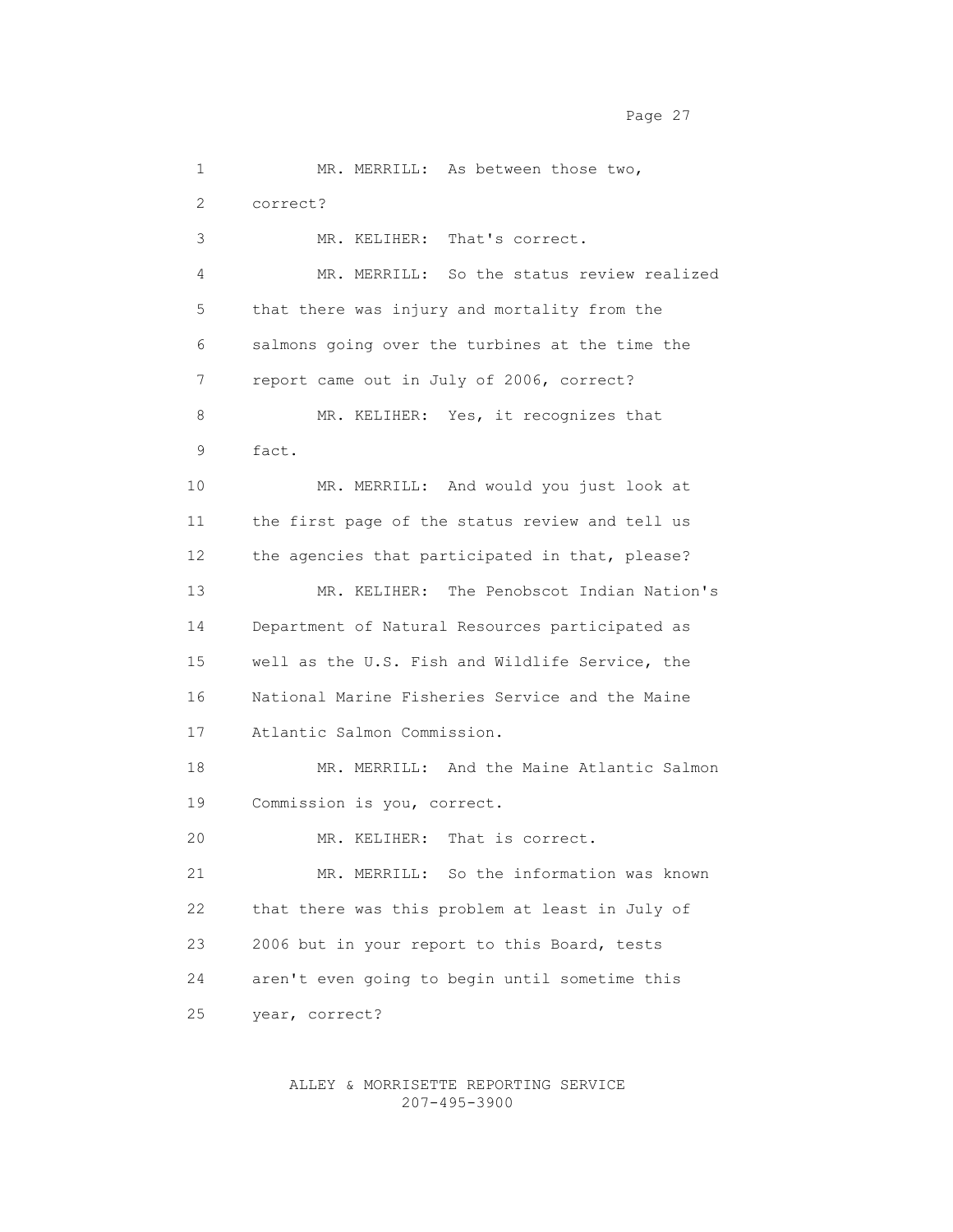Page 28 and the state of the state of the state of the state of the state of the state of the state of the state of the state of the state of the state of the state of the state of the state of the state of the state of th

 1 MR. KELIHER: I'm sorry, can you repeat the 2 question? 3 MR. MERRILL: Yes. The information in the 4 status review was gathered prior to its 5 publication in July of 2006, correct? 6 MR. KELIHER: That is correct. 7 MR. MERRILL: Acknowledging that there's 8 injuries and mortalities from the fishing going 9 through the turbines, correct? 10 MR. KELIHER: That is correct. 11 MR. MERRILL: And in the collective report 12 that was submitted to the Board by DMR and your 13 agency and Inland Fisheries and Wildlife, you 14 indicate that studies utilizing Atlantic salmon 15 smolts as test animals are not even going to begin 16 until later this year? 17 MR. KELIHER: That is correct. 18 MR. THALER: Mr. Chairman, can I just 19 inquire while Bruce is pausing, they are at half 20 an hour which was their allocation. If they're 21 going to go over and get extra time, I would just 22 ask that we also get comparable extra time. 23 HEARING OFFICER HILTON: How much more time 24 do you think you need? 25 MR. MERRILL: I just need to look at one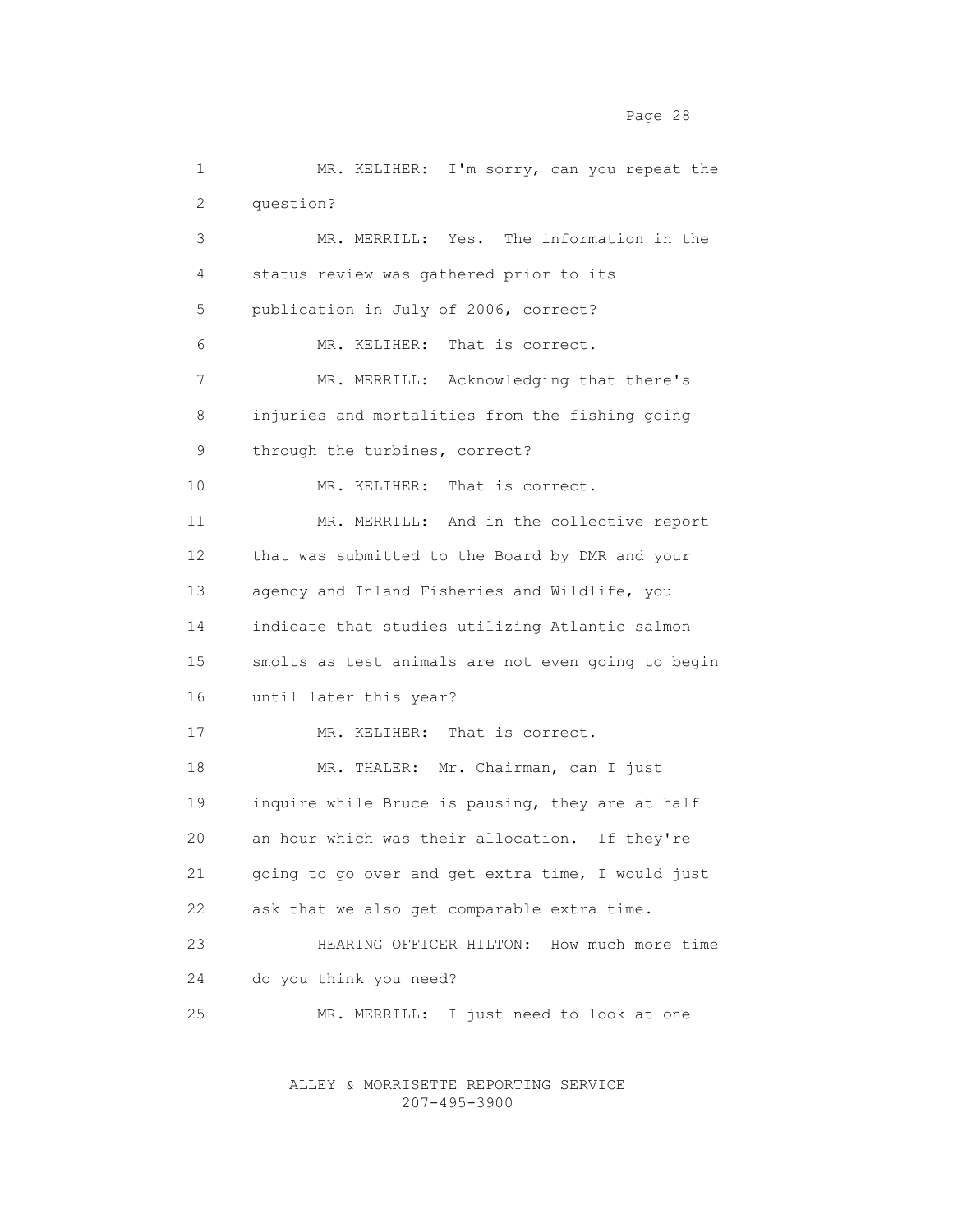1 thing. I might have one or two more questions if 2 it's okay with the chair. 3 HEARING OFFICER HILTON: Mr. Thaler, I'm 4 going to keep your question under advisement here 5 for just a couple minutes. 6 MR. THALER: That's fine. 7 MR. MERRILL: Mr. Keliher, are you familiar 8 with the 1998 KHDG Agreement? 9 MR. KELIHER: Yes, I am familiar with the 10 agreement. 11 MR. MERRILL: I want to see if I can direct 12 him to a specific page. For the record, look at 13 page 10 of the 1998 KHDG Agreement. 14 HEARING OFFICER HILTON: What exhibit 15 would that be? 16 MR. MERRILL: The section I'm referring to 17 is also in the direct testimony of FOMB on page 18 009, rebuttal testimony. 19 MR. MURCH: It is DEP Exhibit 4, the second 20 part of that past the blue paper, page 10. The 21 page numbers are on the bottom. 22 MR. MERRILL: I'd direct your attention to 23 the bottom of page 10 of the agreement and ask you 24 to read the section that I've marked off with 25 yellow highlighter, please.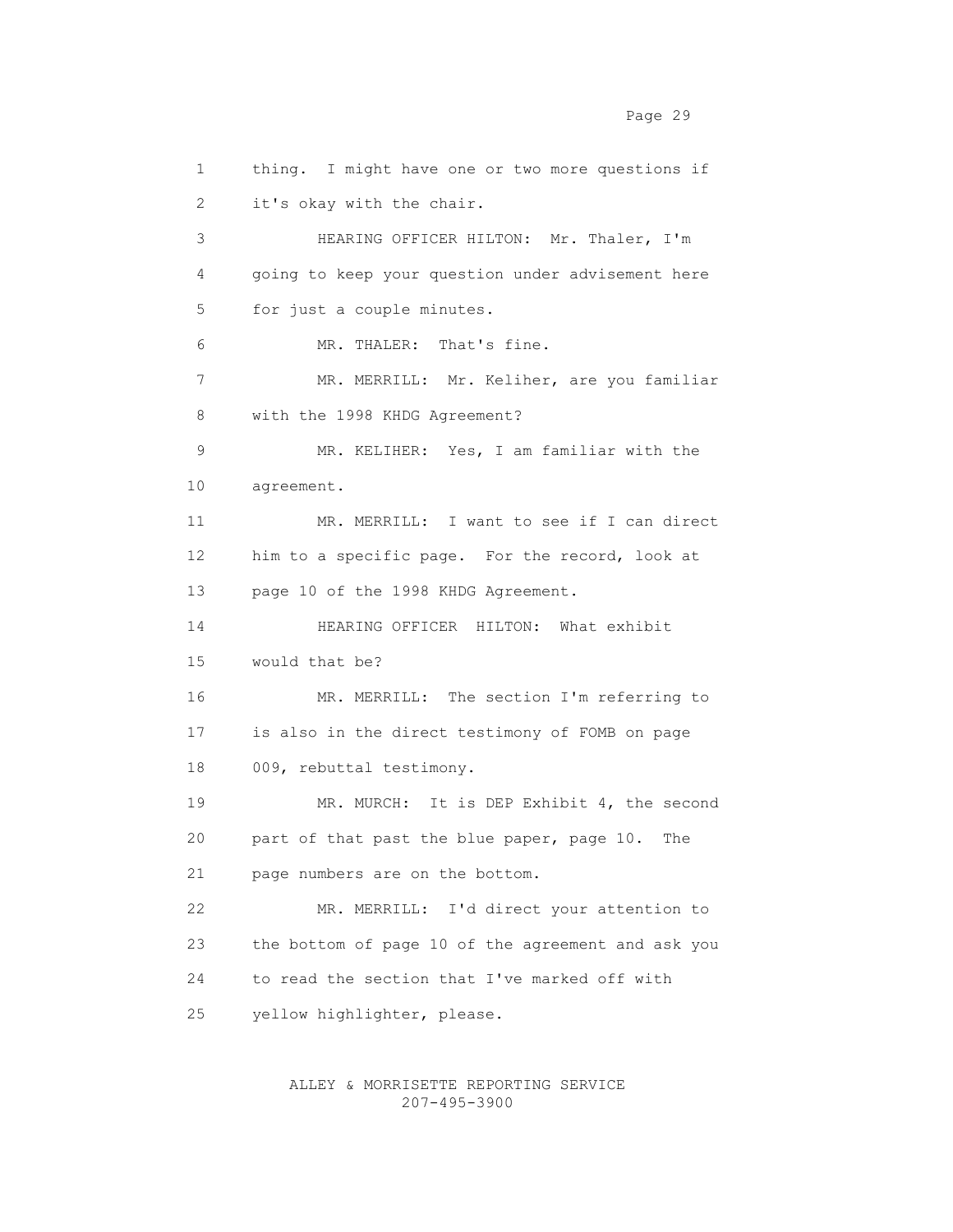| 1               | In the event that adult shad<br>MR. KELIHER:      |
|-----------------|---------------------------------------------------|
| 2               | and/or adult Atlantic salmon begin to inhabit the |
| 3               | impoundment above the Lockwood Project and to the |
| 4               | extent that the licensee desires to achieve       |
| 5               | interim downstream passage of out migrating adult |
| 6               | Atlantic salmon and/or adult shad by means of     |
| 7               | passage through turbines, licensee must first     |
| 8               | demonstrate through site specific quantitative    |
| 9               | study designs and conducted in consultation with  |
| 10              | the resource agencies that passage through        |
| 11              | turbines will not result in significant injury    |
| 12 <sup>°</sup> | and/or mortality, in parentheses, immediate or    |
| 13              | delayed, in no event shall licensees be required  |
| 14              | to make this quantitative demonstration for adult |
| 15              | shad and adult Atlantic salmon before May 1st,    |
| 16              | 2006.                                             |
| 17              | MR. MERRILL: So if they wanted to                 |
| 18              | introduce salmon or adult shade, they didn't have |
| 19              | to but they wouldn't be required to do anything   |
| 20              | before May 1st of 2006, correct?                  |
| 21              | MR. KELIHER: Can you clarify who they             |
| 22              | would be?                                         |
| 23              | MR. MERRILL: Any of the dam owners -- I'm         |
| 24              | sorry, agencies.                                  |
| 25              | So if an agency wanted to --<br>MR. KELIHER:      |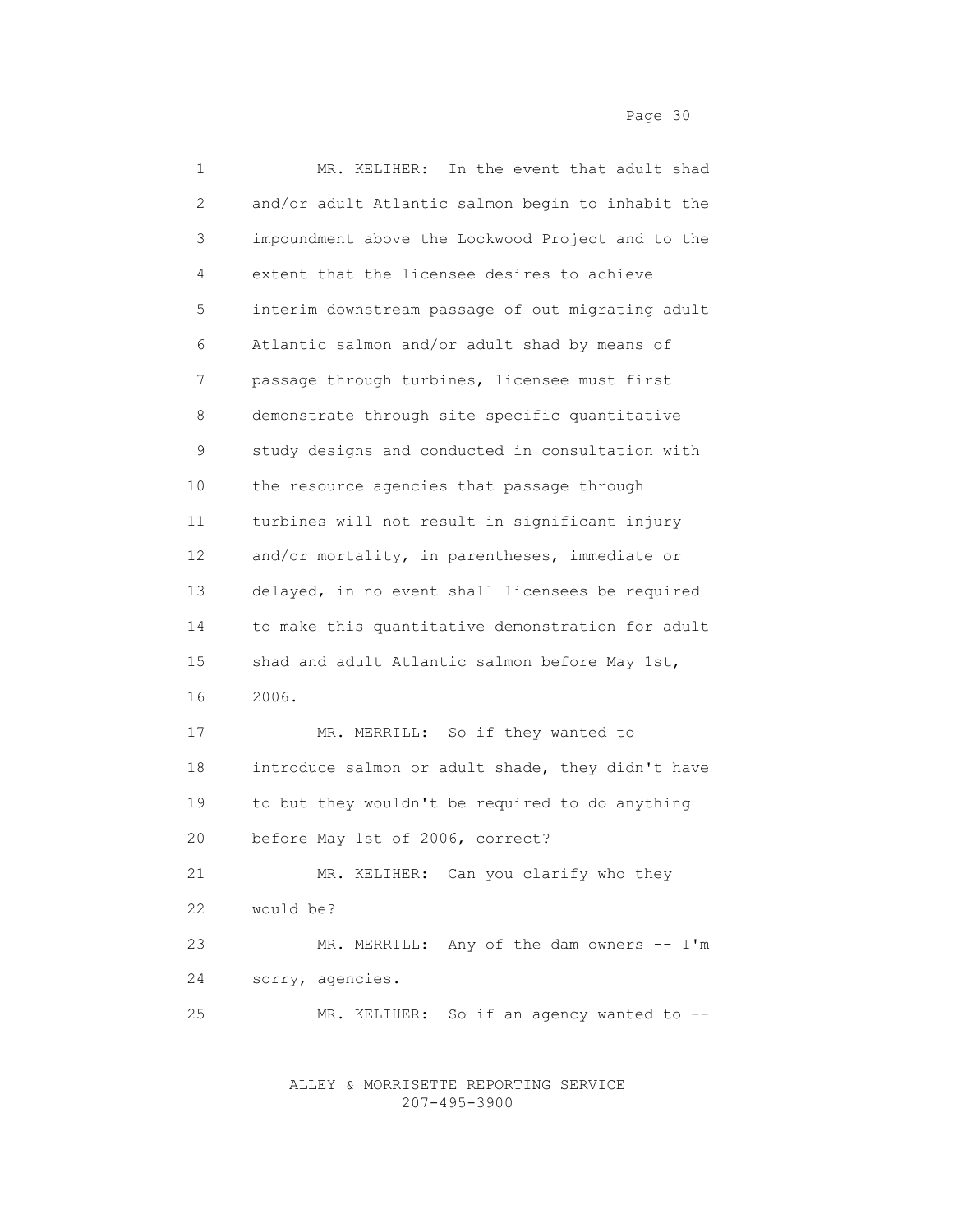1 I'm sorry, can you repeat, please? 2 MR. MERRILL: Here's my question. 3 According to the KHDG Agreement, the studies had 4 to be done first before the fish were put in the 5 water, correct? 6 MR. KELIHER: Before they were put in the 7 impoundment, that's correct. 8 MR. MERRILL: Correct, but your letter to 9 the Board states you're going to let them put the 10 fish in the water first and begin the studies 11 later this year. 12 MR. KELIHER: Well, we can't do the studies 13 without fish being in the water. 14 MR. MERRILL: Does the agreement say you 15 have to do the studies first and demonstrate that 16 there won't be injury or mortality according to 17 the agreement in 1998? 18 MR. KELIHER: For adults it does but not 19 for smolts. 20 MR. MERRILL: So you're making the 21 distinction that you can put the smolts in before 22 you do the studies, just not adults? 23 MR. KELIHER: That's correct. 24 MR. MERRILL: What about the 15 adults that 25 are in there already?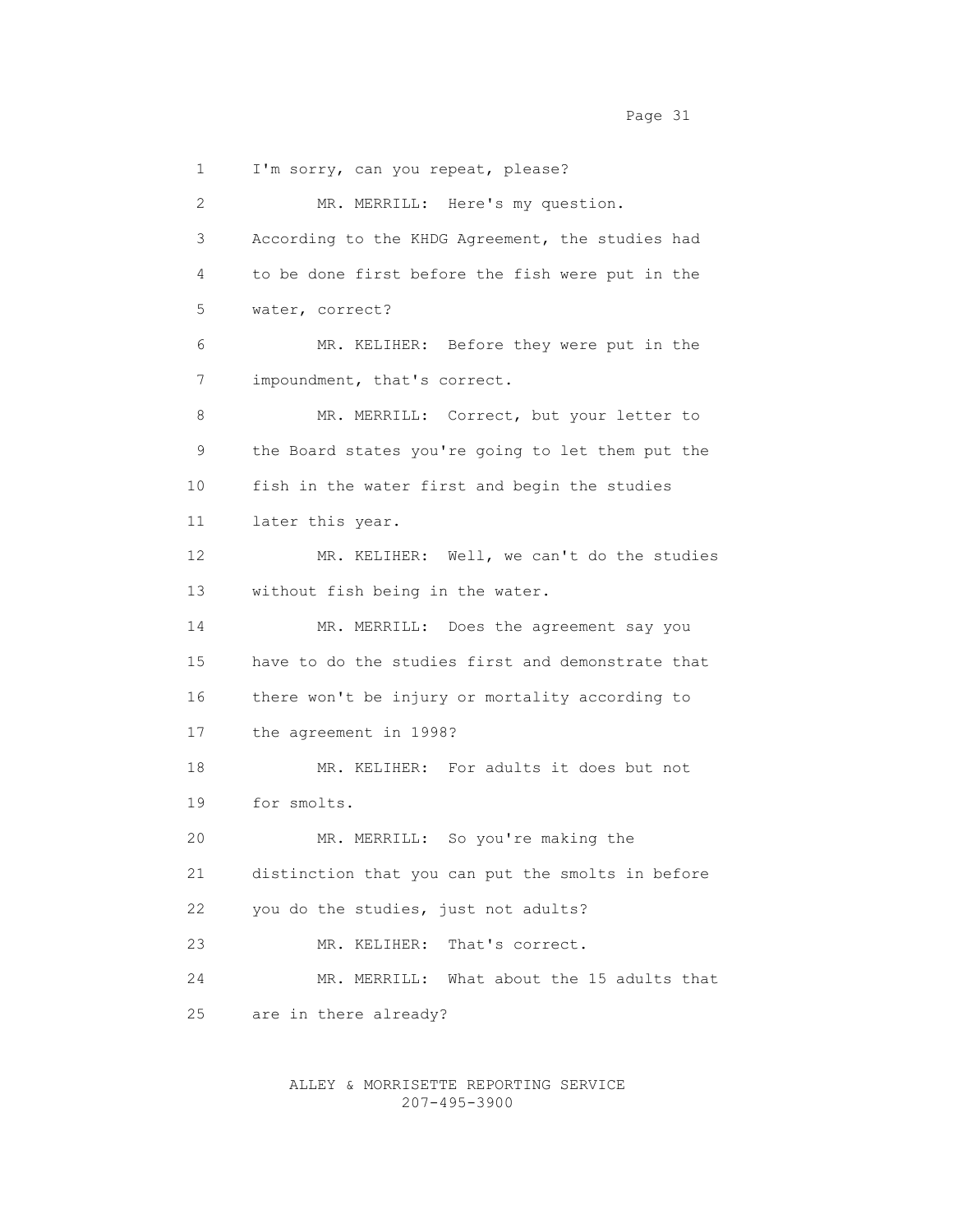1 MR. KELIHER: The 15 adults that are within 2 the Sandy? 3 MR. MERRILL: The salmon. 4 MR. KELIHER: Yes. That was a 5 determination made by our agency to move forward 6 with a salmon restoration project within the 7 Kennebec drainage. 8 MR. MERRILL: In violation of the 1998 9 agreement? 10 MR. THALER: I'll just point out that this 11 seems to be legal argument which I thought we 12 weren't supposed to be doing. 13 HEARING OFFICER HILTON: I wouldn't say 14 that it's a legal argument. 15 MR. KELIHER: I'm sorry, Mr. Chairman, I 16 didn't hear your comment. 17 HEARING OFFICER HILTON: Oh, you may 18 respond to the question. 19 MR. KELIHER: Yes, we put them above the 20 Lockwood impoundment. 21 MR. MERRILL: The question is, is it in 22 violation of the terms of the KHDG Agreement that 23 said you would do the testing first? 24 MR. KELIHER: I'm not an attorney, but I 25 would say that we put them above the Lockwood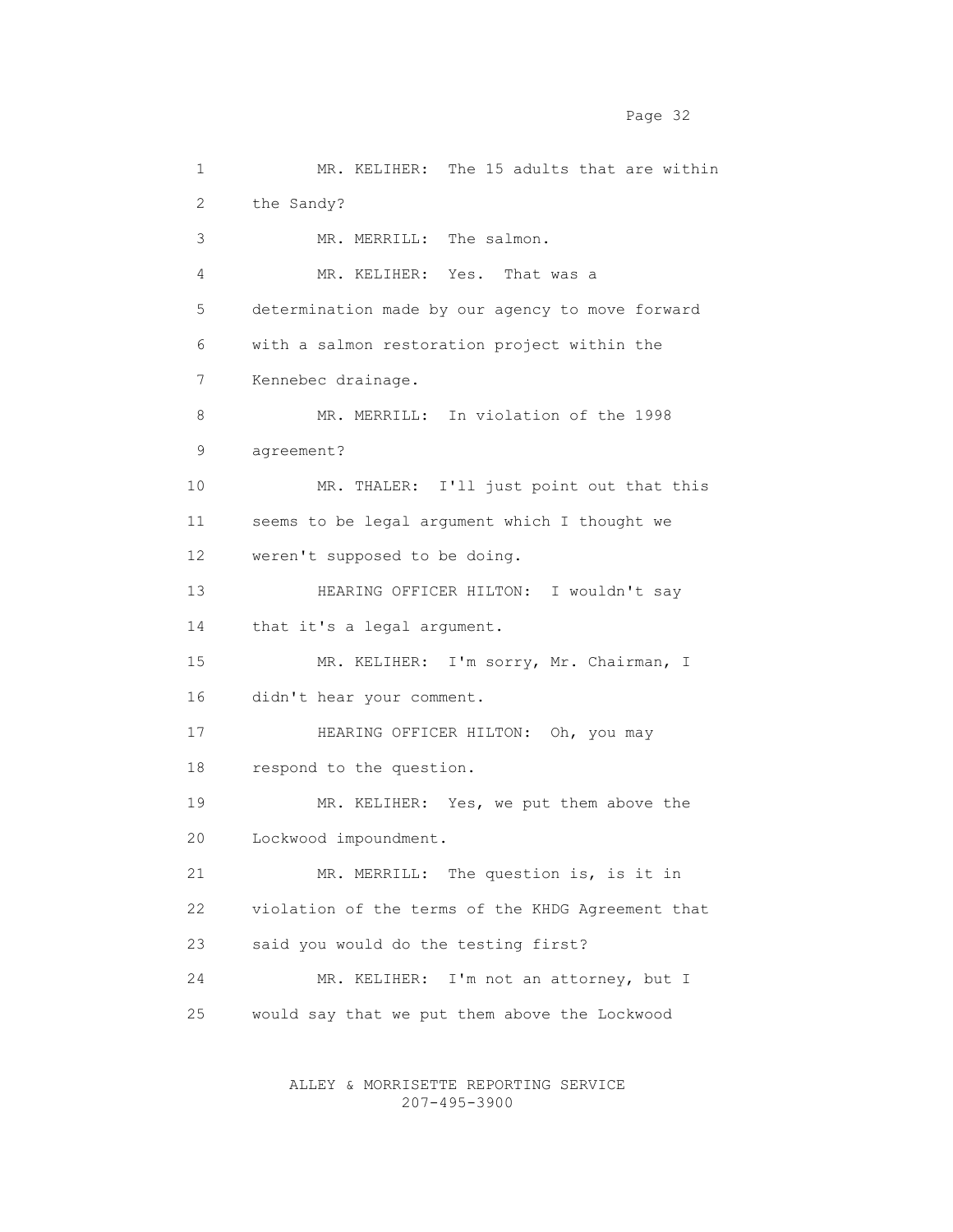1 impoundment, not in the Lockwood impoundment. So 2 this paragraph says in the event that adult shad 3 shall begin to inhabit the impoundment above the 4 Lockwood Project. 5 MR. MERRILL: When you put them in the 6 water they basically have free access, right, you 7 can't control where they go? 8 MR. KELIHER: That's correct, but we have 9 no idea whether they are inhabiting that 10 impoundment. 11 MR. MERRILL: They have to swim downstream, 12 though, correct? 13 MR. KELIHER: That is correct. 14 MR. MERRILL: So do you agree or disagree 15 that it appears that the actions that were taken 16 in putting them in above the impoundment appear to 17 be in violation of the 1998 agreement that said 18 the studies would be done first? 19 MR. KELIHER: I would disagree with that 20 because that's only if the dam owners want to pass 21 these fish through the turbines. 22 MR. MERRILL: Which you've already 23 acknowledged through the status review that that 24 happens, correct? 25 MR. KELIHER: It could happen, that's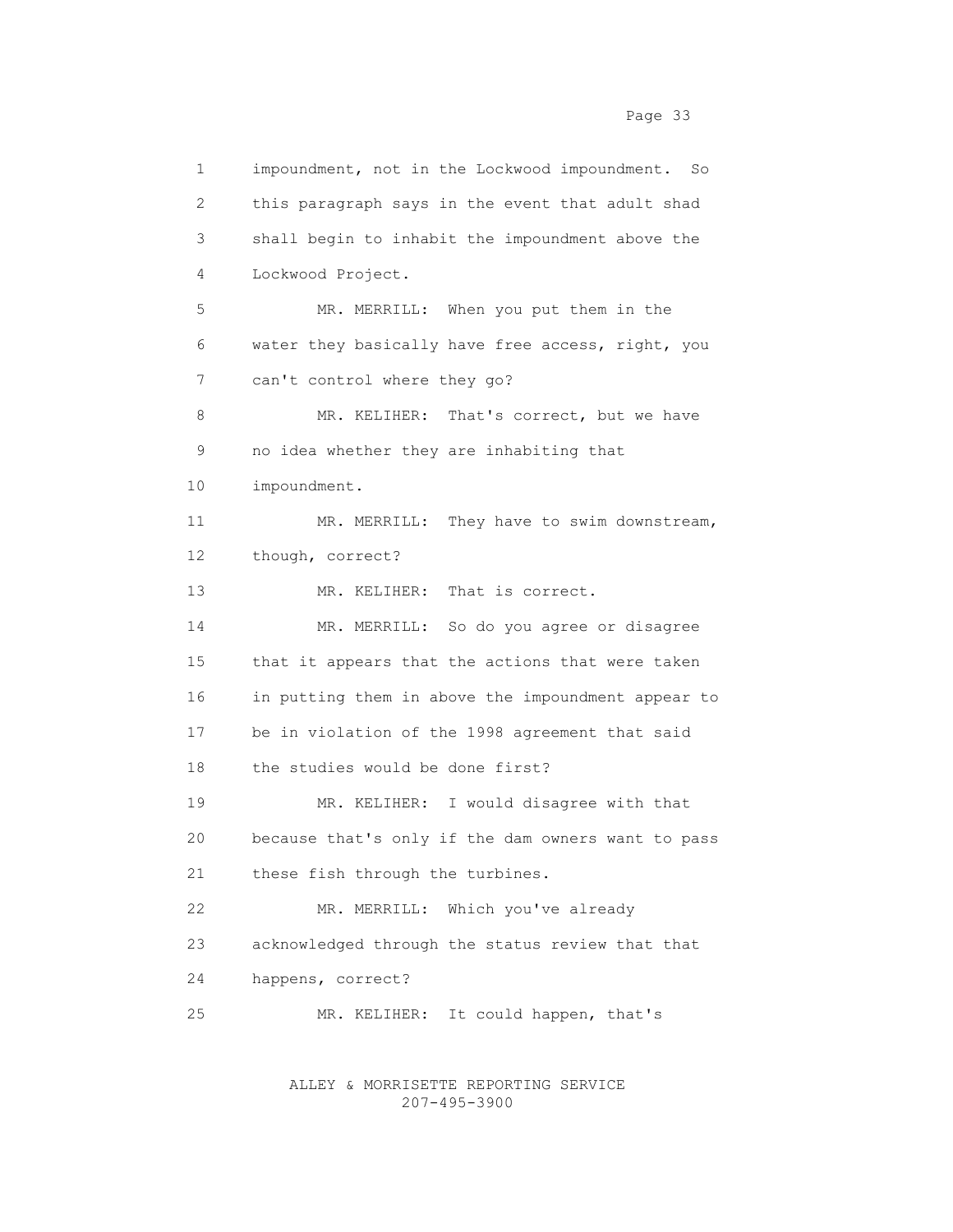1 correct. 2 MR. MERRILL: I have no other questions. 3 Thank you. 4 HEARING OFFICER HILTON: Mr. Thaler, it 5 appears that the petitioners took another five or 6 six minutes for cross-examination time, which I 7 will allocate equal time to both you and to 8 Hydro-Kennebec. 9 MR. THALER: Thank you. 10 MR. NICHOLAS: I think Doug has some 11 questions. 12 HEARING OFFICER HILTON: Mr. Watts? 13 MR. NICHOLAS: He'll give you the time. 14 MR. WATTS: Well, I've been told that we 15 used up all our time. 16 HEARING OFFICER HILTON: I think the 17 argument that's made is that whatever extra time 18 you folks use, an equal amount goes to the 19 opposition. 20 MR. NICHOLAS: We have no objection to 21 that. 22 MR. MERRILL: No objection, no. 23 MR. THALER: Excuse me, but this isn't open 24 ended I thought. They can coordinate, because 25 we've been coordinating, to try to stay within the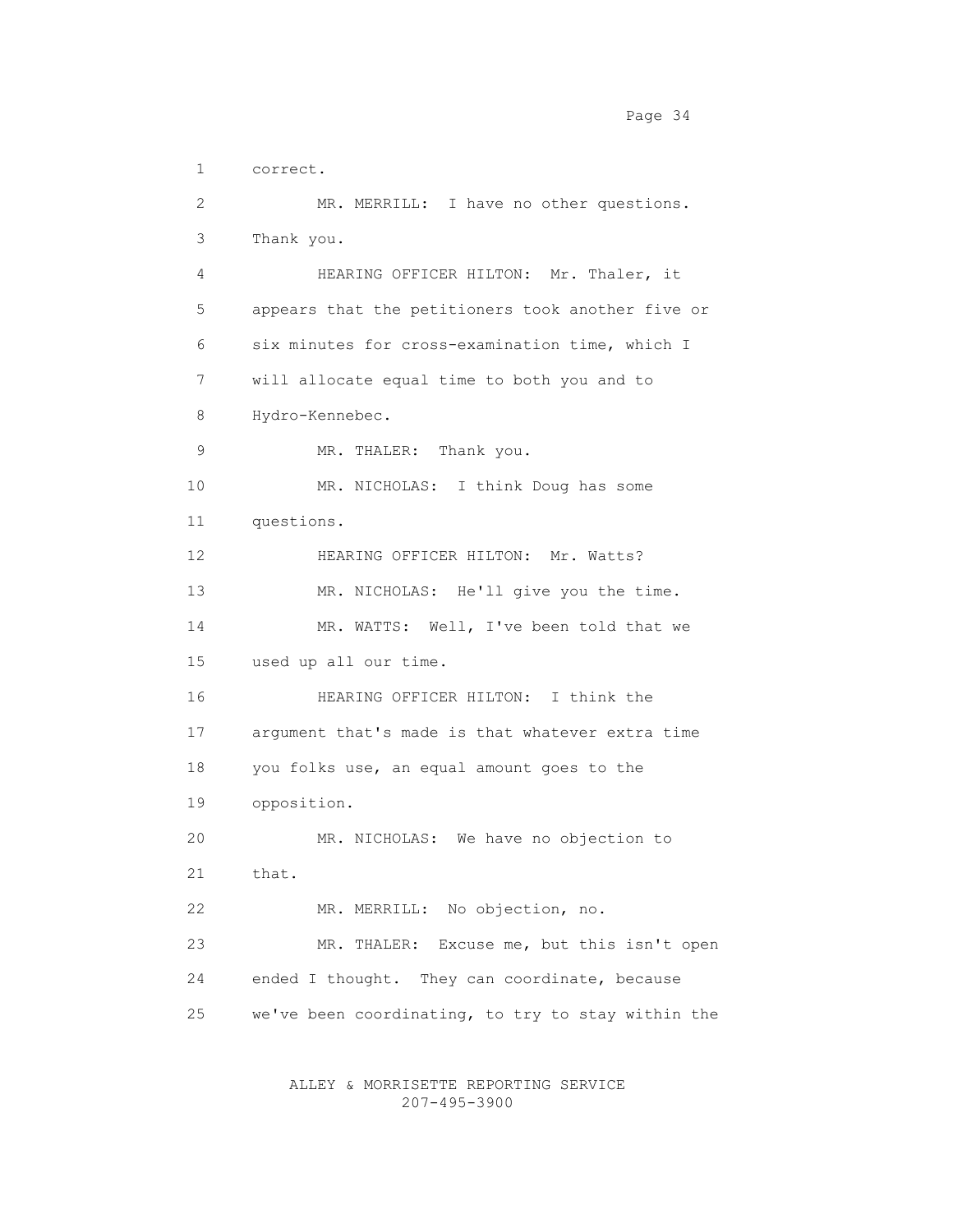| 1  | time limits. It's up to them. If now Mr. Watts    |
|----|---------------------------------------------------|
| 2  | is going to go another ten or fifteen minutes --  |
| 3  | MS. VERVILLE: I would also note that Mr.          |
| 4  | Nicholas was speaking on behalf of his client.    |
| 5  | HEARING OFFICER HILTON: I don't think Mr.         |
| 6  | Nicholas is representing Mr. Watts. They only     |
| 7  | divided witnesses up between the two attorneys.   |
| 8  | MR. VERVILLE: I apologize.                        |
| 9  | MR. WATTS: All right.                             |
| 10 | HEARING OFFICER HILTON: Everybody keep in         |
| 11 | mind here that a couple of the Board members turn |
| 12 | into pumpkins at noon. I think Nancy Anderson and |
| 13 | Elizabeth Ehrenfeld will be leaving at noon.      |
| 14 | MS. ANDERSON: And Nancy Ziegler.                  |
| 15 | HEARING OFFICER HILTON: And Nancy Ziegler,        |
| 16 | all three, which means we lose our quorum which   |
| 17 | means we all disappear. So you need to keep that  |
| 18 | in mind. Noon is our drop-dead time here. So I'd  |
| 19 | better understand the schedule here now, and what |
| 20 | I'm -- the petitioners were allocated 30 minutes  |
| 21 | for cross-examination, correct?                   |
| 22 | MR. BERTOCCI: Correct, and they've used           |
| 23 | 35.                                               |
| 24 | HEARING OFFICER HILTON: And they've used          |
| 25 | 35 and I'm not counting our wheel-spinning time   |
|    |                                                   |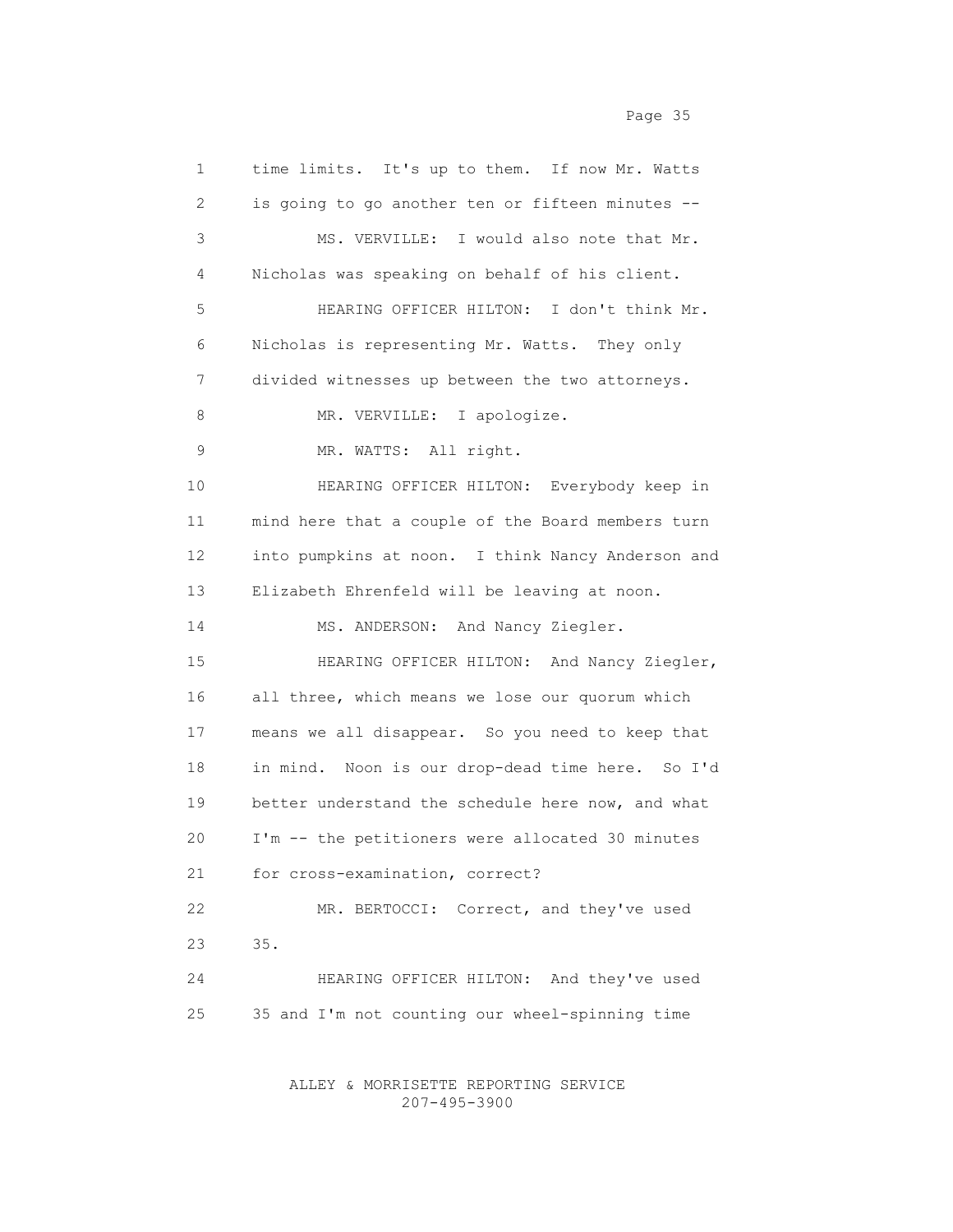1 here right now. I've already indicated that I'd 2 give you an extra five, six minutes, whatever. If 3 Mr. Watts want to take in a little extra time, I 4 will caution him to be as brief as possible and 5 whatever time I give them, I will also give you. 6 MR. WATTS: I have no questions. 7 HEARING OFFICER HILTON: Mr. Watts? Mr. 8 Watts? 9 MR. WATTS: The question I have would be 10 directed to DMR and it references attachment 3 in 11 their testimony that they supplied to the Board. 12 I believe it's the last page. It says attachment 13 three, DMR counts of eels using upstream passage, 14 and I guess the question I had was, first of all, 15 is there a reason why counts at Lockwood are not 16 included here? 17 MS. WIPPELHAUSER: Yes, because they don't 18 have upstream passage in yet. 19 MR. WATTS: Okay. The second question I 20 have is within the text of the testimony there's a 21 comparison to eel counts at Hydro-Kennebec which 22 is the second dam on the Kennebec River and Fort 23 Halifax which is the first dam on the Sebasticook, 24 and what I was wondering was is that not an apples 25 and oranges comparison given that one is -- the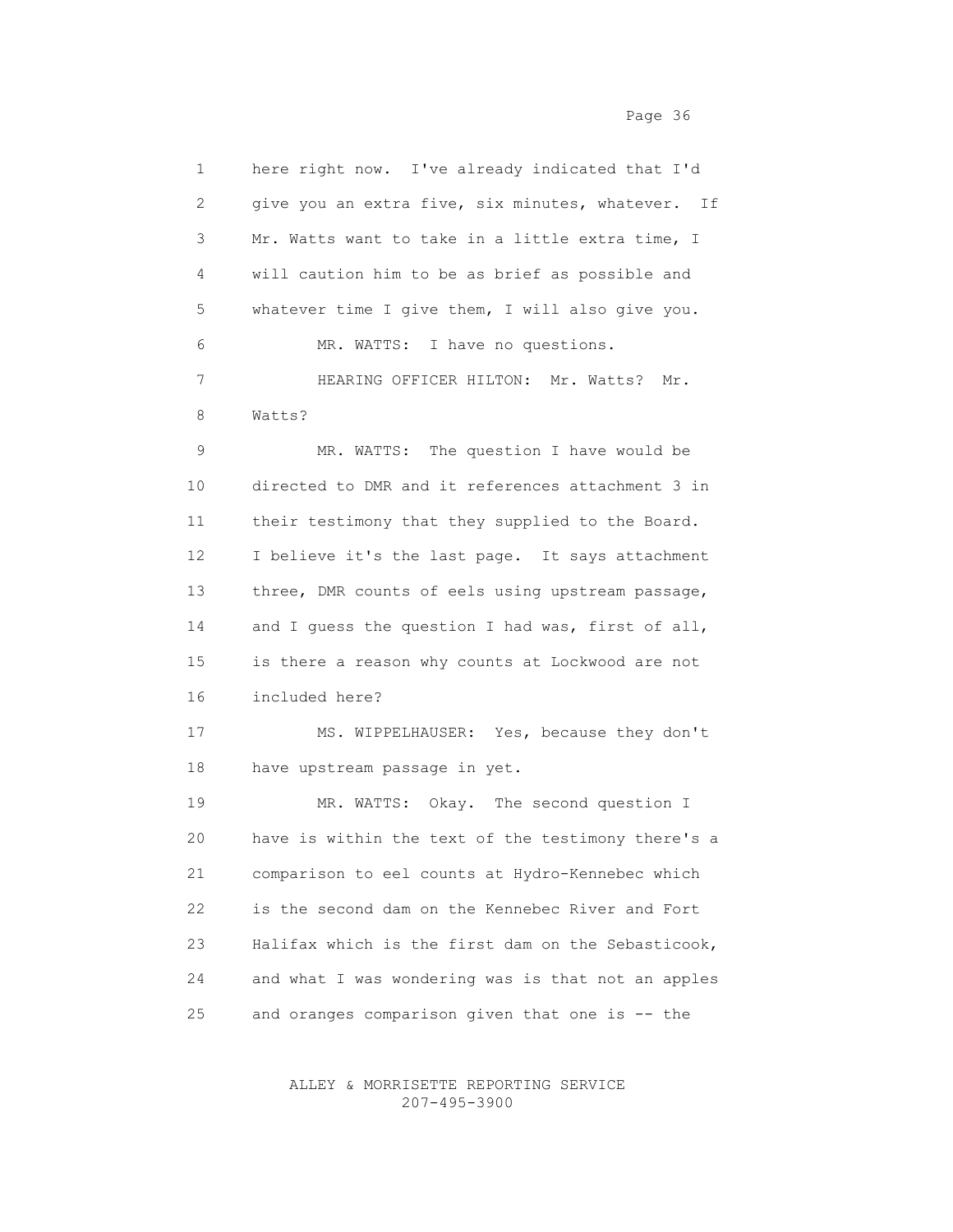1 Hydro-Kennebec dam has a dam below it and the Fort 2 Halifax dam does not? 3 MS. WIPPELHAUSER: I would say it isn't. I 4 didn't include the numbers from Benton Falls which 5 aren't exactly the same as Fort Halifax, but they 6 are often in the tens of thousands or hundreds of 7 thousands and that would compare to 8 Hydro-Kennebec. 9 MR. WATTS: And we don't have any numbers 10 from Lockwood? 11 MS. WIPPELHAUSER: That's correct. 12 MR. WATTS: So we're comparing the first 13 dam on a river with the second dam on another 14 river? 15 MS. WIPPELHAUSER: That's true. 16 MR. WATTS: Okay, that's all. Thank you. 17 HEARING OFFICER HILTON: So, Mr. Thaler, 18 Sarah, between you and Jeff you have 38 minutes. 19 MR. MERRILL: I believe Save Our 20 Sebasticook has questions. 21 HEARING OFFICER HILTON: I think they're 22 right after the dam owners. 23 MS. VERVILLE: Is this on? Hello? This is 24 a question, Mr. Lapointe, and actually it's for 25 all three agencies. What would you like to see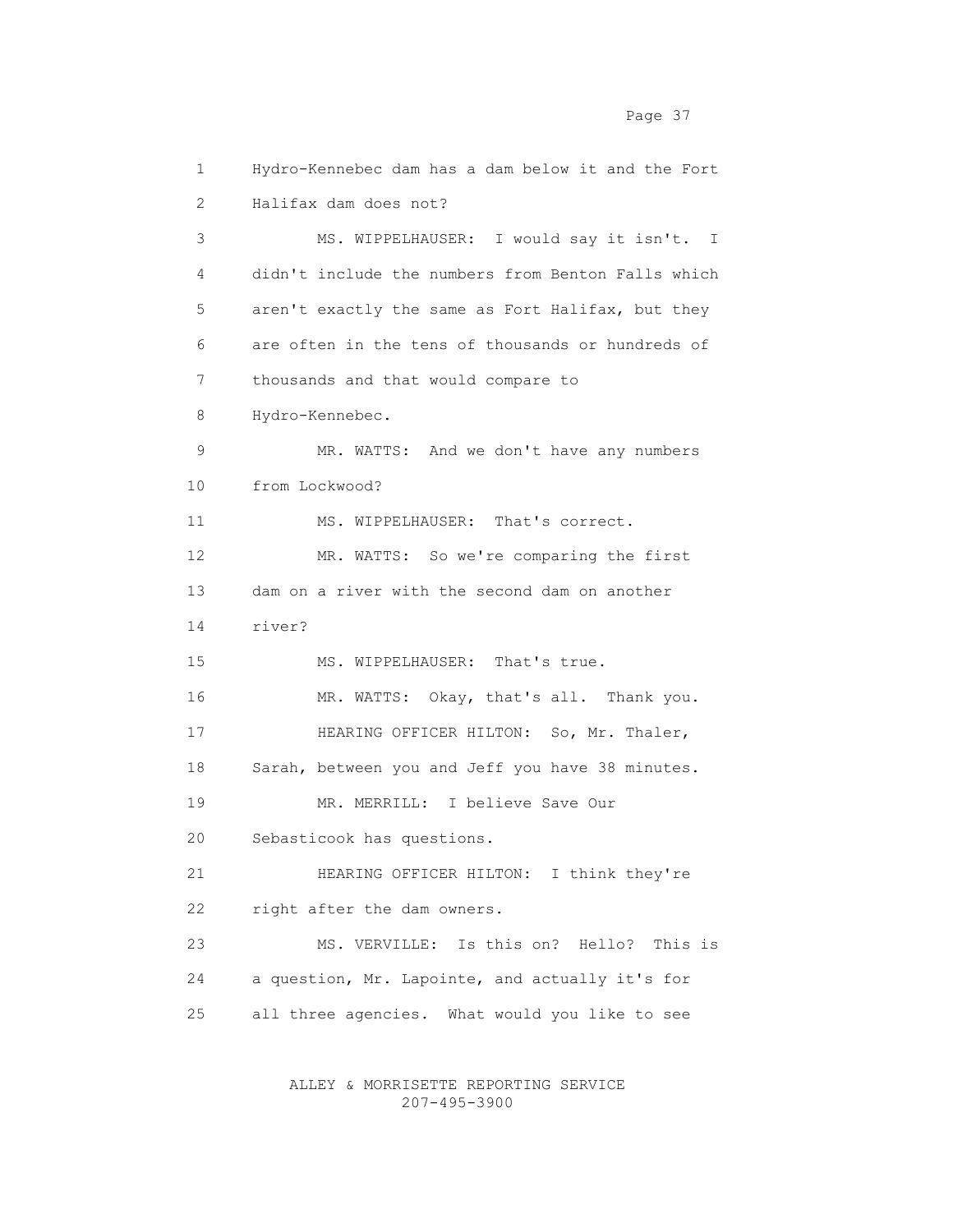1 the outcome of these proceedings to be? Do you 2 believe that the petition should be dismissed? 3 MR. LAPOINTE: Our letter asks that the 4 petitions be dismissed. 5 MS. VERVILLE: And what do you think the 6 consequences will be if the Board makes a decision 7 to modify the certifications such that there is an 8 impact on the KHDG Agreement? 9 MR. LAPOINTE: I don't know what the impact 10 would be. 11 MS. VERVILLE: Can I refer you to page 9 of 12 the agency letter? 13 MR. LAPOINTE: Yes, and thank you for that 14 clarification. 15 MS. VERVILLE: Read your last paragraph. 16 MR. LAPOINTE: Thank you. The last 17 paragraph reads the DMR, DIFW and ASC strongly 18 support the continuation of the 1998 KHDG 19 Agreement without alteration because it has 20 provided a vehicle for substantial progress in the 21 restoration and enhancement of diadromous fish in 22 the Kennebec Watershed and it provides a framework 23 for continued progress. The fisheries management 24 agencies believe -- too fast, sorry, you're the 25 first people to have ever said that to me -- the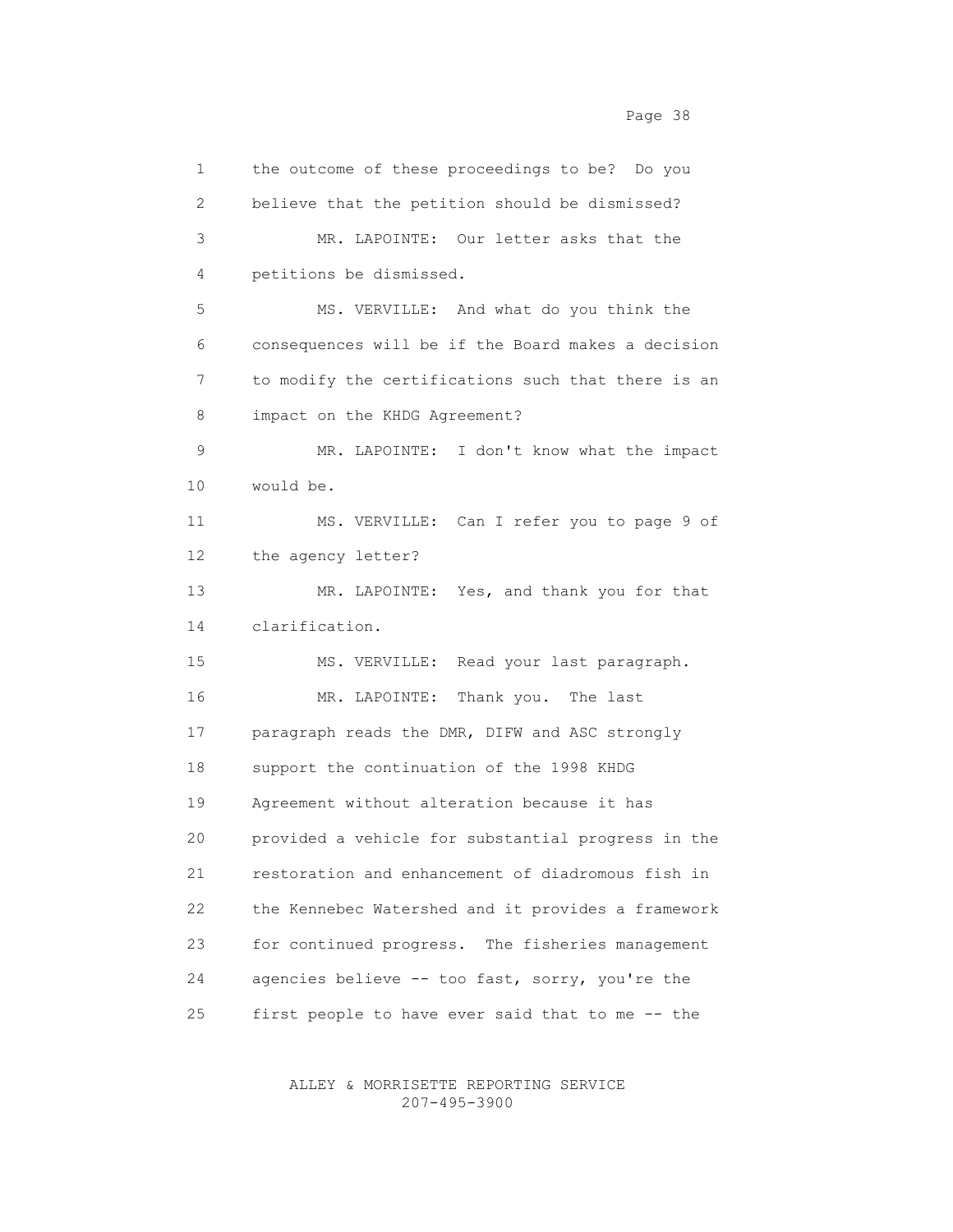1 second sentence, the fisheries management agencies 2 believe the Board's approval of the requested 3 modifications of the water quality certifications 4 for the Kennebec-Hydro Projects may undermine the 5 KHDG Agreement and jeopardize future progress. 6 The fisheries management agencies are also 7 concerned that a division by the Board -- 8 decision, excuse me, decision by the Board to 9 alter the water quality certifications will 10 discourage all hydropower owners from entering 11 into settlement agreements with the state in the 12 future. 13 MS. VERVILLE: And do you still believe 14 that today? 15 MR. LAPOINTE: Yes. I apologize for 16 forgetting that paragraph. 17 MS. VERVILLE: Mr. Keliher? 18 MR. KELIHER: Yes, I strongly support that 19 paragraph. 20 MS. VERVILLE: Mr. Timpano? 21 MR. TIMPANO: Yes, I would concur with full 22 support of the paragraph. 23 MS. VERVILLE: Ms. Wippelhauser, a couple 24 of questions. Do you believe that there is 25 significant eel mortality occurring on the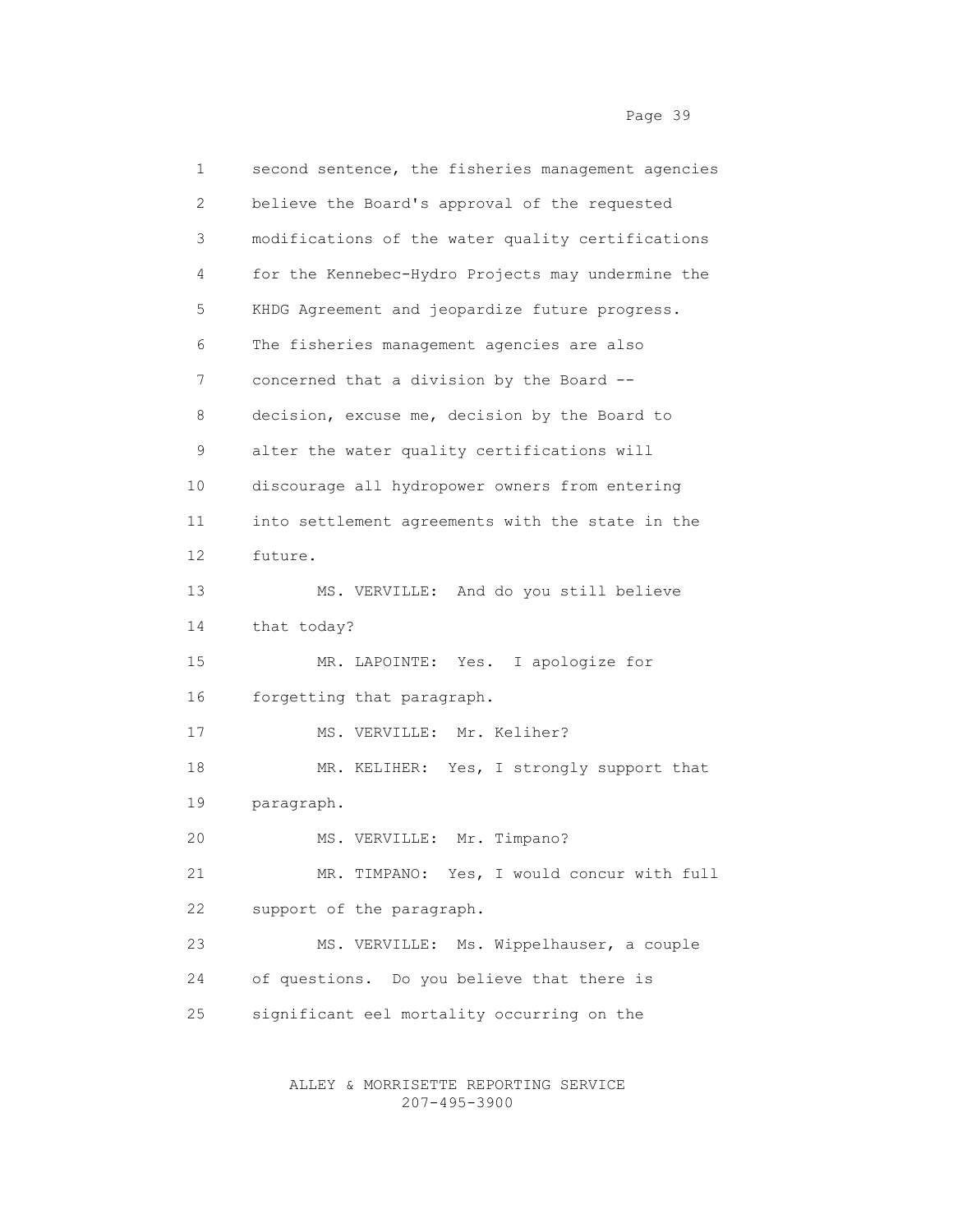1 mainstem of the Kennebec resulting from hydropower 2 projects? 3 MS. WIPPELHAUSER: We have no data to 4 indicate that there is significant mortality. 5 MS. VERVILLE: Do you believe that the 6 viability of the eel population is being 7 impaired? 8 MS. WIPPELHAUSER: No, I don't. 9 MS. VERVILLE: Do you believe -- and this 10 is a question to all three agencies -- that the 11 KHDG Agreement has benefited the restoration of 12 anadromous and catadromous species on the Kennebec 13 mainstem? 14 MR. LAPOINTE: Yes. 15 MR. KELIHER: Yes. 16 MR. TIMPANO: Concur. 17 MS. VERVILLE: Ms. Wippelhauser, as we all 18 know, Department of Interior determined that the 19 American eel was -- a listing of threatened or 20 endangered was not warranted; however, that 21 decision did say that there were local and 22 regionalized declines in eel population. Does 23 that translate to there being significant eel 24 mortality on the Kennebec resulting from these 25 hydropower projects?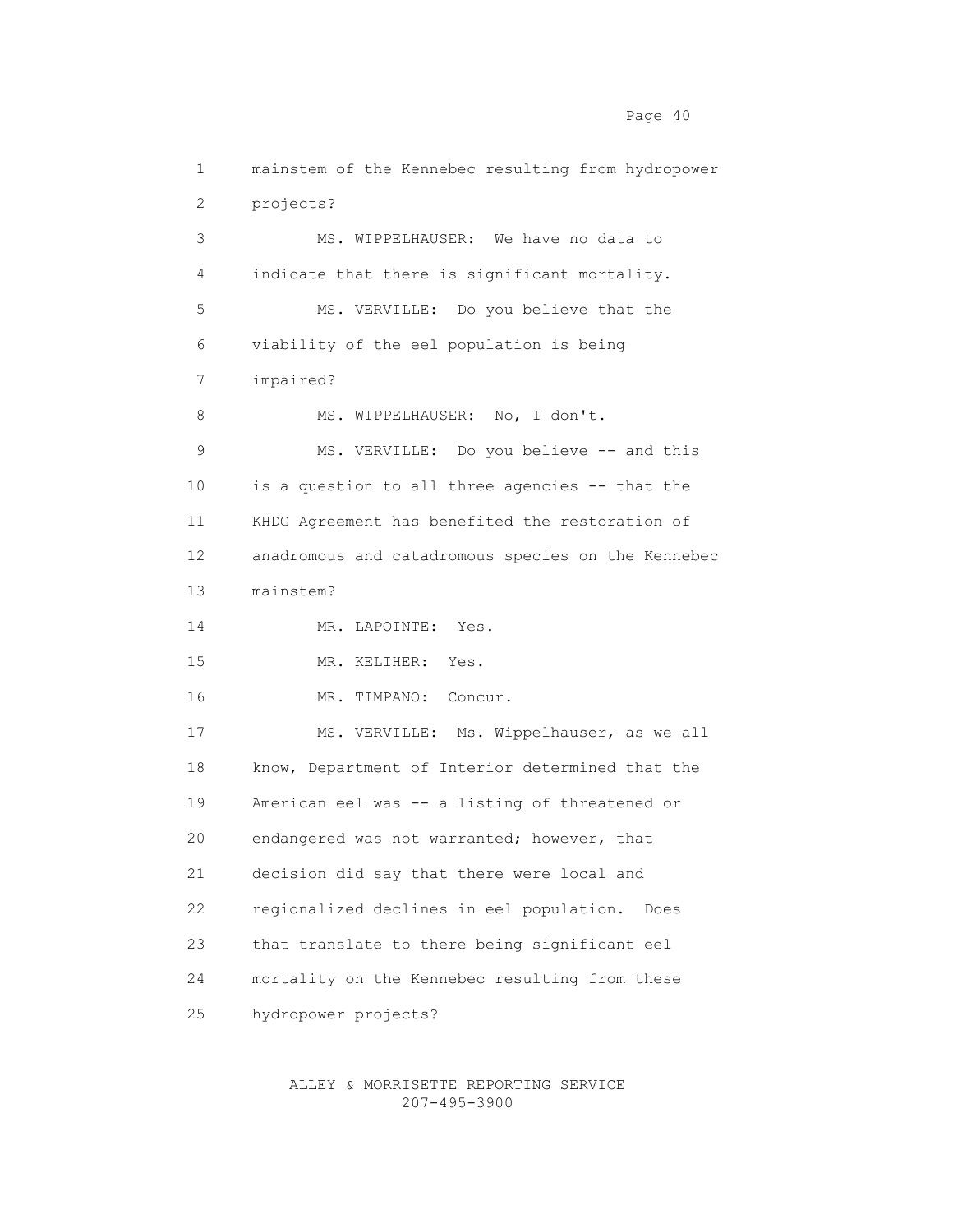1 MS. WIPPELHAUSER: We just -- we do not 2 have any indication that there is significant 3 mortality occurring. There seem to be fewer eels 4 moving up on the mainstem Kennebec as I 5 demonstrated in our counts from the fishways that 6 we've installed. We haven't seen the kind of 7 mortality that was occurring at Benton Falls and 8 we're just not seeing a significant degree of 9 mortality on the river.

 10 MS. VERVILLE: Dr. Wippelhauser, Mr. Watts 11 asked a question with regard to the eel passage 12 counts contained in the exhibit to the agency 13 letter arguing that it was not an apples to apples 14 comparison. Before there was eel passage -- 15 upstream eel passage at the Fort Halifax dam, were 16 you seeing larger eel counts on the Sebasticook 17 River than you were on the Kennebec mainstem? 18 MS. WIPPELHAUSER: We don't have counts 19 before we put in passageway but there were -- in 20 1996 there was a moratorium placed on the eel weir 21 fishery, and at that point all of the weir 22 fisheries in the Kennebec occurred on the 23 Sebasticook River at the outlet of lakes. 24 MS. VERVILLE: Okay. So what you're saying 25 is that before there was upstream eel passage at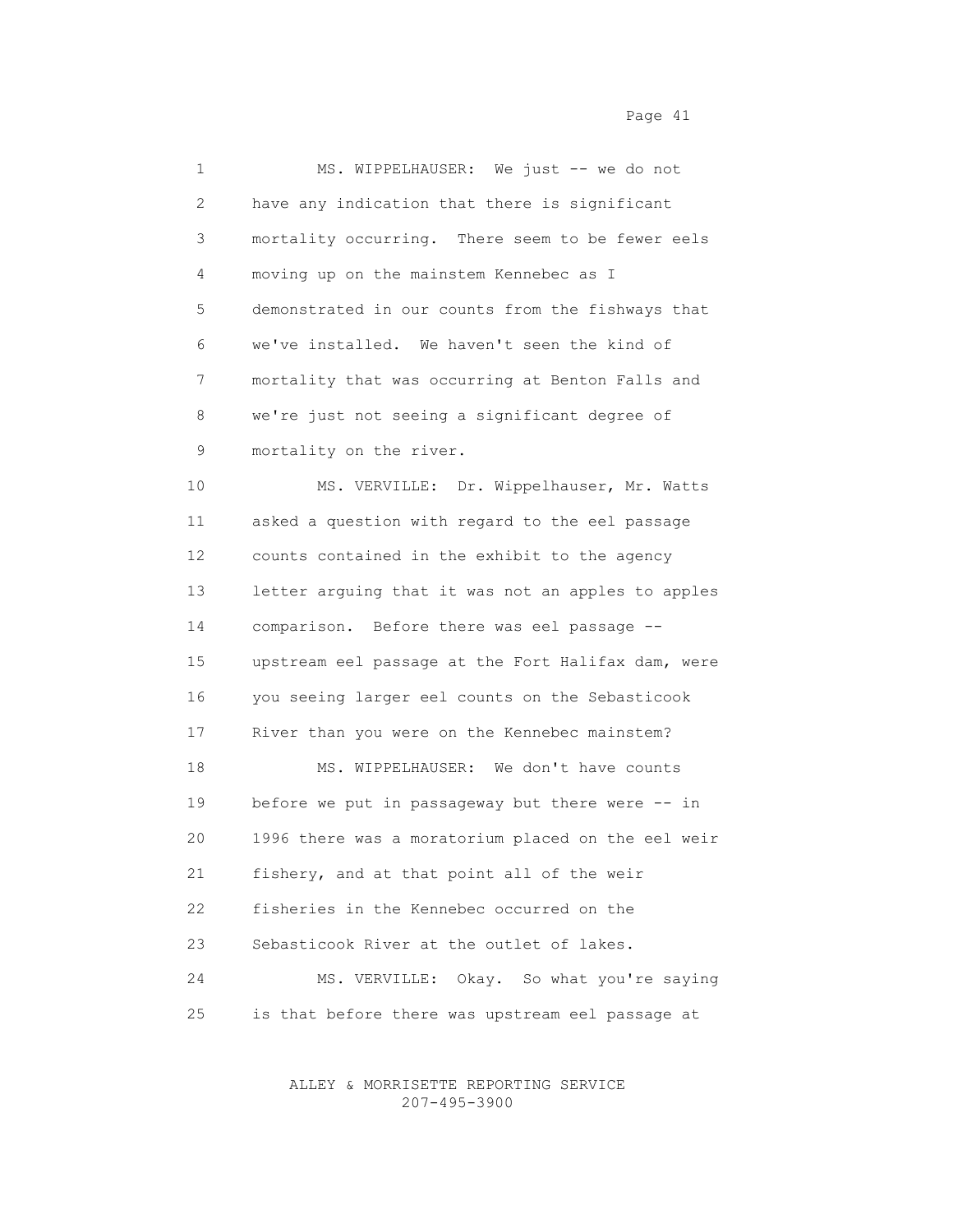1 the first dam on the Sebasticook River, there was 2 evidence of a significant eel fishery on the 3 Sebasticook as opposed to one on the Kennebec? 4 MS. WIPPELHAUSER: That's correct. 5 MS. VERVILLE: Thank you. Mr. Keliher -- 6 Commissioner Keliher, there was testimony 7 yesterday with respect to NOA fisheries 90-day 8 finding with respect to the Atlantic salmon as 9 potentially endangered or threatened. If NOA 10 fisheries ultimately determines that the Atlantic 11 salmon on the Kennebec River is listed as a 12 threatened or endangered species, does that 13 warrant modifying the certifications or the KHDG 14 Agreement to trigger immediate installation of 15 upstream fish passage for Atlantic salmon? 16 MR. KELIHER: No, it does not. 17 MS. VERVILLE: Thank you. Dr. 18 Wippelhauser, there was questions regarding the 19 effectiveness studies that Hydro-Kennebec will be 20 conducting of its downstream fish passage 21 facility. Are you confident that those studies 22 will determine whether the facility is effectively 23 passing out migrating eels and whether 24 enhancements to the facility may be necessary and 25 whether Brookfield will make whatever enhancements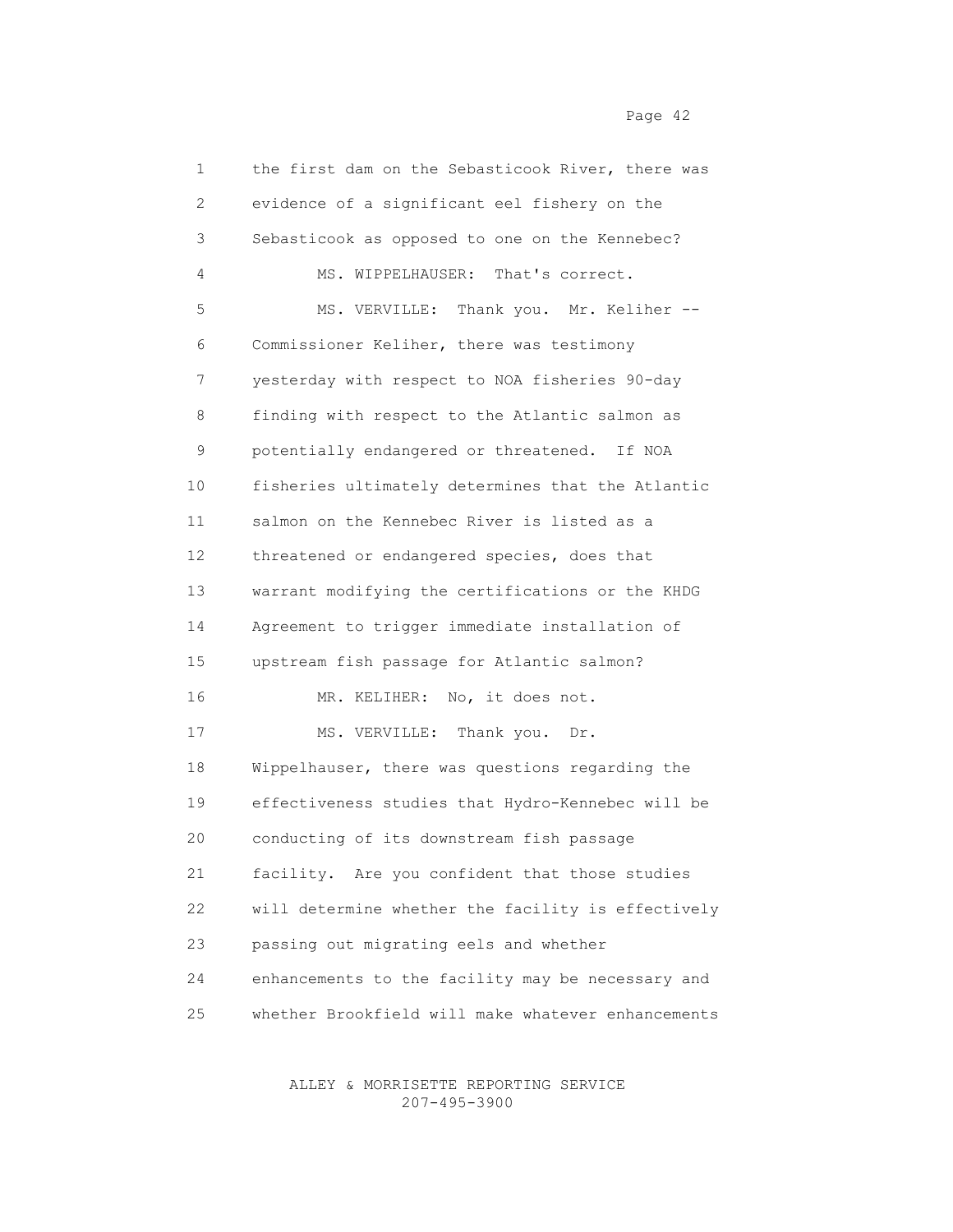1 are necessary on an expeditious basis? 2 MS. WIPPELHAUSER: Yes, I think those are 3 very well designed studies. They consulted with 4 all of the agencies. They've been very proactive 5 in working with us and I think those will -- the 6 studies that they're going to be doing this year 7 will help us determine whether or not that passage 8 facility is effective in passing eels and 9 anadromous fishes. 10 MS. VERVILLE: Okay, thank you. Dr. 11 Wippelhauser, let's assume for the sake of 12 argument that there have been delays in completing 13 studies and implementing downstream eel passage on 14 the Kennebec River. What has been the impact on 15 the American eel? Has there been a significant 16 adverse impact on the American eel? 17 MS. WIPPELHAUSER: As an entire 18 population? 19 MS. VERVILLE: Yes. 20 MS. WIPPELHAUSER: I would say no. 21 MS. VERVILLE: One last question. I'm 22 going to ask Dr. Wippelhauser to read from the 23 condition compliance order for the Hydro-Kennebec 24 Project. This relates to some questions that Mr. 25 Nicholas asked with respect to whether the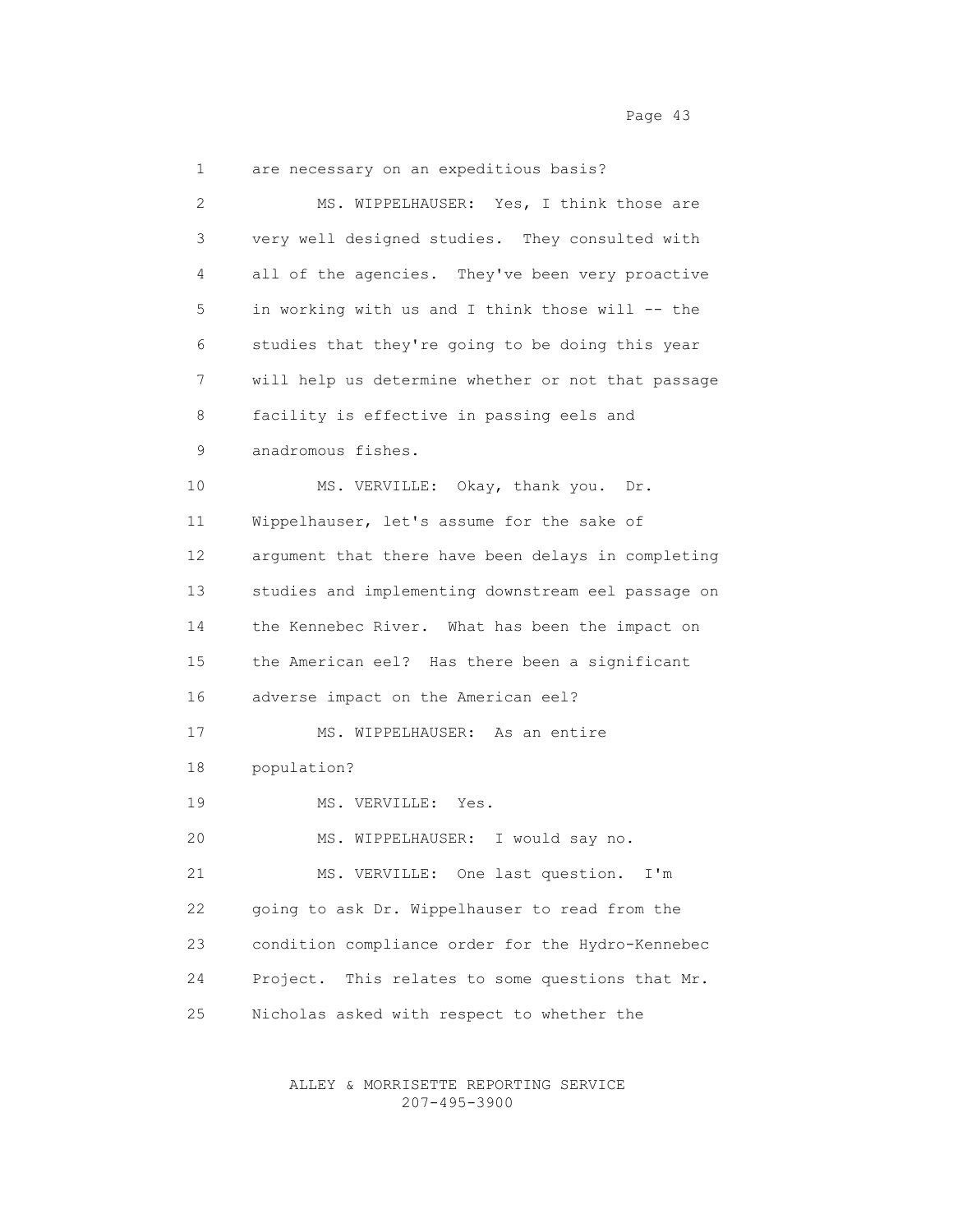1 condition compliance orders require the licensees 2 to do anything. I'm going to ask her to read from 3 page 6, condition number 2. 4 MR. NICHOLAS: Sarah, what document is 5 this? 6 MS. VERVILLE: This is the condition 7 compliance order for the Hydro-Kennebec Project. 8 It's in the DEP Exhibit 5, condition 2. If you 9 could just read that condition. 10 MS. WIPPELHAUSER: Effective with the 2006 11 downstream eel migration season, in the event that 12 evidence, including the results of visual 13 observations, reveals that certain interim 14 downstream measures are needed to avoid 15 significant downstream turbine injury and/or 16 mortality, in parentheses, immediate or delayed, 17 closed parentheses, at the Hydro-Kennebec Project, 18 Hydro-Kennebec will consult with DMR and NMFS, 19 National Marine Fisheries Service and U.S. Fish 20 and Wildlife Service and agree to undertake cost 21 effective measures designed to minimize mortality 22 at the site. 23 MS. VERVILLE: So if there is significant 24 mortality observed at the site, Hydro-Kennebec has 25 to do something about it, is that correct?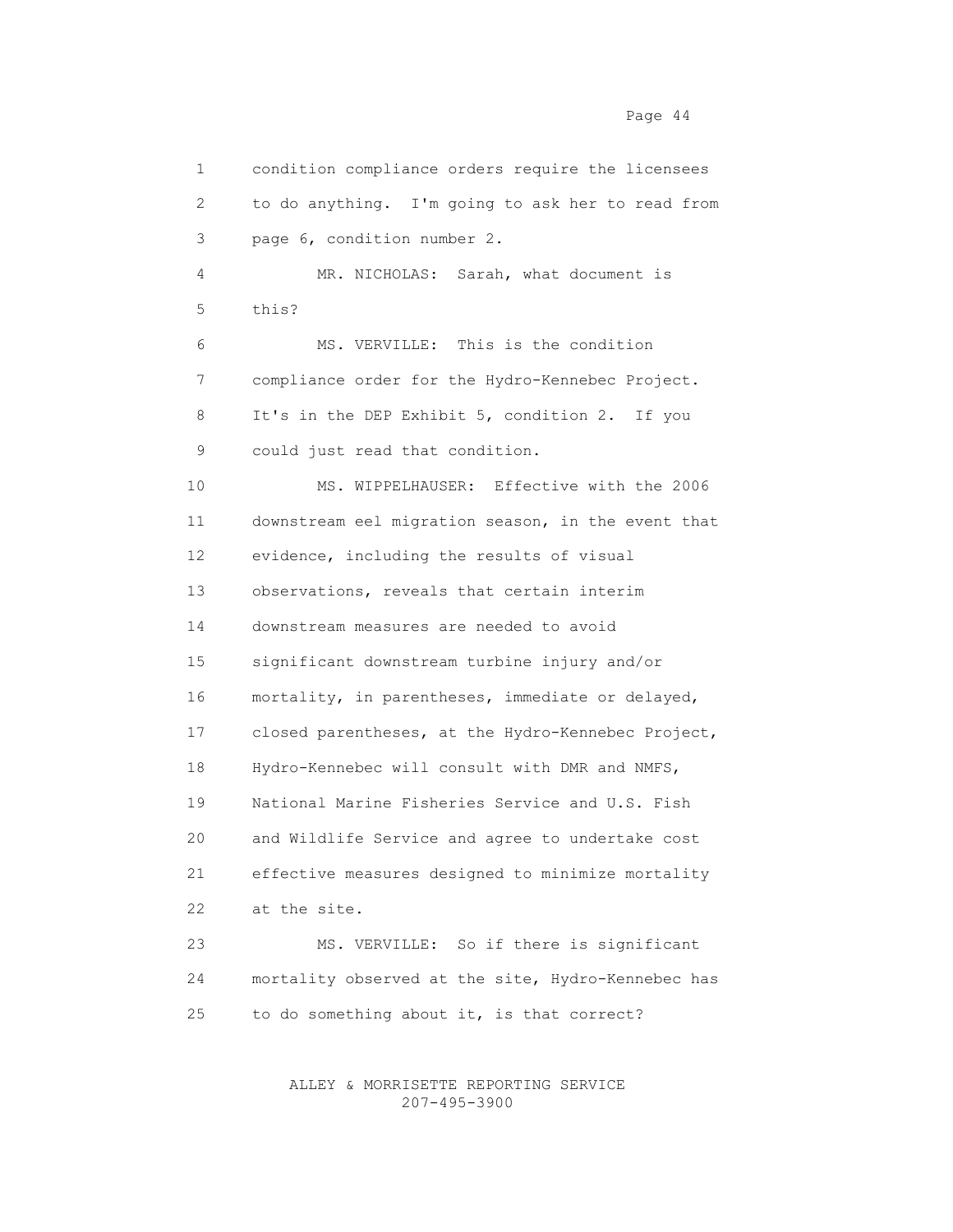1 MS. WIPPELHAUSER: That's correct. 2 MS. VERVILLE: I have no more questions. 3 HEARING OFFICER HILTON: Mr. Thaler. 4 MR. THALER: Can I have that mike? 5 MS. VERVILLE: Oh, sorry. 6 MR. THALER: Thank you, and, again, I'll 7 try to ask questions from back here and if you 8 could try to answer your questions facing the 9 panel as best you can. Dr. Wippelhauser, just to 10 follow up on the last point on the compliance 11 orders, if the DEP compliance orders for FPL have 12 the same condition as Hydro-Kennebec that you just 13 read, would your answer be the same? Go ahead. 14 MS. WIPPELHAUSER: Yes. 15 MR. THALER: Let me ask a couple 16 questions. I guess I'll stay with Dr. 17 Wippelhauser for the moment -- actually let me 18 strike that. I think Mr. Keliher you were asked 19 to read certain passages from the Atlantic salmon 20 status review that had been excerpted in Mr. 21 Friedman's testimony, and that was FMOB Exhibit 22 28. Also in that report that Mr. Nicholas had not 23 had you read was a paragraph about site 24 variability for evaluating downstream fish 25 passage, and at page 017 in the upper right-hand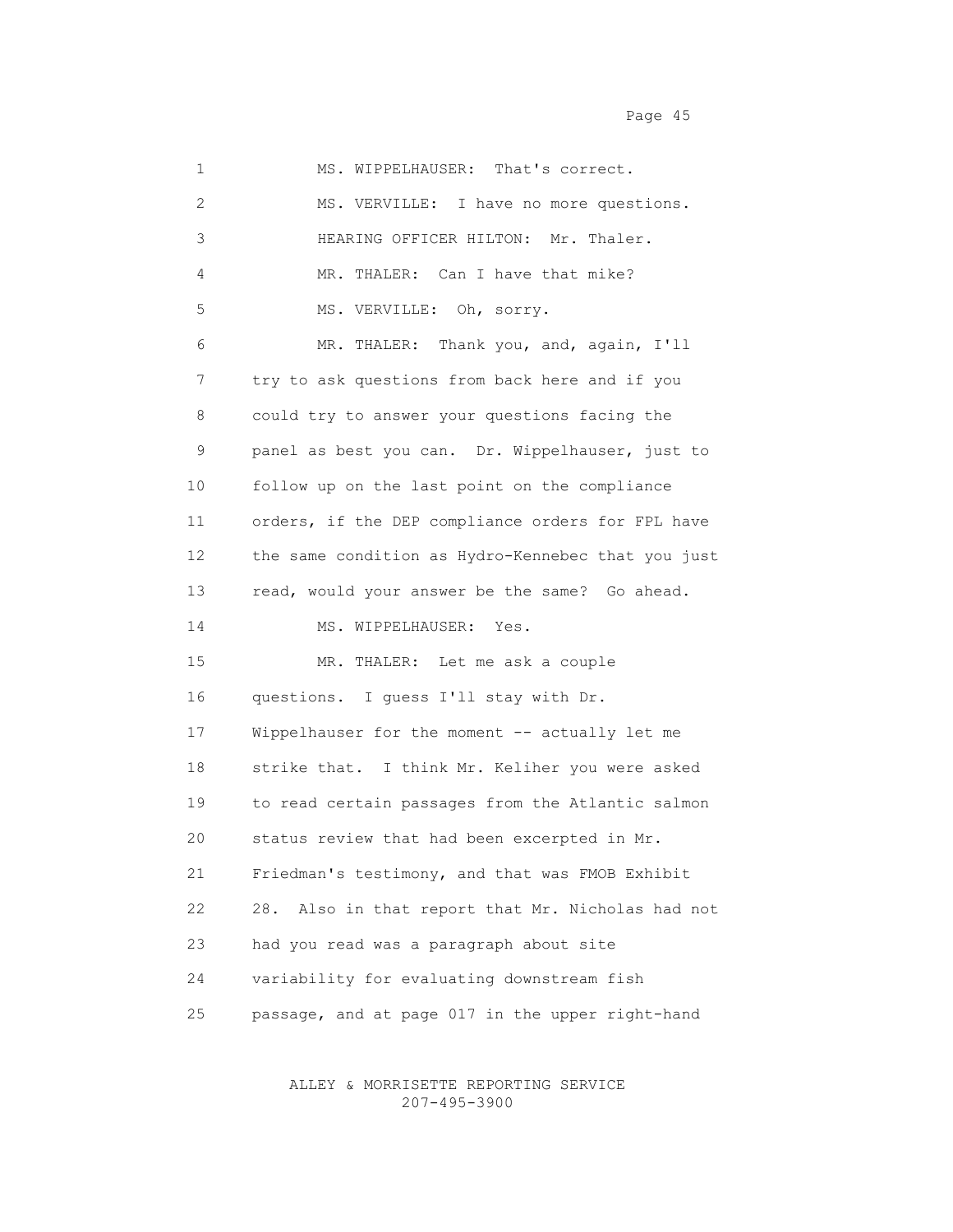1 corner of that exhibit is a sentence that begins 2 -- I'll bring it over to you. I'm just going to 3 stand here and speak loud since that's my only 4 copy, but it says downstream passage system 5 collection efficiency, percent of fish arriving at 6 forebay, slash, spillway that find and use 7 facility, end paren, and total site passage 8 survival, paren, total percent survival past dam 9 regardless of path chosen, end paren, vary widely 10 among sites within years and across years of the 11 same study site, paren, USASAC 2005, end paren. 12 The USASAC is that a national Atlantic salmon 13 group? 14 MR. KELIHER: That is a -- it is a 15 technical advisory group. It's the U.S. 16 Assessment Committee. It's a group of state 17 technical people from across New England as well 18 as the federal services solely for Atlantic 19 salmon. 20 MR. THALER: Right, and the paragraph goes 21 on and in the interest of time I'm not going to 22 take you through it but it generally goes on to 23 say how each hydroelectric facility is unique in 24 design, location of turbines, there are variations

25 in river flow, et cetera, et cetera. In your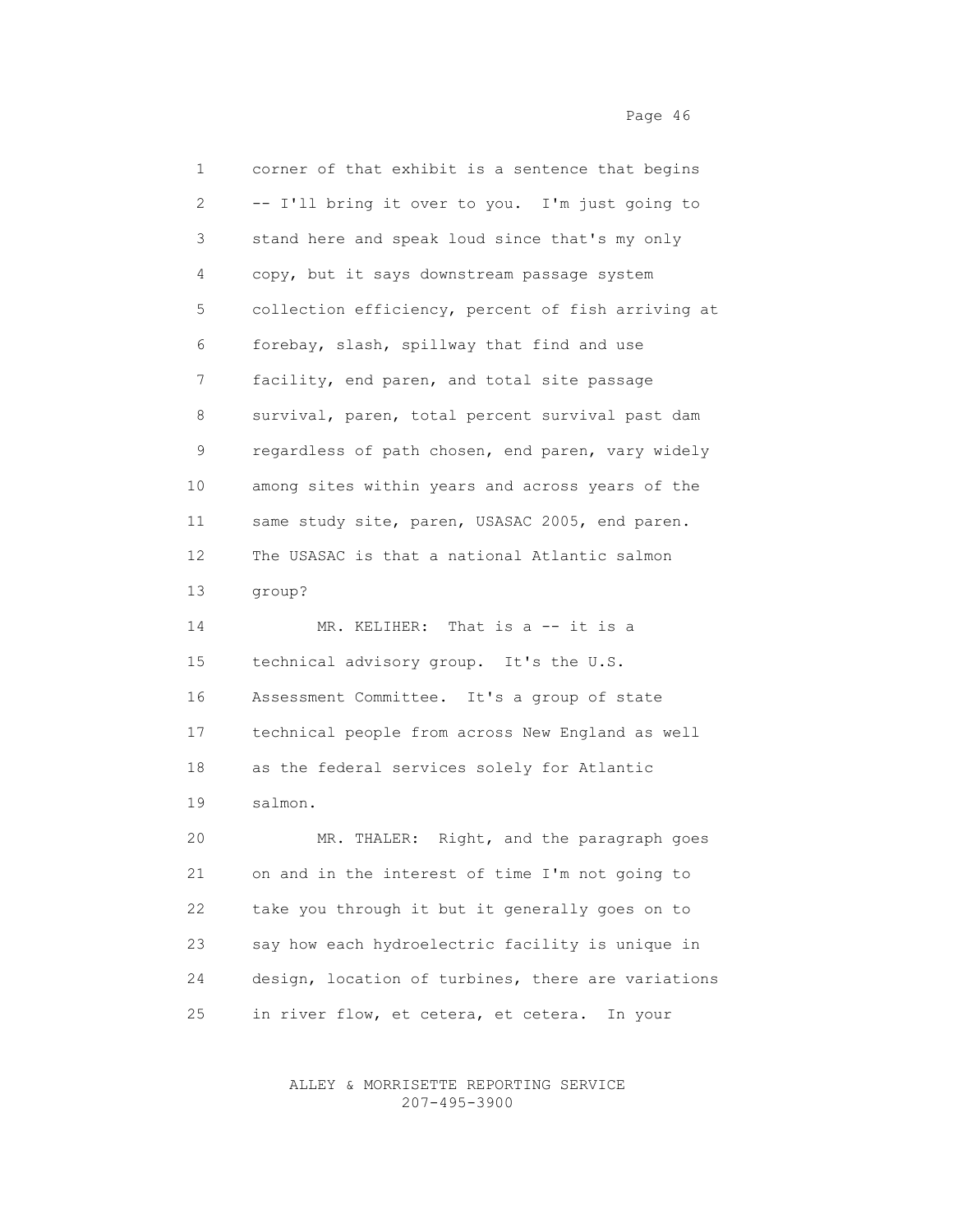1 professional experience in Maine, is that 2 generally true with respect to hydroelectric 3 facilities in Maine for anadromous fish passage? 4 MR. KELIHER: Yes, it's absolutely true. 5 MR. THALER: And I would ask the same 6 question generally to Dr. Wippelhauser, is the 7 same true with respect to consideration of 8 downstream eel passage? 9 MS. WIPPELHAUSER: I'm sorry, could you 10 repeat that? 11 MR. THALER: Sure. In the issue of site 12 variability, the uniqueness of each site in terms 13 of efficiency of passage of eels, which are a 14 fish, generally the same for eels? 15 MS. WIPPELHAUSER: Yes, it's true. 16 MR. THALER: Thank you. Let me -- I think, 17 Mr. Lapointe, you were shown a copy of the 18 Lockwood water quality certificate. I'm not going 19 to quiz you on it, just generally, though, Mr. 20 Nicholas asked you about that and a provision in 21 there in terms of studies. The water quality 22 certificate is a document that to your knowledge 23 is issued not by DMR but by the DEP, correct? 24 MR. LAPOINTE: That's my understanding. 25 MR. THALER: Right, and I believe the one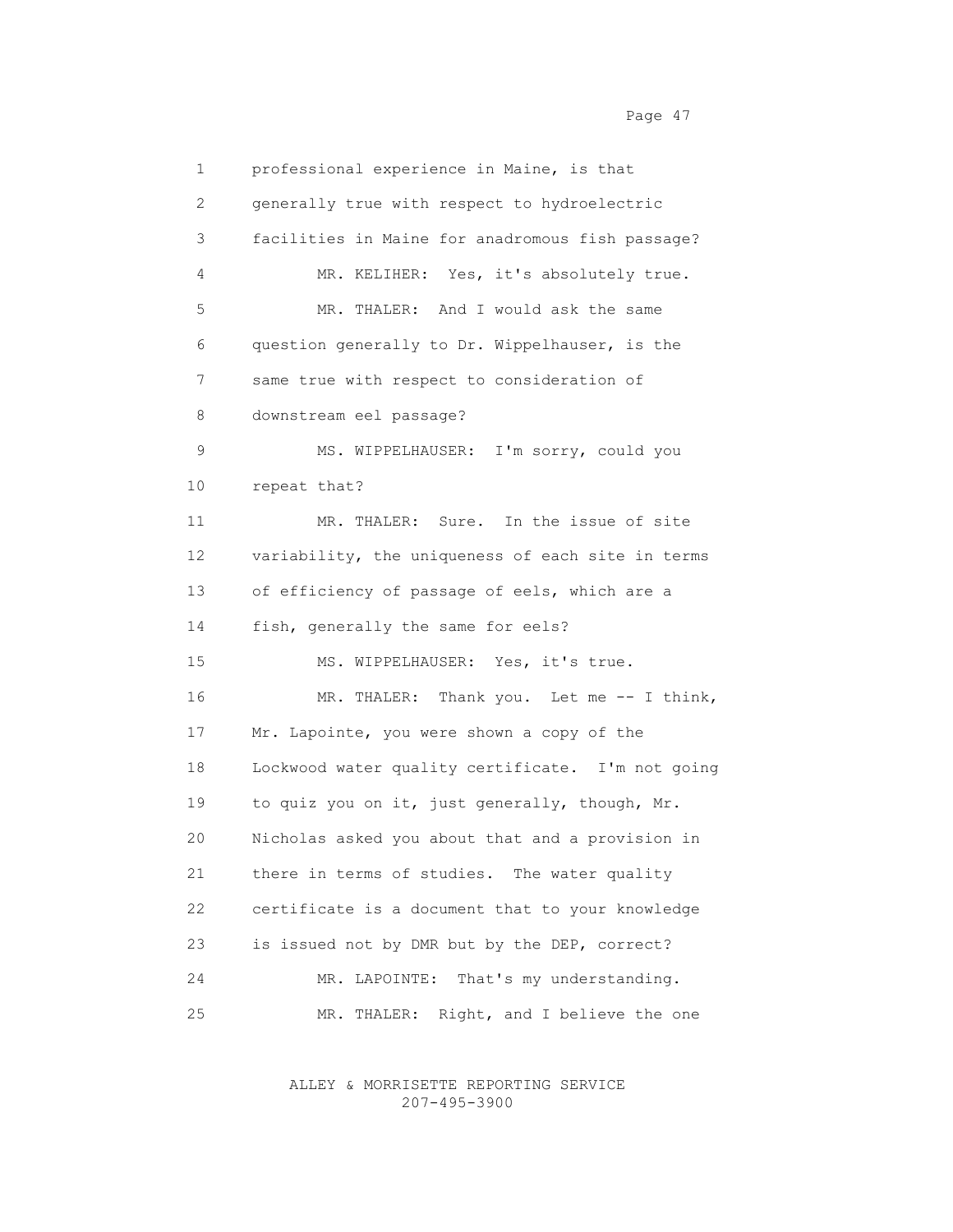1 that was shown to you by Mr. Nicholas had a stamp 2 on it showing that it was filed with the Board of 3 Environmental Protection, this Board, on August 4 26, 2004 and, again, that's not something that DMR 5 or any of the resource agencies do. That's DEP 6 and the BEP who handle that water quality cert, 7 correct? 8 MR. LAPOINTE: That is my understanding, 9 yes. 10 MR. THALER: And in terms of the letter 11 that was shown to you by Mr. Nicholas from May of 12 2006 and then there was also reference to the 13 compliance order about concerns of MDMR, have 14 there -- to your knowledge, let's start with DMR, 15 either Dr. Wippelhauser or Commissioner Lapointe, 16 have there been significant fish mortalities at 17 Lockwood, Weston or Shawmut? 18 MS. WIPPELHAUSER: Not to our knowledge. 19 MR. THALER: And in terms of the -- again, 20 the discussion about -- strike that. Let me -- I 21 have the mike. The other mike that you had before 22 -- you only have one, if you could move the mike 23 back to Commissioner Keliher, sorry. 24 MR. LAPOINTE: He's going to ask for a 25 raise if you keep calling him commissioner so be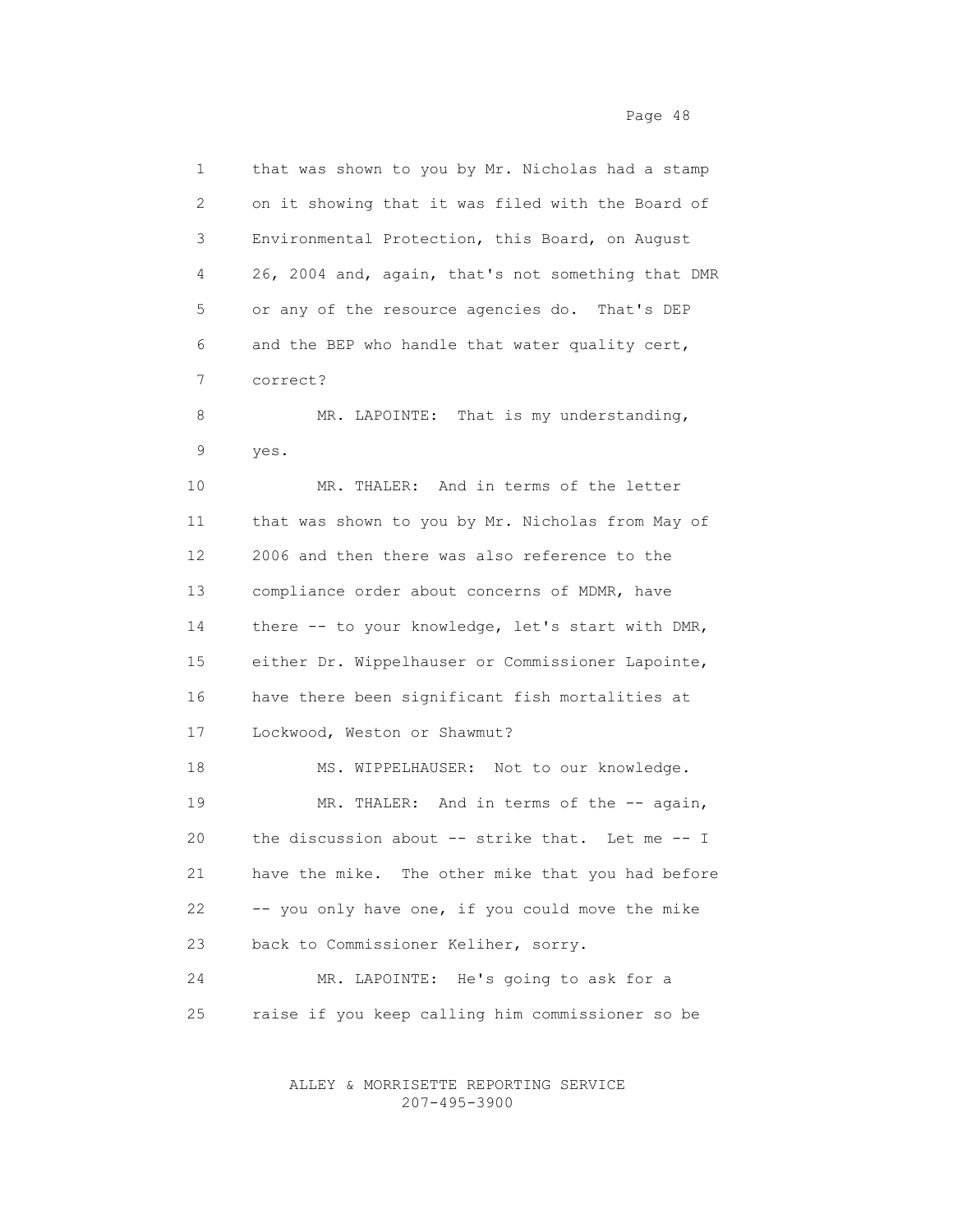1 careful. He's kicked me twice now.

 2 MR. THALER: I hope you're able to walk out 3 of here after this case. Mr. Keliher, I'm just 4 trying to show respect, in terms of the 5 questioning of you by Attorney Merrill in terms of 6 Atlantic salmon upstream in the Sandy River and 7 then the study that's being done this year in a 8 couple months of salmon smolt, is it generally 9 true that salmon smolt travel downstream out 10 migrate in the springtime? 11 MR. KELIHER: Yes, that's correct. 12 MR. THALER: And that tends to be when 13 there's high water flows in the Kennebec River? 14 MR. KELIHER: Yes, most years, absolutely. 15 MR. THALER: And in 2006 were there high 16 waters on the Kennebec River in the springtime? 17 MR. KELIHER: Yes, the spring freshet was 18 very high. 19 MR. THALER: And when the spring freshet is 20 very high fish tend to generally go over the dams, 21 is that correct? 22 MR. KELIHER: Yes, they most certainly do. 23 MR. THALER: And Dr. -- I'm sorry, the mike 24 will have to go back to Dr. Wippelhauser now. You 25 were asked by Doug Watts, I believe, he was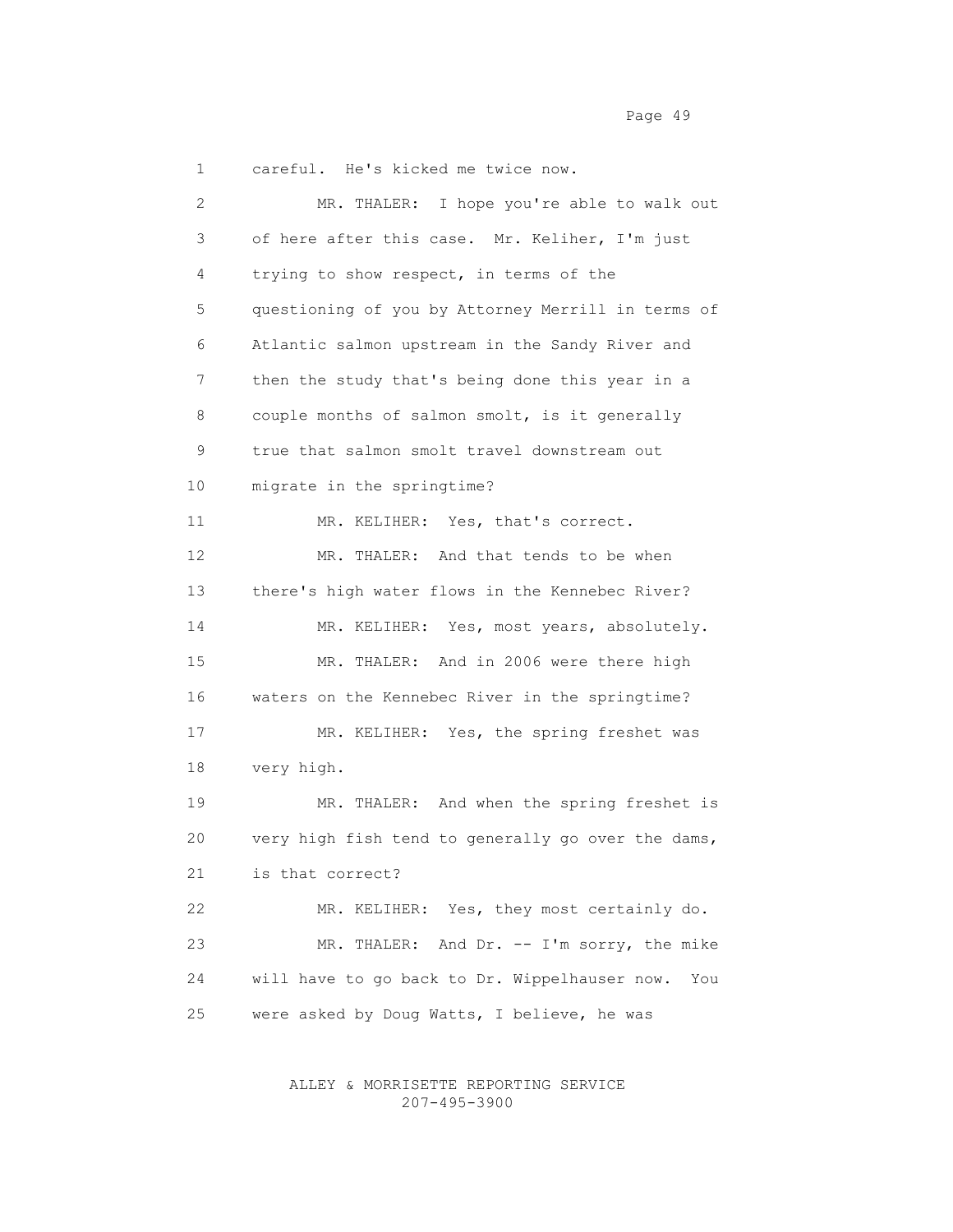1 questioning you about attachment 3 to the 2 agencies' comments that was the DMR statistics in 3 terms of eels at different locations, and he said 4 nothing was shown for Lockwood and you indicated 5 that that was because there was no upstream 6 facility at Lockwood yet. That was going to be 7 installed last year but was not because of high 8 water, is that correct? 9 MS. WIPPELHAUSER: That's correct. 10 MR. THALER: And the plan is to install it 11 this year, is that correct? 12 MS. WIPPELHAUSER: Yes. 13 MR. THALER: But even without the passage, 14 to your knowledge, have eels been able to pass 15 Lockwood? 16 MS. WIPPELHAUSER: Yes, some are passing 17 Lockwood. 18 MR. THALER: Let me ask the panel 19 generally, Board Member or Presiding Officer 20 Hilton yesterday when asking questions about what 21 is significant mortality said that, well, for a 22 single eel or a single fish, if you're caught -- 23 if you hit a turbine or are caught by an angler, 24 that's significant from that eel or fish's 25 perspective. How do the agencies administer or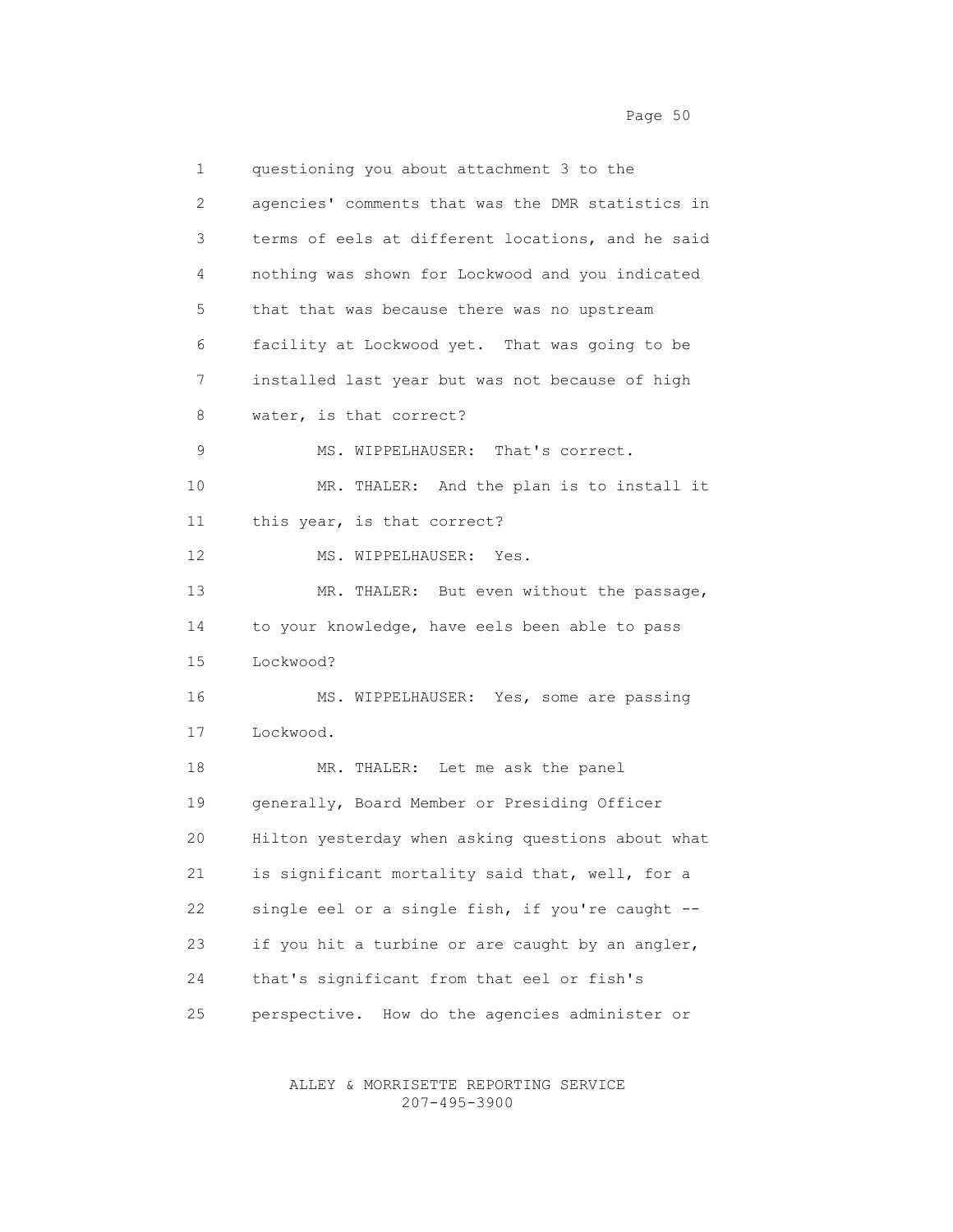1 manage the fisheries resource in the state of 2 Maine in terms of population of fishes or any 3 other animals in the waters? Is it by a 4 fish-by-fish basis or some other basis? 5 MR. LAPOINTE: When -- it's on another 6 basis and that is we're trying to restore -- our 7 goal for our agency and we work cooperatively with 8 the other agencies is to restore fish to their 9 historic rate and this means restoring the 10 populations of fish, and we recognize in that that 11 sources of mortality do occur but, again, it's a 12 -- it's restoring populations in our rivers to 13 their historic range. 14 MR. KELIHER: I would concur with 15 Commissioner Lapointe. Our goal is to see upward 16 population trends as we move forward with our 17 programs. 18 MR. THALER: And, in fact, have there been 19 upward increasing trends for the fishery on the 20 Kennebec River? 21 MR. KELIHER: I'll speak to Atlantic salmon 22 where I have authority. This is the -- this year 23 is the first year we're able to truly assess

 24 population levels and move fish up river. So from 25 this -- from that standpoint, I would conclude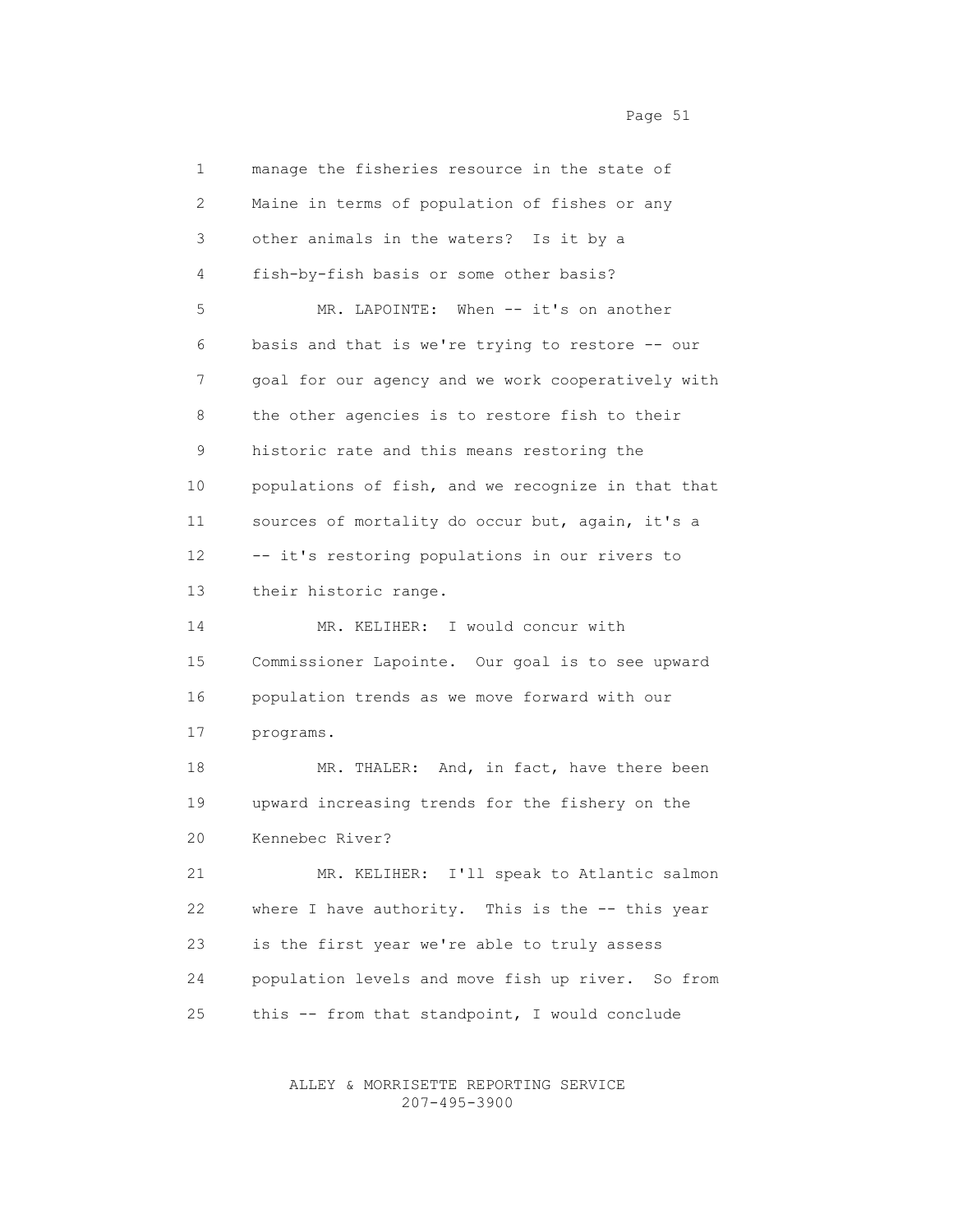1 that we have had a successful year, and we hope to 2 continue that success into the future. 3 MS. WIPPELHAUSER: I'll talk about the 4 population levels of the other species. Based on 5 our juvenile abundance index, it looks like 6 populations of American Shad are increasing on the 7 river, it looks like the populations of alewife 8 and blueback herring are also increasing, and I'm 9 not quite sure what the eel population is doing. 10 We're continuing to track the numbers as they move 11 upstream. 12 MR. THALER: Thank you. Let me just shift 13 for a moment and maybe again this may stay with 14 Dr. Wippelhauser. Did FPLE consult with you or 15 the agency in the development of the proposed 16 radiotelemetry studies of the American eel for 17 Lockwood, Weston and Shawmut? 18 MS. WIPPELHAUSER: They did. 19 MR. THALER: And did you and the agency 20 approve those studies? 21 MS. WIPPELHAUSER: We did. 22 MR. THALER: Is it your opinion that those 23 studies will provide important information 24 appropriate to support sound decisions on 25 modifications, if any, that would be needed for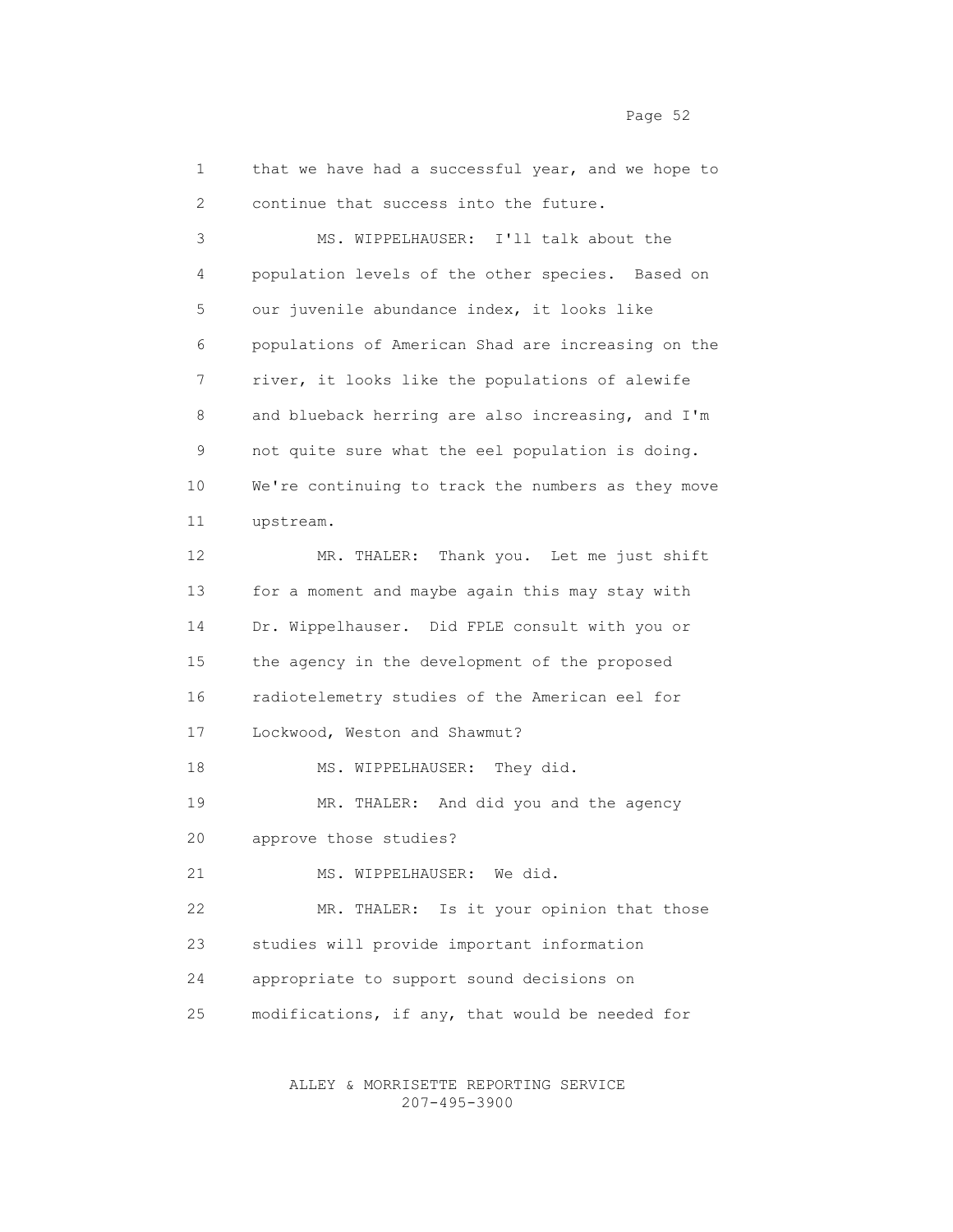1 fish passage?

 2 MS. WIPPELHAUSER: Yes. 3 MR. THALER: And I'm asking that question 4 not just for eels but also generally for 5 anadromous fish. 6 MS. WIPPELHAUSER: Yes, we consulted on all 7 those studies and we think they're well designed. 8 MR. THALER: And sorry to have the moving 9 mike back and forth, but if you could move that 10 back to Mr. Keliher. Mr. Keliher, Mr. Flagg was 11 here yesterday and answered some questions. Were 12 you present when Mr. Flagg was here? 13 MR. KELIHER: Yes, I was. 14 MR. THALER: Presiding Officer Hilton 15 questioned Mr. Flagg about responding to the 16 Atlantic salmon not being present between Lockwood 17 and Weston and Mr. Flagg said that it was 18 biologically appropriate to place the adult salmon 19 in the upstream habitat Sandy River area for 20 purposes of increasing the reproduction of the 21 species. Do you generally agree with that? 22 MR. KELIHER: I absolutely agree with that 23 assessment. 24 MR. THALER: And why? 25 MR. KELIHER: Salmon restoration is heavily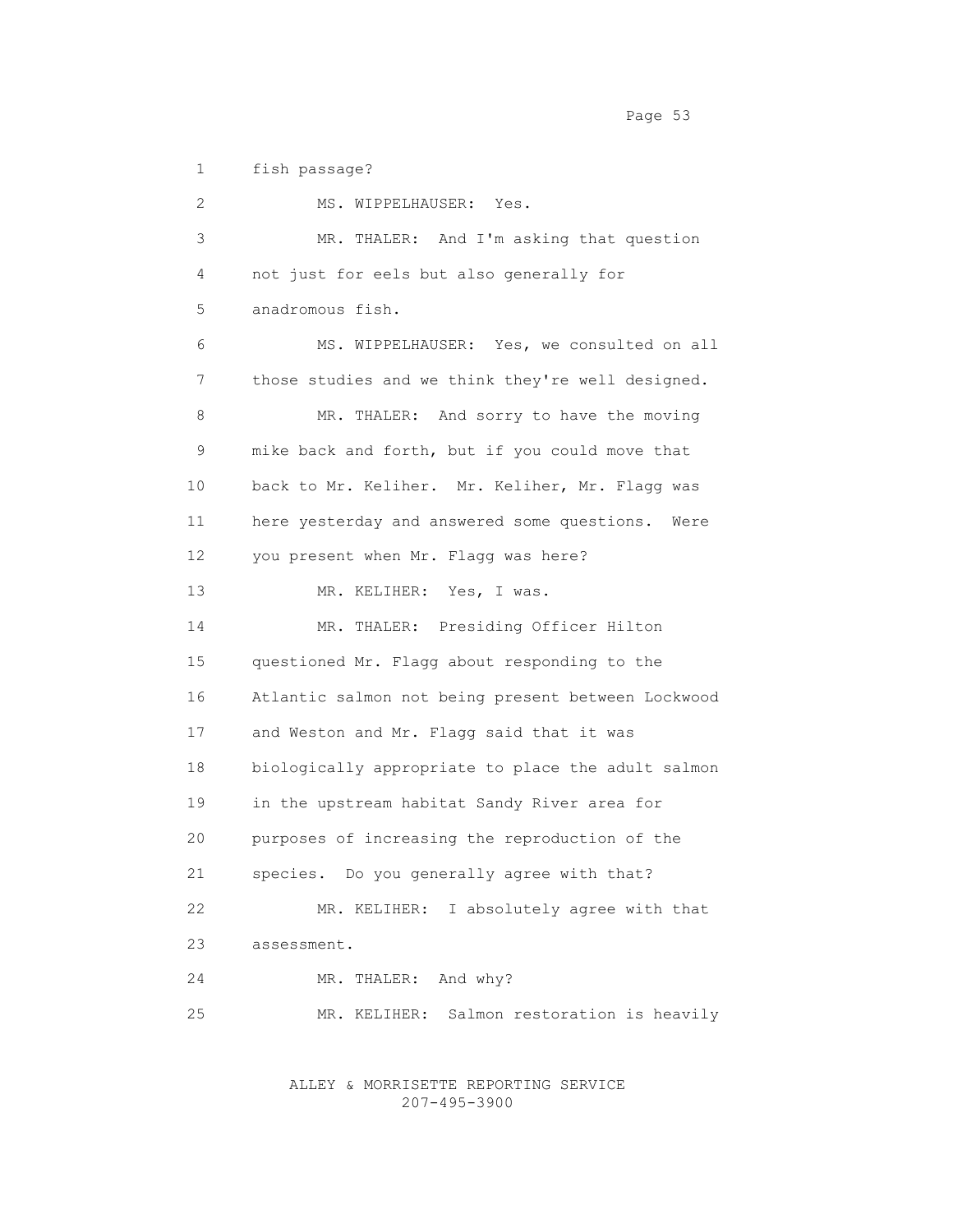1 dependent upon quality of habitat. The quality of 2 habitat within the Sandy River is probably some of 3 the very best habitat for Atlantic salmon that we 4 have in the State of Maine for a number of factors 5 that deal with the overall threats to the 6 species. Lack of invasive species or predator 7 species within that system as well as water 8 quality and quality of substrate all add up to 9 high quality habitat.

10 MR. THALER: And let me -- if you could 11 move the mike back to the DMR folks for a moment. 12 There were questions yesterday by Board Member 13 Anderson and possibly some others about the water 14 quality of these stretches of the Kennebec River 15 where the facilities are located, and she talked 16 about Class B and I know Mr. Murch has this in the 17 record somewhere, but just for the panel's 18 benefit, the Weston Project is on a Class B 19 stretch of the Kennebec River, the other three 20 projects are on a Class C stretch of the Kennebec 21 River. Mr. Murch can verify that for the Board's 22 convenience if need be, and for Class B which, 23 again, is just Weston, the Legislature has talked 24 about whether -- there's supposed to be no 25 significant loss of species attributable to human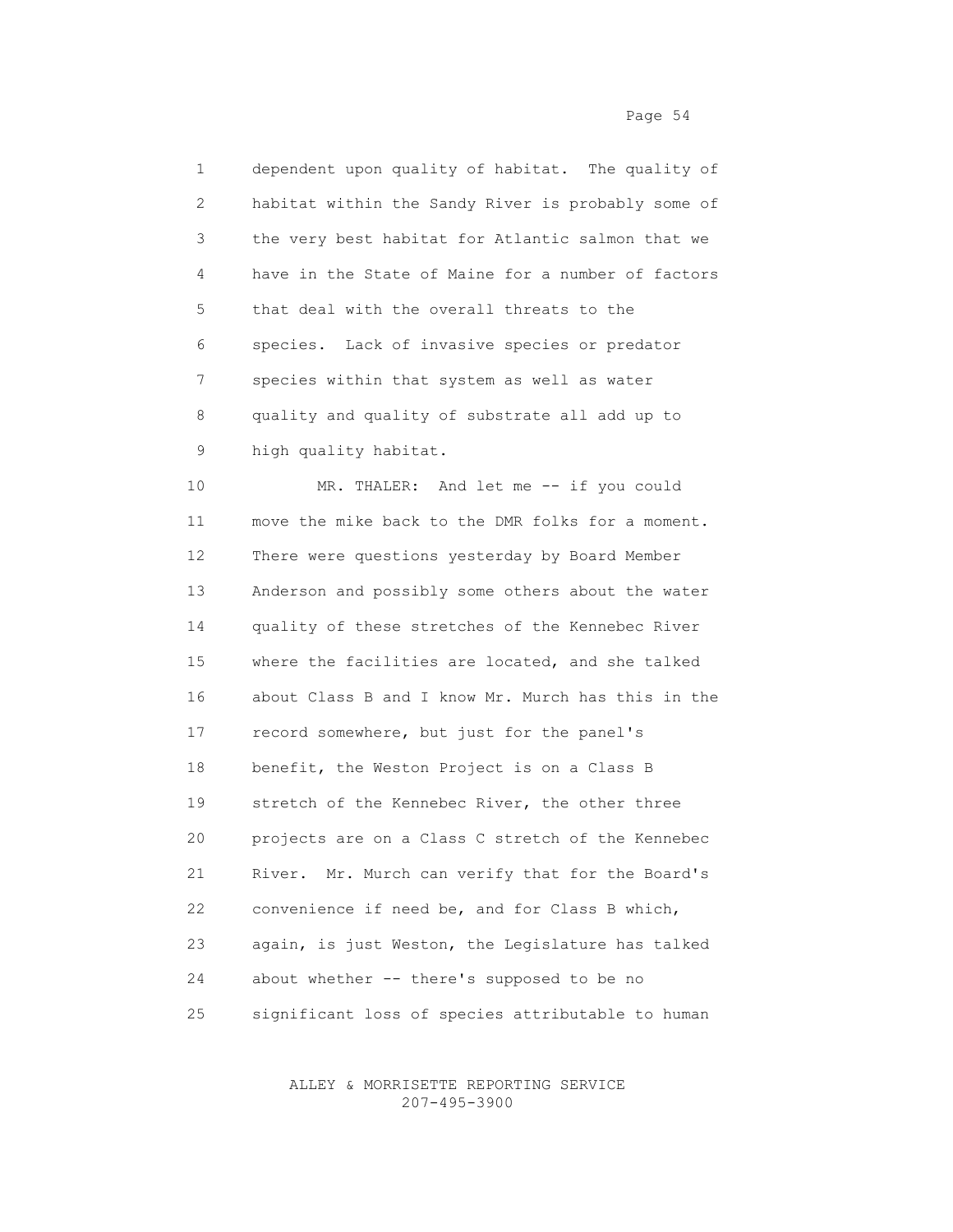1 activity, and I would ask DMR whether based upon 2 your professional experience in the Weston area 3 has there been any significant loss of species 4 connected with the operation of the Weston 5 Hydroelectric project? 6 MS. WIPPELHAUSER: No. 7 MR. THALER: And with respect to the other 8 facilities that are in the Class C stretch of the 9 Kennebec River which does allow for some loss of 10 fish, Class C talks about maintaining the 11 structure of the habitat, the biological 12 community, and the question is with respect to 13 that stretch of the Kennebec River, have there 14 been any either anadromous fish species or the eel 15 species have either of those species been 16 significantly impaired in terms of their viability 17 as a population? 18 MS. WIPPELHAUSER: Not that I'm aware of. 19 MR. THALER: If you can just give me one 20 moment, Mr. Presiding officer, I think I might be 21 done. 22 HEARING OFFICER HILTON: Certainly, Mr. 23 Thaler. 24 MR. THALER: I don't have anything 25 further. I don't know if Attorney Verville does.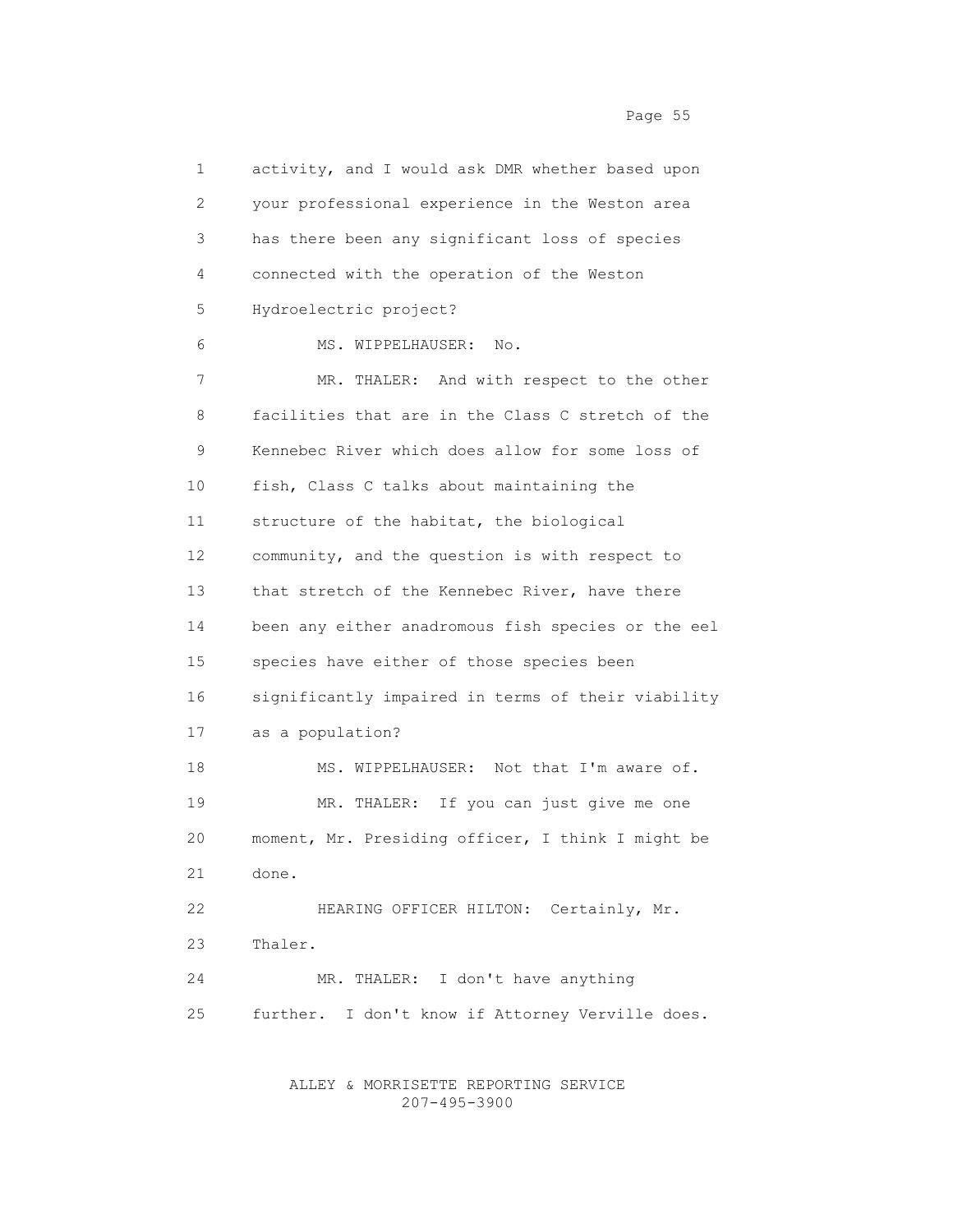1 MS. VERVILLE: I'm all set. 2 MR. THALER: Then we are all set. 3 HEARING OFFICER HILTON: Thank you, Mr. 4 Thaler, and Save Our Sebasticook is next up, and I 5 understand Mr. Fletcher is here today. Welcome. 6 MR. FLETCHER: I do appreciate being here 7 but I'm going to allow my good friend, Mr. Vanden 8 Heuvel, to ask the questions. 9 HEARING OFFICER HILTON: Mr. Vanden Heuvel, 10 welcome to all of you. 11 MR. VANDEN HEUVEL: You completed the eel 12 studies by 12/31/2001 thousand 1. If completed, 13 where is the report and what is a short summary of 14 the results of the study? 15 MS. WIPPELHAUSER: The results were put in 16 the annual KHDG Agreement that explains the year's 17 work. 18 MR. VANDEN HEUVEL: Can you give us a short 19 summary especially regarding eels? 20 MS. WIPPELHAUSER: Do you want upstream 21 passage, downstream passage, just downstream? 22 MR. VANDEN HEUVEL: Both. 23 MS. WIPPELHAUSER: We spent a minimum of 24 three years at sites trying to identify locations 25 of upstream passage. We made recommendations in

> ALLEY & MORRISETTE REPORTING SERVICE 207-495-3900

Page 56 and the state of the state of the state of the state of the state of the state of the state of the state of the state of the state of the state of the state of the state of the state of the state of the state of th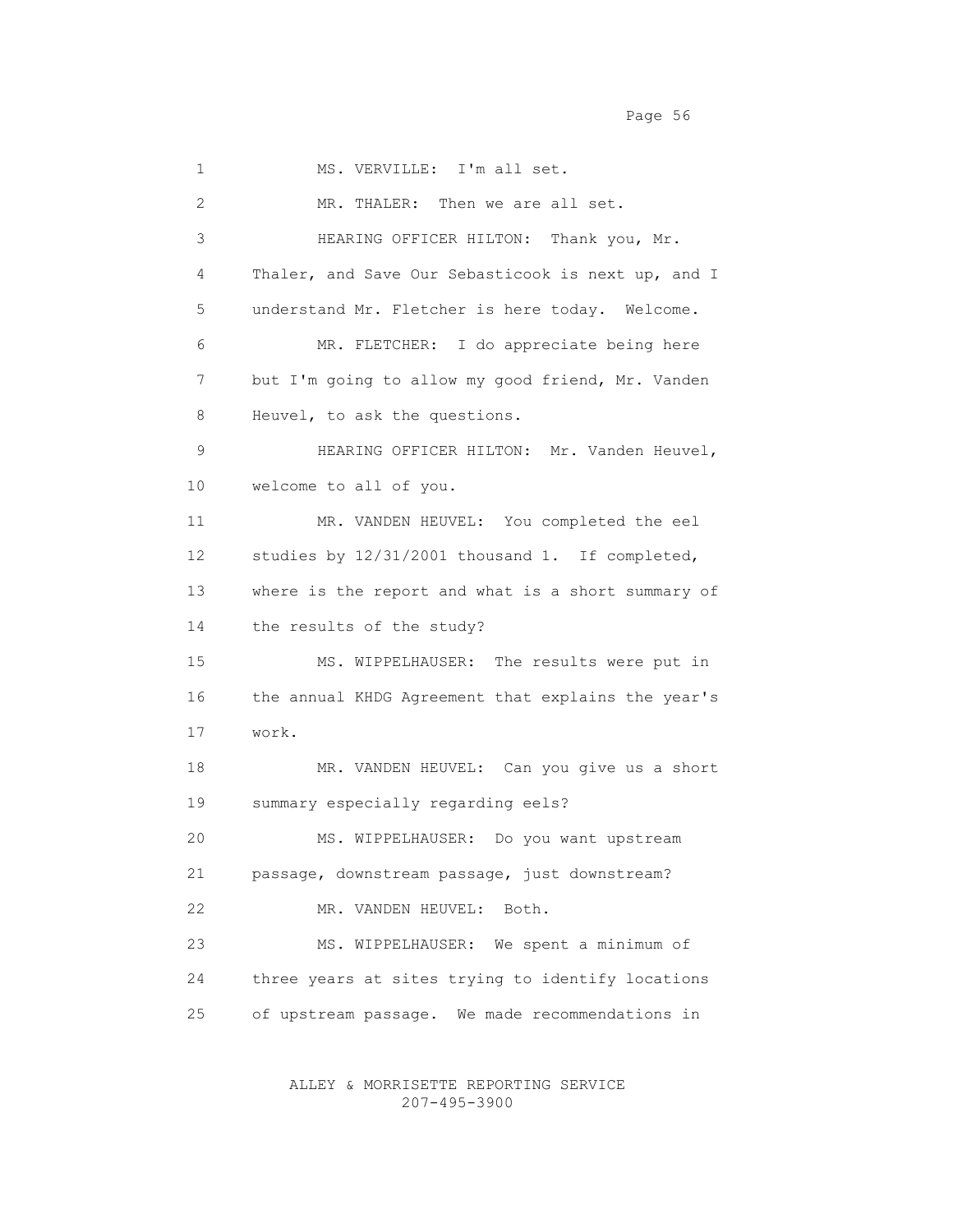1 2003 I believe on four of the projects. We needed 2 to do additional work at some of the projects, 3 Lockwood being one, Weston being one and Burnham 4 project being another one of the ones that needed 5 additional work. In the latest KHDG report we 6 said we needed to do a little bit of additional 7 work at Burnham because the upstream anadromous 8 passage had been installed and it changed the flow 9 patterns and we wanted to verify that the location 10 we thought eels would be congregating in were, in 11 fact, where they were congregating. Regarding 12 downstream passage, we did two years of studies at 13 Fort Halifax and Benton Falls. The Fort Halifax 14 Project was not generating in either of those two 15 years so we could not comment on the efficiency of 16 their downstream passage, and then we did work at 17 Lockwood Project. We were able to tag five eels 18 in one year. We attempted to do work in the 19 following two years and were unable to -- excuse 20 me -- we were unable to collect eels to tag to 21 continue that study. 22 MR. VANDEN HEUVEL: How much of the 427,000 23 did you end up spending? 24 MS. WIPPELHAUSER: I have no idea.

25 MR. VANDEN HEUVEL: Mr. Lapointe?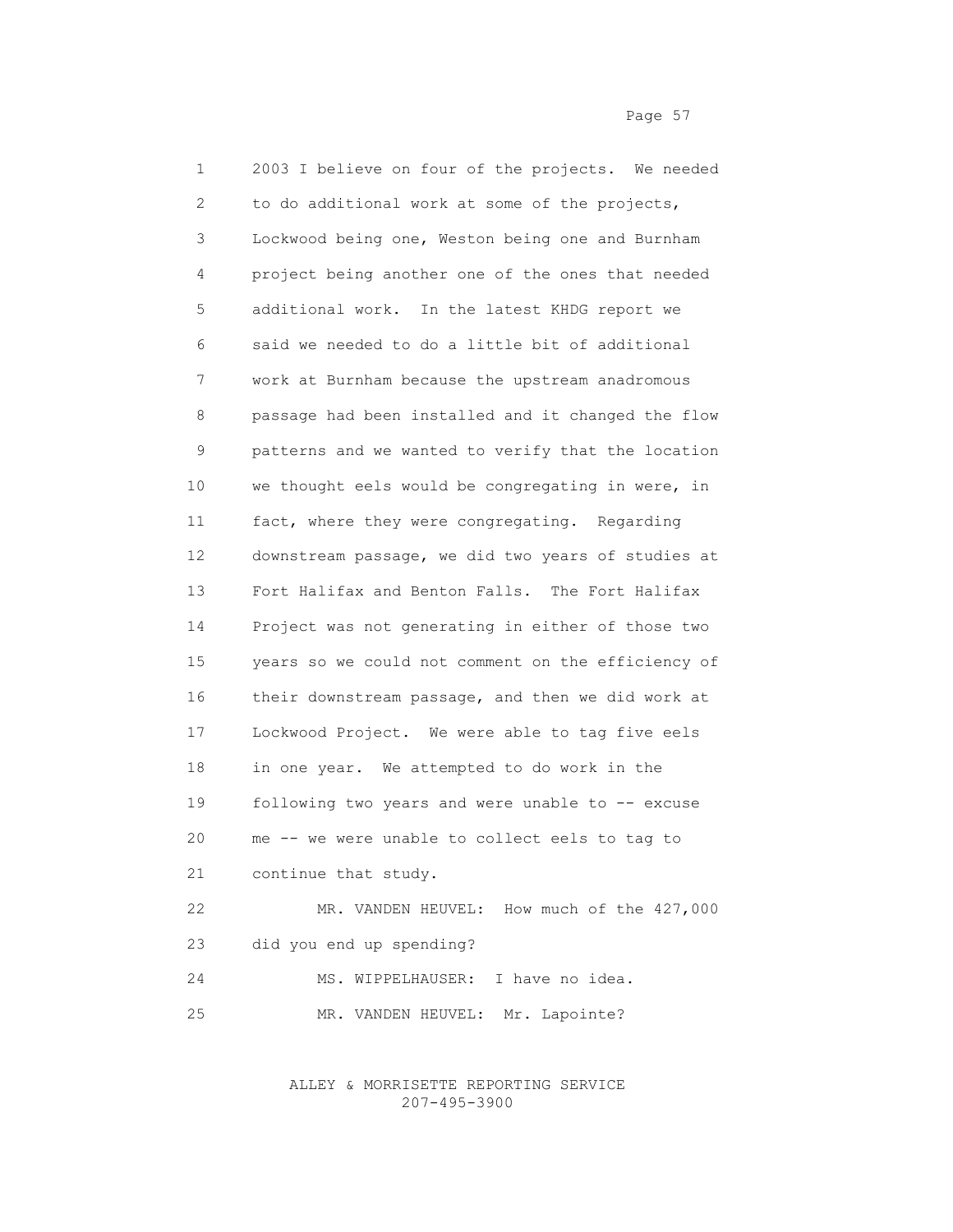1 MR. LAPOINTE: I don't know the number 2 specifically, but in the context of how these 3 funds and other KHDG funds have been spent, we 4 have enumerated that in the past and have plans 5 for the remainder of those funds through the 6 future. I don't have those numbers in front of 7 me, but I believe those have been provided to 8 outside groups, including SOS, in the past. I 9 think it's also important when the \$427,000 number 10 came up, I asked Dr. Wippelhauser and she can 11 elaborate on this, it was an estimate on what she 12 thought it would take for three years because 13 that's what we needed for the agreement, and so 14 that's I believe where the \$427,000 number came 15 from, and she can correct me if I am mistaken in 16 that. 17 MS. WIPPELHAUSER: That's correct. I was 18 asked to do an estimate of how long it would take 19 to do studies in three years. 20 MR. VANDEN HEUVEL: Did the DMR initiate 21 discussions for the designs before they were 22 agreed upon? 23 MS. WIPPELHAUSER: I don't understand your 24 question. Could you -- 25 MR. VANDEN HEUVEL: We'll skip it. How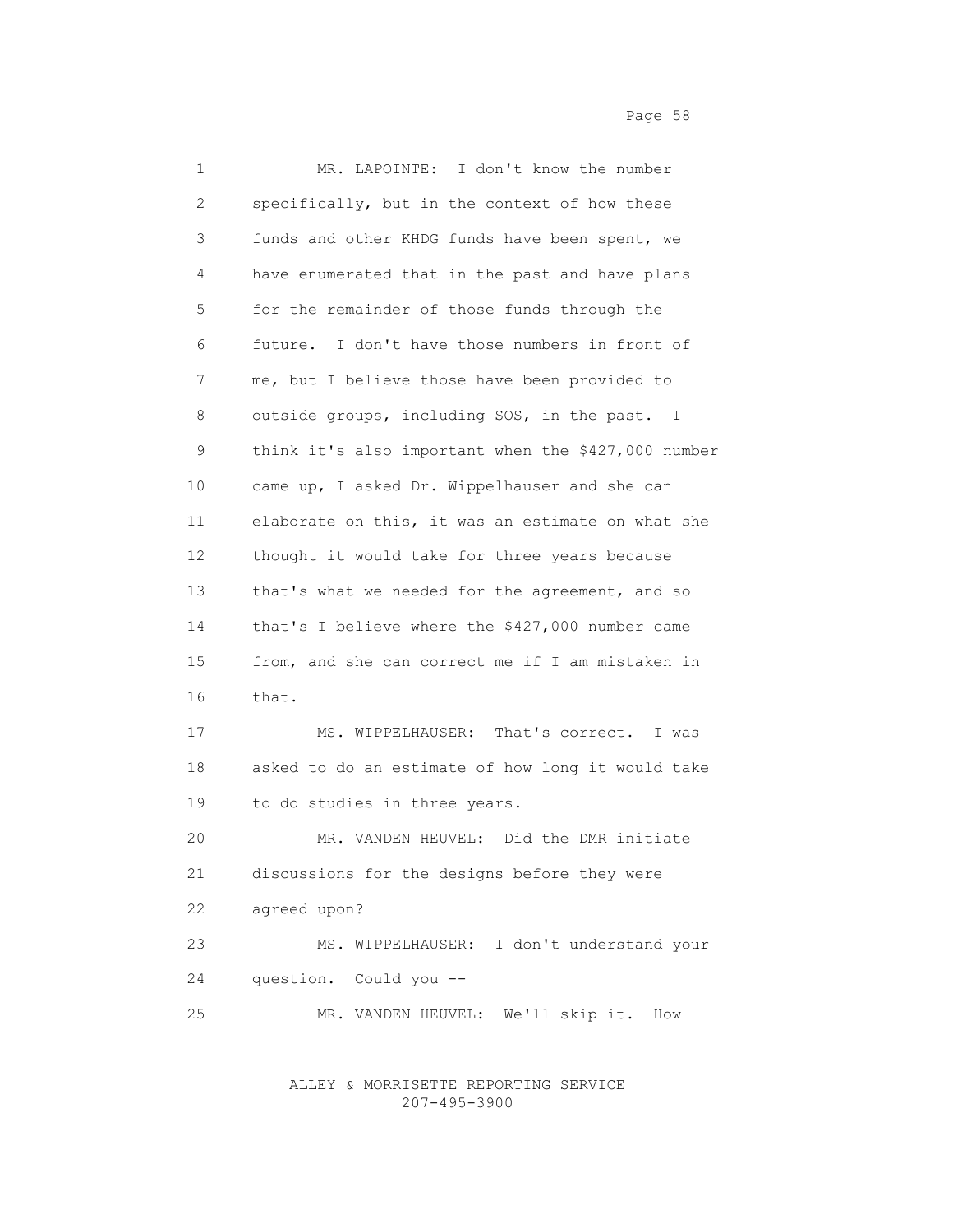1 many American shad were trapped and trucked at 2 Lockwood in 2006 as compared to the DMR forecast 3 and the installed capacity? 4 MS. WIPPELHAUSER: We didn't make a 5 forecast. There were no American Shad that were 6 trapped and trucked this year -- sorry -- last 7 year. 8 MR. VANDEN HEUVEL: Did you make a forecast 9 for alewife and how many were trapped? 10 MS. WIPPELHAUSER: We did not make a 11 forecast for alewives and I don't have that 12 number. I can't remember what the number was. 13 MR. VANDEN HEUVEL: Did you make a forecast 14 for salmon, and how many were trapped? 15 MR. KELIHER: We did not make a forecast 16 for salmon and 15 were trapped.

 17 MR. VANDEN HEUVEL: Has the Atlantic Salmon 18 Commission developed the multi-agency fisheries 19 management plan for the river above Lockwood as 20 well as initiated an Atlantic salmon stocking plan 21 as specified by the '98 KHDG Agreement to be 22 completed by 2006? 23 MR. KELIHER: Last year we wrote an interim

 24 plan but we have not yet initiated a multi-agency 25 plan as you've asked.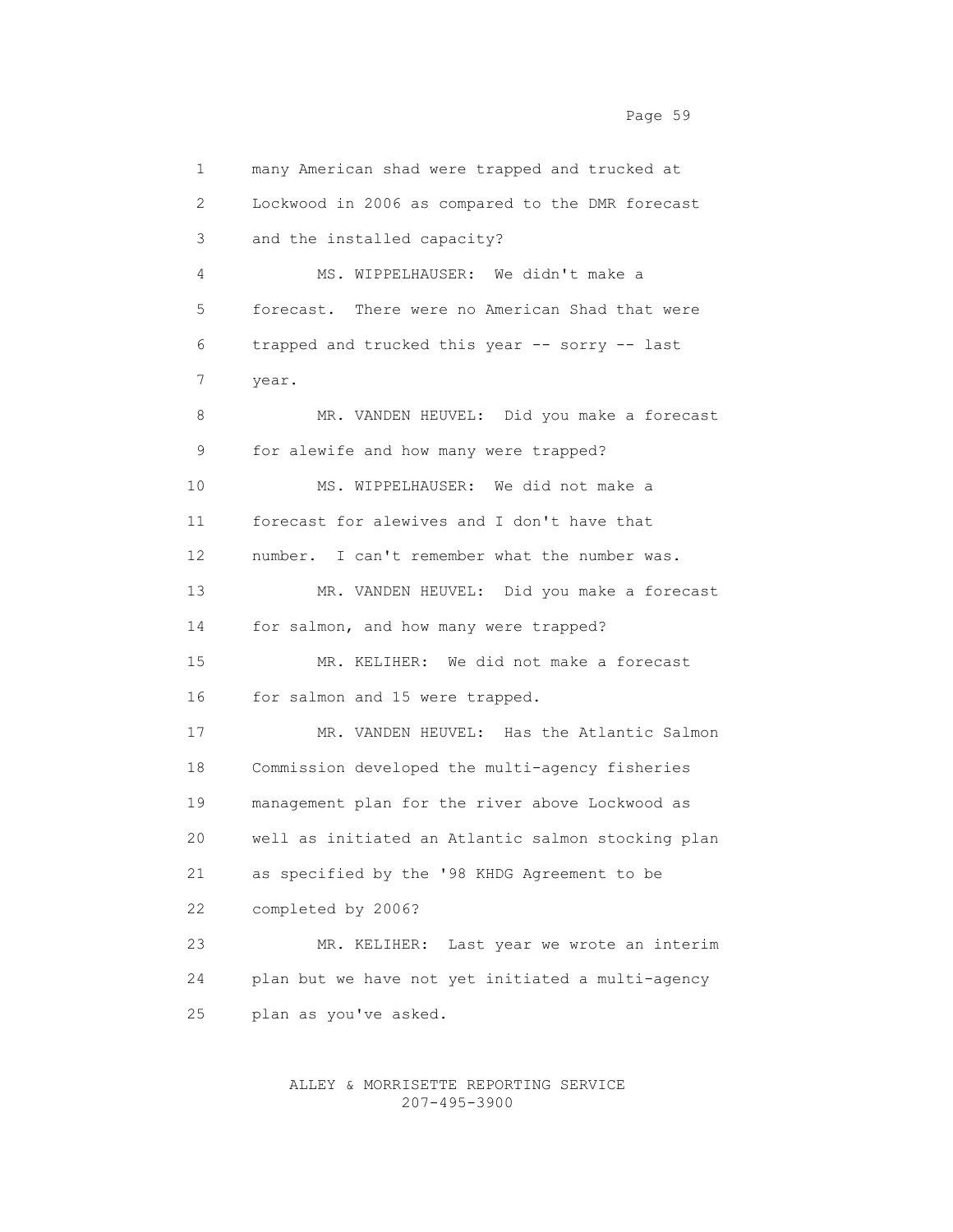1 MR. VANDEN HEUVEL: Will Maine continue to 2 allow a commercial harvest of adult eels? 3 MS. WIPPELHAUSER: Some of the eel harvests 4 -- the eel harvest in coastal water is managed by 5 DMR. The eel harvest in inland waters is managed 6 by Department of Inland Fish and Wildlife. There 7 is a moratorium on the eel weir fishery that was 8 put in place in 1996. At that time I think there 9 were something like 24 fisherman and they had 42 10 sites. There are now I believe 3 fishermen left 11 in the fishery and they have four sites, and I'll 12 let Steve comment on that. Steve doesn't want to 13 comment. 14 MR. VANDEN HEUVEL: Will Maine continue to 15 allow a commercial harvest of elvers? 16 MR. LAPOINTE: Maine -- we've had 17 discussions with Inland Fish and Wildlife and 18 we're discussing it within the context of the 19 Atlantic States Marine Fisheries Commission the 20 right amount of harvest, if any, to allow for both 21 juvenile eels and adult eels as well, and those 22 discussions are ongoing and importantly in the 23 context of both our work and the context of the 24 Atlantic States Marine Fisheries Commission plan, 25 it deals with direct harvest of eels, if that's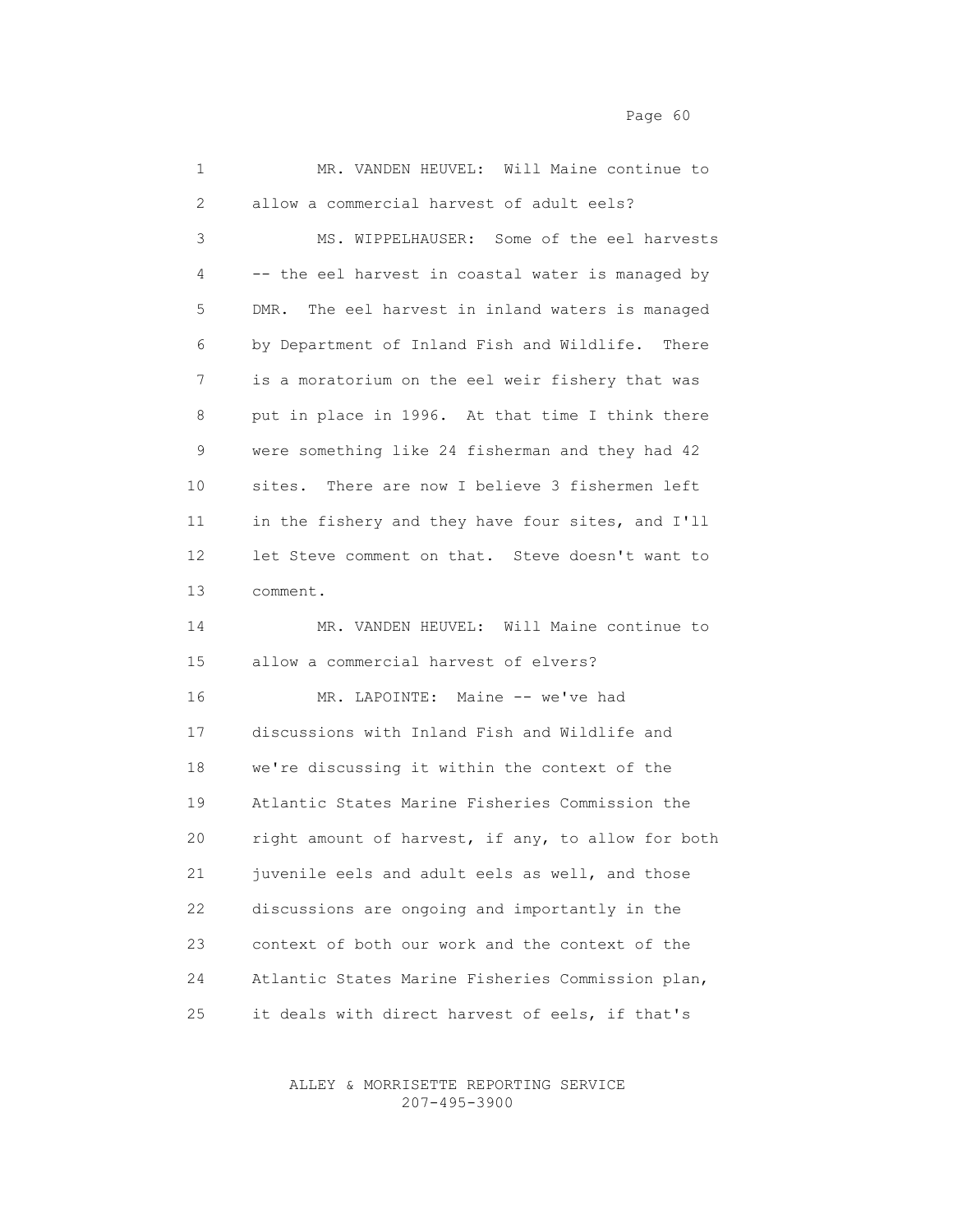| 1               | appropriate, and it deals with habitat issues on     |
|-----------------|------------------------------------------------------|
| 2               | eels such as has been provided by the KHDG. So we    |
| 3               | try to take both of those into account.              |
| 4               | MR. VANDEN HEUVEL: Dr. Wippelhauser, you             |
| 5               | stated you are not seeing eel mortality on the       |
| 6               | Kennebec River. What was your methodology for        |
| 7               | determining eel mortality and can you share it       |
| 8               | with the dam owners?                                 |
| 9               | MS. WIPPELHAUSER: Yes. Our crew went                 |
| 10              | out. On a number of occasions they would go out      |
| 11              | in a boat, they would go into the tailrace area.     |
| 12 <sup>°</sup> | I believe they've done this at Shawmut and           |
| 13              | Hydro-Kennebec and Lockwood. Sometimes they take     |
| 14              | an underwater camera out and they run transects      |
| 15              | across that area, and look for eels. It's not        |
| 16              | that we've seen no mortality. We've seen minimum     |
| 17              | mortality. I believe we've recorded something        |
| 18              | like 11 or 12 dead eels below the projects.          |
| 19              | MR. VANDEN HEUVEL: Hydro-Kennebec felt               |
| 20              | that only with the construction of permanent         |
| 21              | downstream fish passage facilities could the goal    |
| 22              | of providing effective downstream passage for        |
| 23              | adult American eel, Atlantic salmon and American     |
| 24              | Shad be accomplished.<br>What is different about the |
| 25              | state's position?                                    |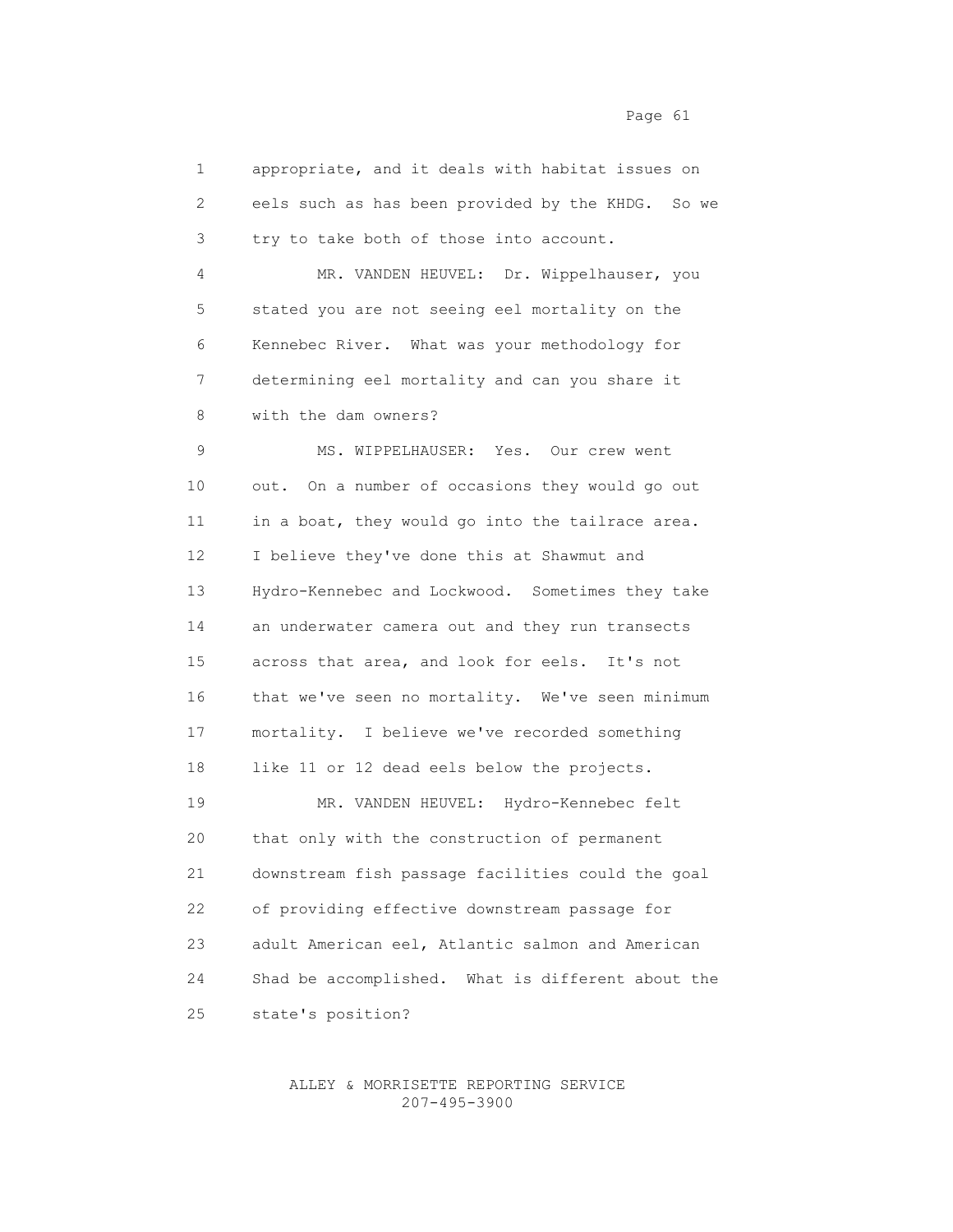1 MR. LAPOINTE: Please repeat the question. 2 MR. VANDEN HEUVEL: Hydro-Kennebec felt 3 that only with the construction of permanent 4 downstream fish passage facilities could the goal 5 of providing effective downstream passage of adult 6 American eel, Atlantic salmon and American Shad be 7 accomplished. What's different about the state's 8 position? 9 MR. LAPOINTE: I don't entirely understand 10 the question, but I think that the state's 11 position is that I think downstream passage is 12 consistent with the KHDG. You've discussed that 13 more than we so I don't think our position is that 14 -- differs from Hydro-Kennebec. 15 MR. VANDEN HEUVEL: Wouldn't you say that 16 turbine passage is acceptable passage for 17 juveniles only? 18 MS. WIPPELHAUSER: There were -- there were 19 studies done at Hydro-Kennebec and, again, this 20 was just visual observations, and they wanted to 21 pass juvenile -- juvenile shad and juvenile 22 alewives through turbines. They did not observe 23 mortalities of those species below 24 Hydro-Kennebec. 25 MR. VANDEN HEUVEL: Would you say turbine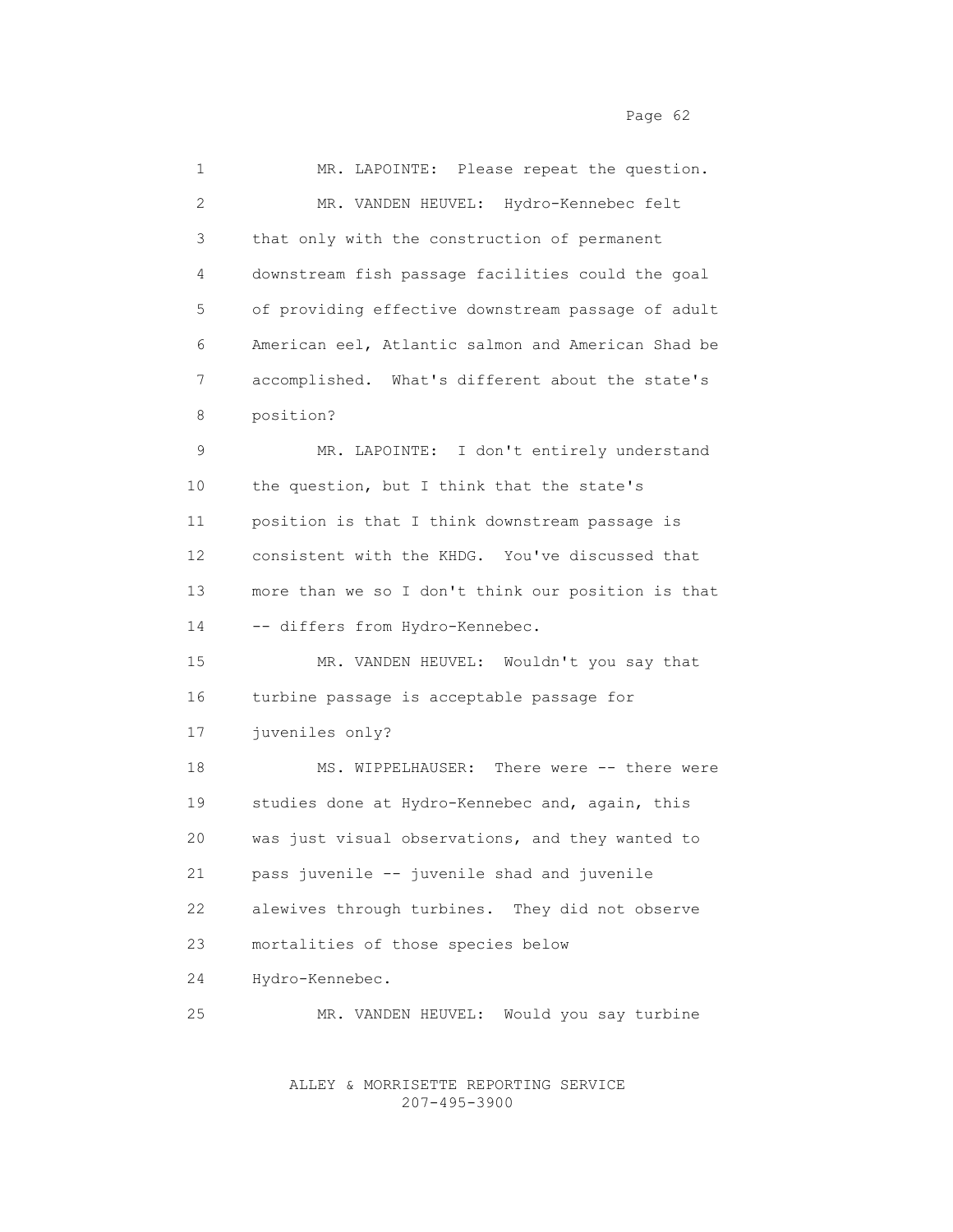1 passage is acceptable for adult salmon and adult 2 eels? 3 MS. WIPPELHAUSER: It's probably not the 4 preferred method. 5 MR. VANDEN HEUVEL: Should the state 6 recommend the replacement of capping the tube 7 turbines with slower turning models as part of its 8 long-term fish restoration plans? 9 MS. WIPPELHAUSER: I don't know the answer 10 to that. 11 MR. VANDEN HEUVEL: Mr. Lapointe? 12 MR. LAPOINTE: I don't know the answer to 13 it either, but I think I would -- I would respond 14 by saying that the KHDG provides the partners, 15 including the state agency partners, with an 16 iterative process to make changes to accommodate 17 fish passage through time and so should we arrive 18 at that conclusion in the future, we would use the 19 KHDG to do that. Should we arrive at another 20 conclusion, we'd use the agreement to do that as 21 well, but I think that for us to presumptively, 22 you know, put a prescription in or suggest a 23 prescription is not something we would do. 24 MR. VANDEN HEUVEL: Thank you. Are 25 floating baffles on dam sites in front of turbines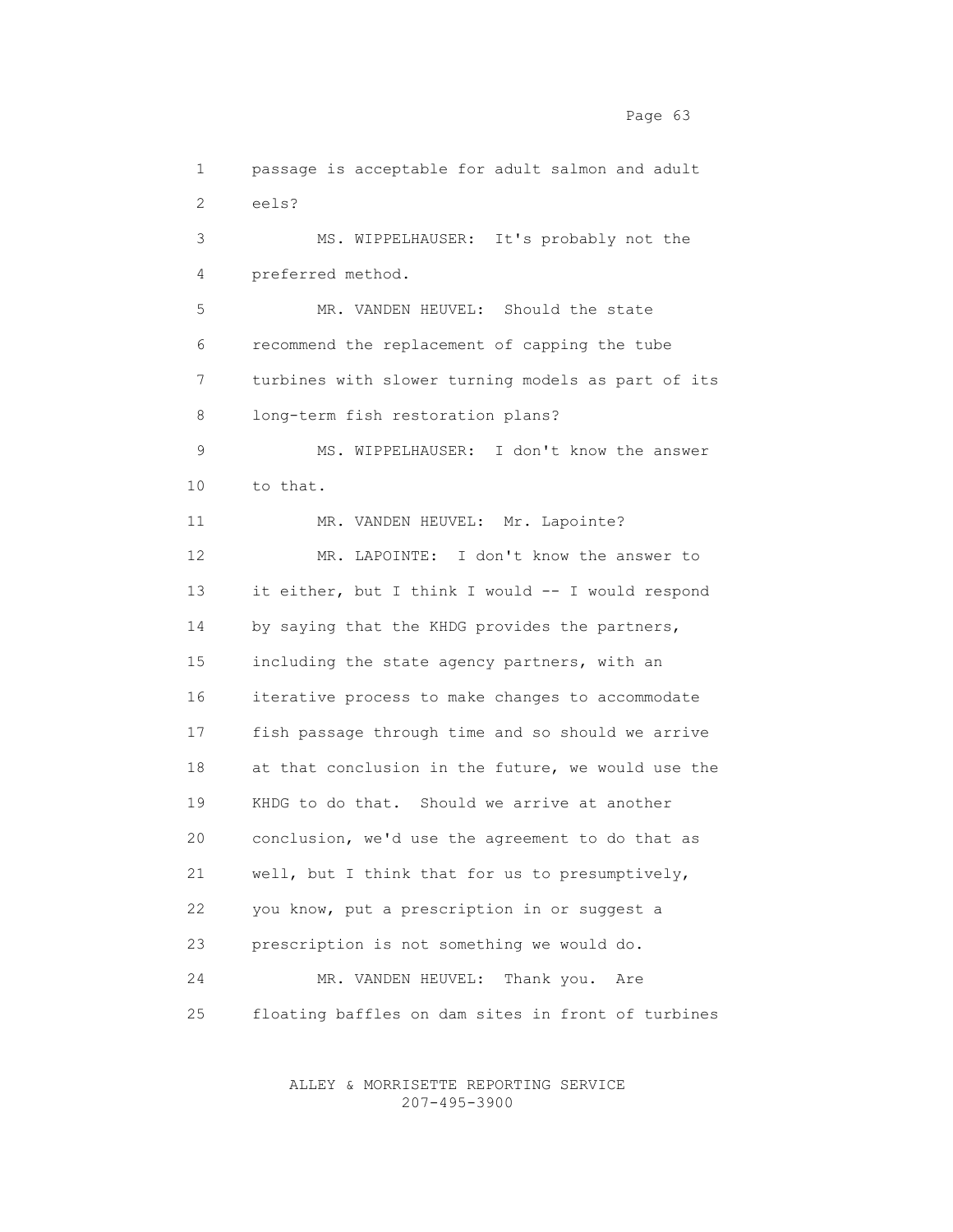1 cost effective?

 2 MR. LAPOINTE: I would say that was a 3 question we would pose to the folks who put them 4 in place more than us making a judgment on whether 5 they are cost effective or not. 6 MR. VANDEN HEUVEL: Are metal plates in 7 front of turbines cost effective? 8 MS. WIPPELHAUSER: We haven't used them and 9 I don't know if they're cost effective. 10 MR. VANDEN HEUVEL: In fact, aren't they in 11 place in front of Fort Halifax dam and were they 12 cost effective and are they effective? 13 MR. LAPOINTE: My response would be we work 14 on fish effectiveness in terms of the KHDG and the 15 companies work on cost effectiveness and we try to 16 do that in partnership. So I think we're not the 17 right folks to ask that question. I would think 18 that for those dams that they have put plates in 19 front of the turbines that the companies thought 20 those were cost effective means of trying to 21 improve fish passage efficiency. 22 MR. VANDEN HEUVEL: Do you feel that there 23 is a lack of engineering design in this process? 24 MS. WIPPELHAUSER: I'm not sure what you're 25 asking. When we -- we don't tell hydropower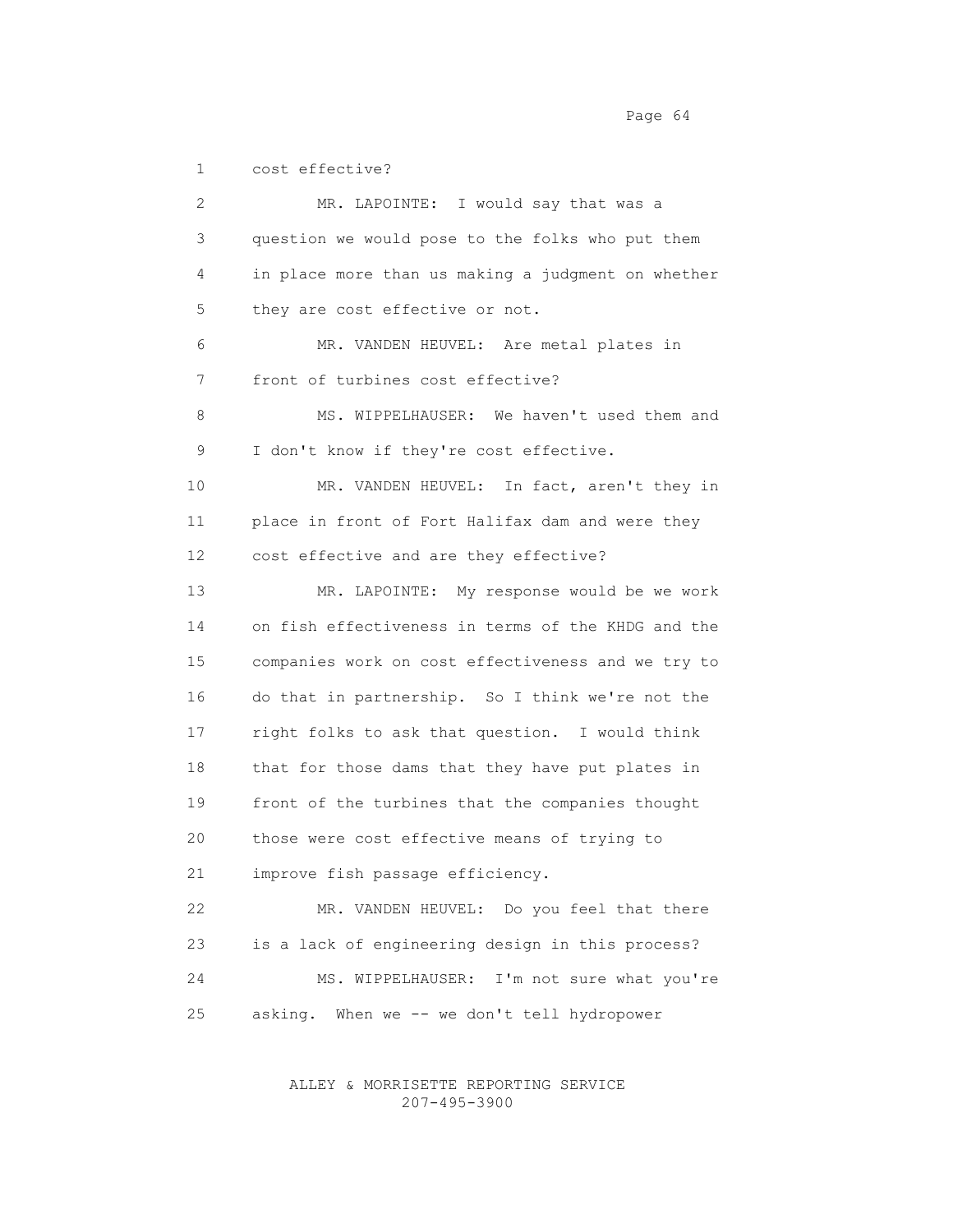1 companies what to put in place. There are U.S. 2 Fish and Wildlife Service engineers that make 3 recommendations. They have the expertise to do 4 that. We usually rely on them to make those 5 suggestions. 6 MR. VANDEN HEUVAL: Why are the Weston 7 downstream studies in 2008 versus 2007; at all the 8 others, why are the upstream studies in 2007 9 versus 2006? We're behind schedule on information 10 on up and down passage characteristics of fish and 11 eels. Don't we need as much information as 12 possible as soon as possible? 13 MS. WIPPELHAUSER: We consulted with FPLE 14 on those studies and we agreed that it was 15 impossible to do an adequate study at three sites 16 at the same time. I've tried to do two sites at 17 once and it's very difficult. 18 MR. VANDEN HEUVEL: Why didn't you strip 19 the salmon eggs and implant them in the Sandy 20 River? 21 MR. KELIHER: As I answered a previous 22 question, the reason that we are targeting the 23 Sandy River is because of the high value habitat 24 which gives us the most likelihood of a successful 25 restoration project.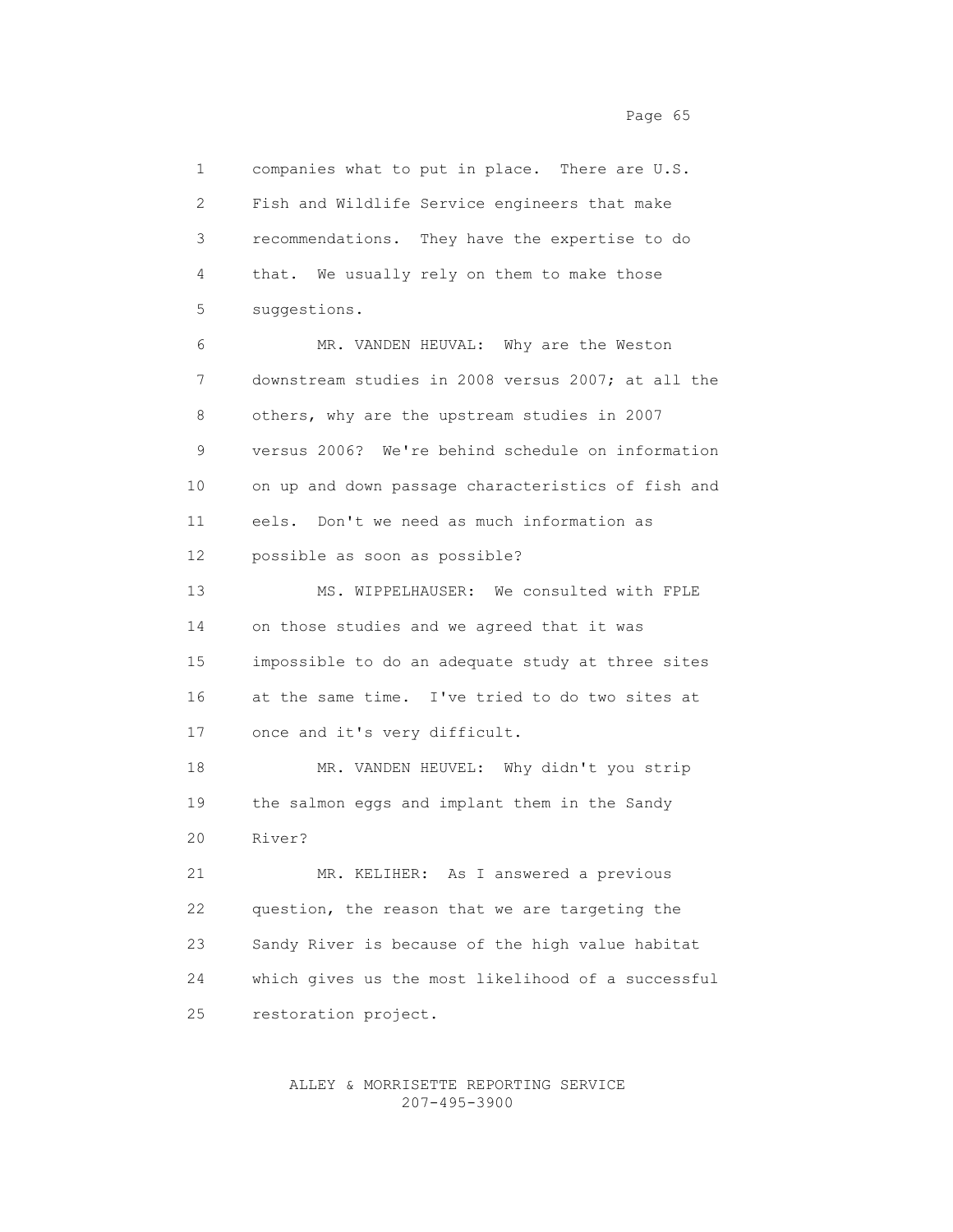1 MR. VANDEN HEUVEL: Why didn't you strip 2 the salmon eggs and implant them in the Sandy 3 River? 4 MR. KELIHER: Actually I'm going to for the 5 first time pass that question to Norm. 6 MR. DUBE: We simply don't have the 7 facilities to hold the salmon until spawning 8 because they enter the river anywheres from May 9 through October. 10 MR. VANDEN HEUVAL: Can't you still remove 11 the 15 salmon from the Kennebec River before they 12 go downstream? 13 MR. DUBE: No. 14 HEARING OFFICER HILTON: Mr. Vanden Heuvel, 15 you were allocated 15 minutes. Now, I gave the 16 petitioners an extra 8 minutes and I gave the 17 facility owners an extra 8 minutes and I'll give 18 you an extra 8 minutes if you wish it. 19 MR. THALER: I'll just point out that I 20 didn't use any of the extra 8 minutes. 21 HEARING OFFICER HILTON: My understanding 22 was that you -- are you giving that time to Mr. 23 Vanden Heuval or are you going to give it to the 24 Board? What's your point? 25 MR. THALER: I'll reserve it if you want.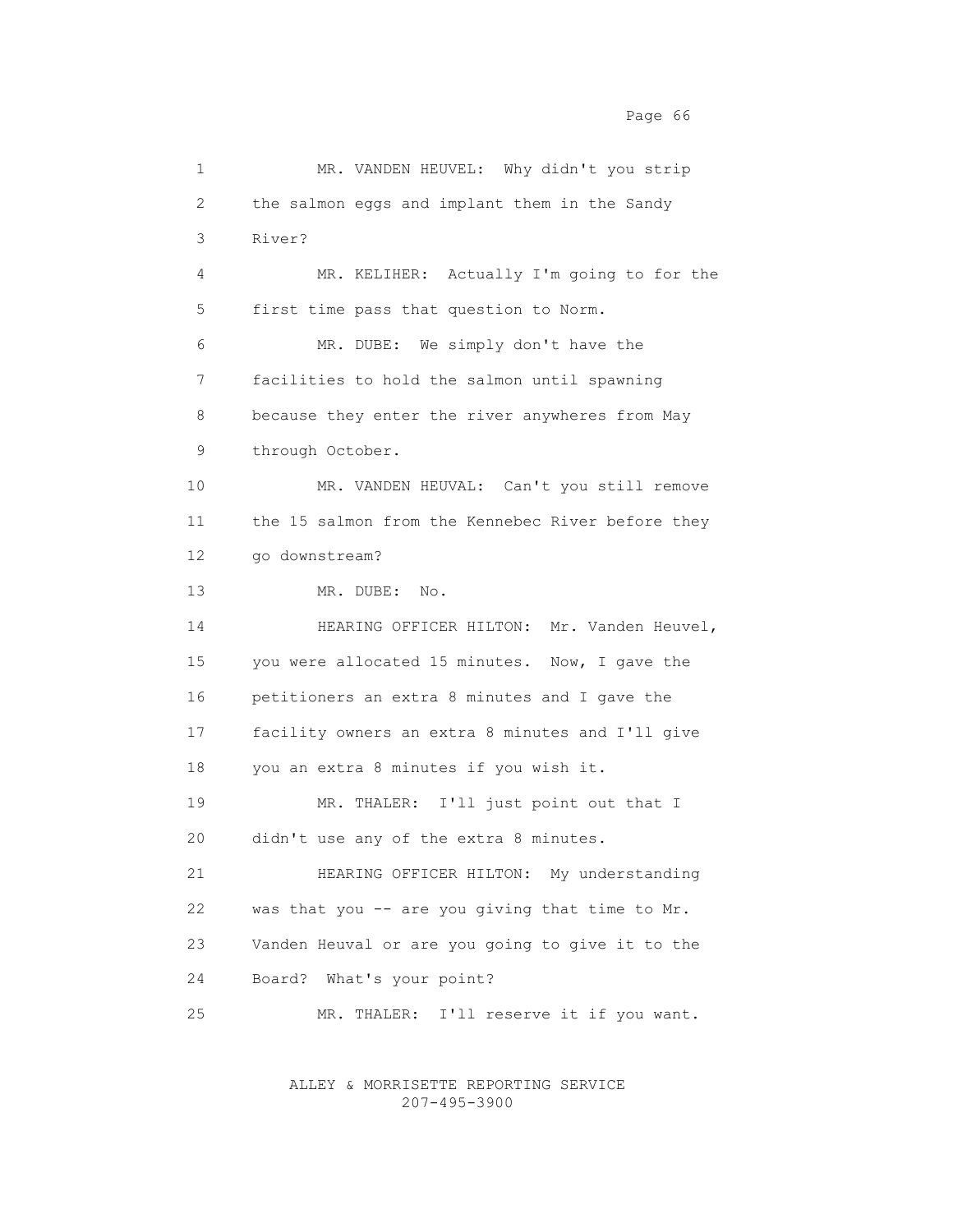1 He's asking some questions that I certainly would 2 like to follow up on. 3 HEARING OFFICER HILTON: Mr. Vanden Heuvel, 4 do you have another 8 minutes' worth of 5 questions? 6 MR. VANDEN HEUVEL: I'll reserve the rest 7 of the questions for the Board. 8 **HEARING OFFICER HILTON:** No, you should ask 9 your questions. 10 MS. EDWARDS: I'd like to ask one of Dr. 11 Wippelhauser, very non-technical. 12 HEARING OFFICER HILTON: I'm going to 13 allocate another 8 minutes to Sebasticook. 14 MS. EDWARDS: I've been curious about the 15 role of eels in an ecosystem, okay, and I've been 16 reading about Canada and they're trying 17 desperately to restore eels to certain rivers I 18 understand in Canada. What would happen to the 19 Kennebec River Watershed -- or I guess it would be 20 true of any watershed in Maine -- but what would 21 happen if all the eels gradually died out and we 22 didn't have any eels at all in the ecosystem? Do 23 you know what would be the impact on the river and 24 the rest of the life in the river? 25 MS. WIPPELHAUSER: I don't know the answer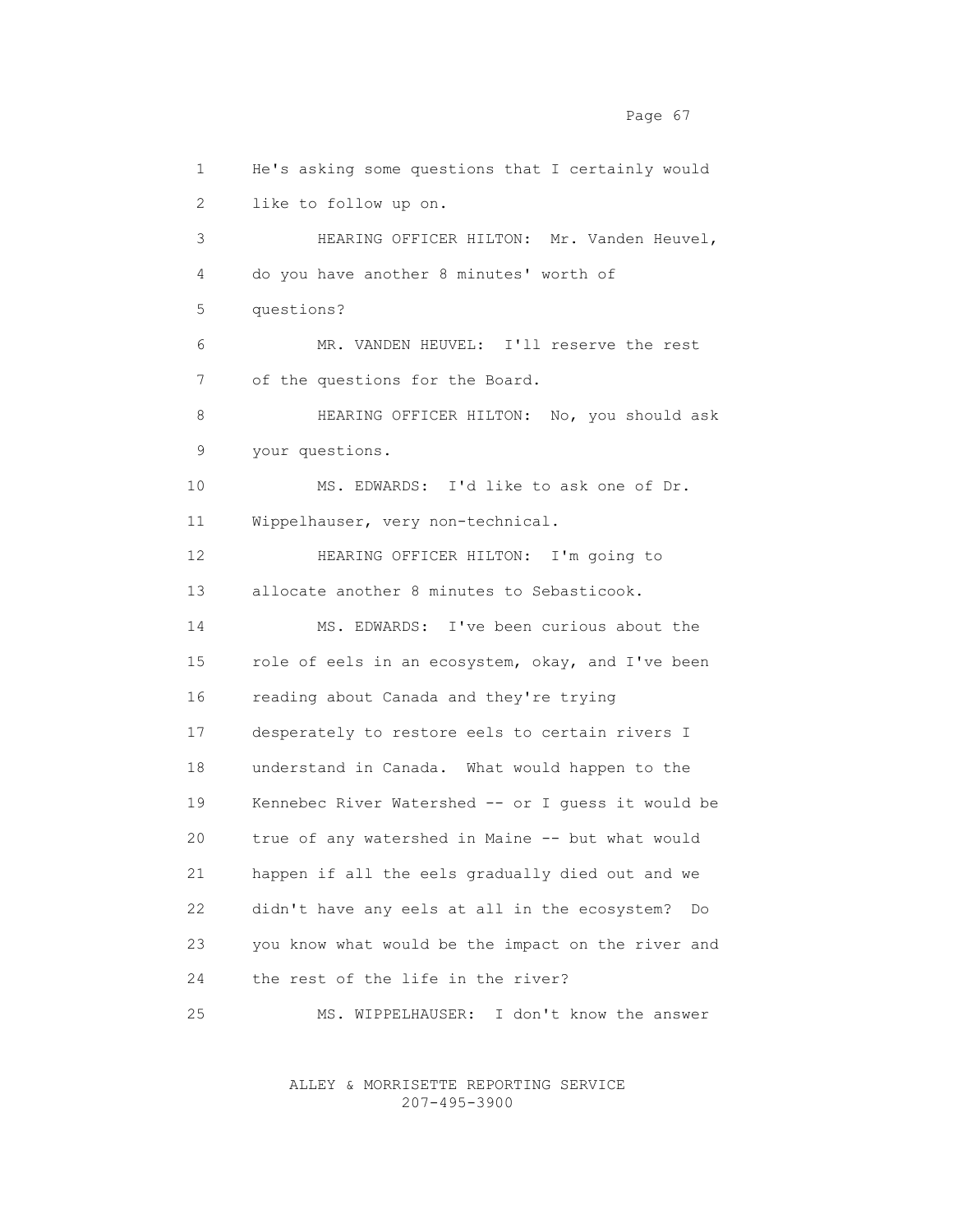1 to that. There have been lots of species that 2 have gone extinct, and usually what happens is 3 other species take their place.

 4 MS. EDWARDS: That's what I was wondering. 5 Maybe I should ask Inland Fisheries and Wildlife 6 because they've had the experience with wolves or 7 they've had other experiences. Is that what 8 happens is that some other species would take 9 their place?

 10 MR. TIMPANO: Yes. I guess I would concur 11 with that thinking of, I mean, the system as a 12 whole, and the niches within that system that 13 support specific species or specific species are 14 adapted to, and you have other species that are 15 marginally proficient in operating within that 16 habitat.

17 MR. LAPOINTE: If I might -- and if it's 18 inappropriate, Mr. Chairman, please tell me -- but 19 I think an important other facet of that question 20 is I believe that certainly our professional 21 judgment and the science of fish and wildlife 22 management suggests that we not -- we don't know 23 the answer to the question but our professional 24 experience suggests that we want to keep the 25 natural components of the ecosystem in place and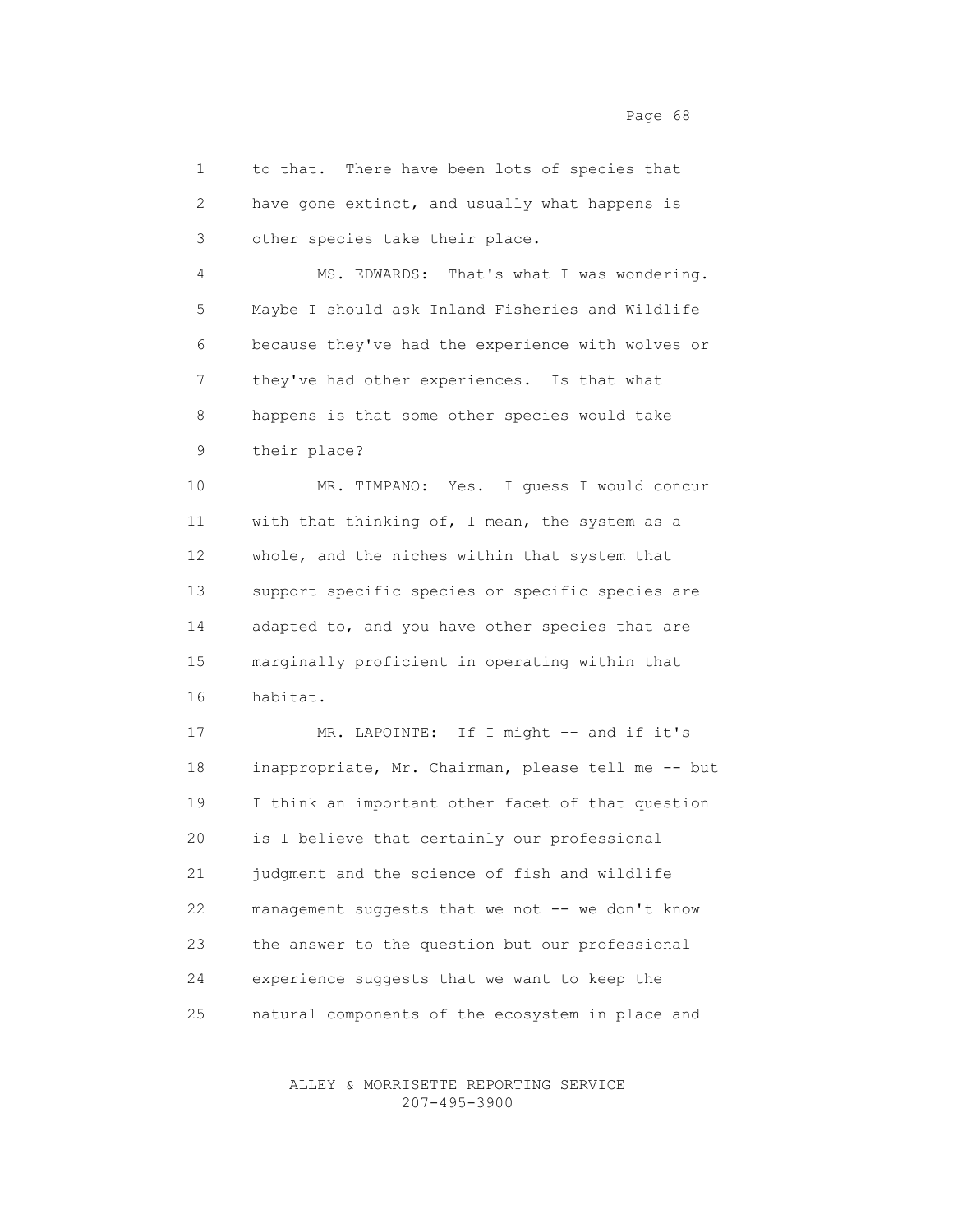1 so that's why we try to restore fish species 2 because we think the absence of those species is 3 not a good thing for the ecosystem because they 4 have a place there because they're there now. 5 MS. EDWARDS: Thank you very much. That's 6 essentially what I was trying to get at. We need 7 the eels in the ecosystem. Thank you. I guess 8 we'll reserve -- if there's any of the minutes 9 left, we'll reserve them. 10 HEARING OFFICER HILTON: Board questions. 11 Nancy Ziegler. 12 MS. ZIEGLER: Mr. Timpano, is that how you 13 pronounce it? Tell me again what your -- you're 14 with -- tell me who you're with? 15 MR. TIMPANO: IF&W. 16 MS. ZIEGLER: Okay, you're with IF&W, thank 17 you. So this is also a question to you and to Dr. 18 Wippelhauser, and I understand that so far you're 19 not observing eel mortality in any significant 20 numbers in the mainstem of the Kennebec, right, 21 and so it's not -- but that doesn't mean that 22 there isn't significant mortality, you just 23 haven't observed it, the studies have not shown

25 you're saying? Because you kept saying I don't

24 any significant mortality, is that sort of what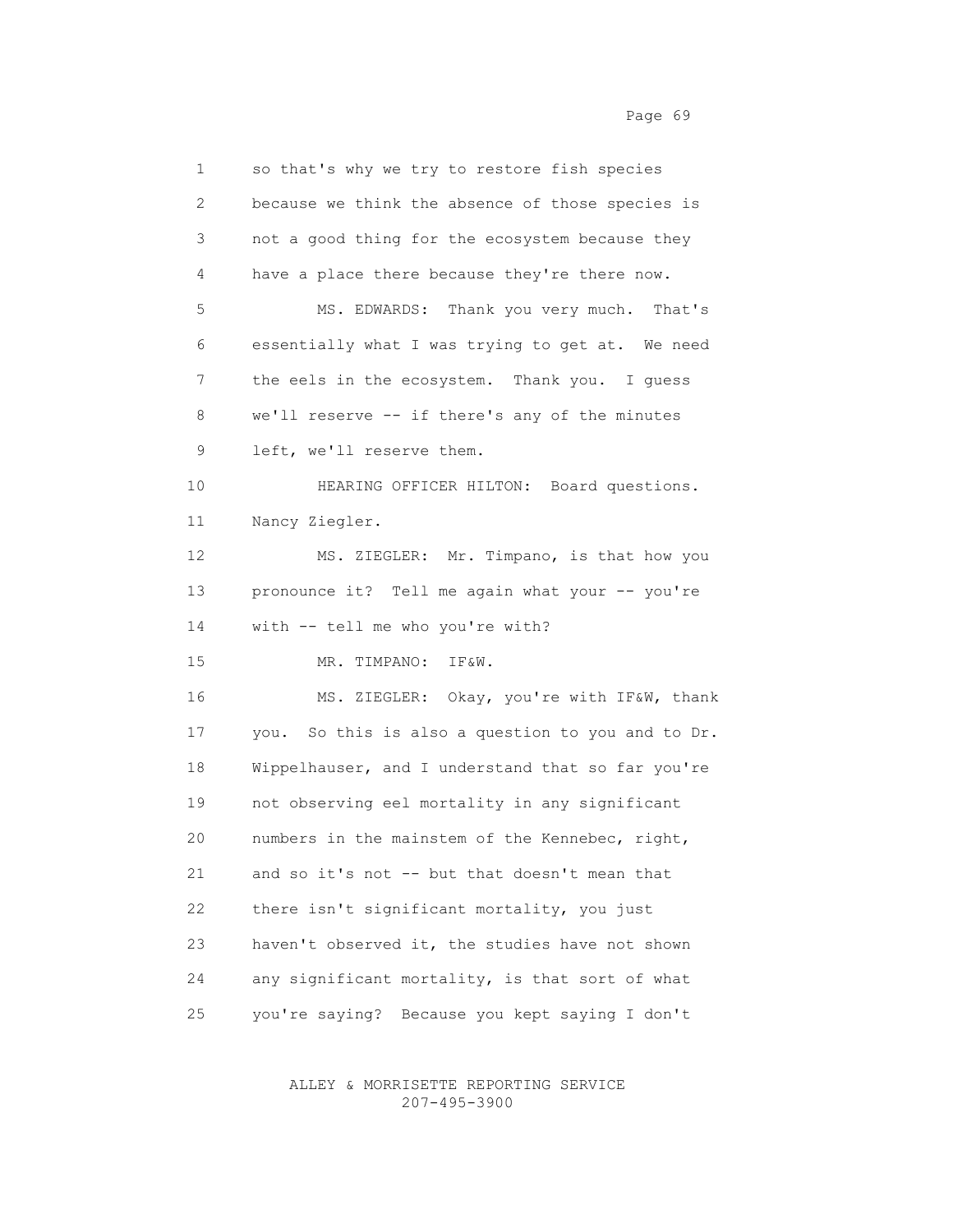1 know.

 2 MS. WIPPELHAUSER: That's right. We've 3 done limited studies but what we -- but the 4 studies that we've done have not demonstrated huge 5 numbers of eels being killed. 6 MS. ZIEGLER: Okay, and, Mr. Timpano, would 7 you also concur that you see more eels -- 8 significantly more eels congregating in the lower 9 reaches of the Sebasticook as opposed to where the 10 Kennebec goes up on the mainstem? 11 MR. TIMPANO: I guess the best way to 12 answer that is that our department, to my 13 knowledge, is not specifically doing any studies 14 or making observations of eels in that sense. 15 That's primarily what DMR does. 16 MS. ZIEGLER: In terms of the fishery do 17 you manage the fishery? Do you manage the 18 fishery? 19 MR. TIMPANO: The inland fisheries 20 management, the resident species, correct. 21 MS. ZIEGLER: Right. So if there are any 22 concerns about -- I gather the goal is a 23 sustainable fishery also, is that correct? I'm 24 just trying to understand this. 25 MR. TIMPANO: Yes. Inland fisheries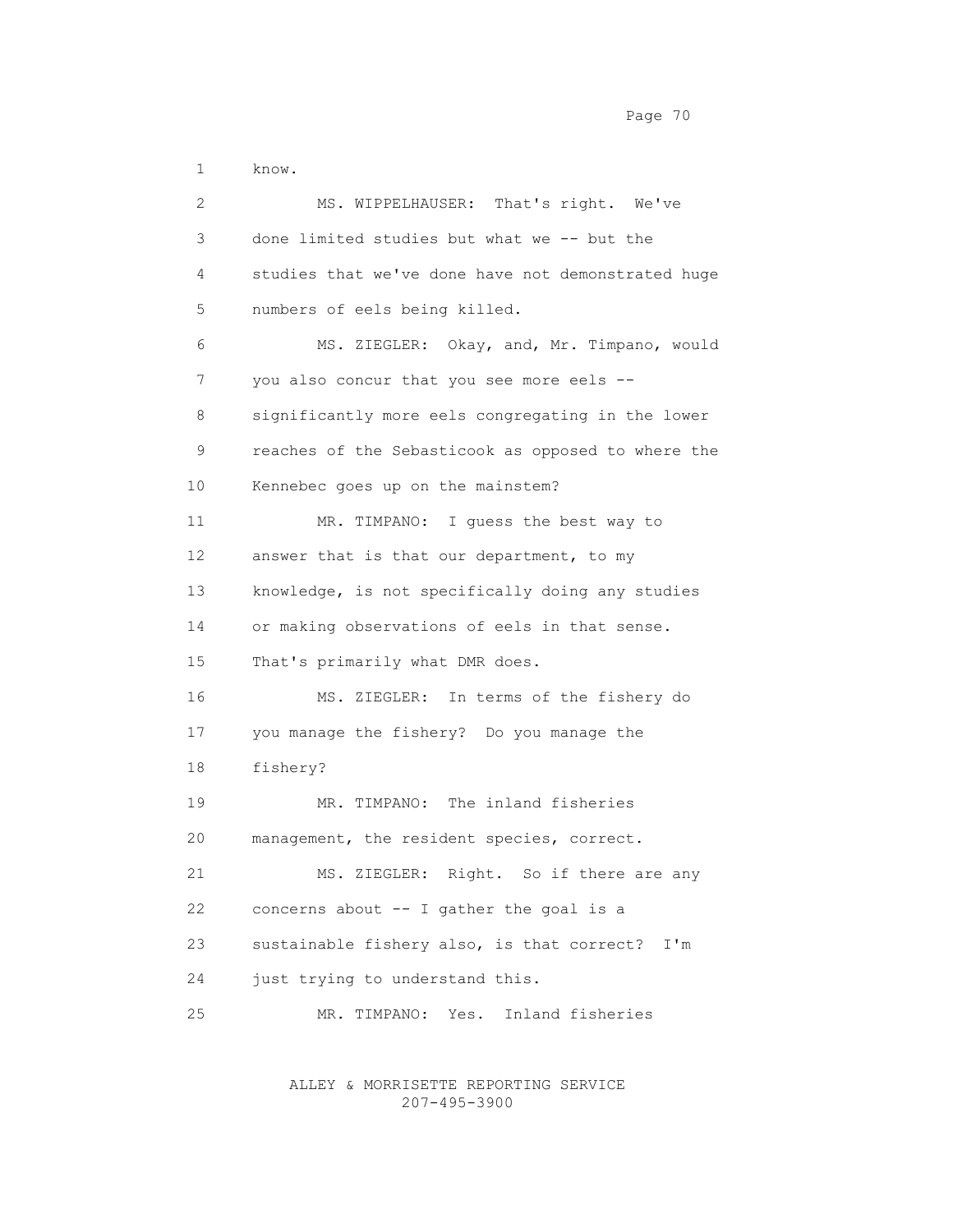1 management, and to the degree that we're managing 2 for cold water species, different segments of the 3 Kennebec River, for example, depend quite a lot on 4 our stock fishery, and the sustainable part would 5 be to the degree that we are able to have natural 6 reproduction with cold water species, landlocked 7 salmon and so forth, and the warm water species 8 are primarily self-reproducing and we manage for 9 sustainability also, yes. 10 MS. ZIEGLER: So the commercial harvesting 11 licenses for eel are those managed by DMR? 12 MS. WIPPELHAUSER: The commercial fisheries 13 for eels in coastal waters are handled by DMR so 14 we license the elver fishery and the coastal eel 15 pot fishery. Inland Fish and Wildlife licenses -- 16 they actually give permits for the inland pot 17 fishery and the weir fishery. 18 MS. ZIEGLER: So those weir fisheries -- 19 MS. WIPPELHAUSER: Right, and the weir 20 fishery, as I mentioned, was -- a moratorium was 21 put in place in 1996. That was done by Inland 22 Fish and Wildlife, and they only allow people in 23 the fishery that I think had been licensed for the 24 previous three years. 25 MS. ZIEGLER: Okay, and if my terminology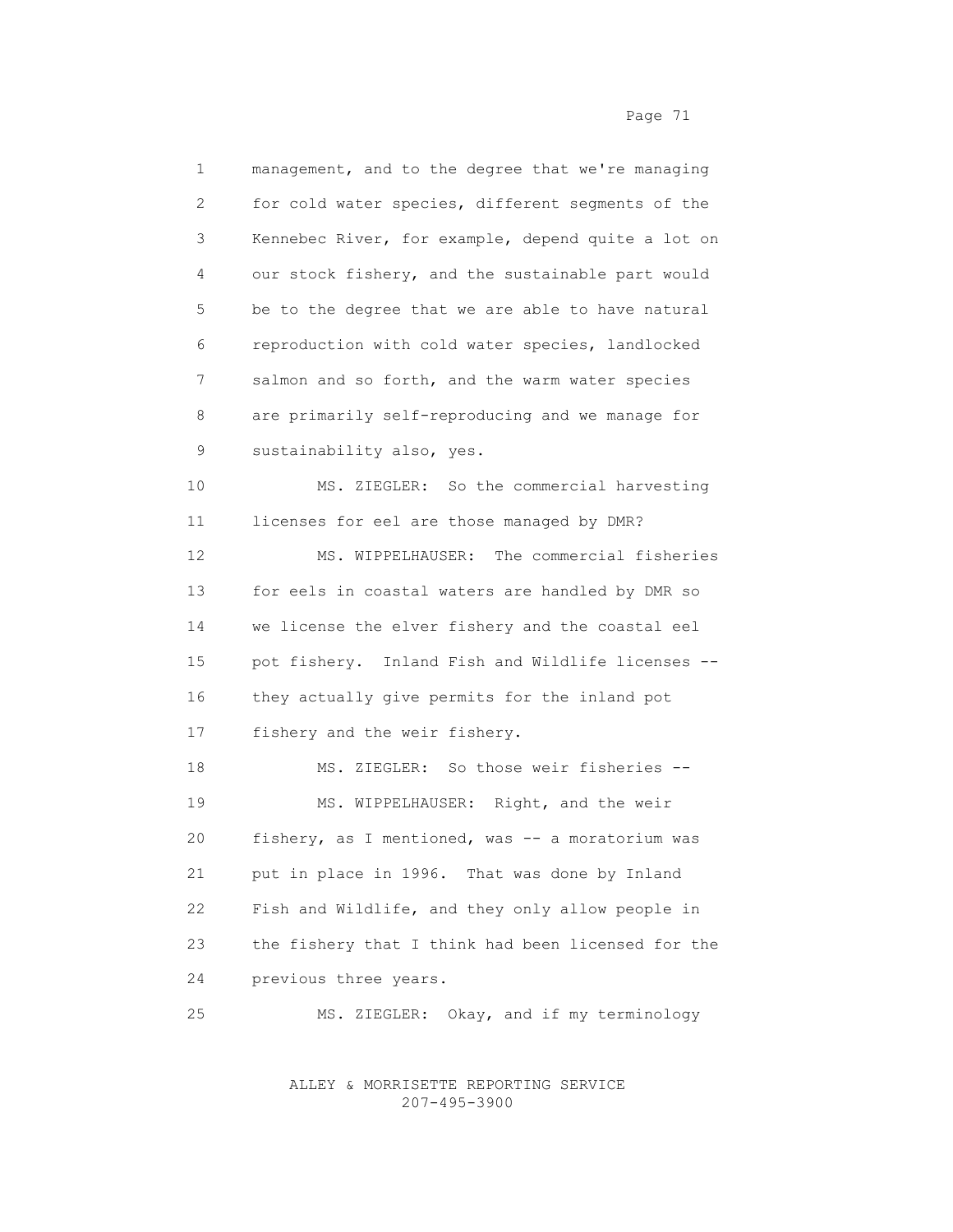| 2  | that the whole goal of managing the fisheries is   |
|----|----------------------------------------------------|
| 3  | to have a sustainable fishery?                     |
| 4  | MS. WIPPELHAUSER: Yes, that's correct.             |
| 5  | MS. ZIEGLER: So the question of the fact           |
| 6  | that there are kills of various species of these   |
| 7  | fish by commercial or recreational fishing is sort |
| 8  | of irrelevant in terms of our question here about  |
| 9  | fish passage down the river?                       |
| 10 | MS. WIPPELHAUSER: Could you --                     |
| 11 | MS. ZIEGLER: The only reason I'm asking            |
| 12 | this question is it's been thrown out there, okay, |
| 13 | we have commercial fishing, they're harvesting the |
| 14 | fish and the eel, and we have both types of        |
| 15 | species, anadromous and catadromous fish, and we   |
| 16 | have recreational fishing and so we're allowing    |
| 17 | fish to be harvested so, you know, the fact that   |
| 18 | some of the fish are lost and there's mortality    |
| 19 | through the turbines, I don't think that one has   |
| 20 | anything to do with the other partly because the   |
| 21 | goal is a sustainable fishery, right?              |
| 22 | MS. WIPPELHAUSER: All of those things              |
| 23 | impact the fishery. They all impact the eel        |
| 24 | population. Through ASMFC we're trying to make     |
| 25 | improvements in all of those fronts. If you look   |
|    |                                                    |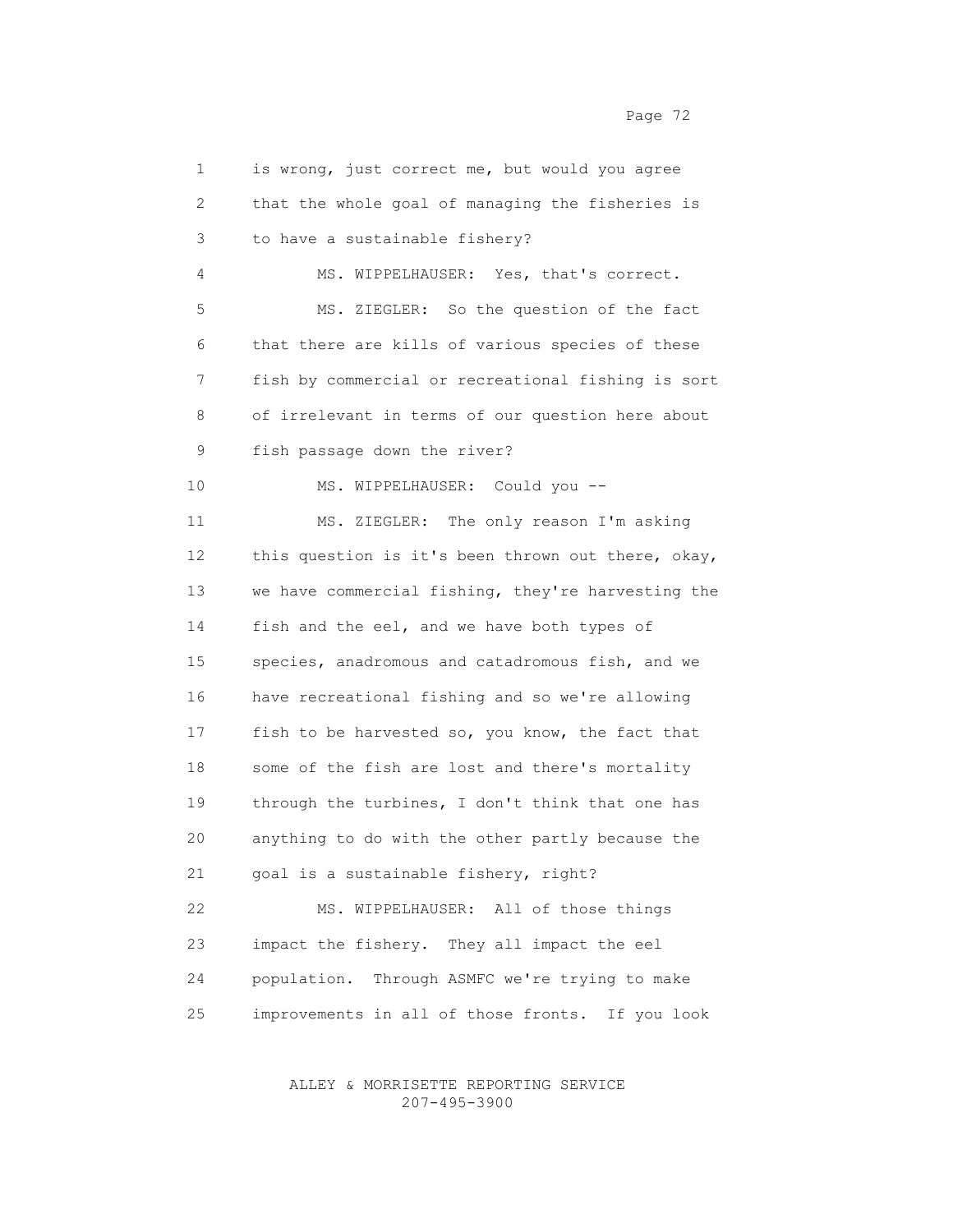1 at the American Eel Fisheries Management Plan that 2 was adopted by ASMFC in 2000, there is a 3 requirement that all the states improve upstream 4 and downstream eel passage basically through the 5 FERC process when they can do that. We all have 6 -- we have requirements for reporting all of our 7 harvest information so we get very good catch data 8 which we didn't have in the past. There was a 9 requirement when the management plan was first 10 adopted that the eel fishery should not increase, 11 and now we're looking at addendum 2 which would 12 probably put some limitations on the coastal pot 13 fishery because there is a pot fishery in every 14 state on the East Coast. 15 MS. ZIEGLER: And I understand the need to 16 look at those fishing limits, but does it really 17 have anything to do with the issues that we're 18 dealing with here? 19 MS. WIPPELHAUSER: No, only that it's 20 another source of mortality to the population. 21 MS. ZIEGLER: Okay, and my other question 22 is having to do with the -- there's a slight 23 difference in these compliance orders issued by 24 the Department for the various projects depending

> ALLEY & MORRISETTE REPORTING SERVICE 207-495-3900

25 on what -- and this has to do with the eel passage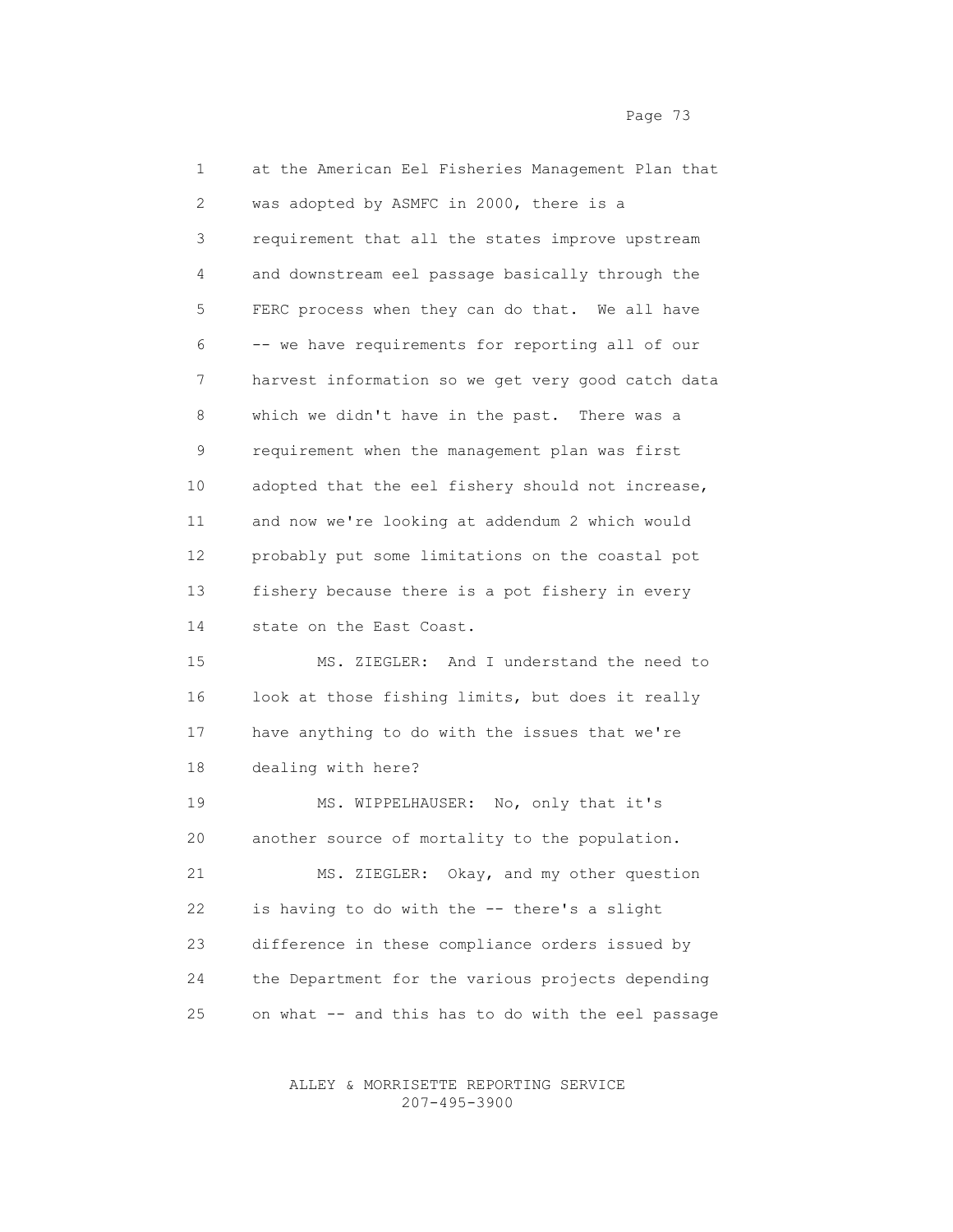1 downstream -- depending on what or what is not 2 happening at each project, is that true? 3 MS. WIPPELHAUSER: Yes. 4 MS. ZIEGLER: And in each of the compliance 5 orders on that Section 5, consultation and review 6 comments, is that phrase that DMR is concerned 7 that controlled spill via bypass gates will not be 8 an effective measure for downstream passage and 9 that significant injury or mortality to eels will 10 occur unless other additional measures are taken, 11 and do you agree with that? 12 MS. WIPPELHAUSER: Yes, we put that in 13 there, again, it's "may", we don't have a lot of 14 data. That's why we agreed to continue two 15 additional studies that we weren't able to 16 complete. 17 MS. ZIEGLER: But I guess my question is 18 that you have a concern that the controlled spill 19 via bypass gates is not an effective measure 20 unless other measures are put in place? Do you 21 agree with that? 22 MS. WIPPELHAUSER: Yes. 23 MS. ZIEGLER: Okay, and then in the 24 Hydro-Kennebec order, which I'd have to get to 25 here, they do have this diversionary boom in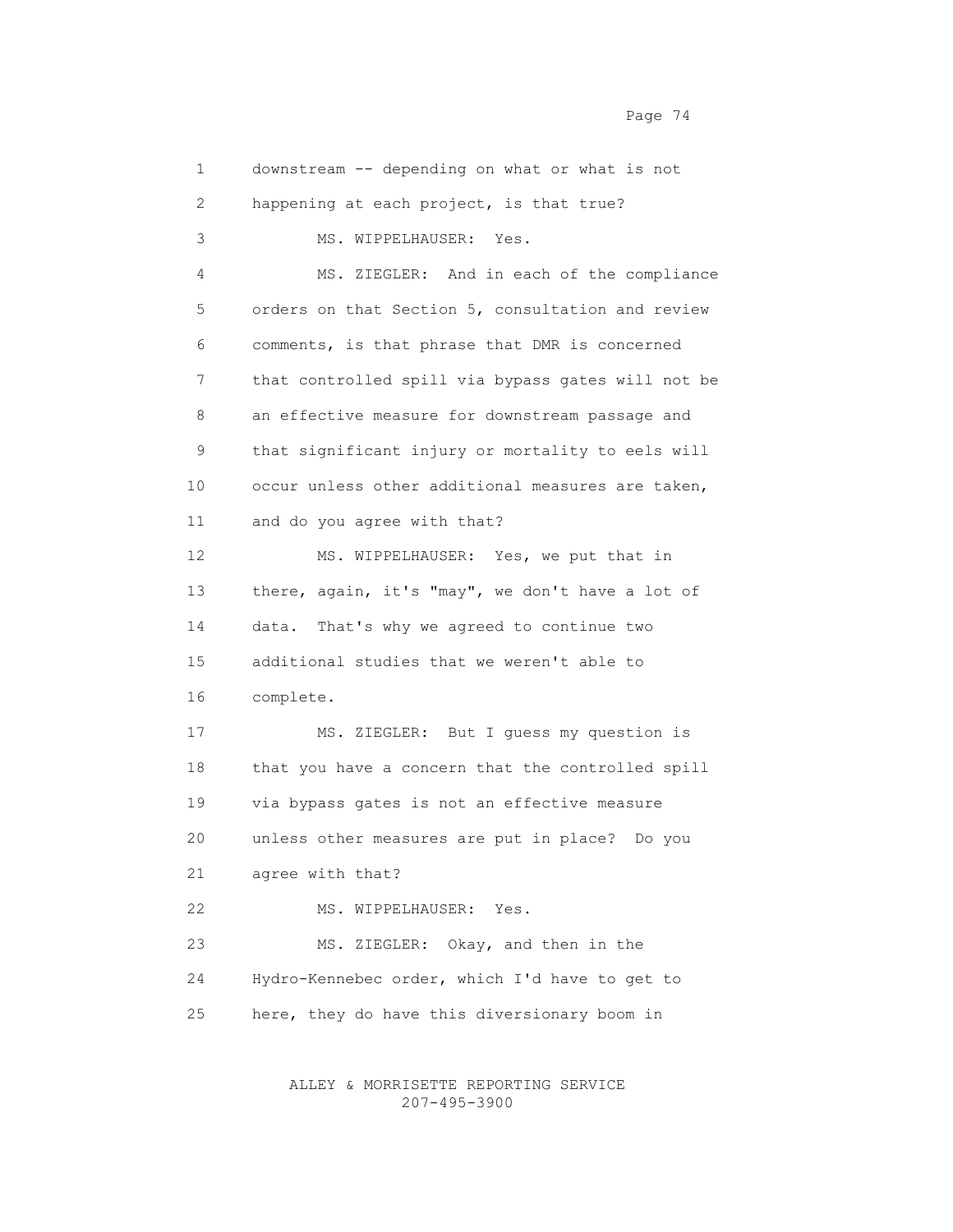2 think in conjunction with a gate may be more 3 effective? 4 MS. WIPPELHAUSER: It may be. It's 5 something that -- it's been used, as far as I 6 know, in one other place specifically for 7 downstream anadromous fish. We don't know if it 8 will work with eels, and we think it's worth 9 studying. 10 MS. ZIEGLER: And I think somebody made the 11 comment, it may have been you, that the studies 12 that Hydro-Kennebec is proposing, both the camera 13 studies and the hydro acoustic studies, are 14 appropriate studies? 15 MS. WIPPELHAUSER: Yes. 16 MS. ZIEGLER: Is there any reason why -- 17 and this is my last question -- you have also in 18 the past tried to tag the eel and were only 19 successful once in tagging five eel? 20 MS. WIPPELHAUSER: That's right. 21 MS. ZIEGLER: And what happened the other 22 times when you tried to tag them? 23 MS. WIPPELHAUSER: I believe we were 24 working on that study in the middle of the 25 five-year drought that went from '99 to 2001 or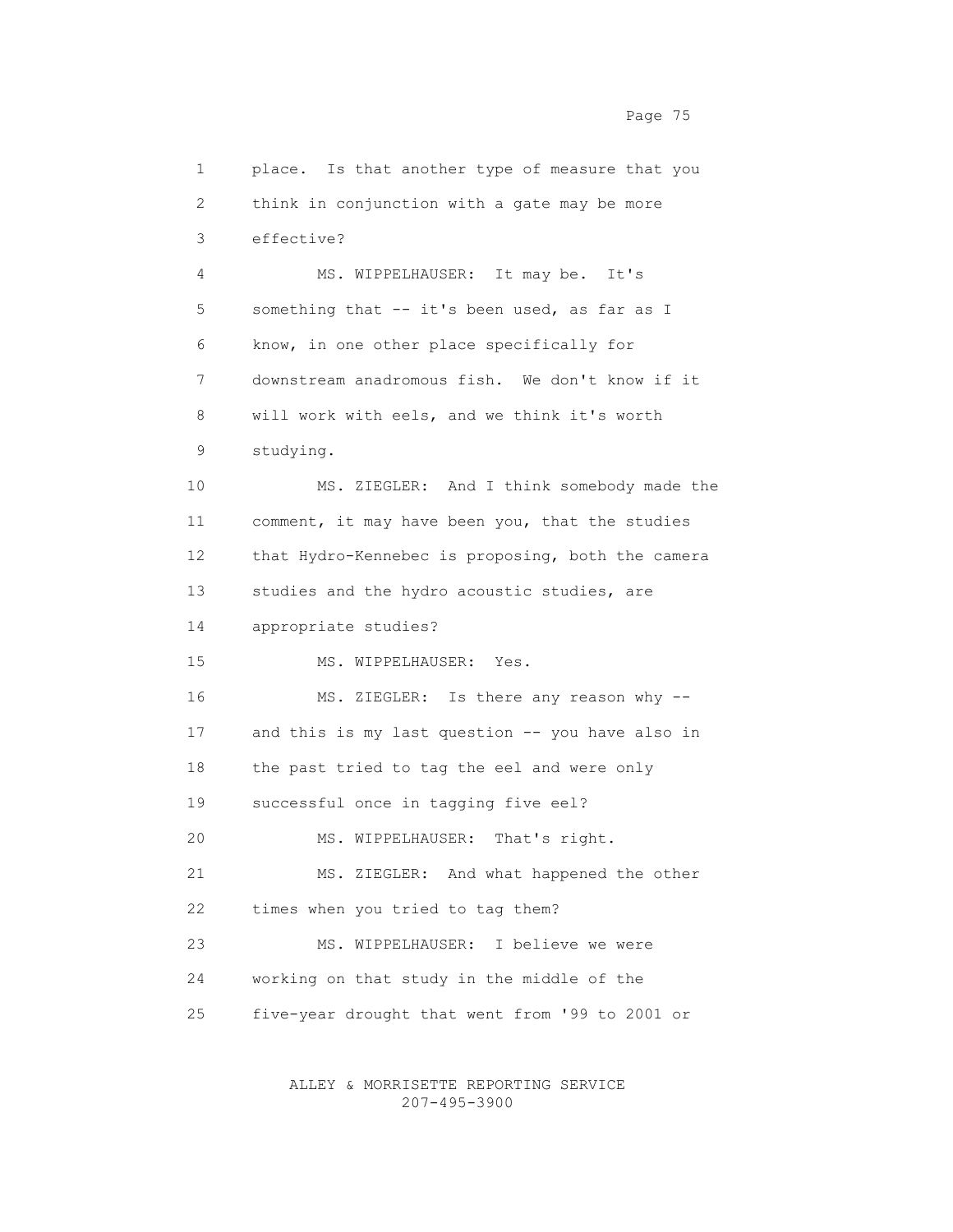1 2002. We had a net. I think it was set in 2 Wesserunsett Stream, there were other fish moving 3 down, we did not catch any eels. We had a net in 4 a couple of places. We just did not catch any 5 eels. 6 MS. ZIEGLER: So now the studies that are 7 being proposed, these radiotelemetry studies, 8 proposed at Shawmut and Lockwood propose -- 9 they're tagging 30 to 50 eels at each site? 10 MS. WIPPELHAUSER: Yes. 11 MS. ZIEGLER: And do you believe that 12 they're going to be successful in catching those 13 numbers of eel to tag? 14 MS. WIPPELHAUSER: I think they will be 15 because there's now something else going on that 16 wasn't happening when we were doing our studies. 17 Madison Paper Company which is up above the Weston 18 -- there's two hydropower projects above Weston. 19 They're not part of the KHDG Agreement. They were 20 recent -- they went -- underwent their 21 relicensing, they have eel and salmon passage 22 requirements. They will be putting in downstream 23 eel passage. At their second dam there's a place 24 where we can easily trap eels and so we're going

ALLEY & MORRISETTE REPORTING SERVICE

25 to try and use those eels in the studies for

207-495-3900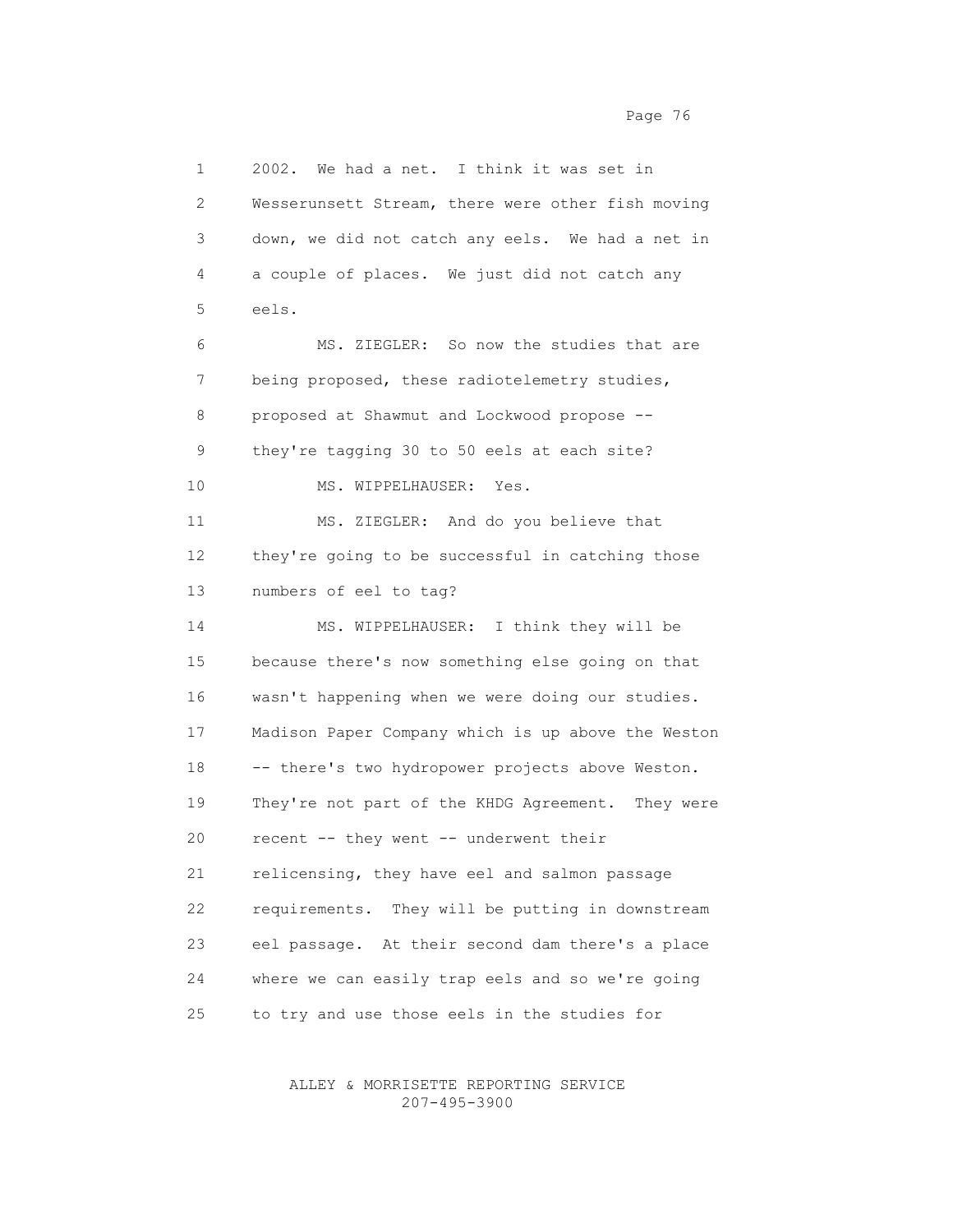Page 77

 1 probably Hydro-Kennebec and Shawmut and Weston -- 2 at Shawmut and Lockwood, sorry. 3 MS. ZIEGLER: So you'll trap them and then 4 you'll move them and track them? 5 MS. WIPPELHAUSER: Yes, probably move them 6 downstream some. 7 MS. ZIEGLER: Okay, and then follow them? 8 MS. WIPPELHAUSER: Yes. 9 MS. ZIEGLER: That was actually a good 10 clarification to try to understand how that was 11 going to happen. If you believe -- if the 12 Department, DMR, believes that downstream passage 13 via these spillway gates probably won't work, why 14 would you just study that method without actually 15 -- if you already have -- if you already feel 16 it's not going to work, why just study it for 17 another two years? 18 MS. WIPPELHAUSER: One thing that they're 19 going to be doing at Lockwood is using a deep gate 20 which they did not open when we were doing our 21 studies. 22 MS. ZIEGLER: But that's only Lockwood. 23 What about Shawmut? 24 MS. WIPPELHAUSER: That's right. We 25 haven't done anything at Shawmut. We haven't done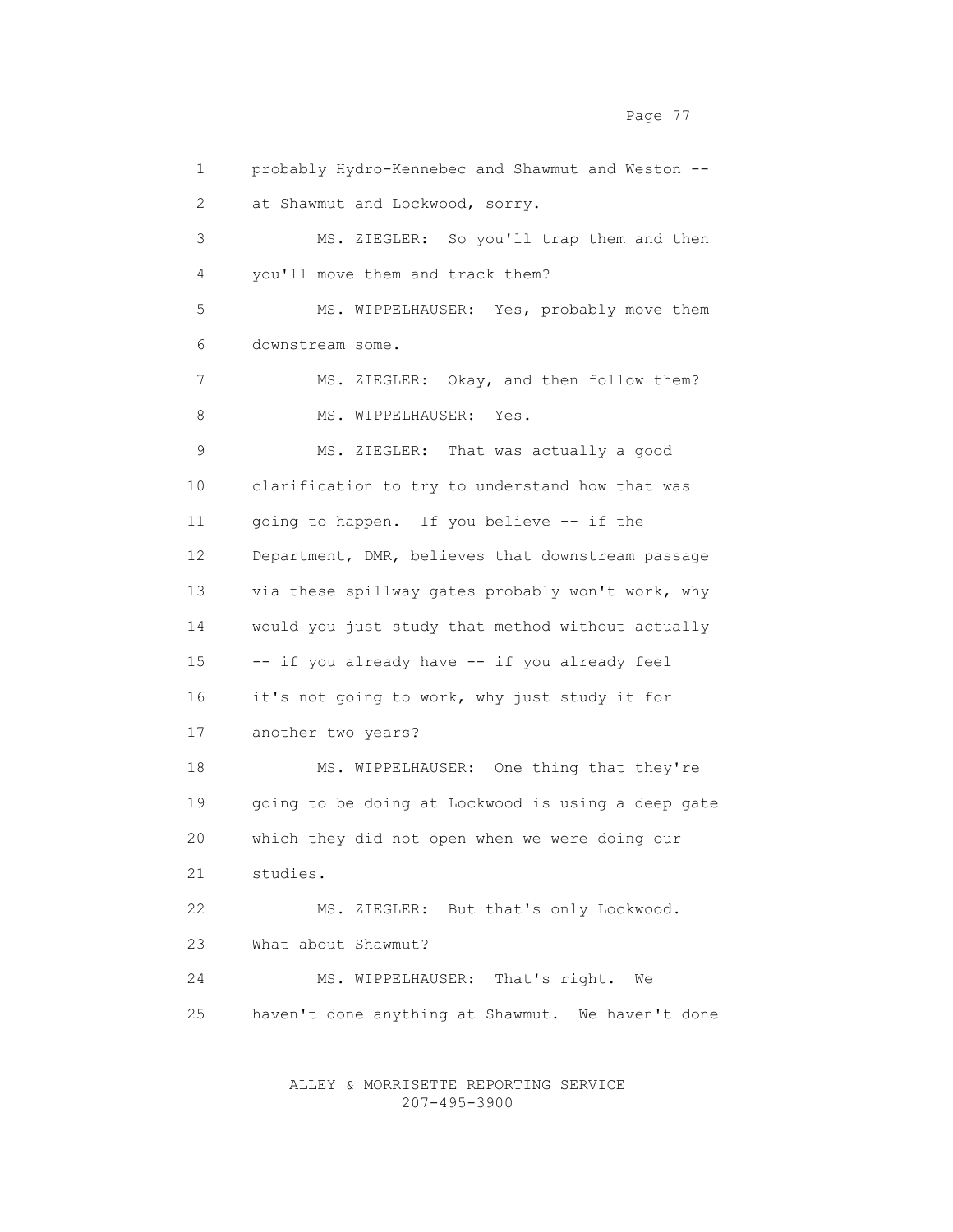1 any studies at all at Shawmut. We don't know 2 where the eels are going. The flow fields there 3 are entirely different than Lockwood. 4 MS. ZIEGLER: Okay. That's it. 5 MS. WIPPELHAUSER: It's very hard to -- 6 it's very hard to try and figure out how to move 7 eels from one place to another if you don't even 8 know where they're going. 9 MS. ZIEGLER: So I guess your point is that 10 you wouldn't know where to put a boom unless you 11 could -- unless you could get some studies to see 12 where the eel were going? 13 MS. WIPPELHAUSER: That would be very 14 helpful. 15 MS. ZIEGLER: Thank you. 16 HEARING OFFICER HILTON: Do any of the 17 witnesses or anybody else need to take a brief 18 break? Why don't we take a break for just a 19 couple minutes. 20 (OFF RECORD) 21 HEARING OFFICER HILTON: Board Members 22 Ehrenfeld, any questions? 23 MS. EHRENFELD: Yeah, I have a couple more 24 questions about fish counting which I started 25 asking yesterday. Looking at attachment number 3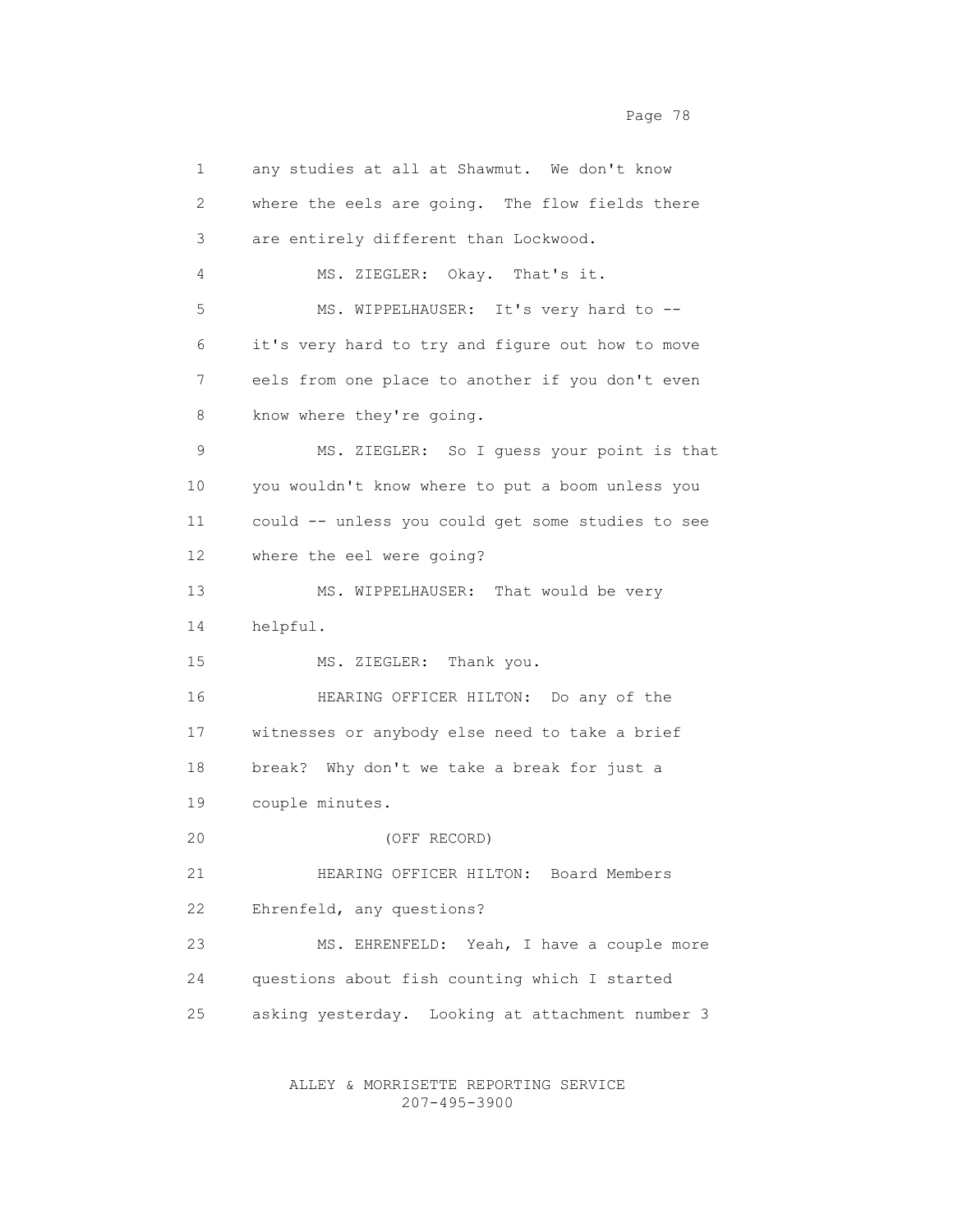1 for DMR counting the eels upstream, on the Shawmut 2 Project in '06, there were zero eels counted, and 3 Weston, which is upstream from there, there were 4 6,800, so obviously -- 5 MS. WIPPELHAUSER: They weren't able to put 6 the fish passage in at Shawmut in 2006 because of 7 the high water. 8 MS. EHRENFELD: Okay, and could you clarify 9 again how they're actually counting the fish, the 10 eels going upstream? 11 MS. WIPPELHAUSER: Yeah, there's traps at 12 the tops of all the fishways -- well, there's 13 traps at the tops of the eel passageways. The 14 eels are trapped in there, they go out the next 15 morning and they simply count the eels. At Fort 16 Halifax we did not go one eel, two eel. 17 MR. EHRENFELD: Okay. 18 MS. WIPPELHAUSER: We actually weigh them, 19 take a sub sample and count the sub sample and 20 calculate how many there are. 21 MS. EHRENFELD: Thank you. The other 22 questions relate more to downstream counting. 23 There's been a lot of discussion about mortality 24 of the fish downstream from the river and whether 25 or not there are significant fish kills. I'm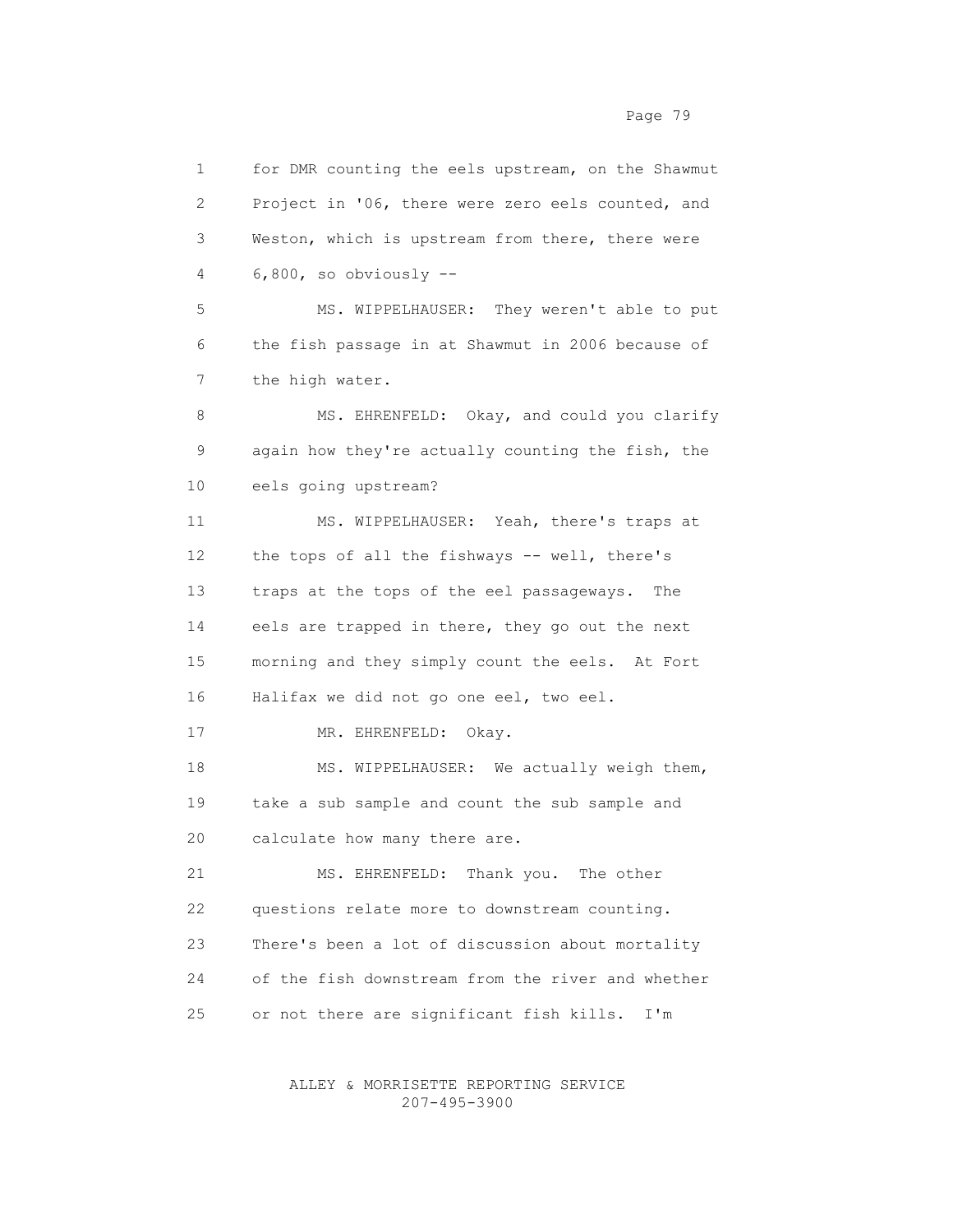1 having a hard time understanding what the percent 2 of mortality that gets measured. So there's a 3 certain amount of mortality, if you see the dead 4 fish, and I'm trying to get an idea of the percent 5 you're actually seeing, so what the sensitivity of 6 the observation would be.

 7 MS. WIPPELHAUSER: I have no idea. I don't 8 know.

 9 MS. EHRENFELD: Okay, and then my final 10 question that we've discussed a little bit but I 11 wanted to get your opinion on is the difference 12 between the two study types that were discussed at 13 the different dams, the radiotelemetry which I 14 understand is just measuring eel passage going 15 downstream versus the photo and acoustic 16 measurements where you're measuring all the fish. 17 I'm sure there are other differences between the 18 studies as well.

 19 MS. WIPPELHAUSER: The two methods are the 20 methods that are being used to address specific 21 questions or objectives. At Hydro-Kennebec 22 they're concentrating on a relatively small area. 23 The hydro acoustics that they're using I believe 24 has a range of about 24 meters. The 25 radiotelemetry you may be able to detect a fish a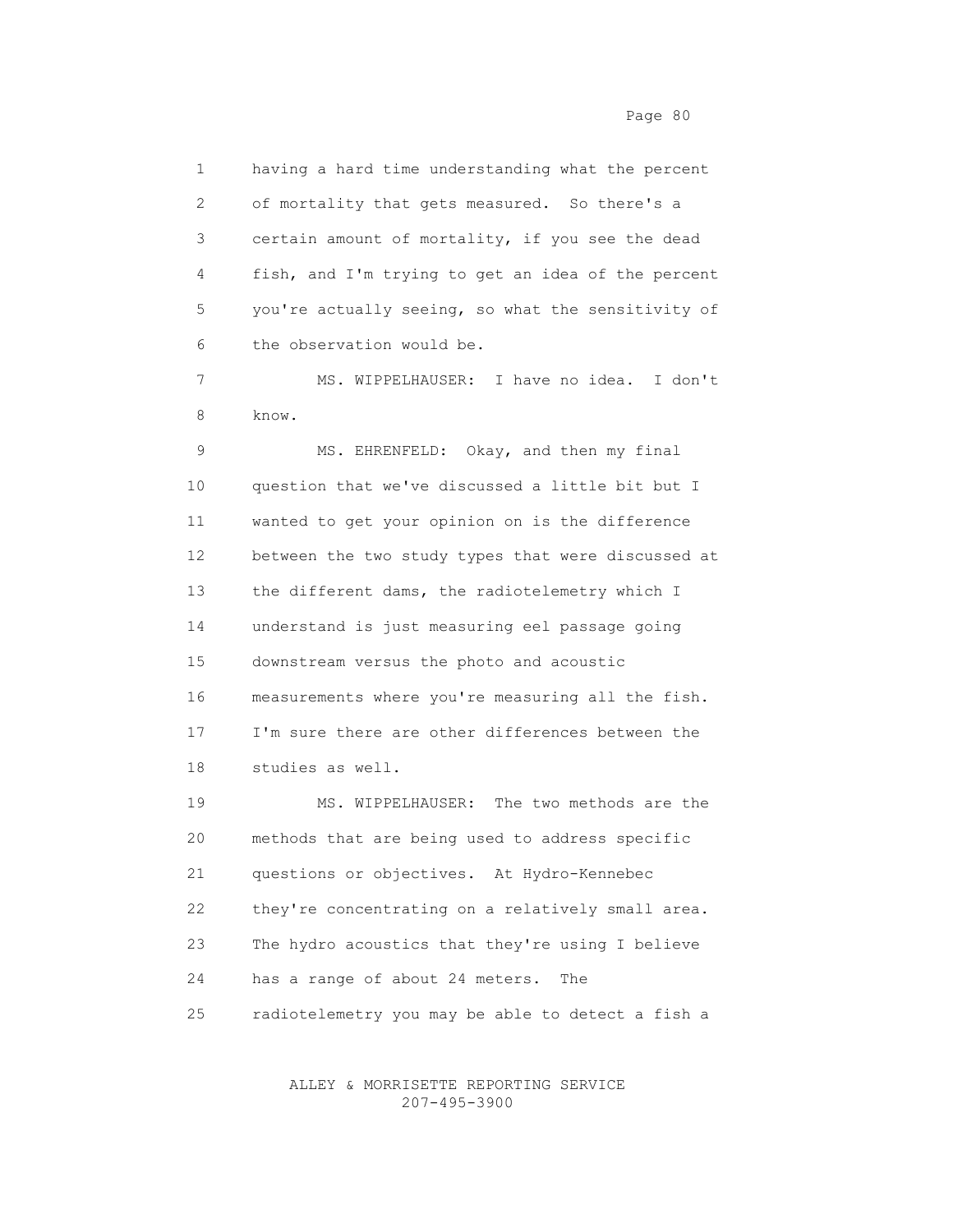1 quarter of a mile away so there's much greater 2 range. There's trade offs on each one of those 3 types of methods. 4 MS. EHRENFELD: Thank you. 5 HEARING OFFICER HILTON: Nancy Anderson. 6 MS. ANDERSON: I have a couple questions. 7 The first one is for Mr. Keliher. I don't know 8 much about this proposal to declare the Atlantic 9 salmon endangered in the area of the Kennebec. Is 10 it specifically in the Kennebec? 11 MR. KELIHER: No, the 2006 status review 12 that was referred to earlier is a technical 13 document that from a technical standpoint based on 14 the discreteness of the population has suggested 15 an expansion of the current DPS to include the 16 Androscoggin, the Kennebec and the Penobscot 17 watersheds. Excuse me, yes, Mr. Lapointe reminded 18 me to say what DPS was. The current DPS -- DPS 19 stands for distinct population segment and 20 Atlantic salmon are listed under the Endangered 21 Species Act as a distinct population segment. 22 That current geographical area that is listed is 23 from the Edwards dam site -- the old Edwards dam 24 site on the Kennebec downstream and then to the 25 East all the way to the Dennys River Watershed.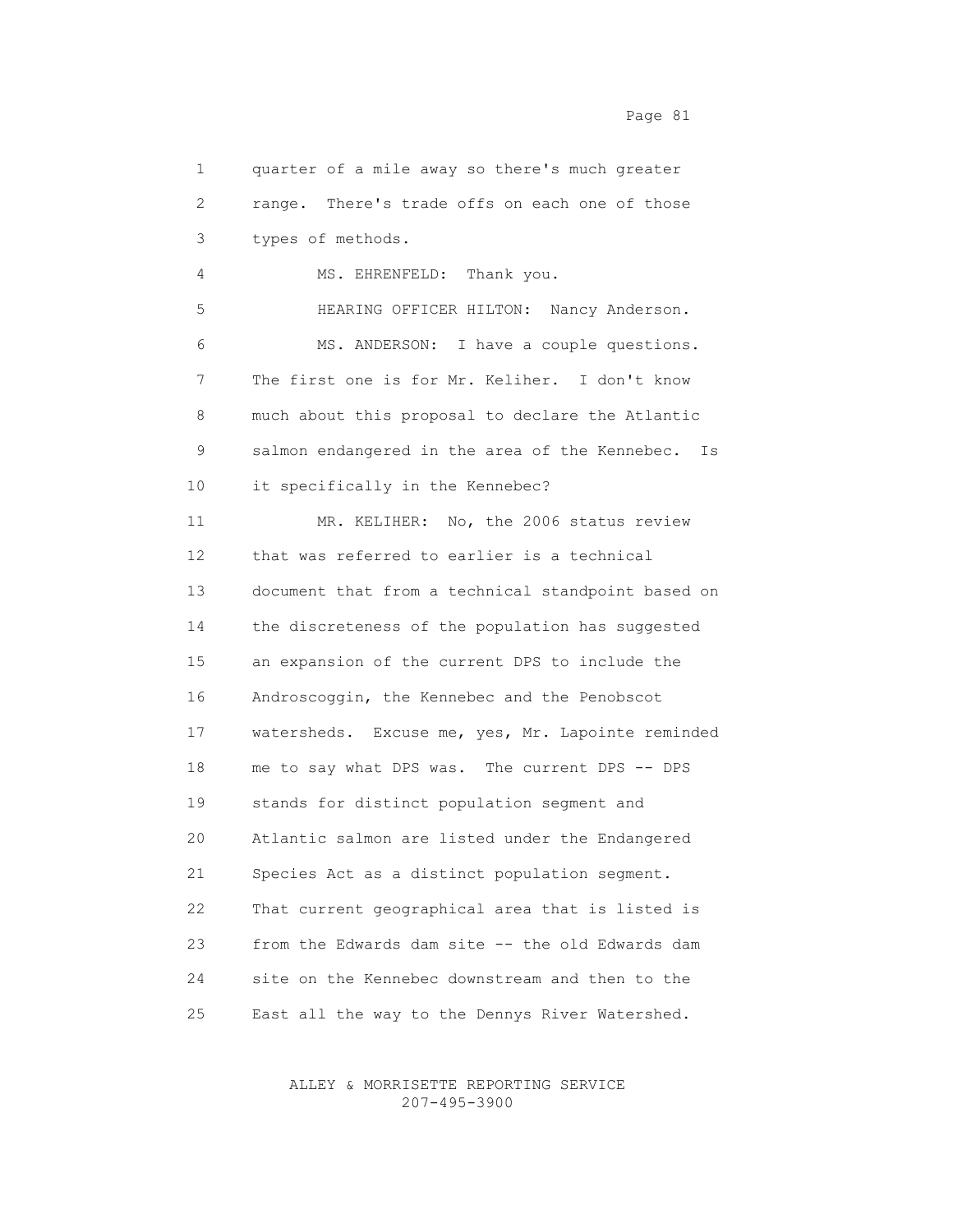1 MS. ANDERSON: So then you would be 2 basically saying that these are separate species 3 that need separate kinds of protection? Am I 4 misunderstanding? 5 MR. KELIHER: The scientific conclusion -- 6 this has not gone through policy review and a rule 7 has not been written -- the scientific conclusion 8 is that the salmon in Androscoggin, Kennebec and 9 Penobscot are of the same discreteness of the 10 current salmon within the existing distinct 11 population segment. 12 MS. ANDERSON: Got it. You were asked 13 about -- so if this does -- is found to be a 14 distinct population and has gone through the 15 policy review and you were asked wouldn't that 16 trigger an immediate need for everybody having 17 adequate, safe downstream passage and you said 18 no. Can you elaborate why? Because I gather 19 besides the shad trigger there was also this

 20 alternative trigger in the Kennebec-Hydropower 21 Agreement that allowed for use of salmon as 22 requiring immediate action.

 23 MR. KELIHER: That's right. There is a 24 trigger alternative. Instead of using shad, we 25 could use salmon if that was needed. We currently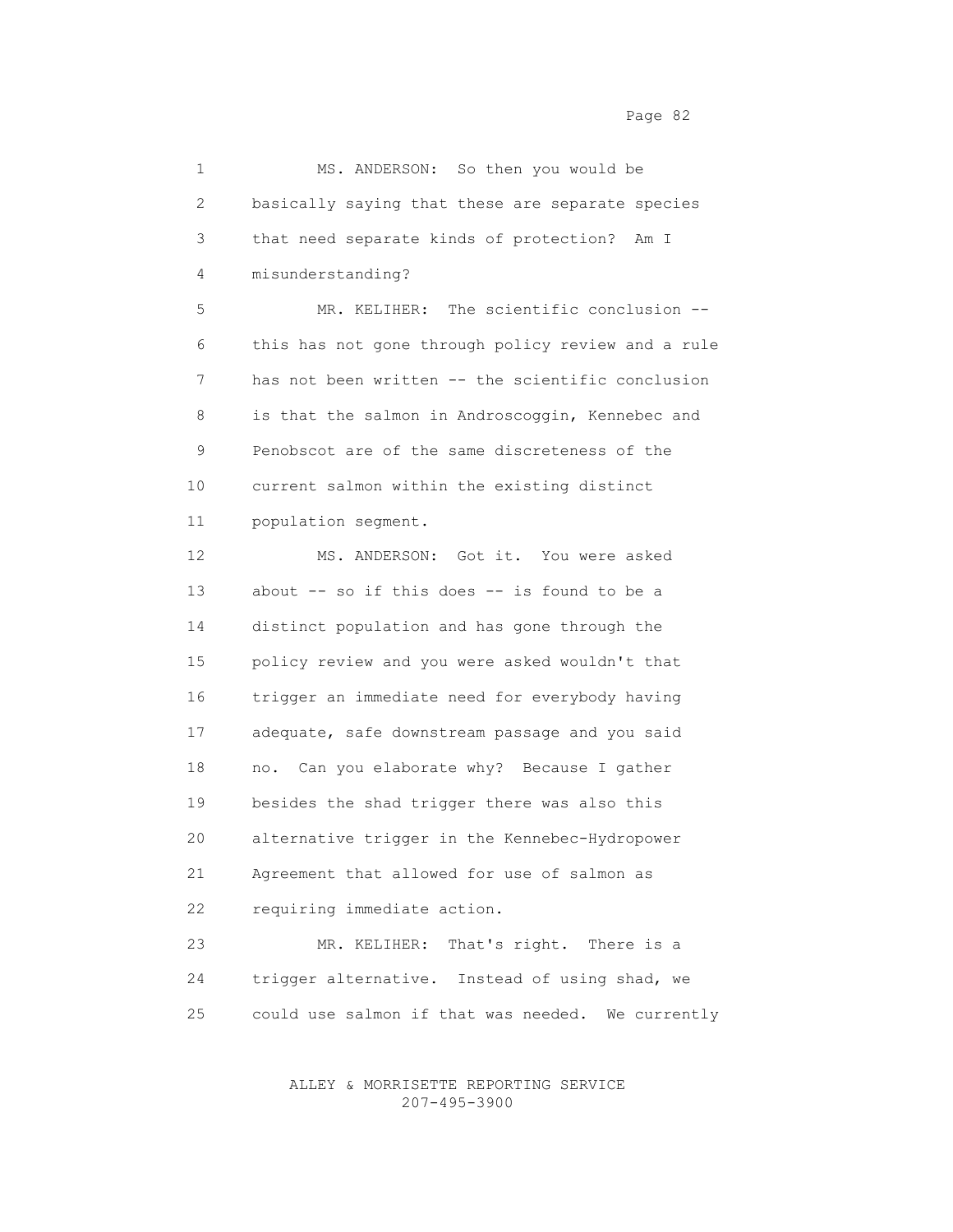1 don't know if that is needed. The issue of -- I 2 can't remember exactly how the question was asked, 3 but the federal services, the only way that 4 federal services, I believe, could potentially 5 reopen a license is if there is an issue of take 6 under the Endangered Species Act. Currently this 7 area is not listed under the Endangered Species 8 Act so federal take requirements are not in play 9 here. 10 MS. ANDERSON: So if it were listed, which 11 is what this is all about, this proposal -- 12 MR. KELIHER: Yes, it would be a 13 consultation process. They'd have to determine 14 the level of take. In a sense they would need a 15 dead fish to determine that there is, in fact, 16 take. 17 MS. ANDERSON: The mortality levels would 18 have to be determined? 19 MR. KELIHER: Exactly. The dam owners 20 would need to do efficiency studies. 21 MS. ANDERSON: Thank you. The other 22 questions I have are about eel mortality because 23 I'm feeling confused by the variety of information 24 we've had. The first thing I wanted to ask Dr. 25 Wippelhauser about is the Federal Register which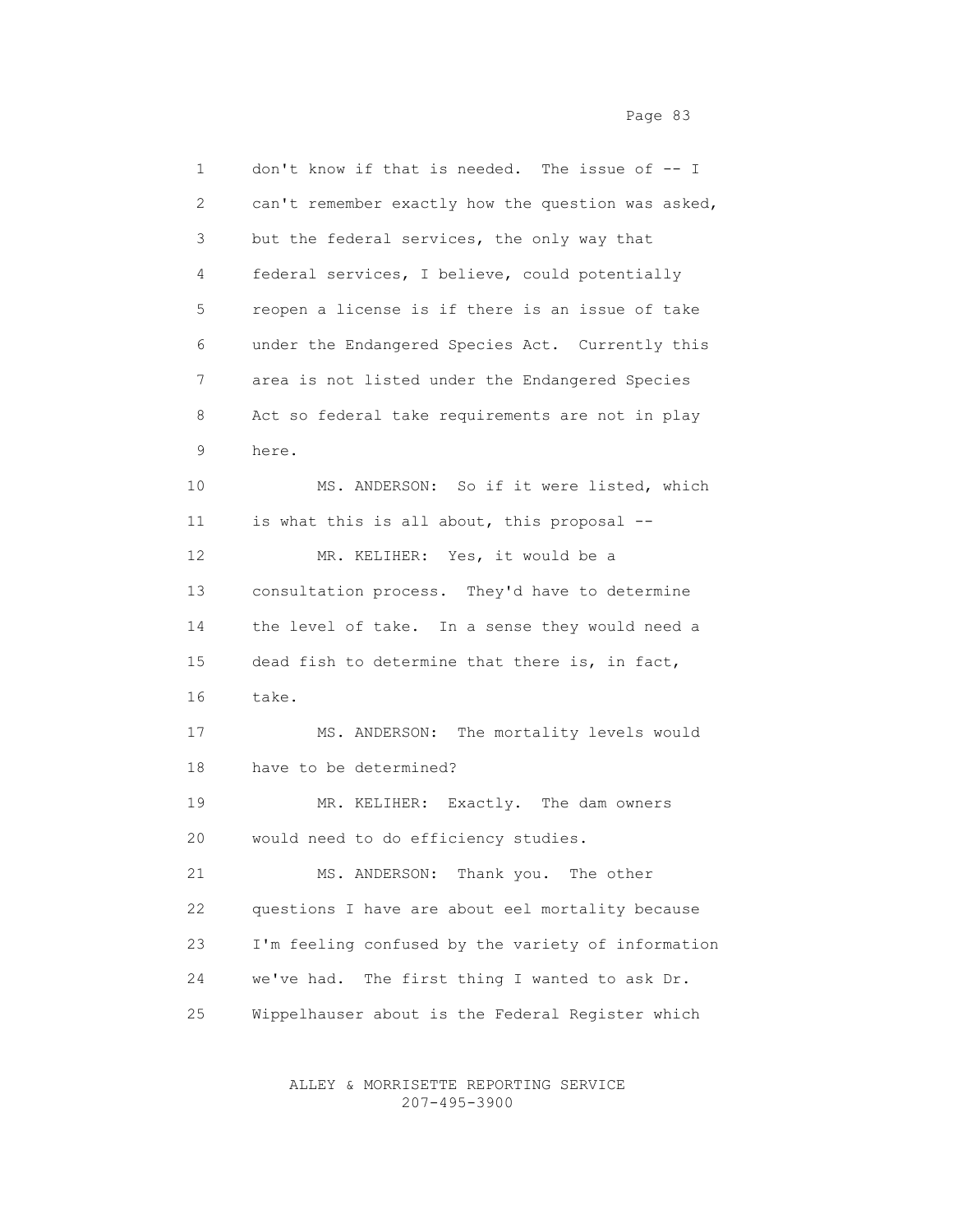1 is -- well, there's this section in it that says 2 based on the data available we can reasonably 3 assume that where American eels encounter one 4 hydropower facility during out migration there is 5 a typical mortality rate in the range of 25 to 50 6 percent, and when one or more turbines are 7 encountered, the range of mortality rate increases 8 to 40 to 60 percent for that watershed. So when 9 Doug made his presentation yesterday, we had sort 10 of a numbers description of cumulative impact, if 11 we have X population and this percentage of 12 mortality at the first dam, then there's this 13 amount left, so you get a cumulative impact that 14 builds up. So I wanted your response about that 15 and what the Federal Register says about the 25 16 percent to 50 percent mortality. Is that a good 17 enough question? 18 MS. WIPPELHAUSER: I'm not sure what you're 19 looking for. 20 MS. ANDERSON: Well, do you agree with the 21 25 to 50 percent mortality and the cumulative 22 impact? 23 MS. WIPPELHAUSER: I agree that there's 24 cumulative impact. If eels are going down a 25 series -- if there's four or five dams in a row,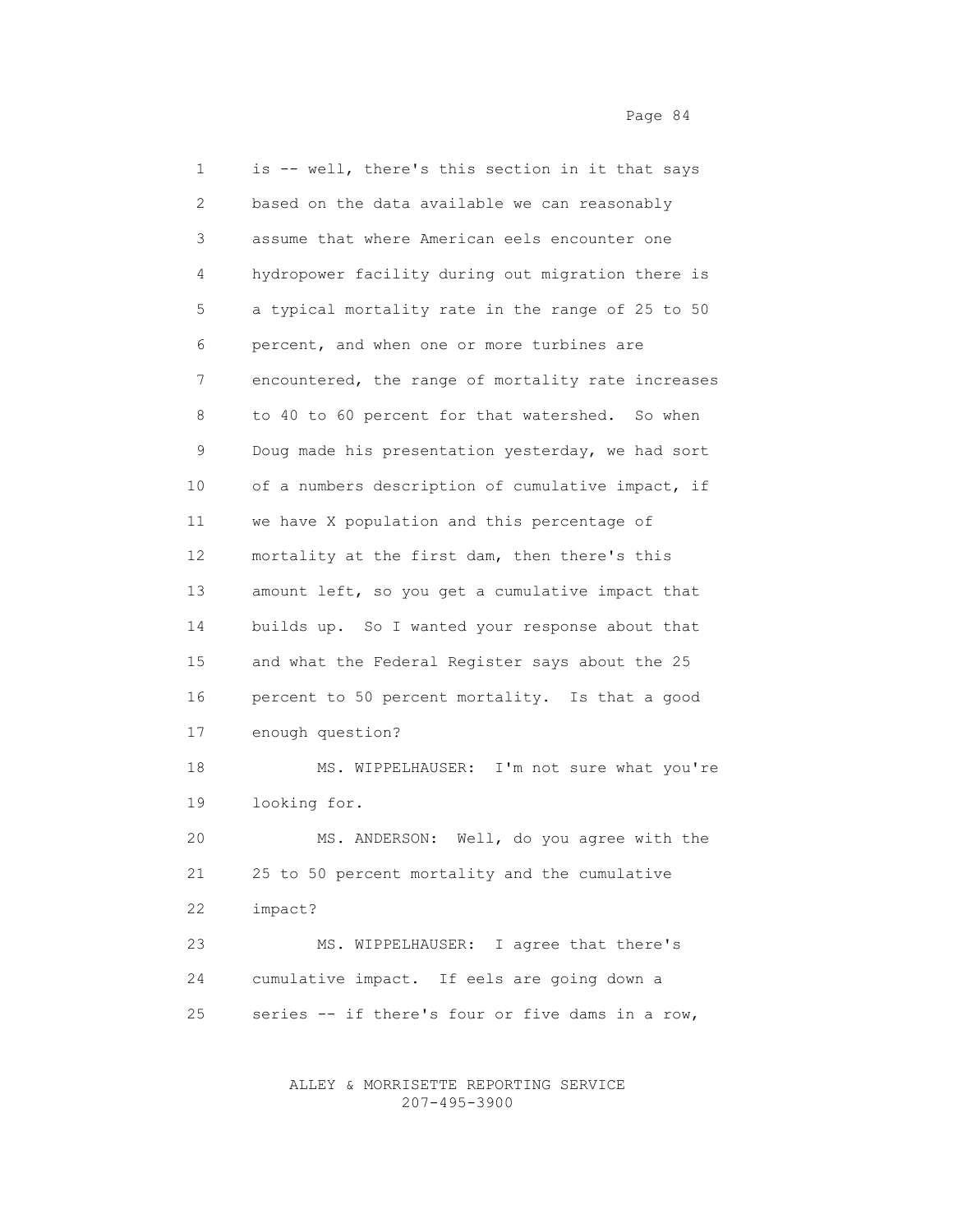1 there is some mortality at each one of those 2 projects. I don't know if it's 25 to 40 percent. 3 I don't know what it would be on these projects. 4 MS. ANDERSON: Okay, and then the second 5 question had to do with the letter that was 6 submitted as part of Doug Watts' original 7 preliminary testimony on page 23, it's a letter 8 from Nate Gray and at the bottom of the page it 9 says the big dams with deep tailraces could hide 10 an army of the dead and you'd never know, and I 11 just wanted to know if you agree with that 12 statement. 13 MS. WIPPELHAUSER: We don't have data. I 14 don't know if there's an army of dead down there, 15 but we haven't seen an army. You would have to 16 probably use a lot of hydro acoustics to look at 17 the entire tailrace downstream of a dam and we 18 haven't done that. 19 MS. ANDERSON: Right. I can't remember but

 20 it seemed to me that I read something from you as 21 well, a corroborative -- a statement that sort of 22 corroborated this and I can't track it down. I've 23 been looking for it. Oh, well, if I can find it 24 in between, I'll ask you about it.

25 HEARING OFFICER HILTON: Anything further?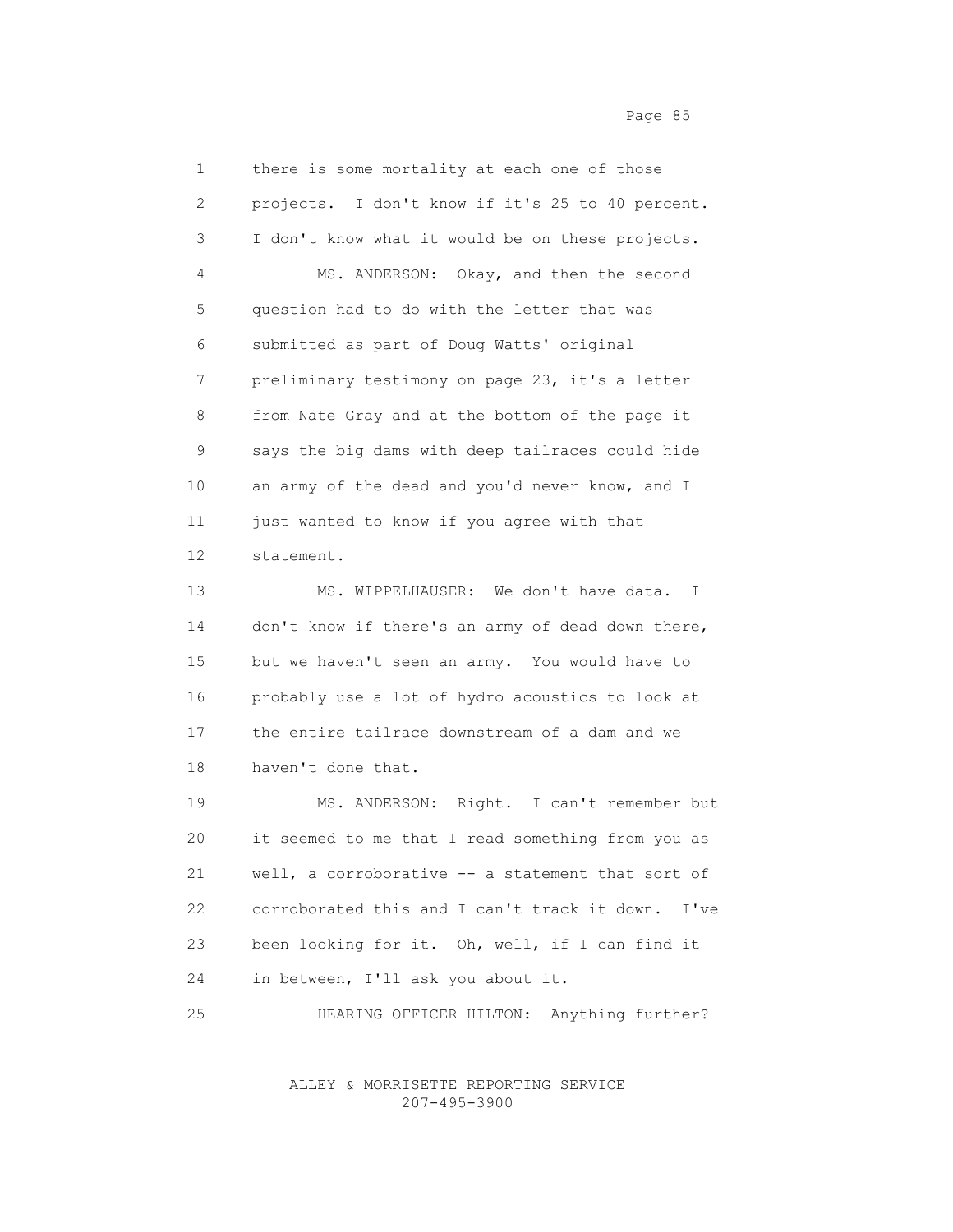Page 86 and the state of the state of the state and the state and the state of the state and the state of the state  $P$ 

1 MS. ANDERSON: No.

 2 HEARING OFFICER HILTON: I have a few here 3 also. Gail, I'll start with you. You've been a 4 very valuable witness today. 5 MS. WIPPELHAUSER: Thank you. 6 HEARING OFFICER HILTON: FPL proposes as 7 one of the range of fish passage opportunities 8 turbine passage, the various gates and et cetera, 9 et cetera, and they have turbine passage and the 10 witnesses have mentioned that in every one of 11 their -- all three witnesses proposed that, and, 12 yet, it is their turbines which, as I understand 13 it from yesterday and today, the smaller turbines 14 -- Hydro-Kennebec has the larger, slower moving 15 turbines, FPL has the smaller, and there's already 16 some indication of mortality because they did that 17 little five eel study here a few years ago. What 18 is your -- what is your reaction to that, the fact 19 that they propose in writing that turbine passage 20 is a viable possibility, it's part of their 21 program, part of their plan? 22 MS. WIPPELHAUSER: They're going to be 23 studying basically the out migration routes, 24 they're going to be as I understand opening up a

25 deep gate which they didn't do before, they're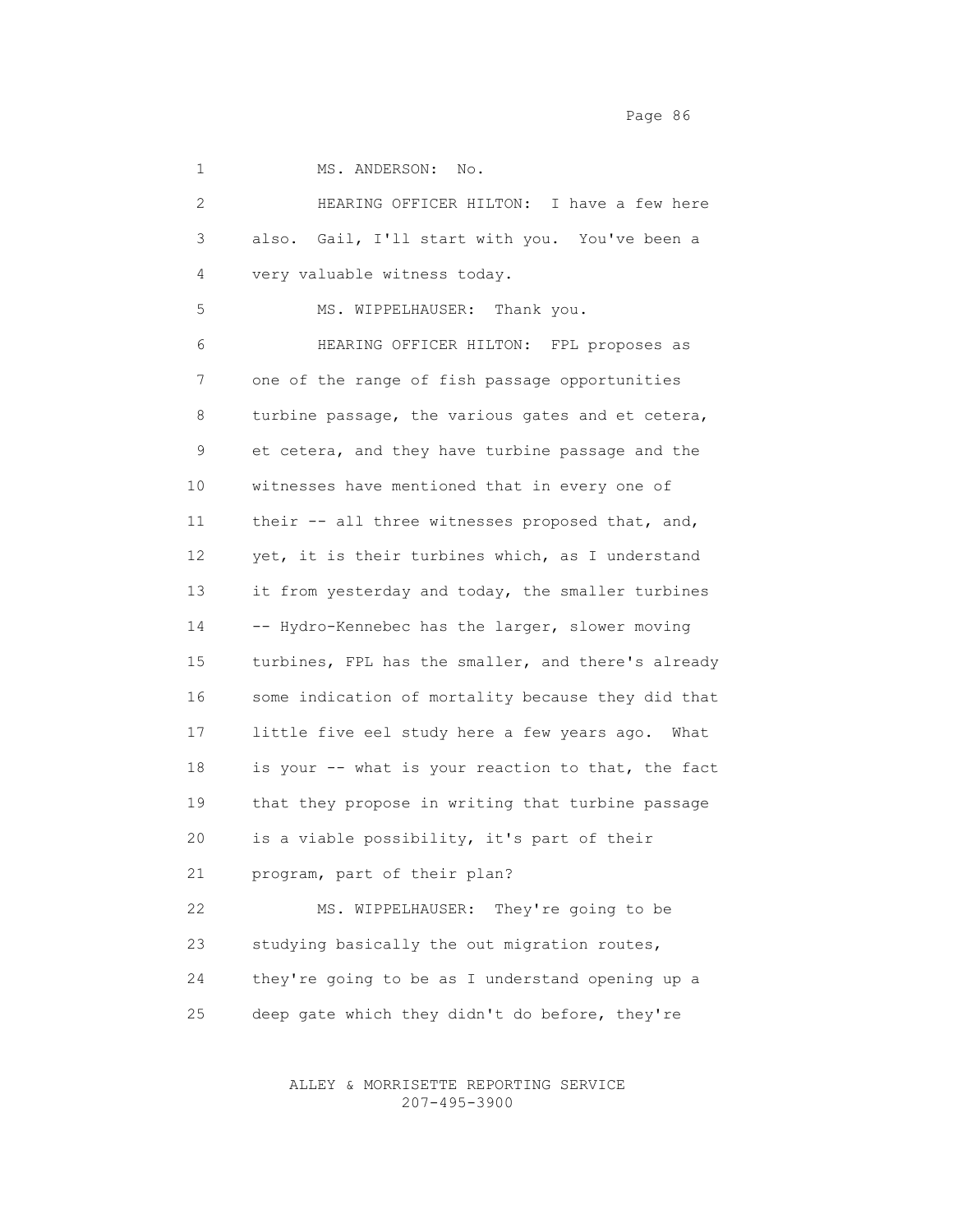Page 87

1 going to --

 2 HEARING OFFICER HILTON: This is part of 3 the studies that they're going to be doing this 4 year? 5 MS. WIPPELHAUSER: That's right. When we 6 did our study of the five eels, the deep gate was 7 not open. They may be able to change operations 8 on those -- on those turbines. That may change 9 where the eels move in the power canal. Those 10 kinds of details on the study design haven't been 11 worked out yet. 12 HEARING OFFICER HILTON: Okay. Let me go 13 back to -- you made a response to Doug earlier 14 this morning when he was asking you about the -- 15 he was trying to clarify your answer as to that

 16 five eel study. Two of them we know went through 17 the turbine and died, two are unaccounted for and 18 one was found in the backwater somewhere I guess 19 still alive as I understand it, and you said in 20 response to his questions about how much energy I 21 guess or effort had gone into trying to locate 22 this unknown eels, these two, that you were at 23 fixed locations?

24 MS. WIPPELHAUSER: Yes.

25 HEARING OFFICER HILTON: You were on the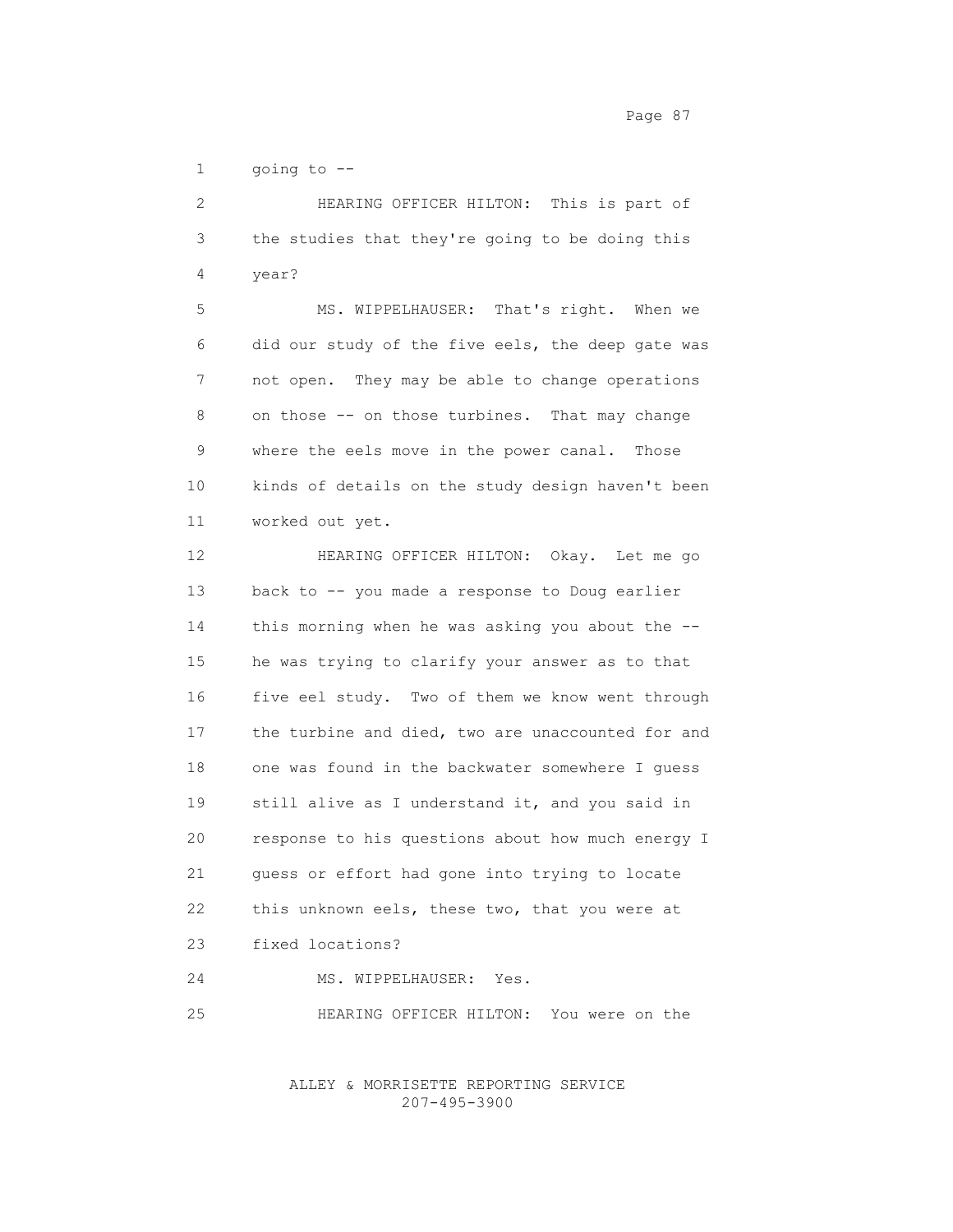Page 88

1 dam at fixed locations?

| 2           | MS. WIPPELHAUSER: We had antennas set up           |
|-------------|----------------------------------------------------|
| 3           | in each one of the turbine bays so we could tell   |
| 4           | if an eel went through there. We had an antenna    |
| 5           | set up that was looking across the spillway and    |
| 6           | then we had an antenna set up below the flume      |
| 7           | that's between the turbines.                       |
| 8           | HEARING OFFICER HILTON: Okay.                      |
| $\mathsf 9$ | MS. WIPPELHAUSER: Those were the fixed             |
| 10          | locations. Then we had a separate receiver that    |
| 11          | we could take out in a boat, and that's the one    |
| 12          | where we would use to go down below the powerhouse |
| 13          | to try and track eels. I'd like to let you know    |
| 14          | there is one field person working on eels, and if  |
| 15          | he goes in a boat, he needs a second person with   |
| 16          | him. So there's not always somebody available.     |
| 17          | HEARING OFFICER HILTON: The impression I           |
| 18          | have from both the readings of the agencies -- the |
| 19          | agency writings and also from what you said today  |
| 20          | is that you speak about mortality and what you     |
| 21          | don't know about mortality and, yet, there is one  |
| 22          | study at least that has been done, this five eel   |
| 23          | study, it had results, it was a scientifically     |
| 24          | done study and, yet, you seem to treat it as       |
| 25          | anecdotal information.<br>Can you comment on that? |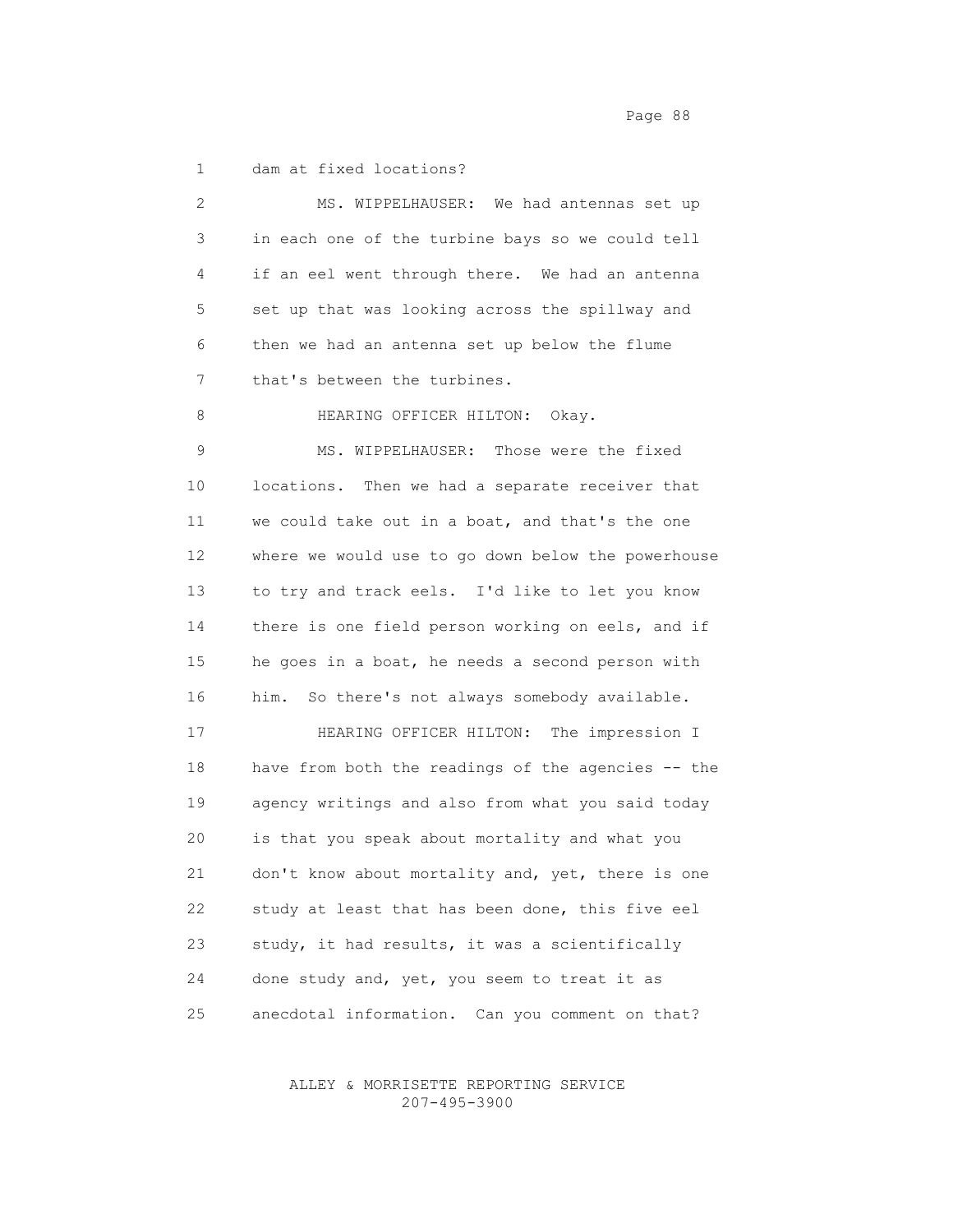| $\mathbf 1$           | MS. WIPPELHAUSER: It's not anecdotal.              |
|-----------------------|----------------------------------------------------|
| $\mathbf{2}^{\prime}$ | It's very limited. There were five eels. If you    |
| 3                     | had one that's -- let's say it goes from the -- we |
| 4                     | know it went through a turbine category, we're not |
| 5                     | sure where it went, that's 20 percent. It's a      |
| 6                     | huge change. That's why I'm saying we need a       |
| 7                     | bigger study, a study with more eels so we get     |
| 8                     | better information.                                |
| 9                     | HEARING OFFICER HILTON: That's correct.            |
| 10                    | None of us ever have enough information. This      |
| 11                    | Board is never going to have enough information    |
| 12                    | about the eels to really know, we are not          |
| 13                    | omniscient, but, yet, you have completed a         |
| 14                    | scientifically devised, carried out -- I mean, at  |
| 15                    | the point where you had five eels, you decided to  |
| 16                    | go forward with it to see what happened and, yet,  |
| 17                    | you had the mortality -- the known mortality that  |
| 18                    | you did and, yet, it seems to be -- it seems       |
| 19                    | almost results oriented in that because you had    |
| 20                    | the mortality that you did, you seem to want to    |
| 21                    | treat it as anecdotal information, even though it  |
| 22                    | seems to line up with what -- what was her name    |
| 23                    | who wrote the --                                   |
| 24                    | MR. FRIEDMAN: Heather Bell.                        |
| 25                    | HEARING OFFICER HILTON:<br>Even though it          |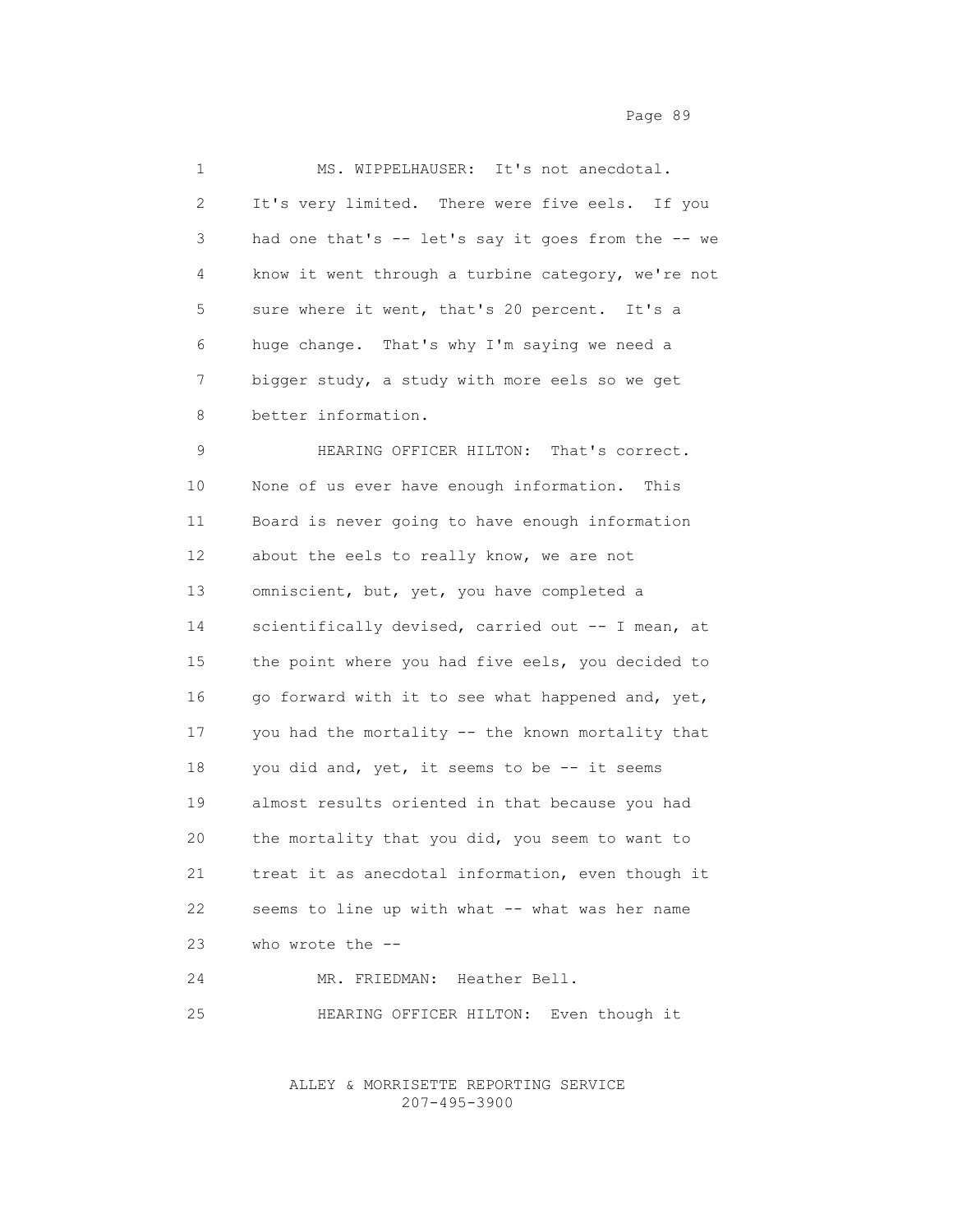1 seems to line up with Heather Bell's overall 2 findings in the 12 month report that she gave in 3 the Federal Register. So I'm kind of curious 4 about this discontinuity here.

 5 MR. LAPOINTE: Trying to draw conclusions 6 from a sample size of five is -- you can draw from 7 it what you will, what you can, but you can't make 8 more of it than it is. Imagine being at the 9 rotary in Augusta and taking observation of five 10 cars going by and talking about traffic patterns 11 in the entire central part of Maine. You can talk 12 about what happened at the rotary in Augusta 13 during that observation period but expanding that 14 to, you know, the other arteries that go into 15 Augusta is -- you can do it but you should be 16 really cautious about it. I think that's what 17 Gail is trying to say. I don't think we're 18 treating it as anecdotal. She used the correct 19 terms. It's very limited.

 20 HEARING OFFICER HILTON: Well, you seem to 21 be dismissing it even though there is an abundance 22 -- even though somebody else has studied over 12 23 months an abundance of studies of all the arteries 24 and all the roads in central Maine and the results 25 of this study seem to confirm the central Maine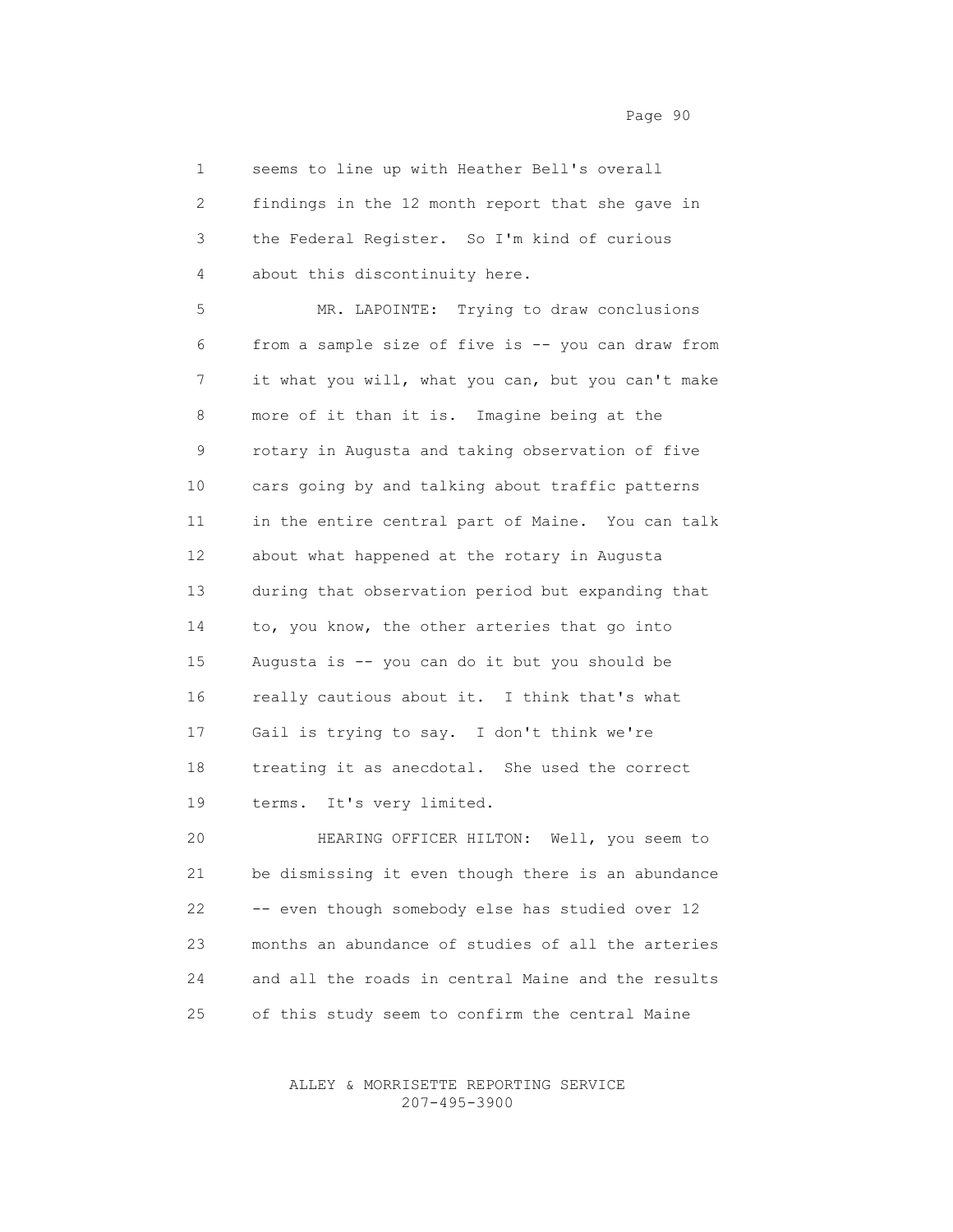1 overall study. This is the disconnect here. When 2 I read your report, what I see is a minimizing of 3 what may be the issue. You mentioned that you've 4 only counted 11 dead eel or whatever the number 5 was, and as if you only think there are 11 eels 6 above the dams or just a very minimal number of 7 them. There is Madison Paper now you've indicated 8 is going to be putting in downstream eel passage 9 at a point which is considerably above Lockwood 10 dam or any of these dams. It's going to be above 11 the Sandy River, just below the Carrabassett River 12 and they are investing a certain amount of effort 13 into doing that, and you spoke in terms of 14 gathering enough eels there to conduct these 15 studies so how -- how are we supposed to handle 16 this, these information sources that don't seem to 17 quite come together? That's a rhetorical question 18 really.

 19 MS. WIPPELHAUSER: Well, as I pointed out, 20 the two hydropower projects that are located up 21 above there are not part of the KHDG Agreement. 22 HEARING OFFICER HILTON: That's correct. 23 MS. WIPPELHAUSER: Their relicensing came 24 up -- I can't remember when it was but it was 25 after the KHDG Agreement occurred. It was a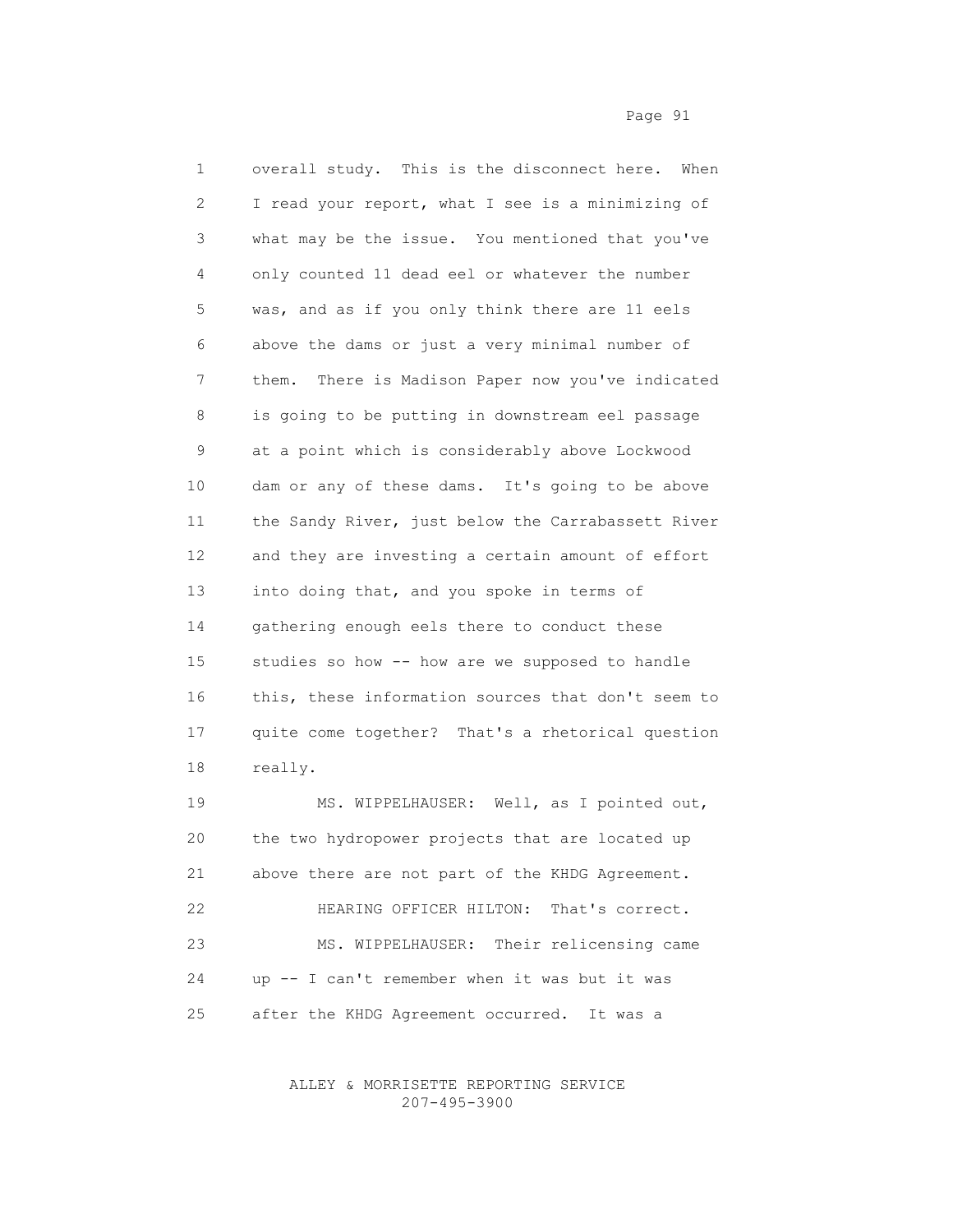1 completely separate relicensing, and there were 2 only two species involved up there. That's how 3 that came about. 4 HEARING OFFICER HILTON: Gail, you said -- 5 and I think this is just about a quote -- there is 6 no data indicating significant eel mortality -- 7 MS. WIPPELHAUSER: I -- I'm sorry. 8 HEARING OFFICER HILTON: -- earlier today, 9 and I think this is a direct quote, you said there 10 is, quote, no data indicating significant eel 11 mortality. Do you stand by that phrase? 12 MS. WIPPELHAUSER: Yes. DMR has not seen 13 significant eel mortality on the Kennebec River. 14 HEARING OFFICER HILTON: That's in terms of 15 numbers or percentages? I mean, it seems to me as 16 though 40 percent loss of even this rather poor -- 17 even if you characterize that as a poor study, a 18 40 percent loss is at least some data indicating 19 significant eel mortality. I don't want to argue 20 with you about it. I'll let it go. I'll ask 21 Commissioner Lapointe, and I guess you also, Pat, 22 were either one of you -- Mr. Lapointe, you 23 weren't I know; Mr. Keliher, I'm not sure about 24 you. Were you involved with the Atlantic Salmon 25 Commission at the time the '98 agreement was --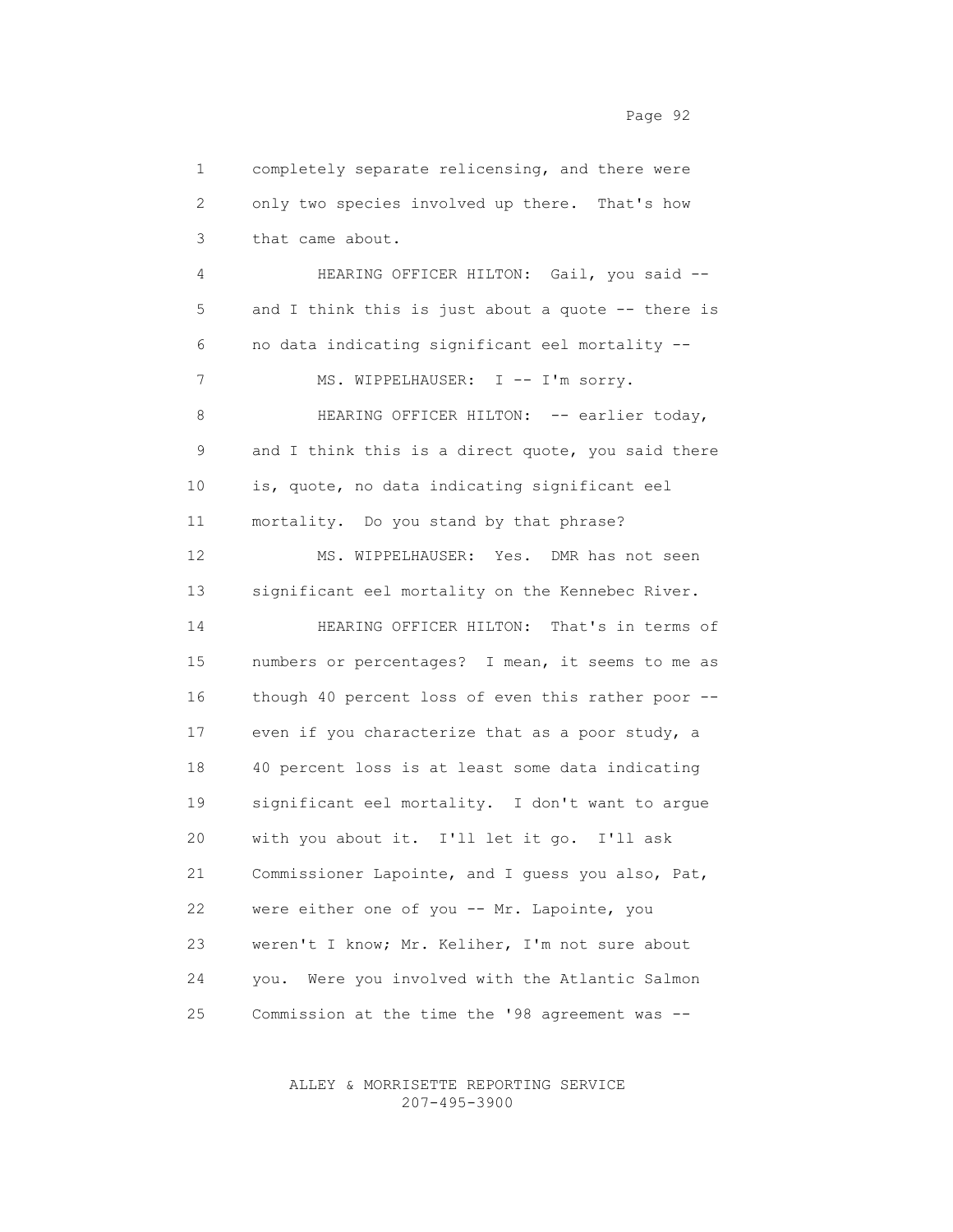1 MR. KELIHER: No, I was not. 2 HEARING OFFICER HILTON: Okay. Dr. 3 Wippelhauser, I believe you were? 4 MS. WIPPELHAUSER: I was not. I was asked 5 to do a cost estimate for the three-year study. 6 That was my total involvement. 7 HEARING OFFICER HILTON: You were with DMR 8 at the time? 9 MS. WIPPELHAUSER: I was. I was under 10 contract. 11 HEARING OFFICER HILTON: Oh, okay, and 12 Steve? 13 MR. TIMPANO: Yes, I was a participant with 14 the development of the agreements. 15 HEARING OFFICER HILTON: So you were 16 sitting at the table more or less? 17 MR. TIMPANO: Correct. 18 HEARING OFFICER HILTON: Okay. I guess 19 I'll pass this on to all of you. Has this 20 progressed on the course that you expected at the 21 time? At the time the agreement was originally 22 negotiated, you each had -- all of you had some 23 sort of a collective sense about what was going to 24 happen and how fast it was going to happen. Has 25 that time line been pretty well adhered to or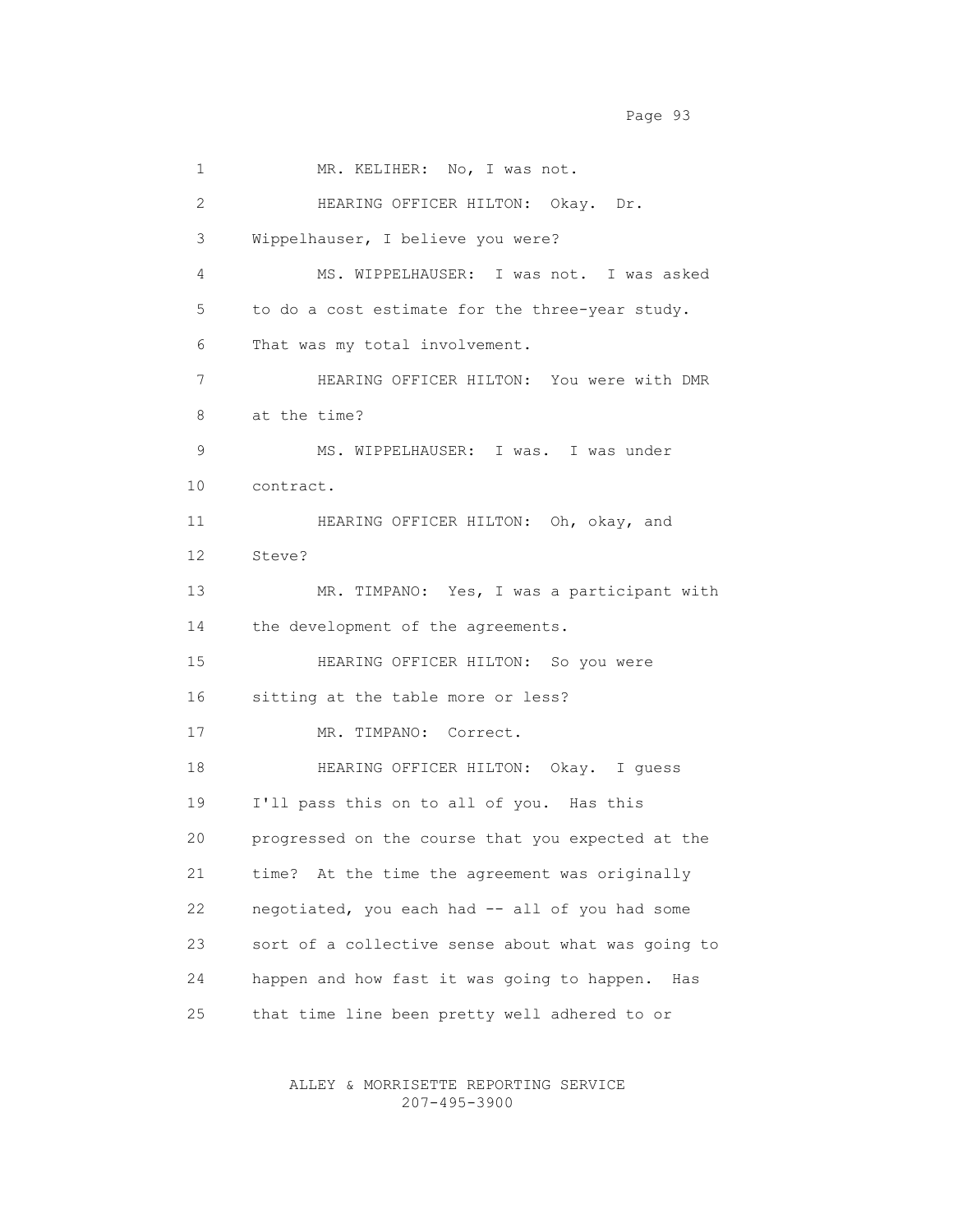1 not?

 2 MR. TIMPANO: I guess I would defer to 3 whatever DMR's and Salmon Commission's 4 expectations were at that time. Inland Fisheries 5 and Wildlife participated but had little input as 6 far as the issues of anadromous or catadromous 7 restoration. So from my viewpoint, I think as far 8 as I can see, yes, it has progressed, but I'll 9 defer to them for the specifics or particulars. 10 MR. LAPOINTE: I'll let Gail answer. I 11 mean, I think that the biggest concern of all the 12 partners with the KHDG is the slowness with the 13 resolution on Fort Halifax but that's before the 14 courts and that's something we can't do anything 15 about, and then I think that, you know, the 16 progress might be a little bit slower than we had 17 expected but my overall sense is that the 18 agreement and the spirit of the agreement has 19 allowed us to progress very significantly in terms 20 of fish passage. When you asked the question 21 about the status review and the coast wide numbers 22 on dam mortality, when I meet with my colleagues 23 at the Atlantic States Marine Fisheries 24 Commission, they say Maine is way ahead of other 25 states in terms of what we're doing for eel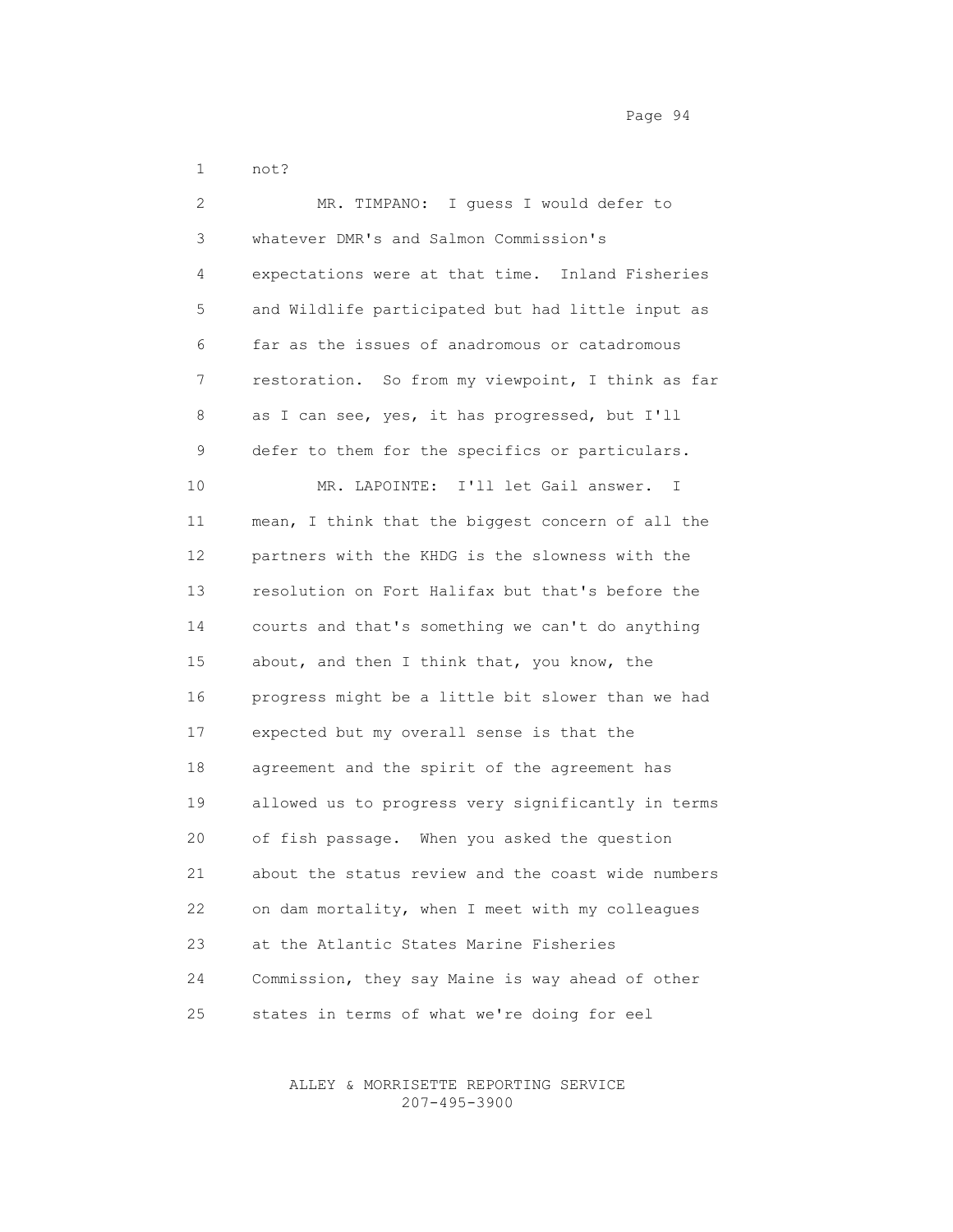| 1  | conservation and I take a lot of comfort in that.  |
|----|----------------------------------------------------|
| 2  | So I think that looking back at an agreement that  |
| 3  | was written in 1998 before I got started and       |
| 4  | having inherited it, I am comfortable with how     |
| 5  | we're progressing because we're returning fish     |
| 6  | species, we're making progress on fish passage and |
| 7  | that's what the agreement was all about.           |
| 8  | HEARING OFFICER HILTON:<br>Well, you               |
| 9  | understand that the reason why the petitioners are |
| 10 | before us is because they're frustrated, and I     |
| 11 | don't know if any of you were here last night when |
| 12 | Nick Bennett was here. I think you all know who    |
| 13 | Nick Bennett is with the NRCM. He represented the  |
| 14 | Kennebec Coalition last night, and he expressed a  |
| 15 | great deal of frustration at how slow things are   |
| 16 | progressing, and so I'm kind of curious as to what |
| 17 | your reaction is to the level of frustration, the  |
| 18 | frustration by the petitioners and also the        |
| 19 | Kennebec Coalition's frustration.                  |
| 20 | MR. KELIHER: I was here to hear Mr.                |
| 21 | Bennett's remarks last night. He tried to          |
| 22 | summarize a little bit, but he categorized the     |
| 23 | agreement as a legally-binding document, one that  |
| 24 | was not perfect and one that was a compromise      |
| 25 | between all parties.<br>I think whenever you enter |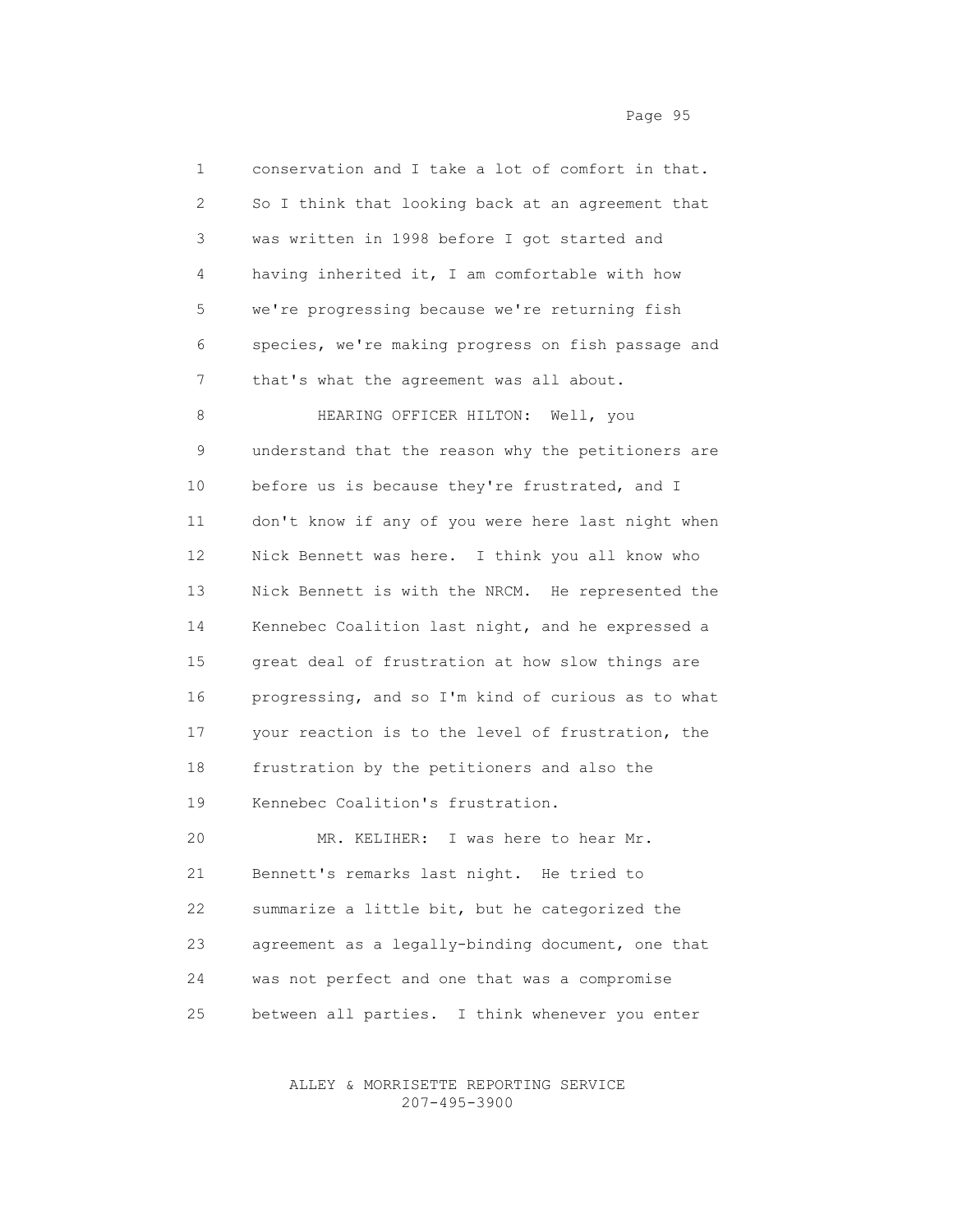1 into such agreements there will be rough spots in 2 the road, if you will. Nick did talk about I 3 believe it was with Benton Falls a rough spot 4 where DEP had to interject dealing with some 5 compliance and that was done. Overall, I mean, I 6 thought Nick's points were spot on. It's not 7 perfect but we are moving forward in what I think 8 is a very successful restoration project, and as 9 Nick did last night, I'll remind the Board the big 10 prize was the Edwards dam removal. We would not 11 be here if it was not for the removal of the 12 Edwards dam. 13 HEARING OFFICER HILTON: To what degree is

14 the -- you two fellows in particular -- actually 15 all three of you, are part of the political 16 establishment, if you will. To what degree are 17 your feelings as you expressed them here today and 18 the expression of the agencies' exertions tempered 19 by your strongest desire that the agreement be 20 held together as opposed to just a recognition 21 that things take time? How much of this is based 22 on -- premised on the fact that we can't push too 23 hard because we want to keep this agreement 24 together and how much of it is just, well, this is 25 just the way things go?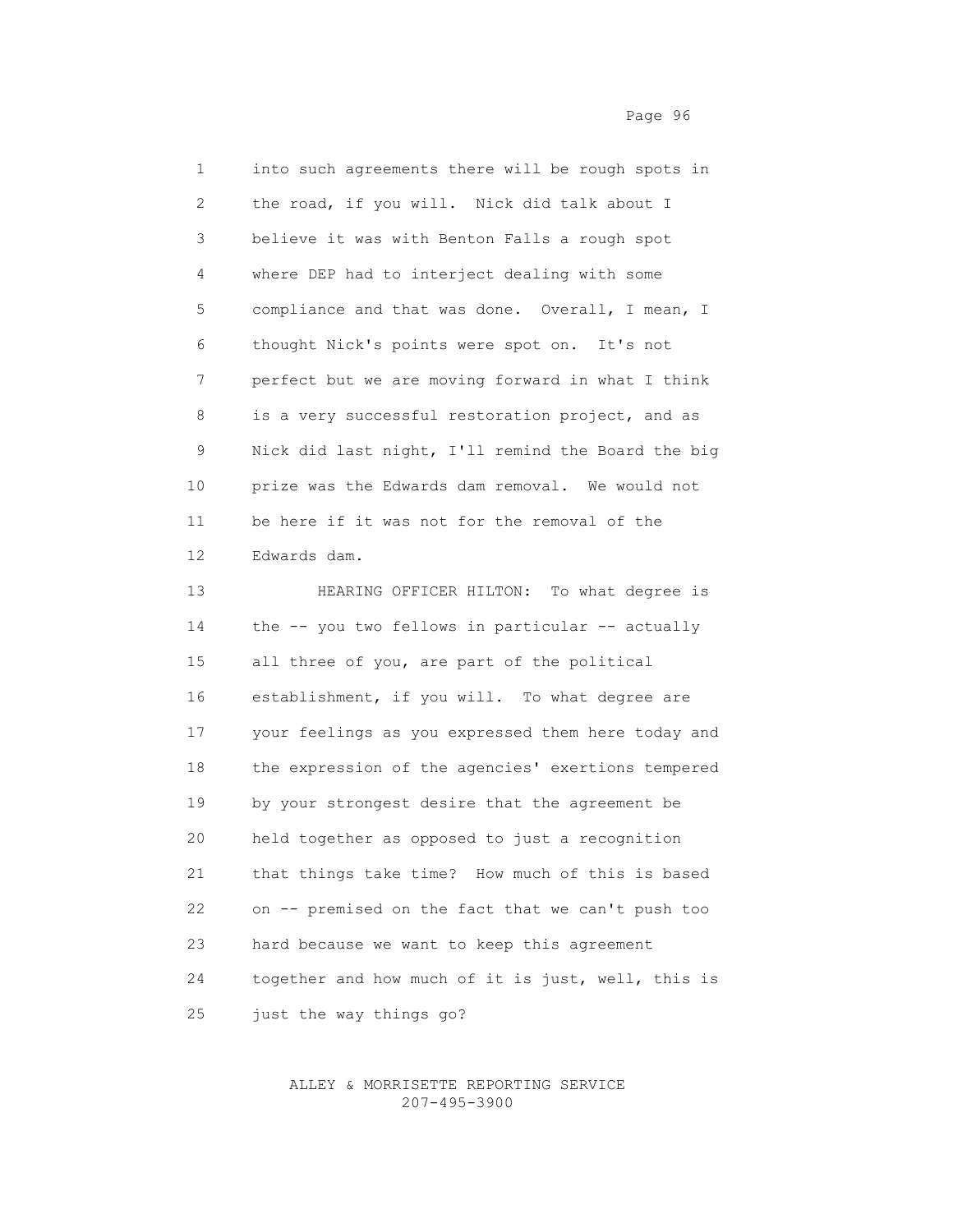1 MR. KELIHER: Well, the loss of this 2 agreement -- I'm trying to see if I can figure out 3 a good way to -- the ability for the state 4 agencies to sit down proactively with other 5 hydropower owners to engage them in detailed 6 settlement discussions is very important to our 7 ability to successfully carry out our mission as 8 defined by the Legislature. So I do hold the 9 importance of this agreement and to ensure that it 10 is not impacted at a very high level. 11 HEARING OFFICER HILTON: Okay. I'm going 12 to take you to your Exhibit 3 which is the eel 13 count thing, and looking at the first column which 14 is the dates, the dates of the Fort Halifax, 15 Hydro-Kennebec, and I note that at Fort Halifax 16 there is interim upstream eel passage, these are 17 all upstream passages, upstream eel passage in 18 1999, and then as you go down the list and up the 19 river, you go 1999, 2001, 2003, 2004. My 20 understanding is that upstream eel passage only 21 costs \$10,000 per dam. That's pretty minor, 22 almost pocket change in some respects, and, yet, 23 there was five years before this upstream eel 24 passage at Weston dam. Now, how much energy and 25 effort does that reflect on the part of the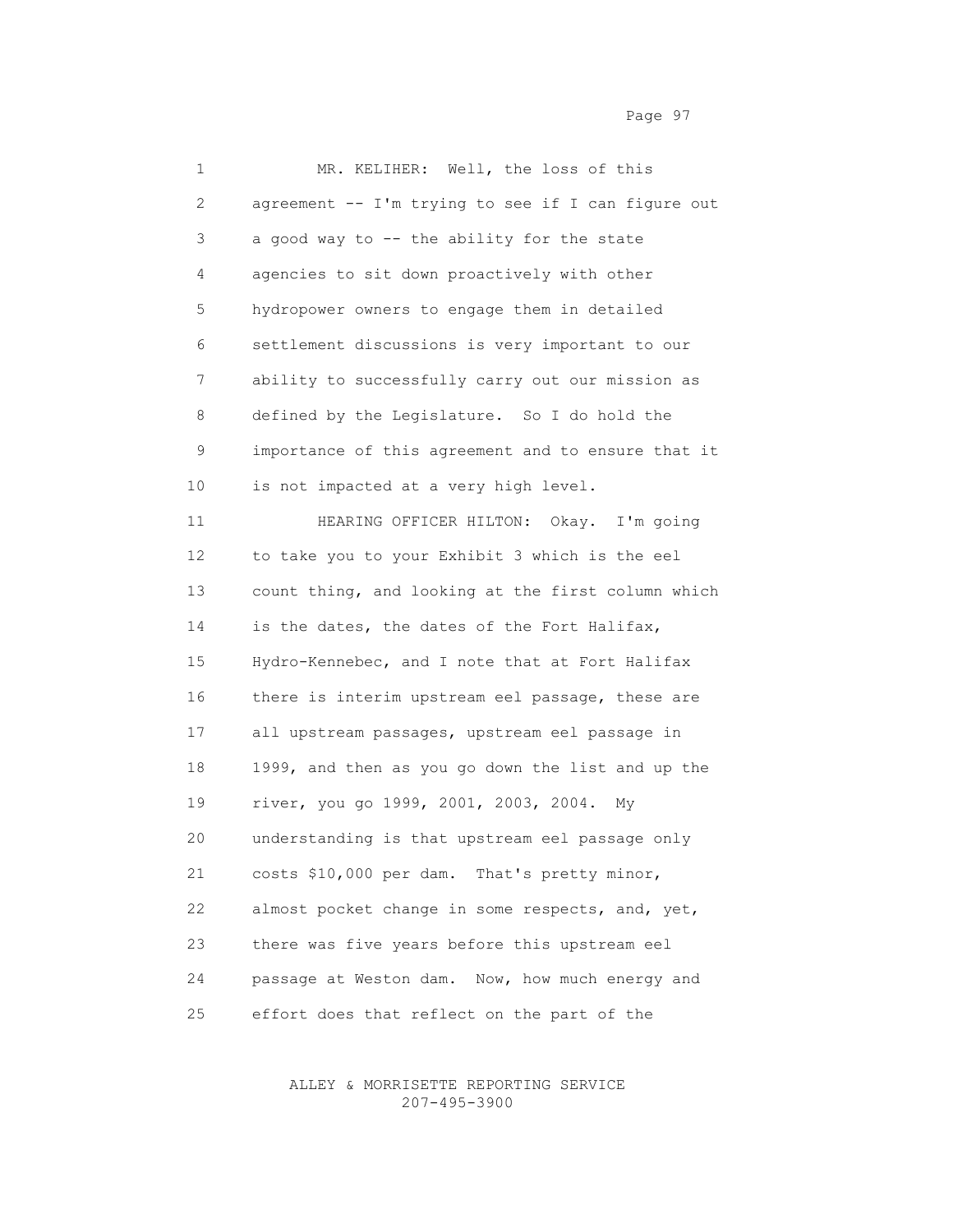1 agencies towards getting something happening 2 here?

 3 MS. WIPPELHAUSER: It represents a great 4 deal of agency. The reason there was passage at 5 Fort Halifax in 1999 was because DMR actually 6 built the passage. The first year we went out 7 sampling -- sorry, we built it in, yeah, 2000. 8 The first year we went out sampling there were so 9 many eels there you couldn't walk on the ledges. 10 We were literally dipping eels, putting them in a 11 bucket and hauling them up over the dam. That was 12 the only thing we were able to do the first year. 13 We weren't able to do our studies at the other 14 sites. At one of the sites we were -- that had 15 not been licensed yet, the company asked us to 16 sign a release, a waiver, an insurance waiver, 17 which the AG's office told us not to do. So we 18 couldn't do studies there for a couple of years. 19 Weston dam we were trying to do studies there. 20 It's a very difficult site to get to. We did some 21 studies one year, they did some resurfacing on 22 their spillway, it changes the flow 23 characteristics, we had to do our studies again to 24 see if, in fact, that had changed where eels were 25 congregating. Just the upstream passage took us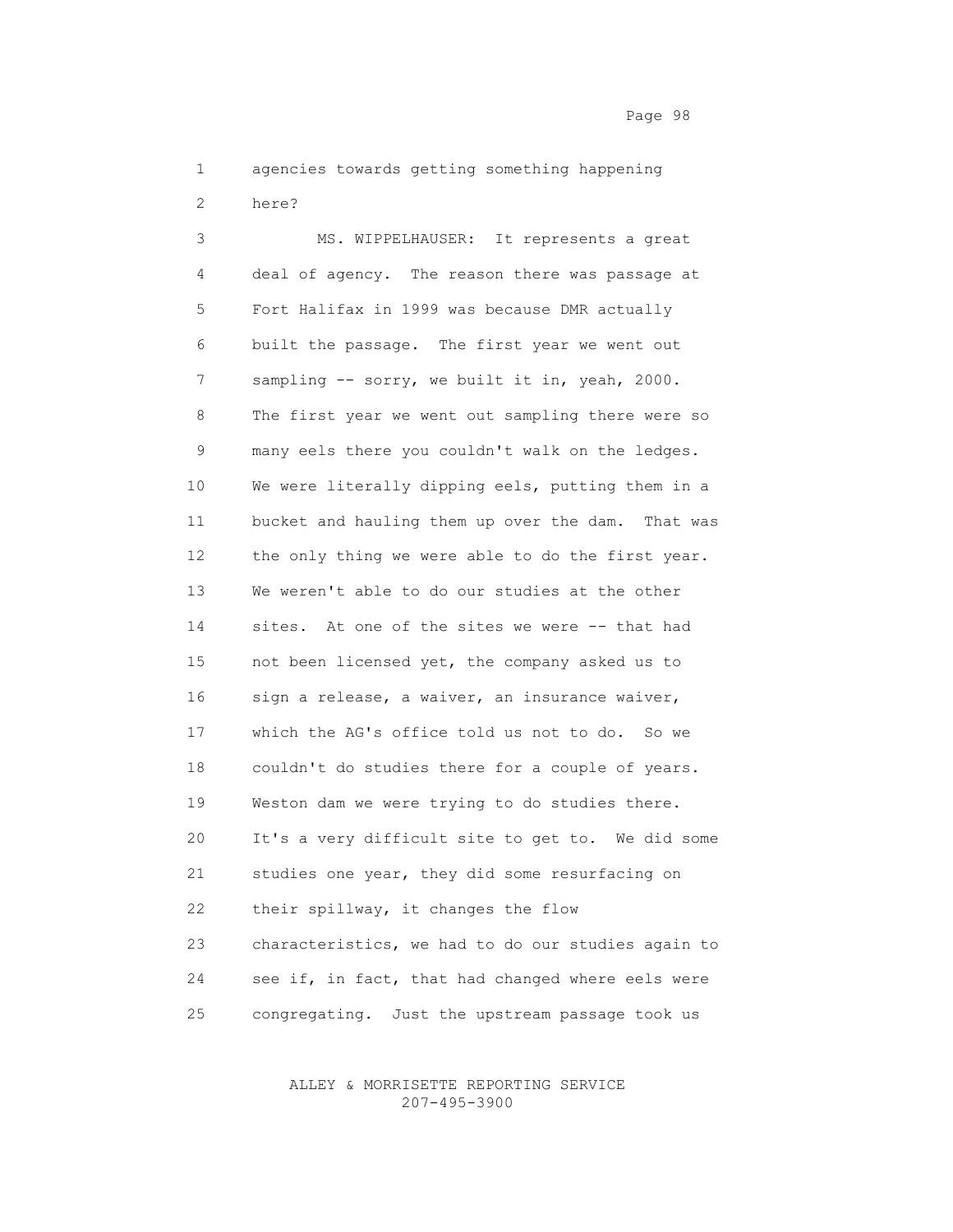1 all that time, and we put in a lot of work every 2 single year.

 3 HEARING OFFICER HILTON: I'm not familiar 4 enough with the wording of the agreement to right 5 offhand be able to pose this, but wasn't -- wasn't 6 the upstream eel passage requirement incumbent 7 from day one for each of the dams? 8 MS. WIPPELHAUSER: It was incumbent on the 9 three-year study. We were supposed to do a 10 three-year study to determine where to put eel 11 passage in. Where to place them, sorry. 12 HEARING OFFICER HILTON: I see. Gail, 13 looking at this study that FPL has in mind, you 14 spoke about the 30 to 50 eel on the Shawmut dam 15 and Lockwood. You've expressed a certain amount 16 of concern or reluctance to use population wide 17 data, you know, the data that was used by the U.S. 18 Fish and Wildlife Service in the 12-month finding, 19 and, yet, when -- when the 30 to 50 eel study 20 takes place at each of those two dams, there's 21 going to be certain very particular operating 22 characteristics, river characteristics and dam 23 property characteristics, certain gates are going 24 to be open just so much and not more and you're 25 going to take measurements of all of these, how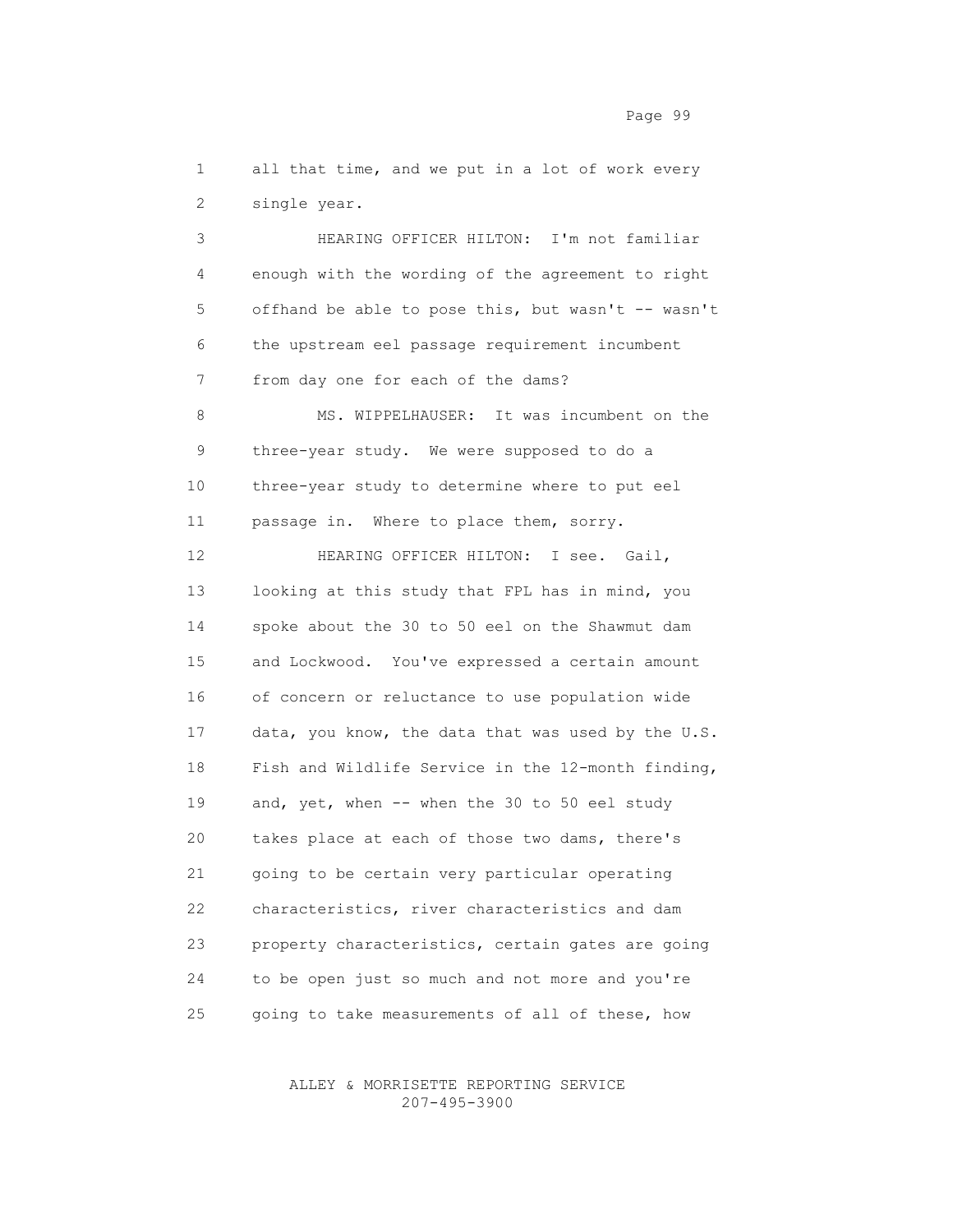| $\mathbf 1$ | much these deep gates are open, how much the other |
|-------------|----------------------------------------------------|
| 2           | gates are open or closed or whatever and how fast  |
| 3           | the turbines are going and how much river flow     |
| 4           | there is or CFS, and, yet, you say that you have   |
| 5           | to study this because you need to know how it      |
| 6           | works specifically because you need to have        |
| 7           | specific data, specific studies, and, yet, those   |
| 8           | particular operating characteristics will probably |
| 9           | never occur again. The water flow will never be    |
| 10          | the same, the sheen on the concrete, you know, at  |
| 11          | any particular point in time because you just      |
| 12          | talked about the resurfacing they did at the       |
| 13          | Weston dam. So aren't these studies really -- do   |
| 14          | these studies really have that much specific value |
| 15          | as opposed to just trying to rely on and use       |
| 16          | larger population wide or regional wide data?      |
| 17          | MS. WIPPELHAUSER: The telemetry studies            |
| 18          | will be able to tell us where eels are moving in   |
| 19          | the head pond. So we'll know if they're over on    |
| 20          | one side or this side or if they're congregating   |
| 21          | in specific places. If I look at a study that      |
| 22          | tells me there's 25 percent mortality at a dam     |
| 23          | that has a similar configuration of turbines, I    |
| 24          | don't know anything. I don't know any specifics    |
| 25          | about the site.                                    |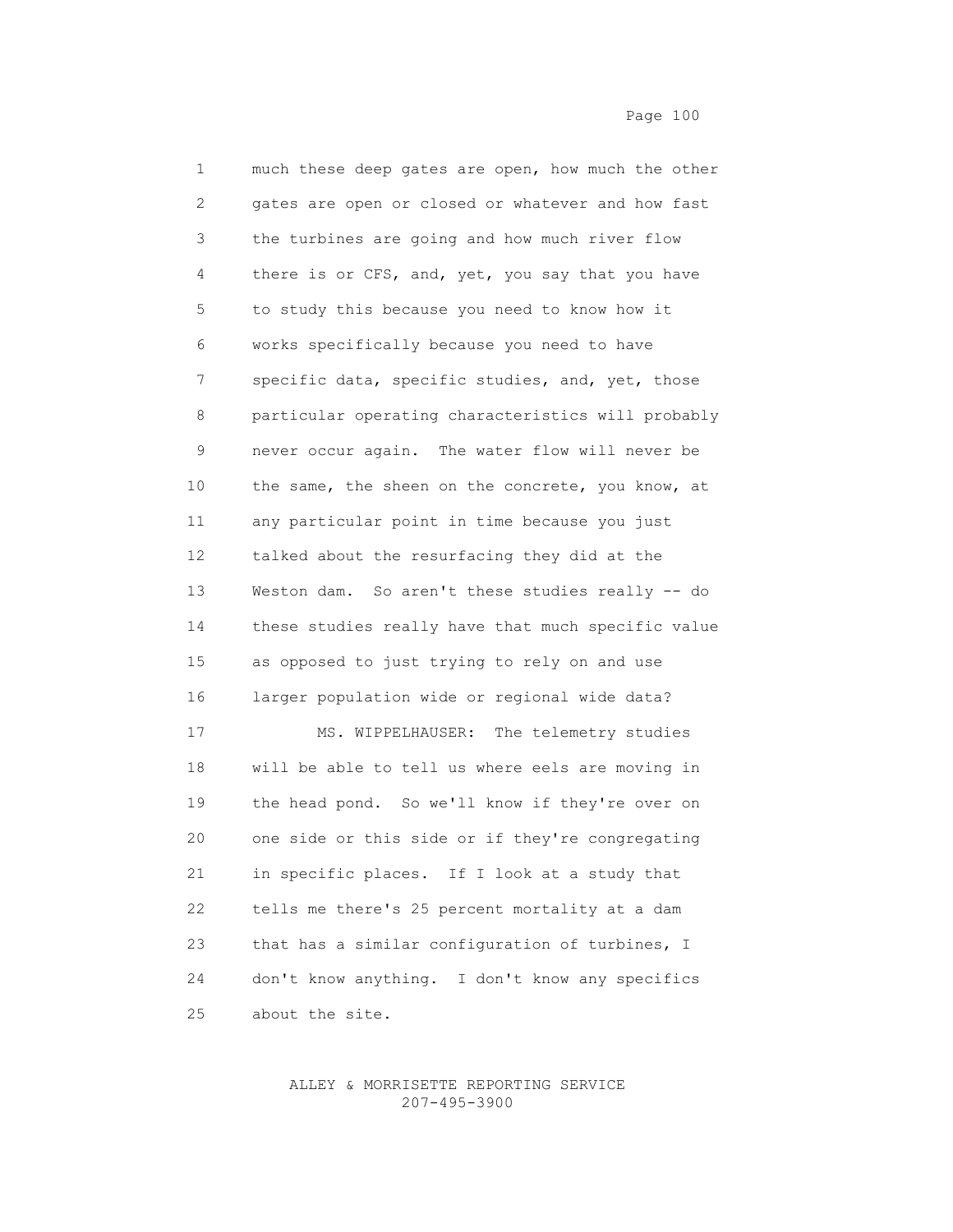2 consideration in terms of your question, Mr. 3 Chairman, is when a study is done at one of the 4 dams under the configurations that you talk about 5 and the configurations -- the conditions will 6 change, an important part of certainly our 7 agency's and I think the other agencies' and the 8 other partners' commitment is to do adaptive 9 management so that, in fact, they try something 10 and if it looks like it's working in one area and 11 not another, they'll tinker with it. When we had 12 the issue of the eel kill at Benton Falls in 2004, 13 as I recall, there was a bucket load of things, a 14 number of things, that were tried before they kind 15 of settled in on where they are now. They tried 16 something, they saw if it worked. If it didn't 17 work, they tried something else, and I think 18 that's an inherent part and a good part of the 19 KHDG Agreement is that it allows that to occur 20 because we can't expect the conditions to stay 21 static.

1 MR. LAPOINTE: I think another important

 22 HEARING OFFICER HILTON: You mentioned 23 earlier this iterative process which seems to be 24 built into the KHDG Agreement.

25 MR. LAPOINTE: Yup.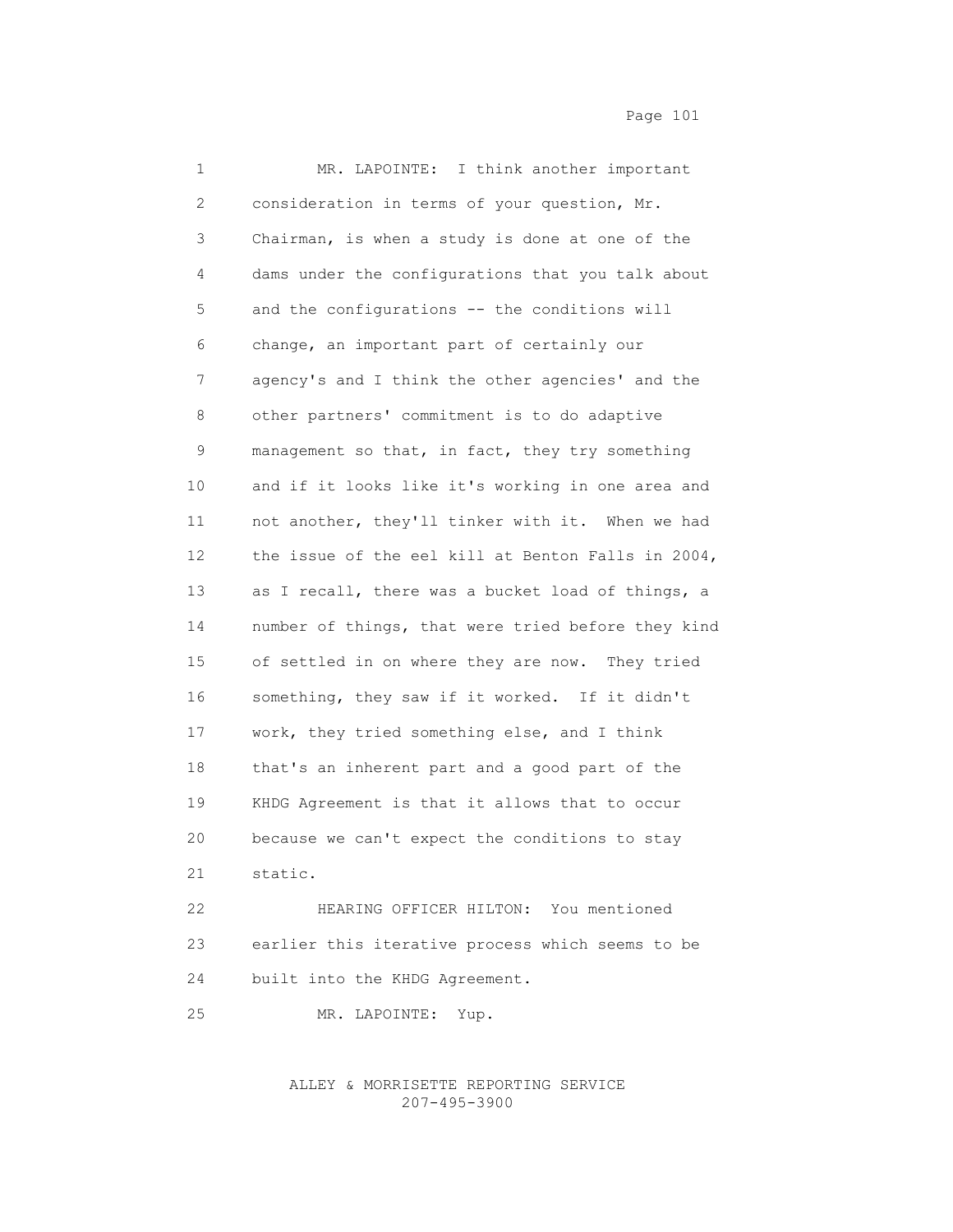## 1 HEARING OFFICER HILTON: How many

2 iterations do you go?

 3 MR. LAPOINTE: There's a consultation every 4 year, and Gail should probably speak to this more, 5 that when staff is working with the companies or a 6 dam operator whether it be on the study design or 7 the design of a facility, it's not just one 8 consultation a year. They get together and they 9 work through it, but I'll let her speak more about 10 that.

 11 MS. WIPPELHAUSER: Yes, we usually meet at 12 least once a year on these studies that are done. 13 We may meet a couple of times as the studies are 14 being conducted. It's an iterative process. For 15 instance, Hydro-Kennebec is using the boom. We 16 have no idea if that's going to be effective for 17 eels. If it appears to be effective there, then 18 we may consider recommending that at other places, 19 but at this point we don't know if it's going to 20 work.

 21 HEARING OFFICER HILTON: Dick Gould. 22 MR. GOULD: I'd like to follow up a little 23 on the uniqueness of this agreement, the '98 24 agreement. All hydroelectric dams are licensed by 25 FERC, is that correct, in this state or am I --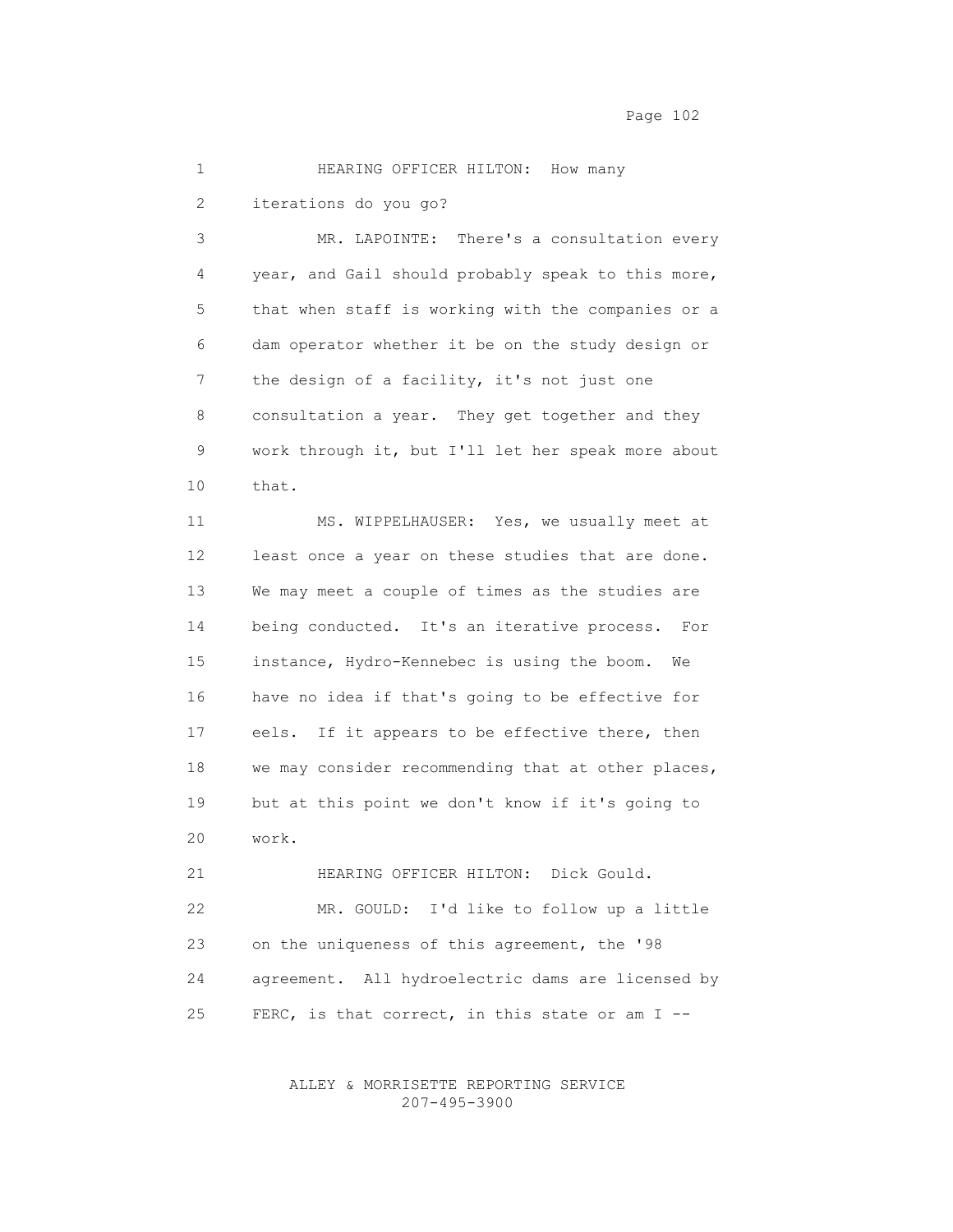Page 103

1 MS. WIPPELHAUSER: Yes. 2 MR. GOULD: Okay. In those other dams that 3 are FERC licensed, are you able as a state agency 4 to sit down and change the licensing format with 5 FERC, or is it a uniqueness that is only with this 6 '98 agreement with these dams? 7 MS. WIPPELHAUSER: When a project comes up 8 for relicensing, there is a -- and this process 9 has actually changed recently -- there's a 10 consultation process that goes on. It used to be 11 first with the agencies and then the hydropower 12 company and then they would submit an application 13 and then we would go through that process again 14 with FERC. Now they're trying to move to 15 something where they get everybody together at the 16 same time. So we have that consultation process 17 during which we identify what species we have 18 concerns about. If we want upstream and 19 downstream passage for eels or salmon or other 20 species, we request studies, we request that they 21 conduct certain studies and then usually what 22 happens is the hydropower company will say, well, 23 here's what we want to do, we want to put in a 24 Deneil fishway and they may send us a drawing and 25 we comment on that, and there's a lot of back and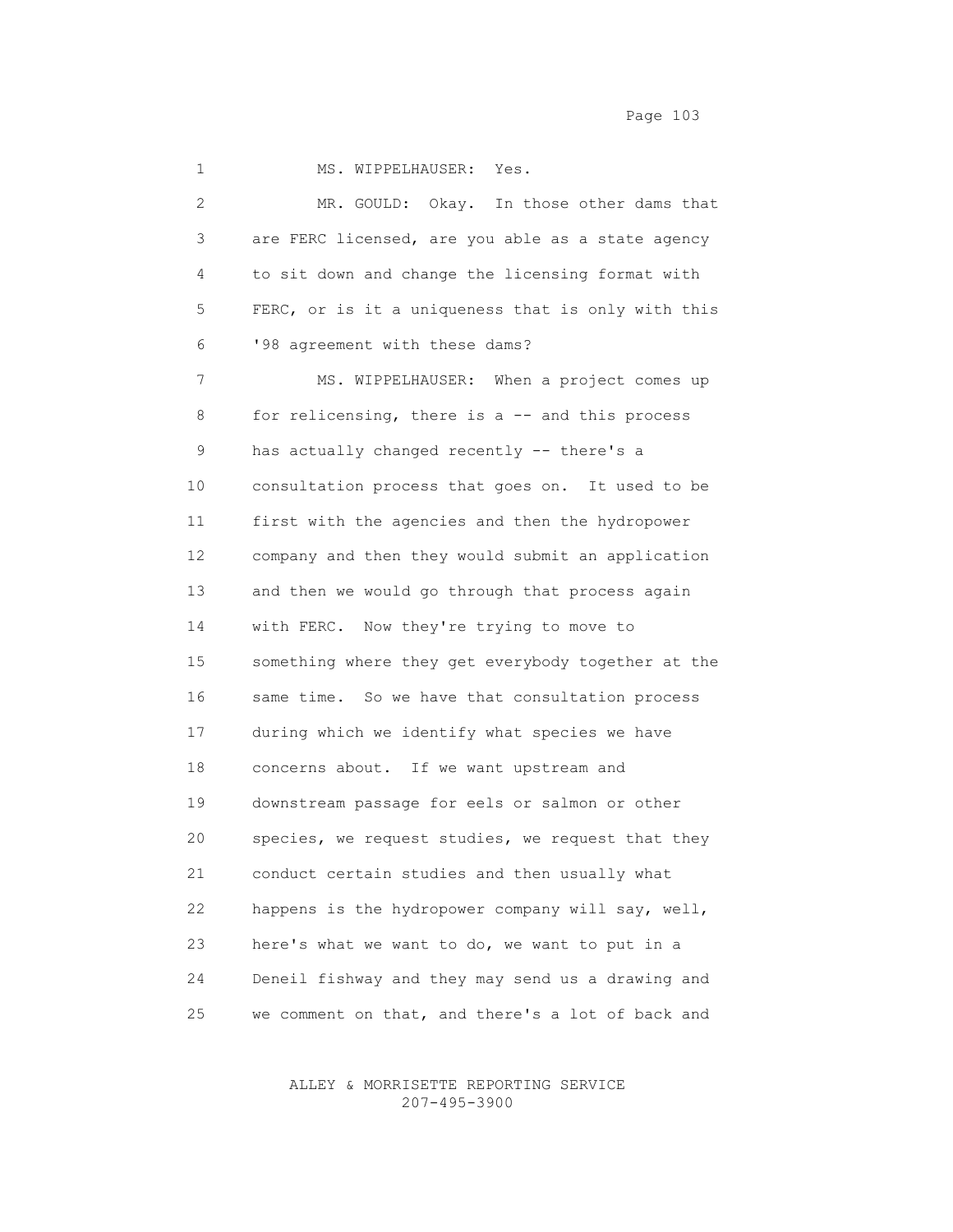1 forth exchange, and then eventually, if you're 2 lucky, FERC accepts all of that and it goes into 3 the license.

 4 MR. GOULD: May I follow-up, Mr. Chair? I 5 guess I didn't explain myself too well. Once the 6 license is done and all the consultation is done, 7 do you have any opportunity -- let's say it's a 8 license for 40 years or whatever it may be, do you 9 have any opportunity to now change the criteria of 10 that license?

 11 MS. WIPPELHAUSER: I believe the state 12 agencies and the federal agencies have the ability 13 to do that if there is a reopener in there. I'm 14 not very familiar with that process.

 15 MR. GOULD: What I'm trying to get at is 16 what is the uniqueness of this '98 agreement that 17 would give you special powers that you wouldn't 18 have in any other FERC license?

 19 HEARING OFFICER HILTON: I think that's 20 probably a question that's a little bit broader 21 than the panel here can answer. I don't know, 22 unless you feel you can answer it.

 23 MR. LAPOINTE: I think one of the things 24 the agreement gave us and what makes it unique is 25 not in what it allows us to do at FERC, but it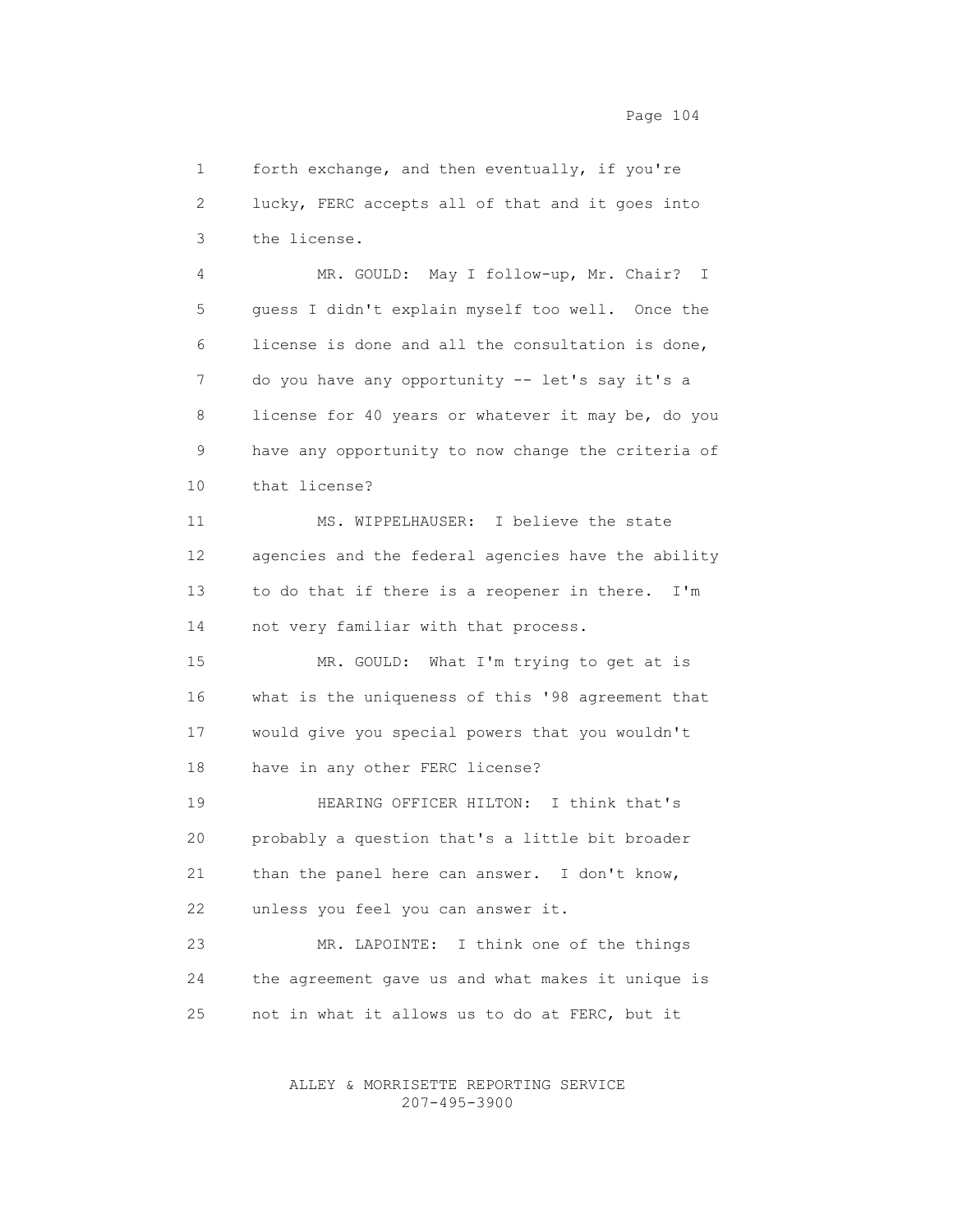1 deals with the river -- the dams in question, a 2 number of dams on the river as a package. In the 3 past there was -- you would deal with a FERC 4 licensing issue at one dam and then deal with a 5 separate licensing issue on another dam and then a 6 separate licensing issue on another, et cetera, et 7 cetera, et cetera, and so the packaging having a 8 comprehensive settlement agreement that dealt 9 with, again, the river unit, the river segments 10 for which the agreement holds -- is in effect, 11 that's the uniqueness, that it ties them together 12 and doesn't treat them separately. We may have 13 gone slower on the agreement than some of the 14 written terms in there. We talked about that. We 15 would be going way slower if we didn't have the 16 agreement, and we've used this as a template, you 17 know, we have this thing called the Penobscot 18 River Restoration Agreement and that was to try to 19 do the same thing, to deal with a number of dams 20 at once. We dealt with one recently on the Saco 21 as well because I think you'll find that folks 22 believe that's a much better way of moving forward 23 for the goal we all share of restoring fish to 24 their native habitat than doing piece by piece. 25 So I think that's where the uniqueness is.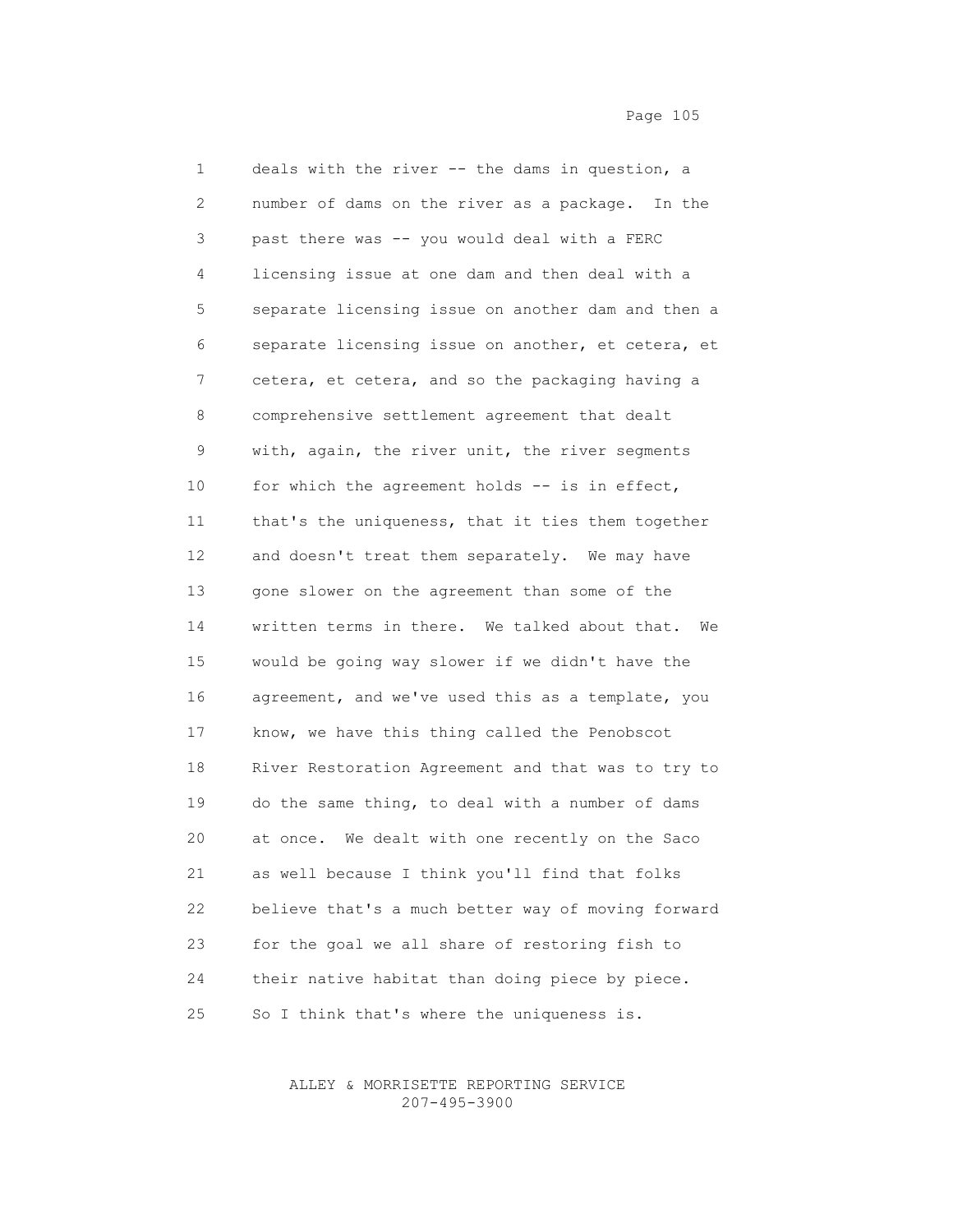Page 106

| $\mathbf 1$ | HEARING OFFICER HILTON:<br>That's what Mr.         |
|-------------|----------------------------------------------------|
| 2           | Bennett said last night. Anything else, Mr.        |
| 3           | Gould?                                             |
| 4           | MR. GOULD: No, that's fine.                        |
| 5           | HEARING OFFICER HILTON:<br>Dana?                   |
| 6           | MR. MURCH: Just a couple of quick                  |
| 7           | questions. One for Gail on eel mortality to try    |
| 8           | to bring some clarity to some of the questions the |
| 9           | Board members asked. Assume I'm at Weston and      |
| 10          | assume I do a study and I put tagged eels in front |
| 11          | of the turbines and I'll find out that I've got X  |
| 12          | mortality of eels going through those turbines,    |
| 13          | whatever that number is, but then I go do another  |
| 14          | study tagging eels and figuring out where they go  |
| 15          | when they reach this dam which is, in fact, the    |
| 16          | study that I understand that FPL is proposing to   |
| 17          | do and I figure out that all of the eels are going |
| 18          | to places A, B and C and I've got gates or         |
| 19          | whatever that I can open there and I pass all the  |
| 20          | eels downstream through those openings so that no  |
| 21          | eels go through the turbines. As a result, it      |
| 22          | doesn't matter -- am I correct that it doesn't     |
| 23          | matter what the turbine mortality is if all the    |
| 24          | eels safely pass someplace else?                   |
| 25          | MS. WIPPELHAUSER:<br>That's true.                  |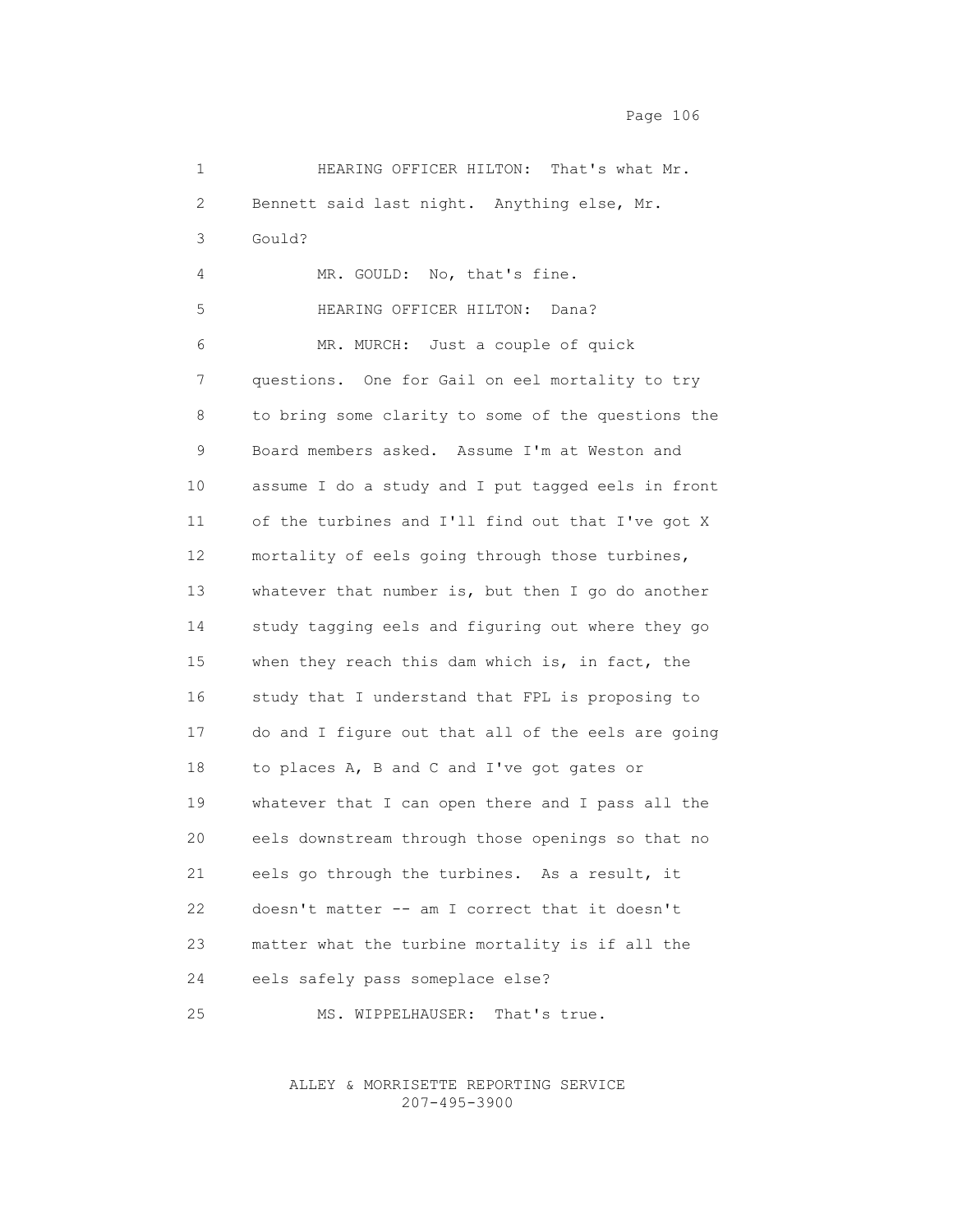| 1  | MR. MURCH: Okay. So I think that's part            |
|----|----------------------------------------------------|
| 2  | of the confusion for Board members. When we talk   |
| 3  | about mortality in some of these studies that you  |
| 4  | were reading from Fish and Wildlife Service,       |
| 5  | they're talking about turbine mortality and, yes,  |
| 6  | eels going through -- not all eels going through   |
| 7  | turbines or any other fish is going to             |
| 8  | successfully pass. What you try to do is get them  |
| 9  | to not go through, at least get a lot of them to   |
| 10 | not go through. So I thought that just might be a  |
| 11 | clarification, and just one other point, Friends   |
| 12 | of Merrymeeting Bay has asked the Board to modify  |
| 13 | the certifications for these four dams to require  |
| 14 | immediate safe and effective upstream and          |
| 15 | downstream fish passage. Friends of Merrymeeting   |
| 16 | Bay has defined safe as meaning all fish migrating |
| 17 | upstream can pass the dam and no fish migrating    |
| 18 | downstream are killed or injured by the dam, and   |
| 19 | fish includes eels. Are any of you aware of any    |
| 20 | upstream fish passage facilities that could meet   |
| 21 | that standard? If you could verbalize.             |
| 22 | MS. WIPPELHAUSER:<br>No.                           |
| 23 | MR. MURCH: Are any of you aware of any             |
| 24 | downstream fish passage facilities that will meet  |
| 25 | that standard?                                     |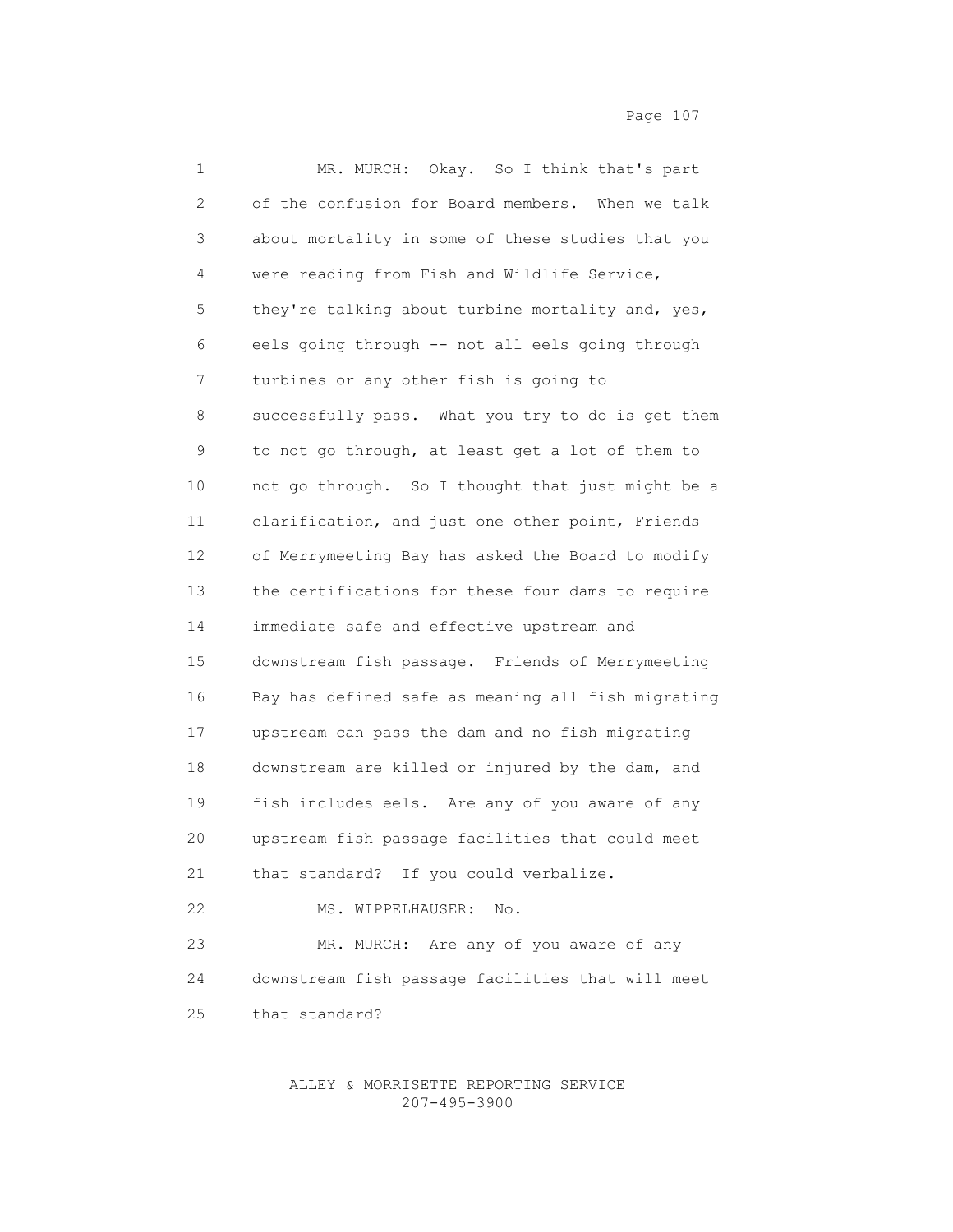Page 108 and the state of the state of the state of the state of the state of the state of the state of the state of the state of the state of the state of the state of the state of the state of the state of the state of t

1 MS. WIPPELHAUSER: No. 2 MR. MURCH: If the Board adopts this 3 standard and I come to you and say how do we meet 4 this standard, what do you tell me? 5 MR. LAPOINTE: The Edwards dam meets that 6 standard. The only way you can achieve a hundred 7 percent efficiency is, from my understanding, not 8 to have the facility there. 9 MR. MURCH: Thank you. 10 HEARING OFFICER HILTON: Nancy Ziegler. 11 MS. ZIEGLER: The two years of studies -- 12 as I understand it, two years of telemetry studies 13 are going to be done at -- the first year is going 14 to be Shawmut and Lockwood and the second year 15 they're going to add Weston, this is FPLE, am I 16 right about that? Is that correct? 17 MS. WIPPELHAUSER: Yes. 18 MS. ZIEGLER: I'm trying to understand why 19 two years at Shawmut and Lockwood if in the first 20 year -- and you do a controlled study where you 21 are able to catch 30 to 50 eel at each site, tag 22 them and release them and watch what happens to 23 them, why not at that point require -- okay, you 24 see the patterns, behaviors of the fish, you see 25 the flows, you see the results, why not require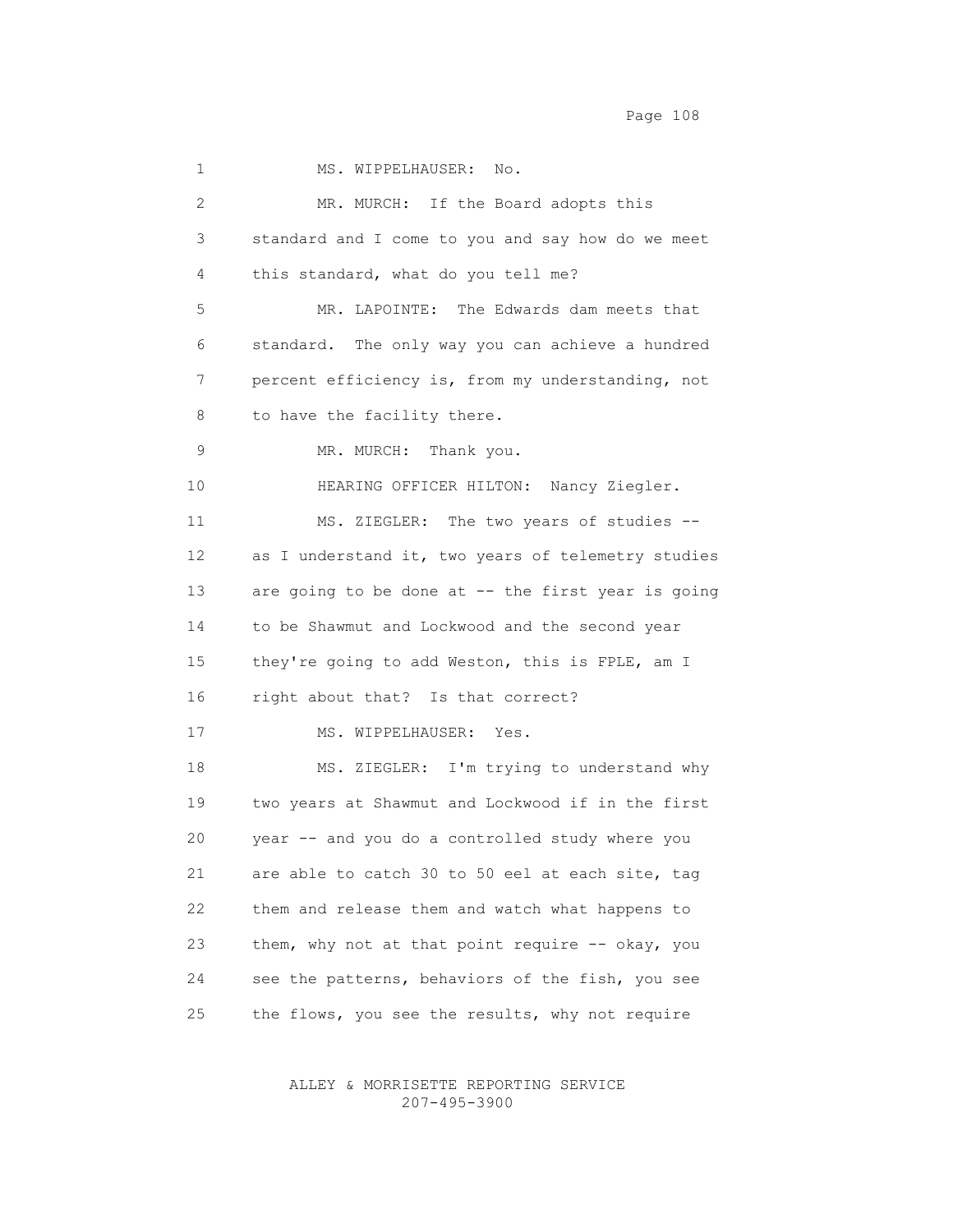1 some form of -- I mean, I understand you're going 2 to be saying, well, some form of additional 3 passage devices at those sites -- I mean, I 4 understand there's a deep gate at Lockwood. I 5 suspect you think that they're going to need to do 6 more. That's my suspicion, but why two years if 7 after the first year it shows that a number of 8 those fish go through the turbines and you see the 9 patterns? 10 MS. WIPPELHAUSER: I think maybe you have 11 -- you're misunderstanding the study. The first 12 year they would do a study at Lockwood and Shawmut 13 and then the next year they would just do Weston. 14 MS. ZIEGLER: That's fine. 15 MS. WIPPELHAUSER: We simply -- they simply 16 couldn't do all three sites at the same time. 17 MS. ZIEGLER: After that first year of 18 doing the study at Lockwood and Weston, are they 19 going to put in interim fish downstream passage 20 for eel? 21 MS. WIPPELHAUSER: They may. We may be

 22 able to recommend something at that point. Based 23 on the results of the study, based on the results 24 we see at Hydro-Kennebec, there may be something 25 that we learn in that year that we can recommend.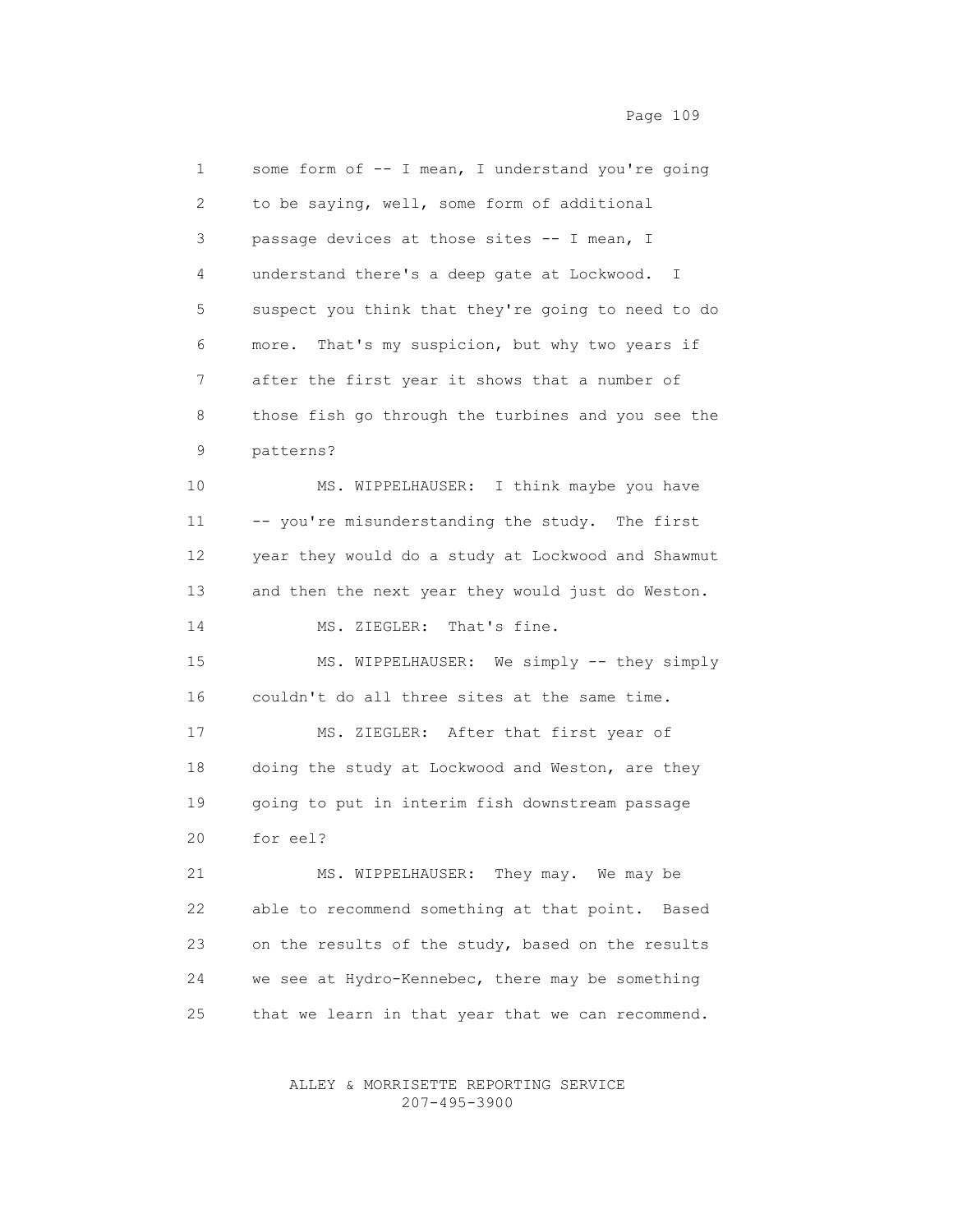1 MS. ZIEGLER: Would they be required to at 2 that point or would they be allowed to wait until 3 2009 or 2010 as it is? 4 MS. WIPPELHAUSER: Oh, no, we would 5 probably consult with them and make 6 recommendations as to what they should do. 7 MS. ZIEGLER: Okay. I guess I would have 8 to ask Dana Murch. 9 MR. MURCH: Let me just add, I don't want 10 to rehabilitate Gail here, but I think what she's 11 suggesting is the results of the study may be 12 inconclusive so she's hedging her bets here. 13 Could you respond to that? 14 MS. WIPPELHAUSER: I wasn't trying to hedge 15 my bets. I mean, they may very well be 16 inconclusive, but if we learn something after that 17 first year of study, then we would make 18 recommendations as to what they should do. 19 MS. ZIEGLER: Yeah, and I guess my question 20 then is more to Dana Murch which maybe he can 21 answer later, you know, whether or not if you make 22 a recommendation, will they provide interim fish 23 passage. 24 HEARING OFFICER HILTON: We kind of need to 25 move on here. Cindy, one question.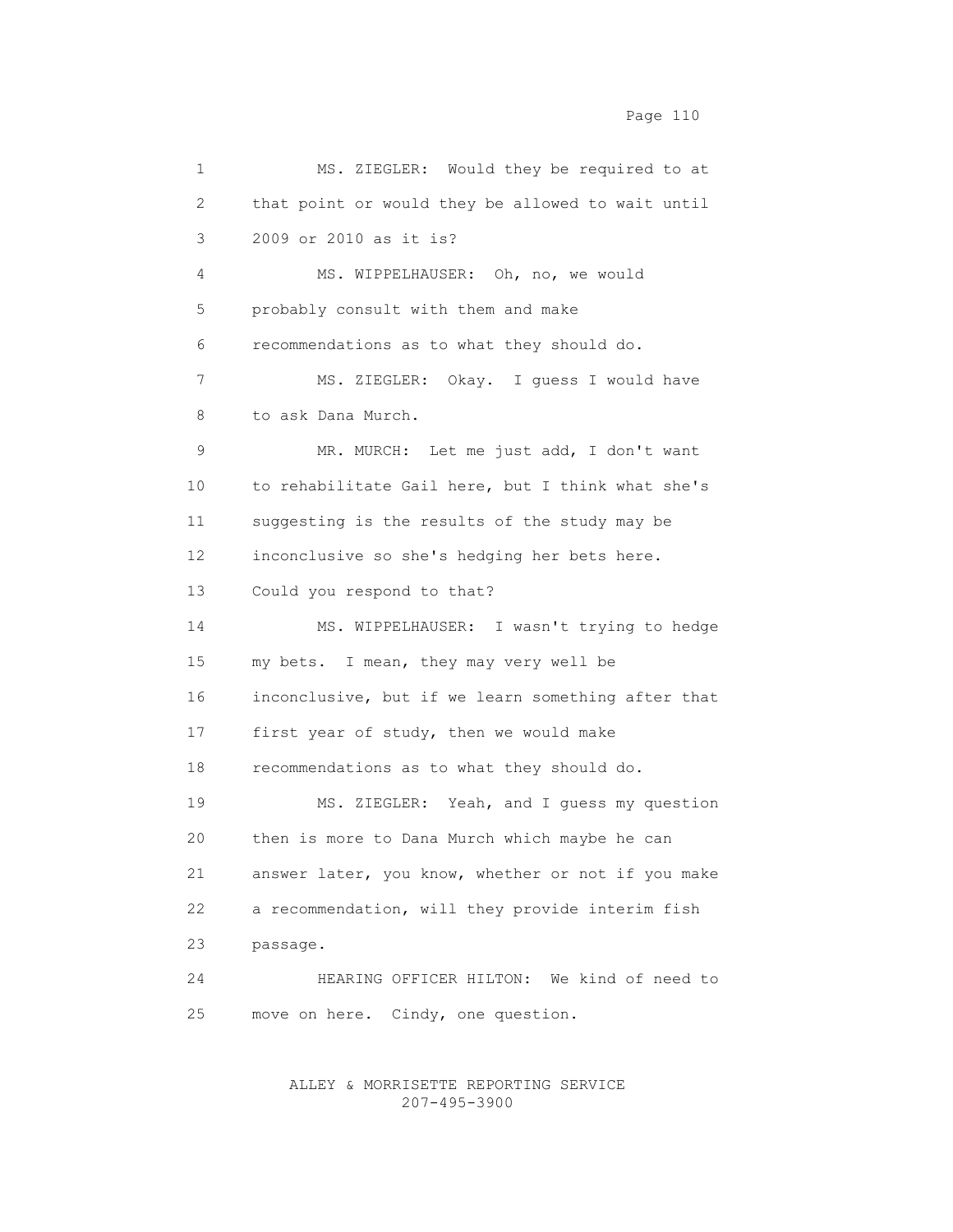| 1  | MS. BERTOCCI: The KHDG Agreement reflects          |
|----|----------------------------------------------------|
| 2  | a number of fisheries management decisions that    |
| 3  | you have made for a variety of species that are in |
| 4  | a variety of situations with respect to the status |
| 5  | of the populations. Can you just say for the       |
| 6  | Board or express for the Board the types of issues |
| 7  | that you have to balance when you enter into one   |
| 8  | of these agreements?                               |
| 9  | MS. WIPPELHAUSER: Well one thing is                |
| 10 | there's three agencies that are managing different |
| 11 | species and they all have different requirements.  |
| 12 | So, for instance, salmon have to get much further  |
| 13 | up river and probably historically went much       |
| 14 | further up river than any of the other anadromous  |
| 15 | species. Eels have to go -- eels may go far up     |
| 16 | river. Short-nosed sturgeon don't go above         |
| 17 | Lockwood. So there's different requirements for    |
| 18 | all these species, and we have to take that into   |
| 19 | account when we're doing the passage requirements  |
| 20 | and the timing. I don't know if that's what you    |
| 21 | were looking for.                                  |
| 22 | MS. BERTOCCI: I guess what I'm trying to           |
| 23 | get at is the priorities -- I'm assuming there's   |
| 24 | some sort of balancing that must occur.<br>Is it   |

25 more important to try to look at an agreement for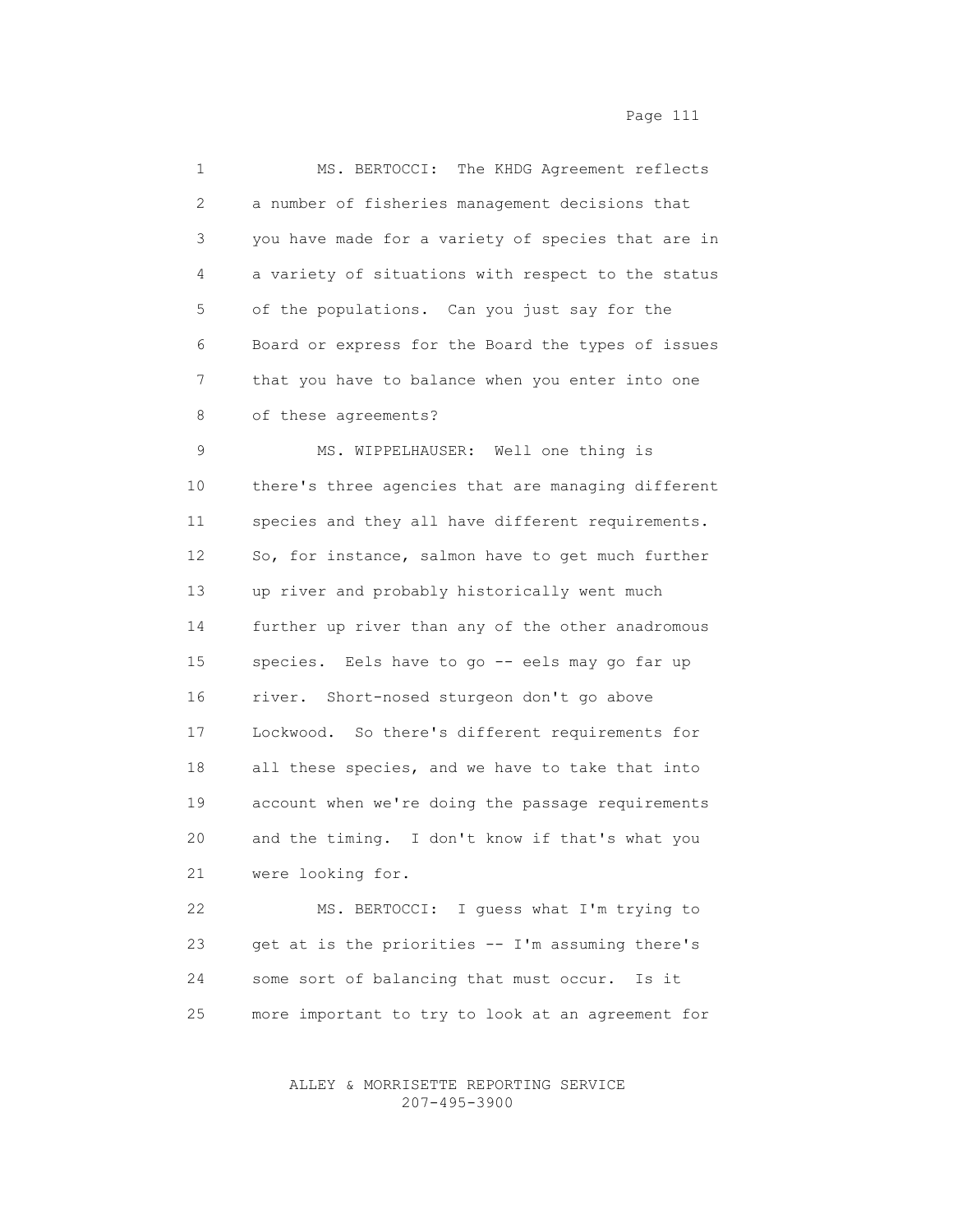1 the Atlantic salmon given the status of that 2 population or what you know or what you have for 3 information about various populations because when 4 you enter into an agreement, you're obviously 5 negotiating with certain sets of information and 6 certain priorities, and I was wondering if you 7 could somehow describe that for the KHDG Agreement 8 or am I not making any sense? 9 MR. LAPOINTE: I think you're correct in 10 that some species are of higher priority because

 11 of their status or concerns about the population 12 or their legal status in some cases in the context 13 of something like the short-nosed sturgeon. For 14 many of those species, there are regional or 15 interstate fisheries management plans and so you 16 want the agreement to be consistent with the goals 17 of those plans. If you have something like 18 alewife that you know the numbers have been 19 rebounding on, obviously that's an easier thing to 20 work with than something a species for which the 21 population isn't rebounding or we have concerns 22 about and you have less flexibility. So those 23 kinds of things come into play but I think in the 24 end the agreements and the work on the agreements 25 includes all those species because we recognize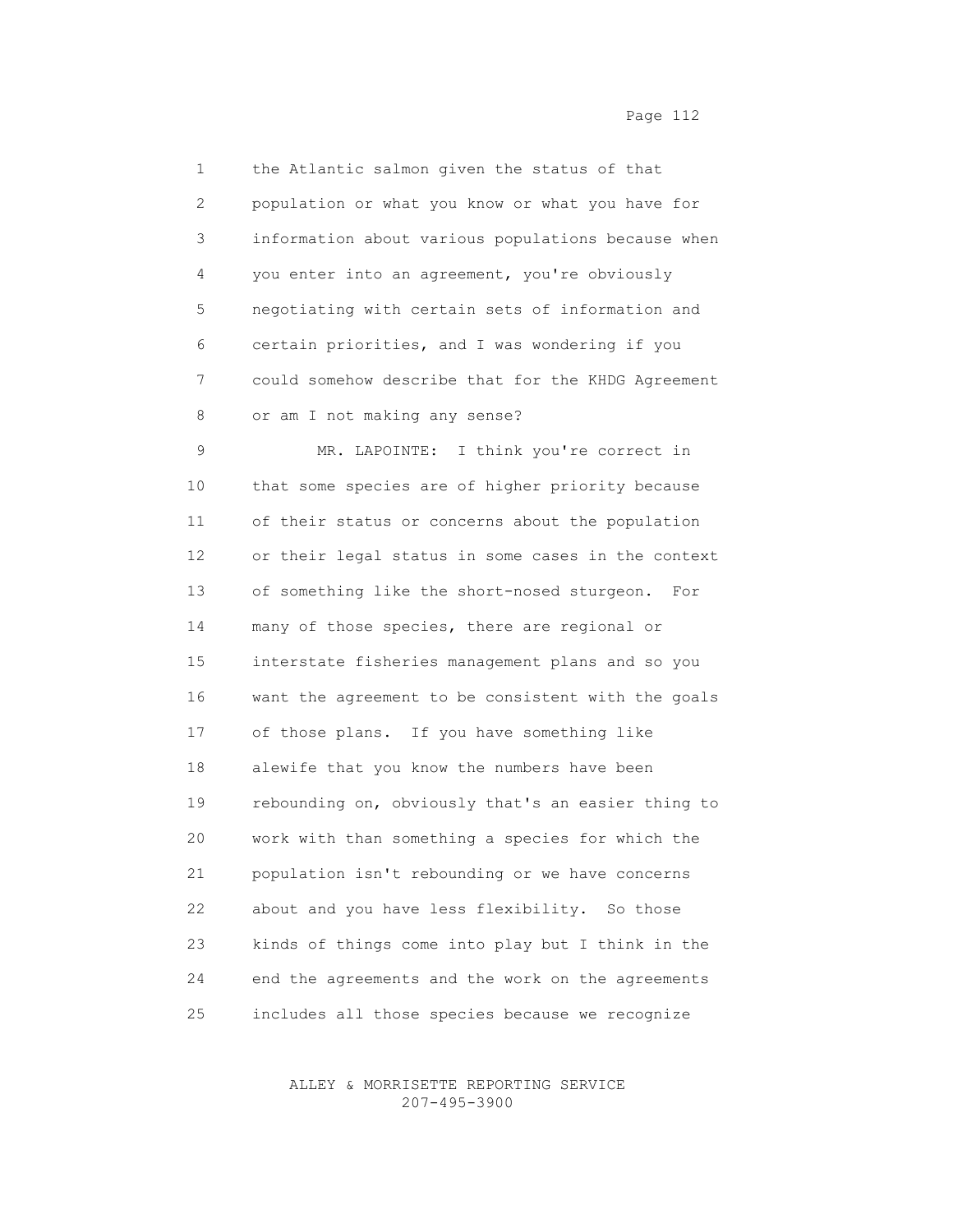Page 113

1 they are all important from an ecosystem

2 perspective.

 3 HEARING OFFICER HILTON: We need to move on 4 to any sort of a final opportunity for the various 5 parties to follow up on whatever has been said 6 this morning. So by my chronometer, we've got 12 7 minutes left before noon and Nancy and Nancy and 8 Elizabeth, you need to leave at noon. Okay, so to 9 the petitioners, I will give you four minutes. 10 MR. WATTS: Could I ask just one question? 11 HEARING OFFICER HILTON: Excuse me? 12 MR. WATTS: Could I ask one question? 13 HEARING OFFICER HILTON: You've got four 14 minutes. 15 MR. WATTS: Four minutes, well, I'm not 16 going to take that much. Gail, this is for you. 17 Bob Richter's testimony mentions that FPL found 38 18 mortalities at Shawmut this year, and in 2005, I'm

 19 looking at his testimony, Bob Richter or FPLE, at 20 page 14, in 2005 27 eel mortalities were observed 21 at the Shawmut Project, in 2006 38 eel mortalities 22 were observed below the Shawmut Project. What 23 number of dead eels is significant when you're 24 looking at a place below Shawmut?

25 MS. WIPPELHAUSER: At Benton Falls we've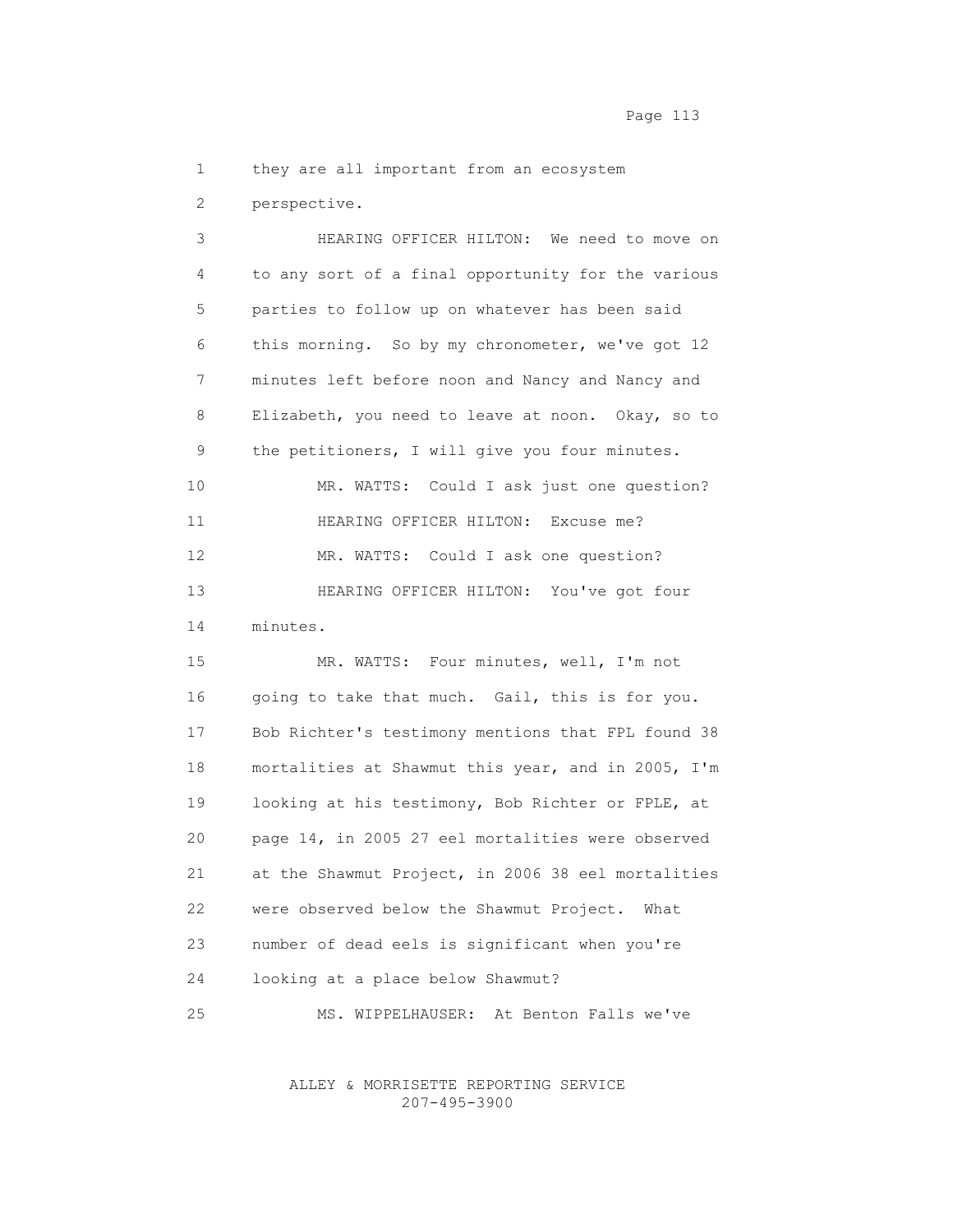1 said when the count gets up to 50 in a year, we 2 start talking to them. 3 MR. WATTS: So we're at 38 at Shawmut. You 4 said there was no evidence of significant eel 5 mortalities on the Kennebec River and this past 6 year Bob Richter found 38 below Shawmut. 7 MS. WIPPELHAUSER: I didn't see that 8 information until he provided it. 9 MR. WATTS: Does that change your 10 characterization then? 11 MS. WIPPELHAUSER: I would say then that 12 Shawmut is one of the places that we should -- if 13 we're looking at the Kennebec River, then Shawmut 14 is probably the project that we should concentrate 15 on first. 16 MR. WATTS: Would the data from 38 this 17 fall -- past fall, 27 the fall before, 2005, at 18 Shawmut, does that data that FPLE collected, does 19 that change your statement that there is no 20 evidence of significant eel mortality on the 21 Kennebec River? 22 MR. WATTS: I would have to say that it's 23 not significant. 24 MR. WATTS: What number would be 25 significant?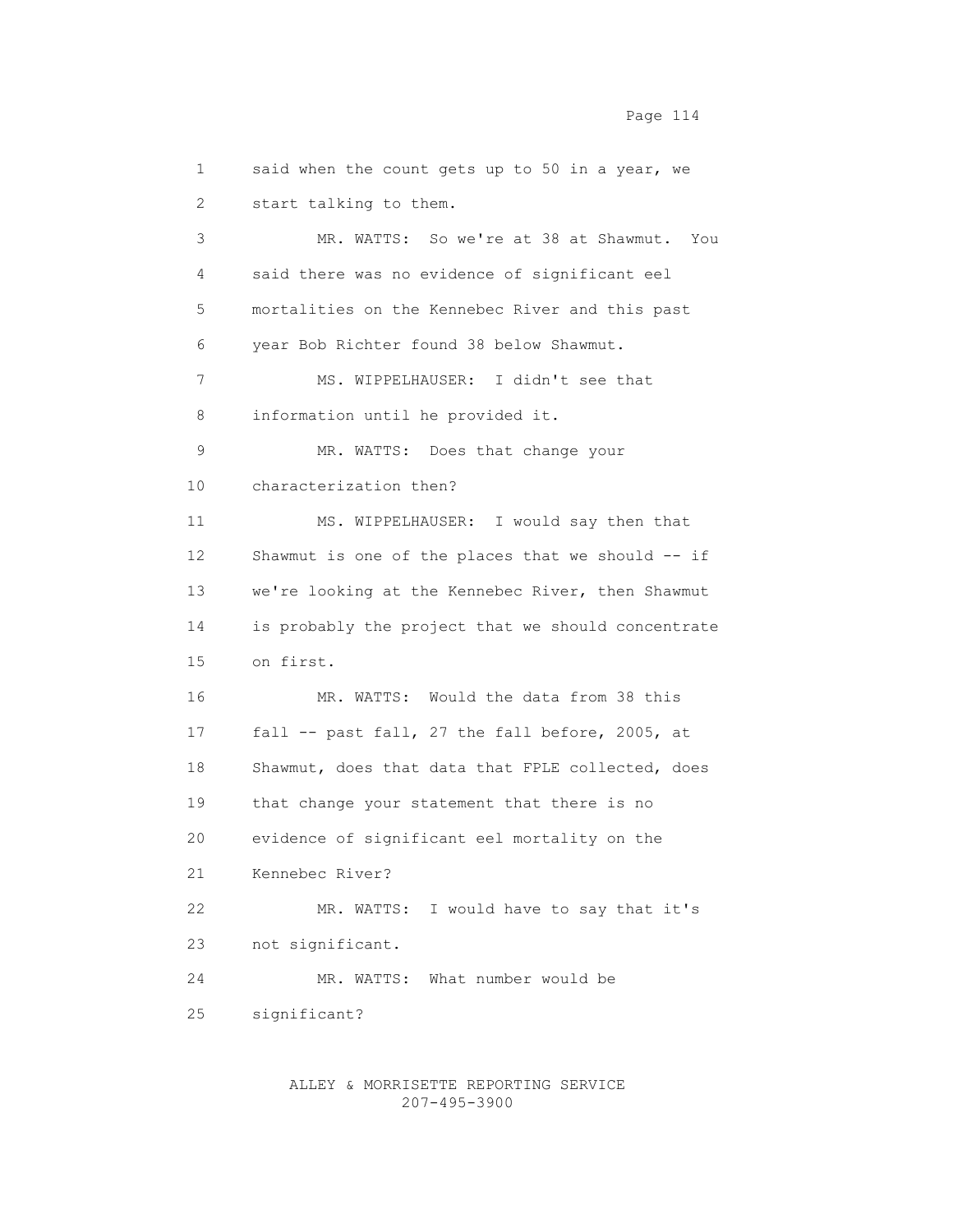Page 115

 1 MS. WIPPELHAUSER: I told you -- 2 MR. WATTS: 50? 3 MS. WIPPELHAUSER: -- at Benton Falls when 4 we saw 50 eels in a season or in a night, we went 5 to them and started talking to that. They called 6 us up last year when they saw something like 27 on 7 one occasion. So that's when we're starting to 8 get -- talk to them, see if they could change 9 their flow characteristics or their generation. 10 MR. WATTS: So if there were 12 eels that 11 Bob Richter just couldn't find, that would add up 12 to 50 from 2006? 13 MS. WIPPELHAUSER: That's true. 14 MR. WATTS: So in other words, if Bob just 15 couldn't get out there one day or because it was a 16 stormy day and he found 38 rather than 50, in your 17 opinion that changes it from significant mortality 18 to no evidence of significant mortality? 19 MS. WIPPELHAUSER: Doug, if we're using a 20 number, that's what we've been using. 21 MR. WATTS: It's 50. 22 MS. WIPPELHAUSER: So that's what we're 23 using. 24 MR. WATTS: So 50 is the Department's 25 trigger point for no evidence of significant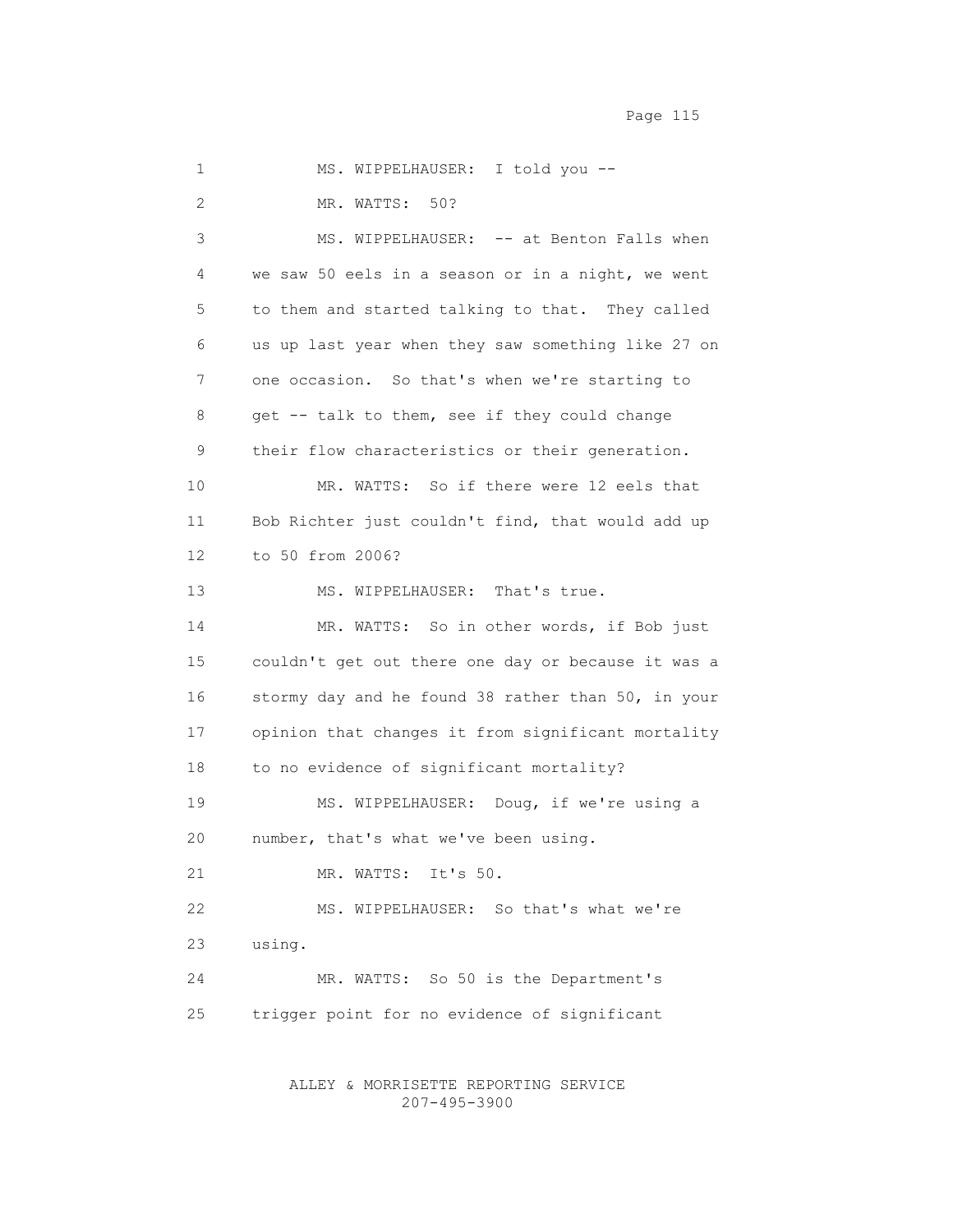1 mortality or evidence of significant mortality? 2 MS. WIPPELHAUSER: That's sort of what 3 we've been using, yes. 4 MR. WATTS: Thank you. 5 MR. LAPOINTE: That's what we've been using 6 at the Benton Falls dam. One of the difficulties, 7 yes, we can use that number for a discussion and I 8 think Gail's comment that, you know, it suggests 9 we should look at Shawmut is true, but -- so 10 that's a useful surrogate at this point. 11 HEARING OFFICER HILTON: Jeff or Sarah? 12 MS. VERVILLE: We have no further 13 questions. 14 MR. THALER: I do. 15 HEARING OFFICER HILTON: Mr. Thaler. 16 MR. THALER: Quickly to George or Gail, in 17 light of the questions from Board Member Ziegler 18 and talking about significant mortality, if the 19 sustainability of the fishery population is the 20 goal, the ultimate goal that was being discussed, 21 and given that fishing is a designated use on the 22 rivers as is hydropower, if the Department wanted 23 to as quickly as possible reduce mortality if it 24 felt that the viability of the eel population, for 25 example, or any other species was being impacted,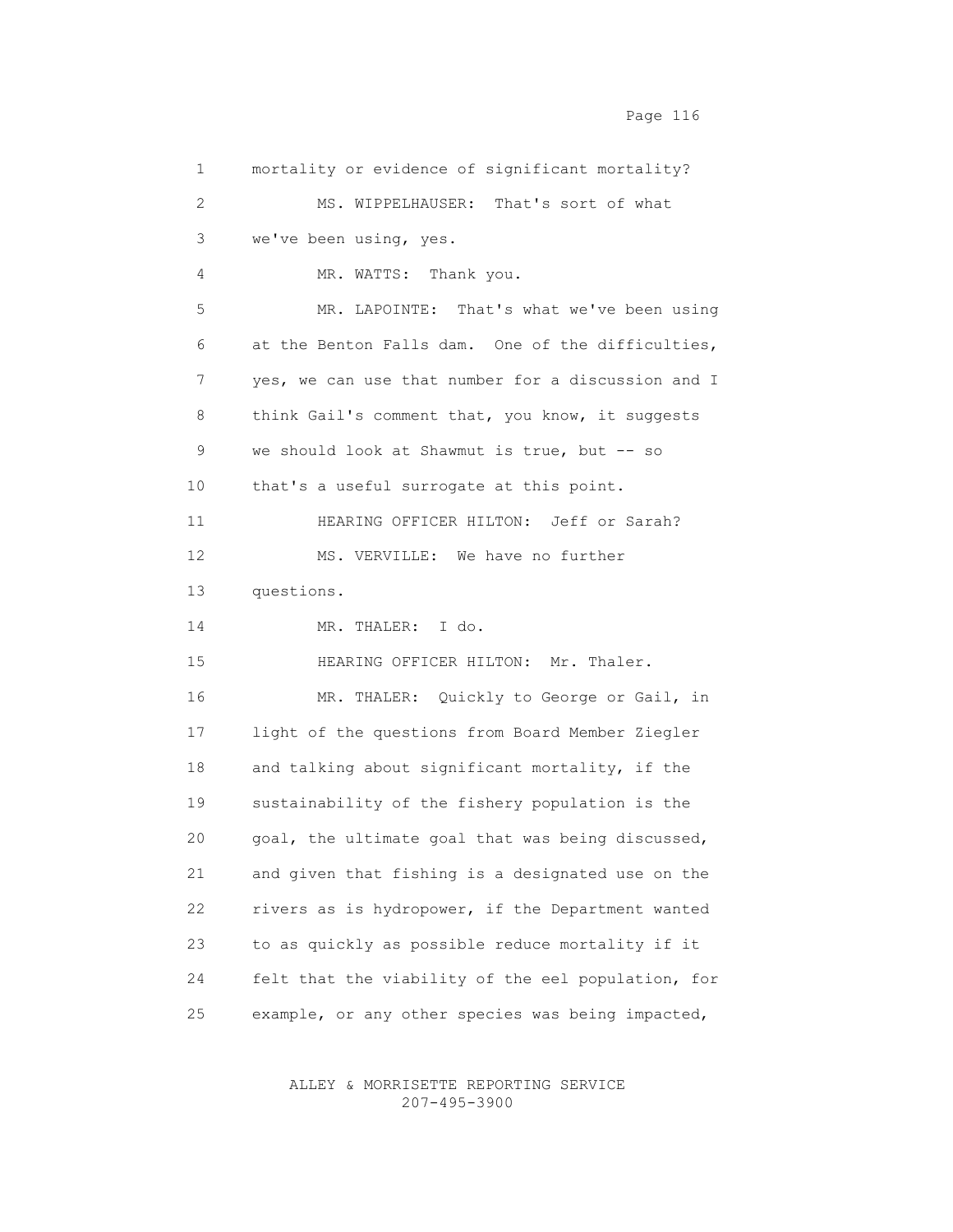| 1  | would restricting the number of fish or eels that    |
|----|------------------------------------------------------|
| 2  | could be taken in a day or a week or a season by     |
| 3  | recreational or commercial fisherman be quicker      |
| 4  | and impact more of the population than some of the   |
| 5  | measures talked about for the hydro facilities?      |
| 6  | MR. LAPOINTE: I think it might be quicker            |
| 7  | but to say that it would impact a greater            |
| 8  | proportion of the population isn't a statement I'd   |
| 9  | be willing to make. I think that when we work on     |
| 10 | the eel population, the Atlantic States Commission   |
| 11 | plan and this state's efforts importantly include    |
| 12 | both habitat and the fisheries because they are      |
| 13 | both important to work on. We can't say it's all     |
| 14 | one or the other. It's a combination of the two,     |
| 15 | but I'll go back to the commission plan and our      |
| 16 | state efforts and I think we're doing that.<br>We've |
| 17 | reduced the number of elver fishermen very           |
| 18 | significantly, and I think the landings would        |
| 19 | reflect that. We've talked about how old age has     |
| 20 | gotten rid of a lot of the weir fishermen in         |
| 21 | I think there certainly has been a<br>inland waters. |
| 22 | restriction put on in Maine and elsewhere on the     |
| 23 | number of eels that somebody can use for bait        |
| 24 | fishing because that was a significant source of     |
| 25 | mortality. So we're working on the fish side, and    |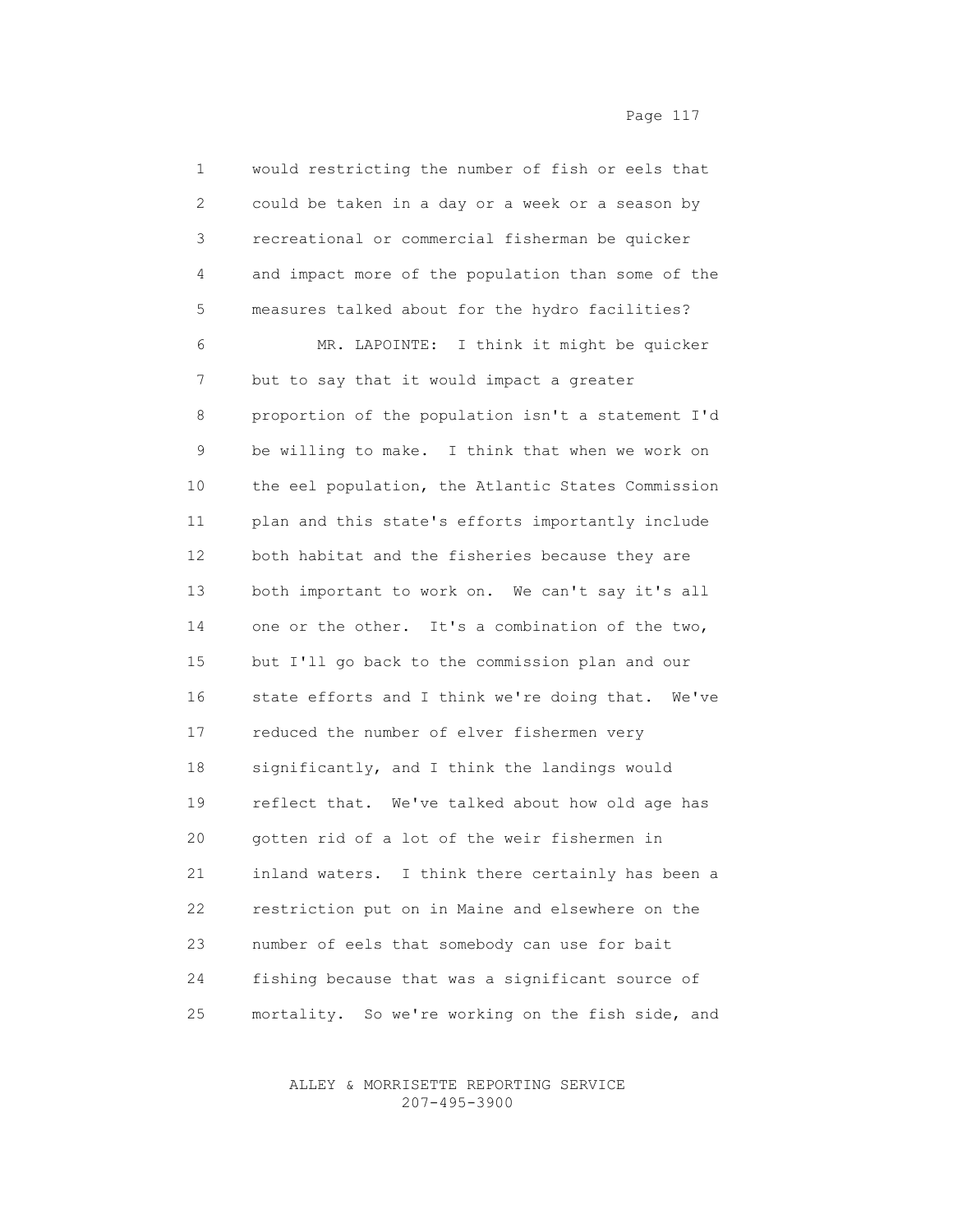| 1  | do we have additional things to do? Yes. I mean,     |
|----|------------------------------------------------------|
| 2  | I mentioned the bilateral talks with Canada so       |
| 3  | that, in fact, we could $-$ because this is one big  |
| 4  | bathtub in terms of eel, we want to deal with them   |
| 5  | as well, and then on the habitat side, we know       |
| 6  | that we have additional work to do and that's why    |
| 7  | we continue to work on things like this agreement    |
| 8  | and other river agreements because we realize        |
| 9  | that's significant as well.                          |
| 10 | MR. THALER: So just to clarify, though,              |
| 11 | from the DMR's perspective, the 50 eel figure        |
| 12 | right now under the Maine law and regulations an     |
| 13 | individual -- any individual in this room could      |
| 14 | take 50 -- up to 50 eels a day and that would        |
| 15 | still be lawful, correct?                            |
| 16 | MS. WIPPELHAUSER: Yes, that's correct.               |
| 17 | MR. THALER: Just two more questions, Mr.             |
| 18 | I think, Gail, you were responding to a<br>Chairman. |
| 19 | question maybe of Board Member Ehrenfeld and I       |
| 20 | want to make sure there's no confusion in the        |
| 21 | The radiotelemetry studies that FPL will<br>record.  |
| 22 | be doing at the different facilities over the next   |
| 23 | year or two will not just be eels but will there     |
| 24 | also be anadromous fish studied as well?             |
| 25 | Yes, that's correct.<br>WIPPELHAUSER:<br>MS.         |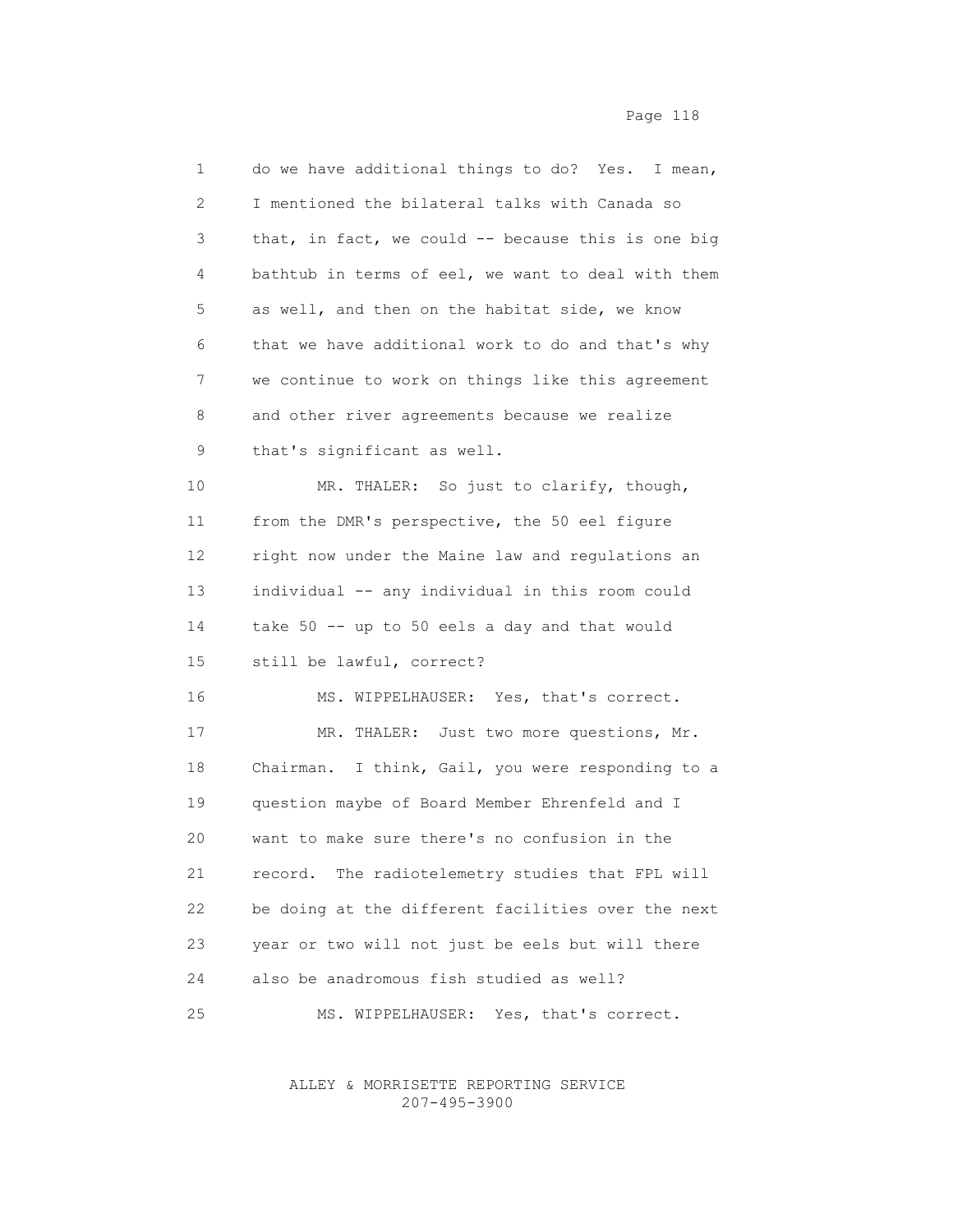1 MR. THALER: All right, and the last 2 question was that there was mention at the end of 3 the day yesterday I think by Mr. Stetson about a 4 written U.S. Fish and Wildlife policy that talked 5 about 95 percent efficiency and there was a 6 request made to see if that could be provided. 7 Are any of the agencies at the table aware of such 8 a written policy? 9 MR. KELIHER: Speaking for the Salmon 10 Commission, we are not aware of any written policy 11 that gives that guidance at all. 12 MS. WIPPELHAUSER: We're not aware of any 13 written policy on passage efficiency requirements 14 either. In some of our comments on FERC 15 relicensings, we have requested or recommended 16 that we're looking for a goal of 95 percent 17 efficiency and sometimes that gets put in the 18 license but not always. 19 MR. THALER: Nothing further. 20 MR. FRIEDMAN: Chairman Hilton, may I ask a 21 question, please? 22 HEARING OFFICER HILTON: We have to go to 23 SOS at this point. Sorry, Ed. Jeff or Jane? 24 MR. FRIEDMAN: Can I ask while I'm walking 25 over?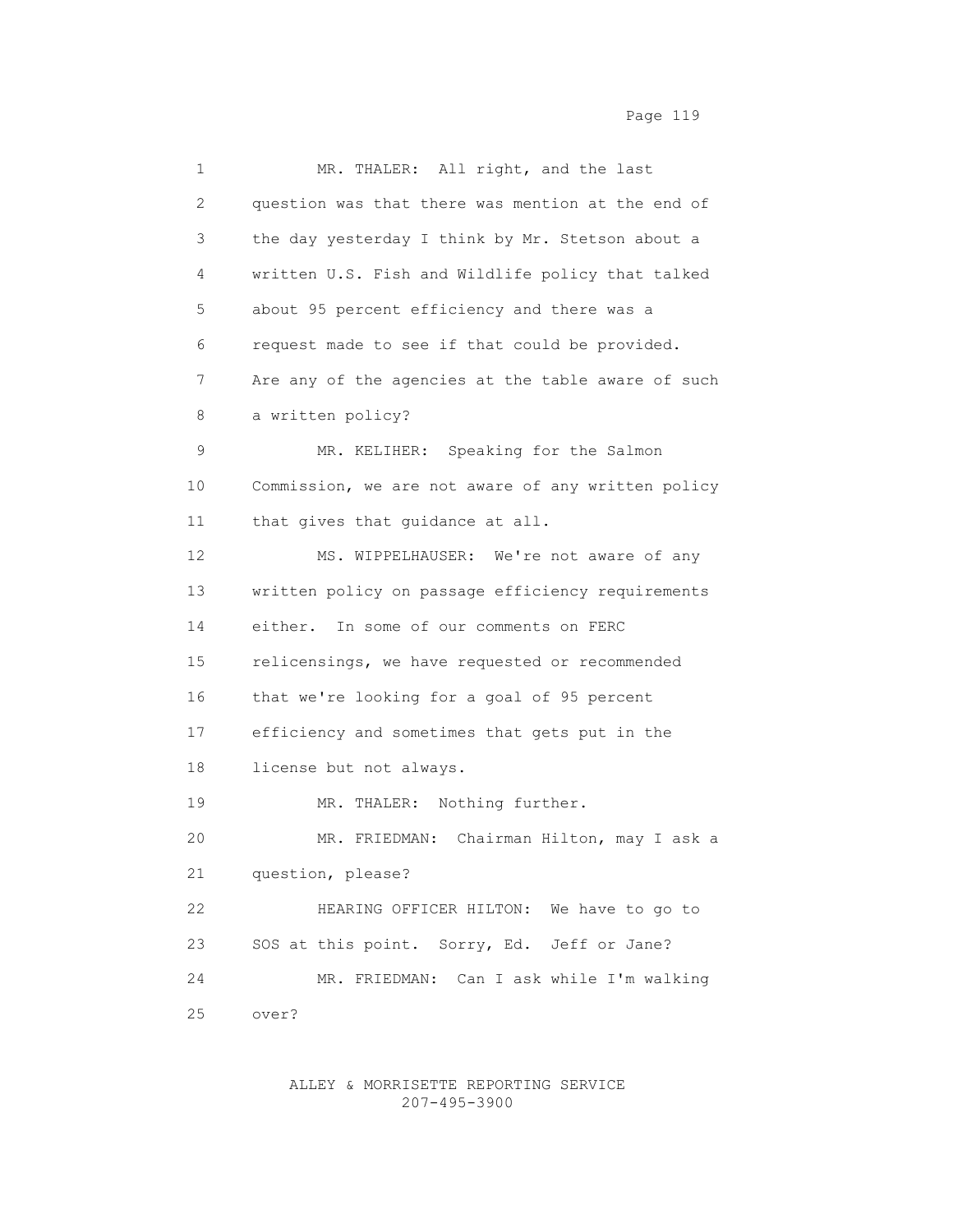| 1               | MR. VANDEN HEUVEL: Do you think it is best         |
|-----------------|----------------------------------------------------|
| 2               | practice to allow eel or adult salmon to pass      |
| 3               | through small high-speed turbines?                 |
| 4               | MS. WIPPELHAUSER:<br>No.                           |
| 5               | MR. VANDEN HEUVEL: I have further                  |
| 6               | questions, but we'll leave it at no. Are we        |
| 7               | putting eel passage at all the dams in the state   |
| 8               | and if you had the money, could you do it in three |
| 9               | years?                                             |
| 10              | MS. WIPPELHAUSER: Whenever a hydropower            |
| 11              | project comes up for relicensing, if it's in an    |
| 12 <sup>°</sup> | historic habitat route, we require --              |
| 13              | MR. VANDEN HEUVEL: Wrong, wrong, wrong.            |
| 14              | All dams in the state, not hydropower dams, all    |
| 15              | dams.                                              |
| 16              | MS. WIPPELHAUSER: Oh, sorry. Because               |
| 17              | there are so many dams in the state, we're not     |
| 18              | putting upstream passage in at this point.         |
| 19              | MR. VANDEN HEUVEL: Is it in your future            |
| 20              | plans, and if I gave you money, could you get it   |
| 21              | done in three years?                               |
| 22              | MS. WIPPELHAUSER: No, I couldn't get it            |
| 23              | done in three years.                               |
| 24              | MR. VANDEL HEUVEL: With the right                  |
| 25              | resources?                                         |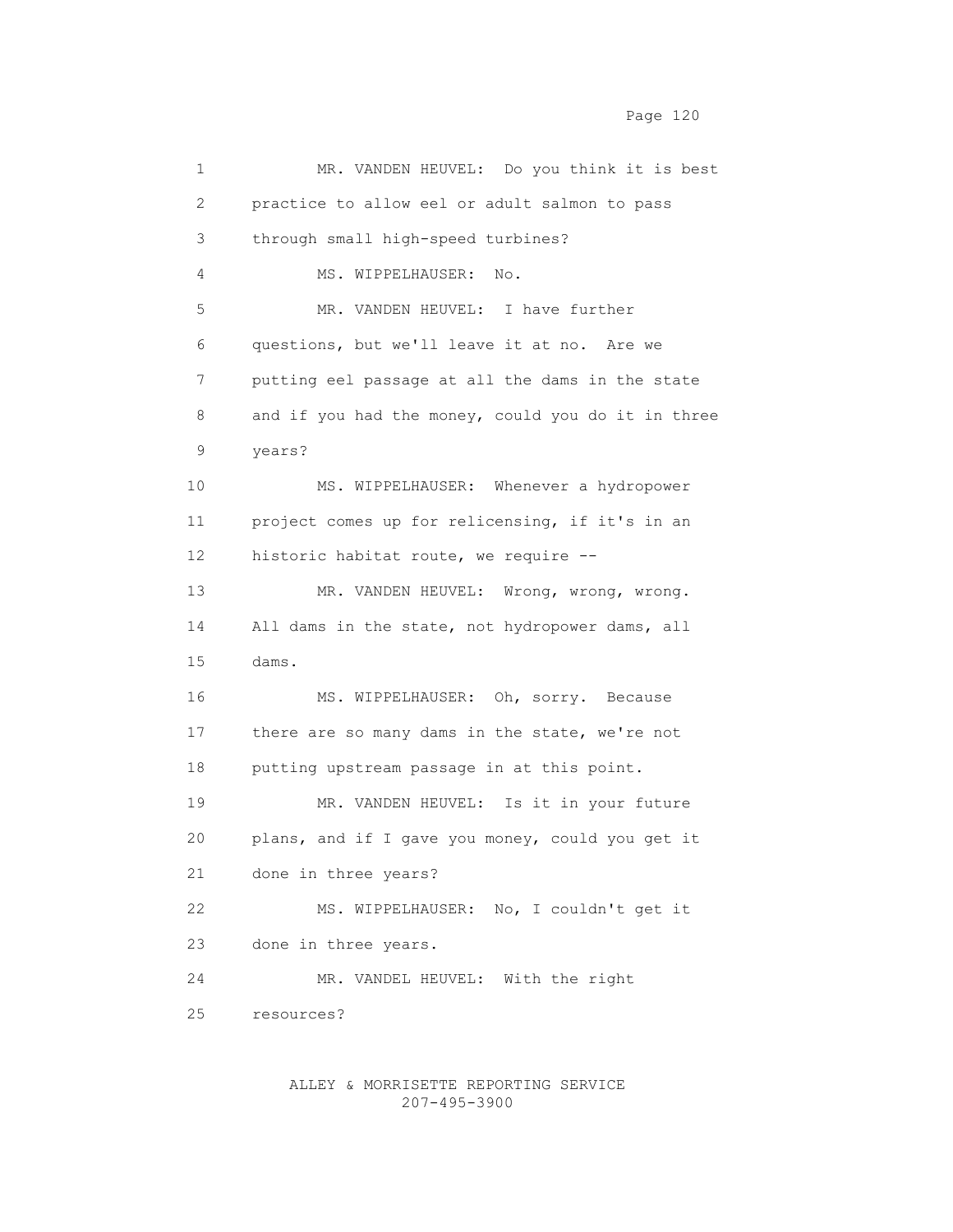| 1  | MS. WIPPELHAUSER: I would talk to you if          |
|----|---------------------------------------------------|
| 2  | you had the money, though, and also, not all of   |
| 3  | the dams are on historical habitat. So we'd have  |
| 4  | to -- there are some of them that would be so far |
| 5  | up in the drainages that eels probably            |
| 6  | historically never went there so we would not put |
| 7  | passage in.                                       |
| 8  | MR. VANDEN HEUVEL: Isn't a \$10,000 eel           |
| 9  | passage in the wrong position better than no eel  |
| 10 | passage at all?                                   |
| 11 | MR. WIPPELHAUSER:<br>No.                          |
| 12 | MR. VANDEN HEUVEL: Wouldn't you expect dam        |
| 13 | owners to continuously improve upon it if it was  |
| 14 | installed?                                        |
| 15 | MS. WIPPELHAUSER: Could you repeat your           |
| 16 | question?                                         |
| 17 | MR. VANDEN HEUVEL: I said isn't an initial        |
| 18 | eel passage -- \$10,000 eel passage in the wrong  |
| 19 | position, even if it's in the wrong position,     |
| 20 | better than no eel passage at all?                |
| 21 | MS. WIPPELHAUSER: No, it isn't, because if        |
| 22 | it's in the wrong position, the eels aren't going |
| 23 | to be going up it. I would rather do a study for  |
| 24 | two or three years to figure out where to put it  |
| 25 | than to put it in and have it not work.           |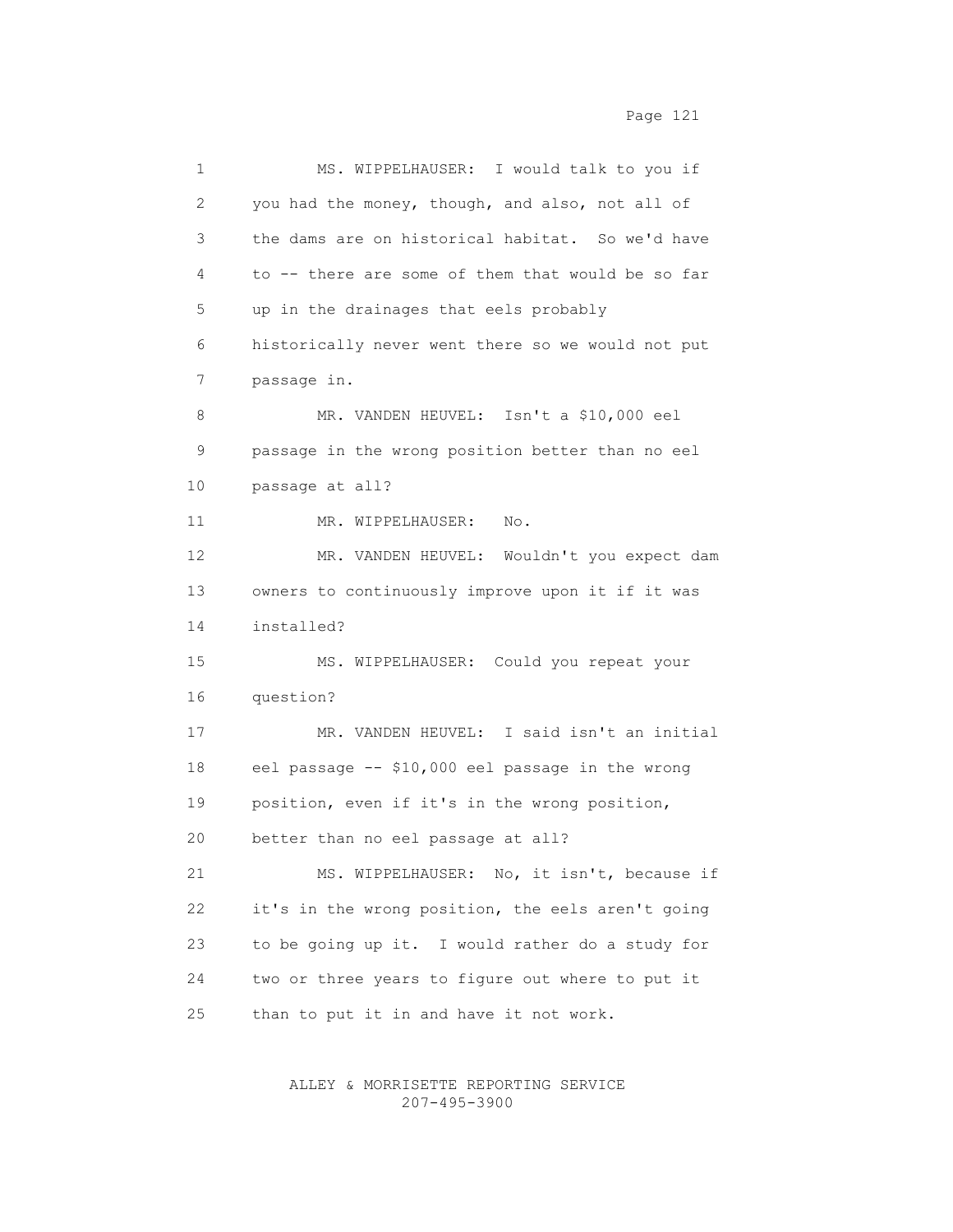| 1                | MR. VANDEN HEUVEL: Do you feel you have           |
|------------------|---------------------------------------------------|
| $\mathbf{2}$     | to do a study for every dam --                    |
| 3                | MS. WIPPELHAUSER: I do.                           |
| 4                | MR. VANDEN HEUVEL: -- in the state?               |
| 5                | MS. WIPPELHAUSER: I do.                           |
| 6                | MR. VANDEN HEUVEL: That's it for me.              |
| $\boldsymbol{7}$ | HEARING OFFICER HILTON: Thank you. I              |
| $8\,$            | think we're at the conclusion of the hearing.     |
| 9                | (Whereupon, the above-named hearing was concluded |
| 10               | at 12:00 p.m.)                                    |
| 11               |                                                   |
| 12               |                                                   |
| 13               |                                                   |
| 14               |                                                   |
| 15               |                                                   |
| 16               |                                                   |
| $17$             |                                                   |
| 18               |                                                   |
| 19               |                                                   |
| 20               |                                                   |
| 21               |                                                   |
| 22               |                                                   |
| 23               |                                                   |
| 24               |                                                   |
| 25               |                                                   |
|                  |                                                   |